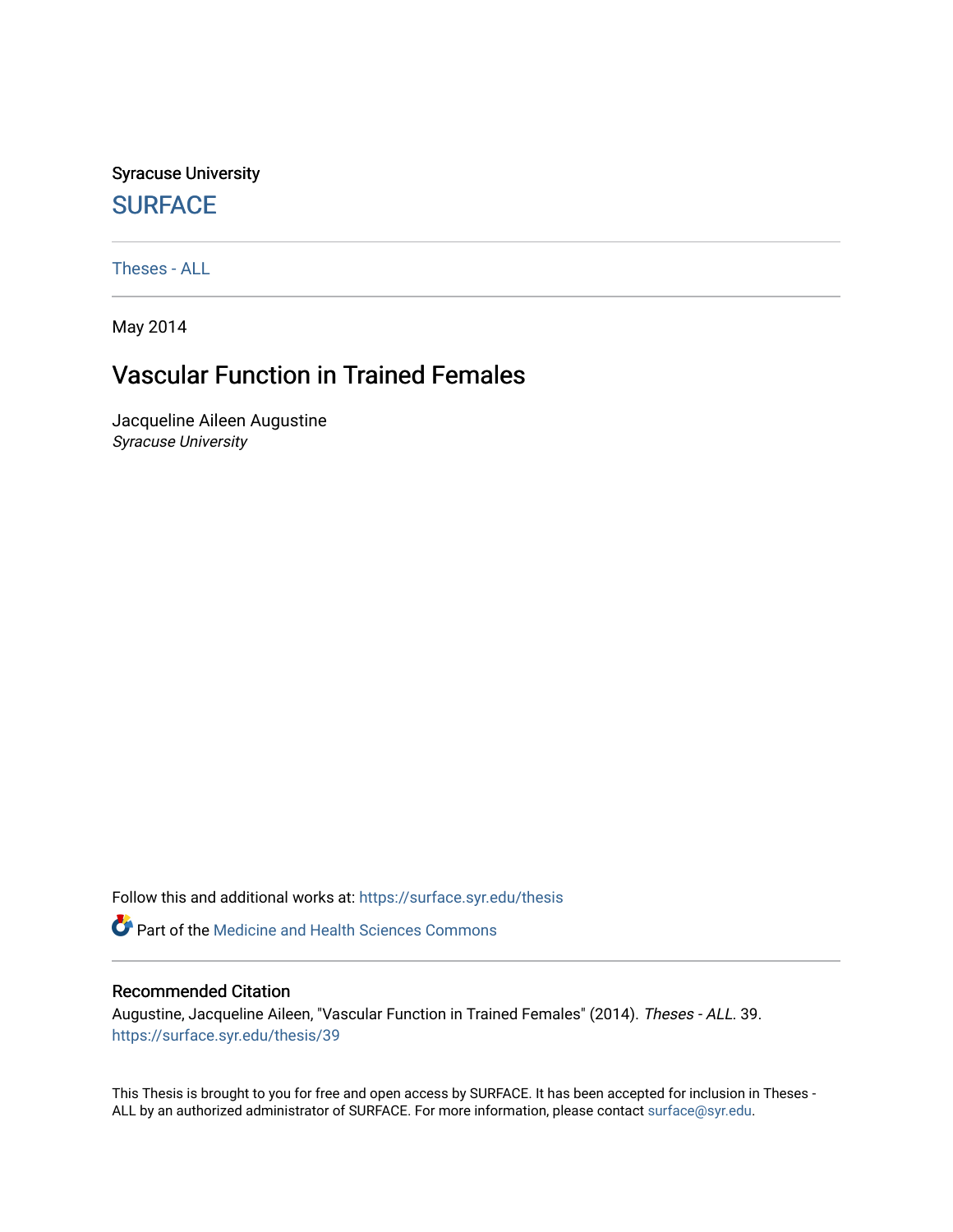#### **ABSTRACT**

Cardiovascular disease (CVD) is a leading cause of death in women. Early stages of subclinical atherosclerosis cause functional changes to the vasculature manifesting as endothelial dysfunction. These early functional changes give way to structural alterations to the vessel wall that can lead to increased arterial stiffness and irreversible vascular remodeling, (i.e. altered lumen diameter and increased intima media wall thickness (IMT)) which can ultimately lead to a cardiac event. Chronic exercise combined with energy deficiency may lead to a lack of menses or amenorrhea in premenopausal women. This state is associated with endothelial dysfunction and is believed to be attributable to hypoestrogenic mechanisms. Whether there are further detrimental structural changes to the artery in exercise-trained amenorrheic women remains unknown. **PURPOSE:** The primary purpose of this study was to examine indices of endothelial function, arterial stiffness and vascular remodeling in exercise-trained amenorrheic women to gain insight into the extent and severity of subclinical atherosclerotic CVD risk in this population. **HYPOTHESES:** It was hypothesized that, exercise-trained amenorrheic women would have lower endothelial function, higher arterial stiffness, and unfavorable vascular remodeling (greater femoral IMT and smaller femoral artery diameter) compared with exercisetrained eumenorrheic women and similar levels of endothelial dysfunction, arterial stiffness, and vascular remodeling compared to sedentary eumenorrheic women. **METHODS:** Forty-three women participated in this study: 10 exercise-trained amenorrheic women (Age  $21 \pm 3$  years, Body Mass Index (BMI) 21.5  $\pm$  2.0 kg/m<sup>2</sup>), 18 exercise-trained eumenorrheic women (Age 22  $\pm$ 3 years, BMI 22.9  $\pm$  2.4 kg/m<sup>2</sup>), and 15 sedentary eumenorrheic women (Age 23  $\pm$  4 years, BMI  $23.9 \pm 3.2$  kg/m<sup>2</sup>). Flow mediated dilation (FMD) of the brachial artery was used to measure endothelial function. Carotid-femoral Pulse Wave Velocity (PWV) was used to measure arterial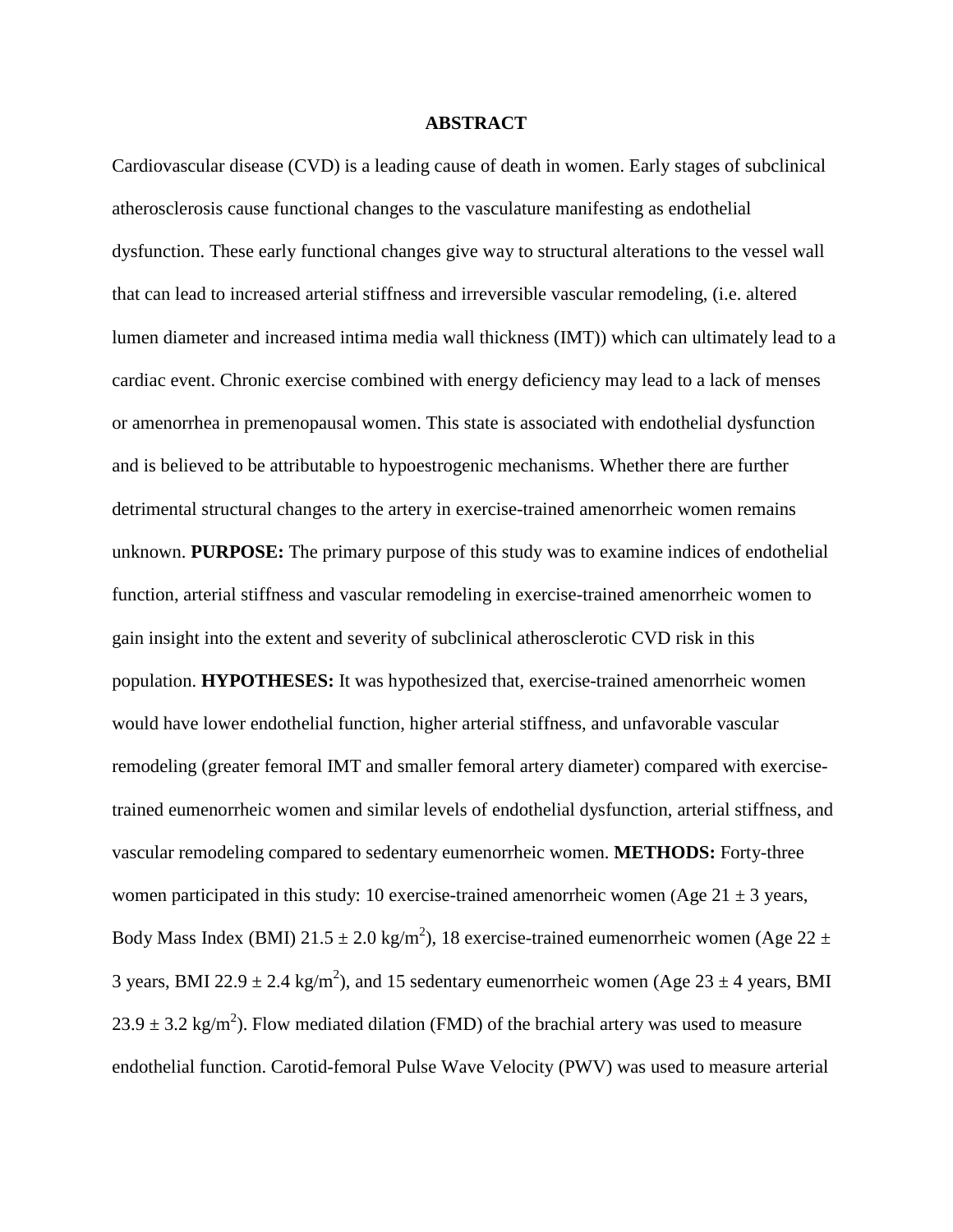stiffness. Diameters and intima media thickness (IMT) of the superficial femoral artery (SFA) were taken as measures of vascular remodeling, and acquired using ultrasonography. Blood lipids, hematocrit, and hemoglobin were measured using a finger stick. A saliva collection was used to measure estradiol. Air displacement plethysmography was used to measure body fat percentage. Maximal oxygen uptake was used to measure maximal aerobic capacity and a 3-day diet record was administered to measure dietary intake. **RESULTS:** FMD in exercise-trained amenorrheic women was not significantly different from exercise-trained and sedentary eumenorrheic women (Amenorrheic:  $7.15 \pm 4.21$  mm vs. Exercise-trained Eumenorrheic: 11.10  $\pm$  4.29 mm vs. Sedentary:  $0.25 \pm 3.86$  mm,  $P = 0.07$ ). There were significant differences between groups in the reactive hyperemia shear rate stimulus (i.e. Area Under the Curve (AUC)), (Amenorrheic:  $808 \pm 350.1$  aU vs. Exercise-trained Eumenorrheic:  $862 \pm 311.0$  aU vs. Sedentary:  $1096 \pm 311.3$  aU,  $P = 0.05$ ). When FMD was normalized for the shear rate stimulus exercise-trained amenorrheic women had a significantly lower FMD response compared with eumenorrheic women (Amenorrheic:  $6.91 \pm 1.33$ mm vs. Exercise-trained Eumenorrheic:  $10.97 \pm$ 0.98mm vs. Sedentary:  $10.57 \pm 1.11$  mm,  $P = 0.05$ ). Aortic PWV in the exercise-trained amenorrheic group was not significantly different from the eumenorrheic groups (Amenorrheic:  $5.00 \pm 1.00$  m/s vs. Exercise-trained Eumenorrheic:  $4.60 \pm 0.50$  m/s vs. Sedentary:  $5.40 \pm 0.80$ m/s,  $P = 0.03$ ). SFA diameters were significantly higher in the exercise-trained groups compared with the sedentary eumenorrheic group (Amenorrheic:  $5.70 \pm 0.72$  mm vs. Exercise-trained Eumenorrheic:  $5.68 \pm 0.70$  mm vs. Sedentary:  $5.10 \pm 0.63$  mm,  $P = 0.03$ ) while IMT was significantly lower in the exercise-trained amenorrheic women compared with the sedentary eumenorrheic women (Amenorrheic:  $0.31 \pm 0.03$  mm vs. Exercise-trained Eumenorrheic:  $0.35 \pm$ 0.06 mm vs. Sedentary:  $0.38 \pm 0.07$  mm,  $P = 0.01$ ). 17 $\beta$ -Estradiol levels in exercise-trained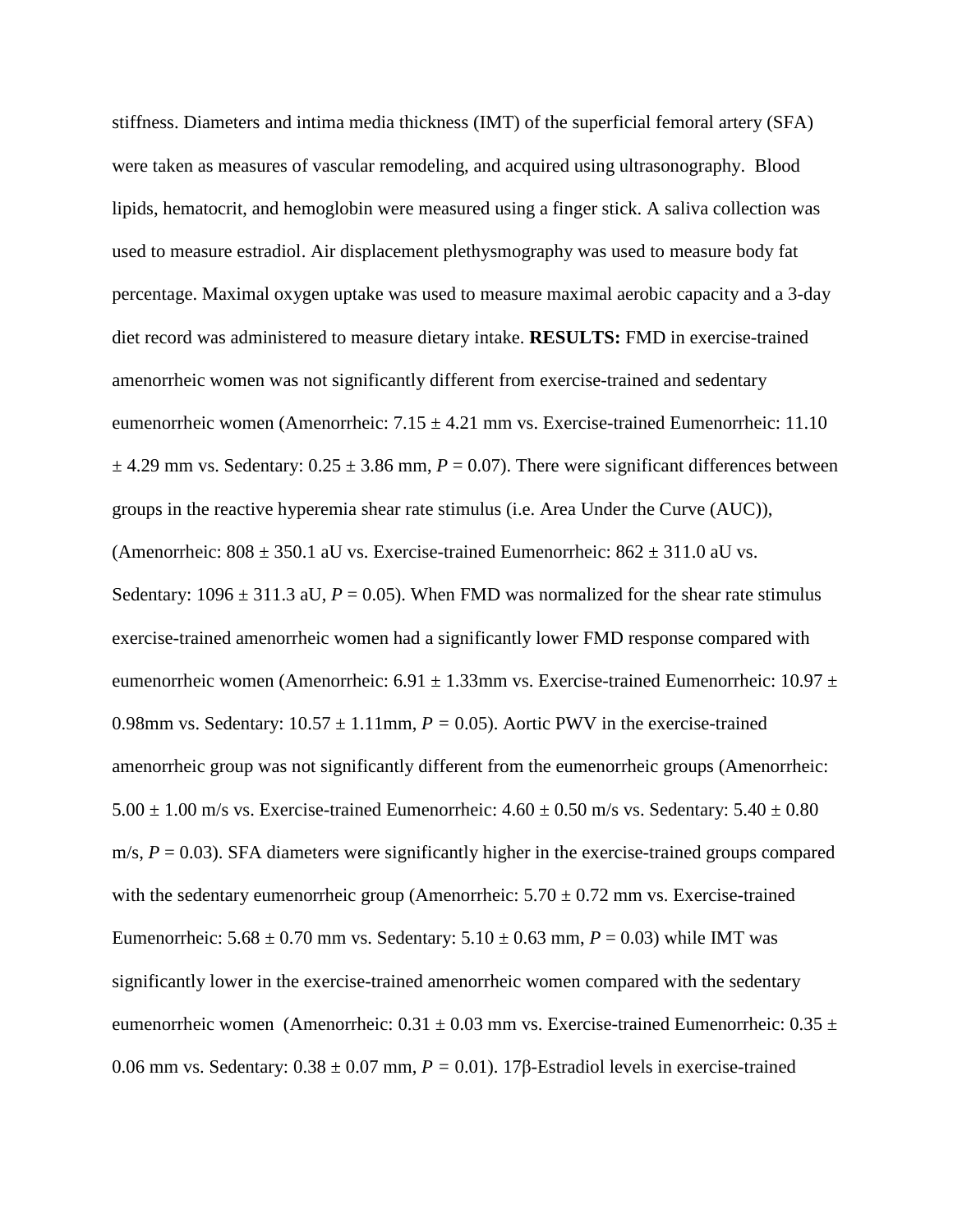amenorrheic women were similar to levels in eumenorrheic women (Amenorrheic:  $1.66 \pm 0.84$ ) pg/ml vs. Exercise-trained Eumenorrheic:  $2.22 \pm 1.17$  pg/ml vs. Sedentary:  $2.00 \pm 0.81$  pg/ml, *P*  $= 0.34$ ). Blood lipid and hematological measures, and 3-day dietary record of nutrients, vitamins and minerals were not significantly different between groups  $(P > 0.05)$ . **CONCLUSIONS:** Exercise-trained amenorrheic women had endothelial dysfunction, but did not have increased arterial stiffness or adverse vascular remodeling when compared to their eumenorrheic counterparts. This study suggests that vascular dysfunction does not extend beyond the endothelium, as arterial stiffness and vascular remodeling are not affected by the amenorrheic state.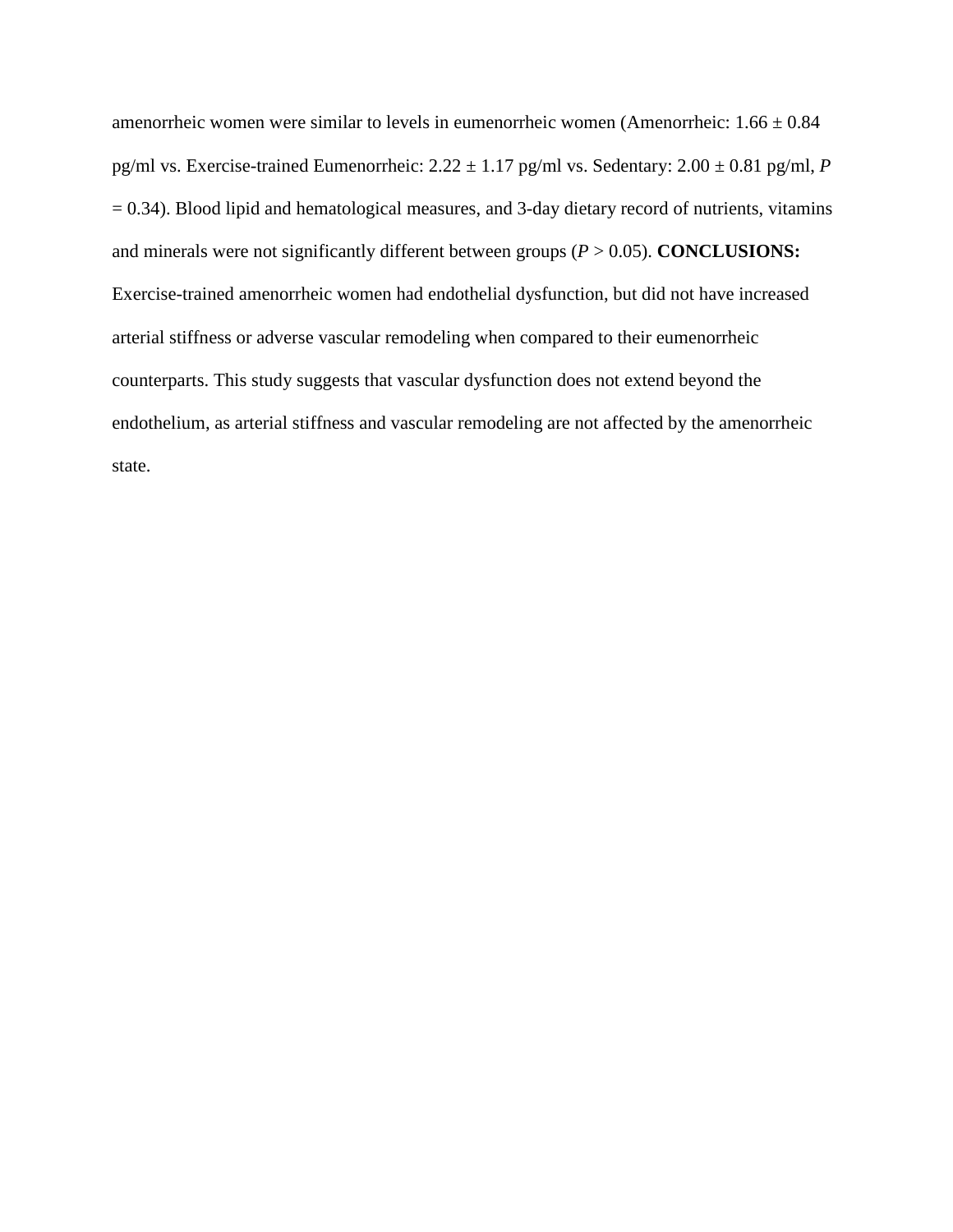## **VASCULAR FUNCTION IN TRAINED FEMALES**

**by** 

## **JACQUELINE A. AUGUSTINE**

B.A. The College of the Holy Cross, 2011

M.S. Syracuse University, 2014

Thesis

Submitted in partial fulfillment of the degree of Master of Science in Exercise Science

Syracuse University

May 2014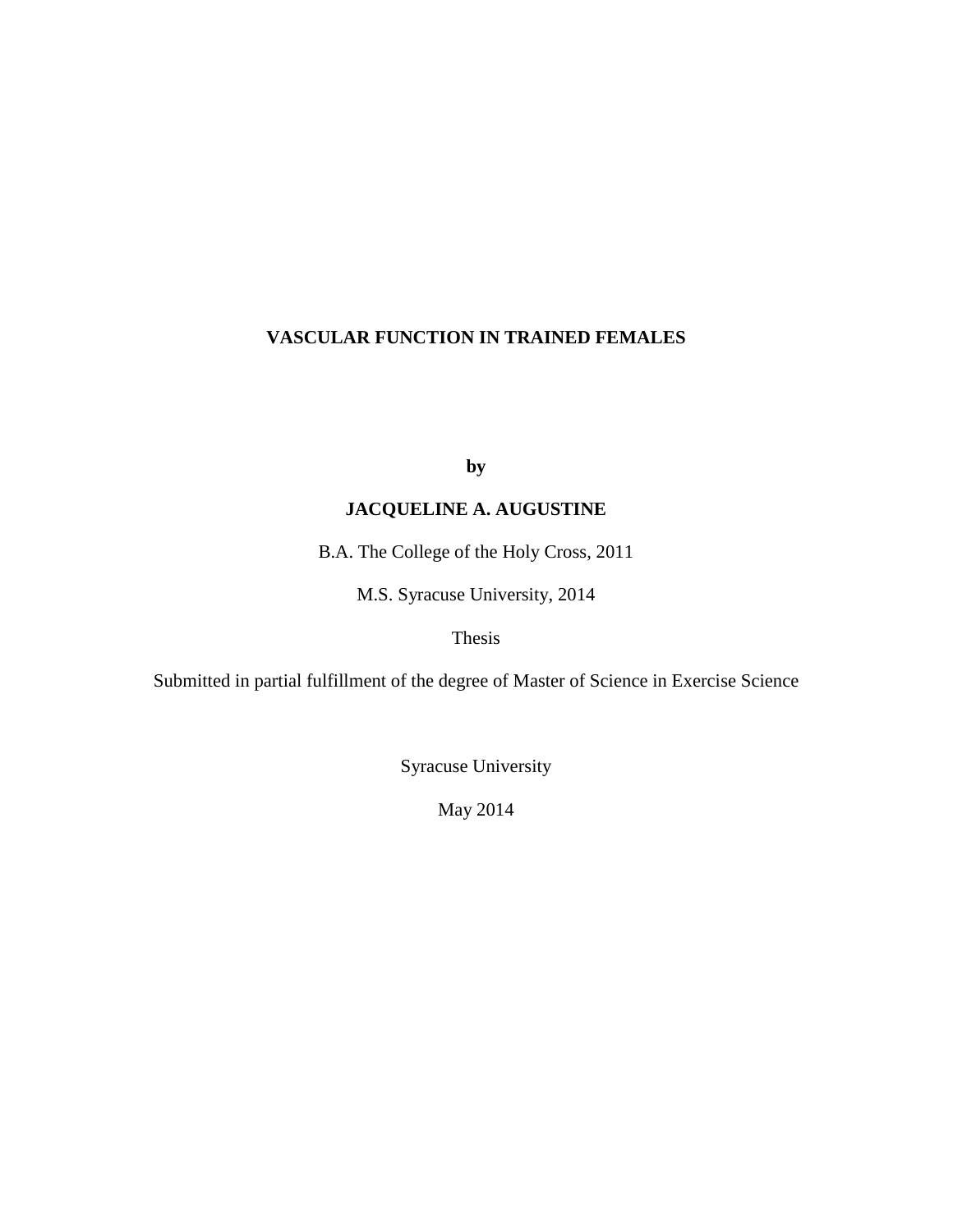Copyright ©

# **Jacqueline A. Augustine**

**2014** 

**All Rights Reserved**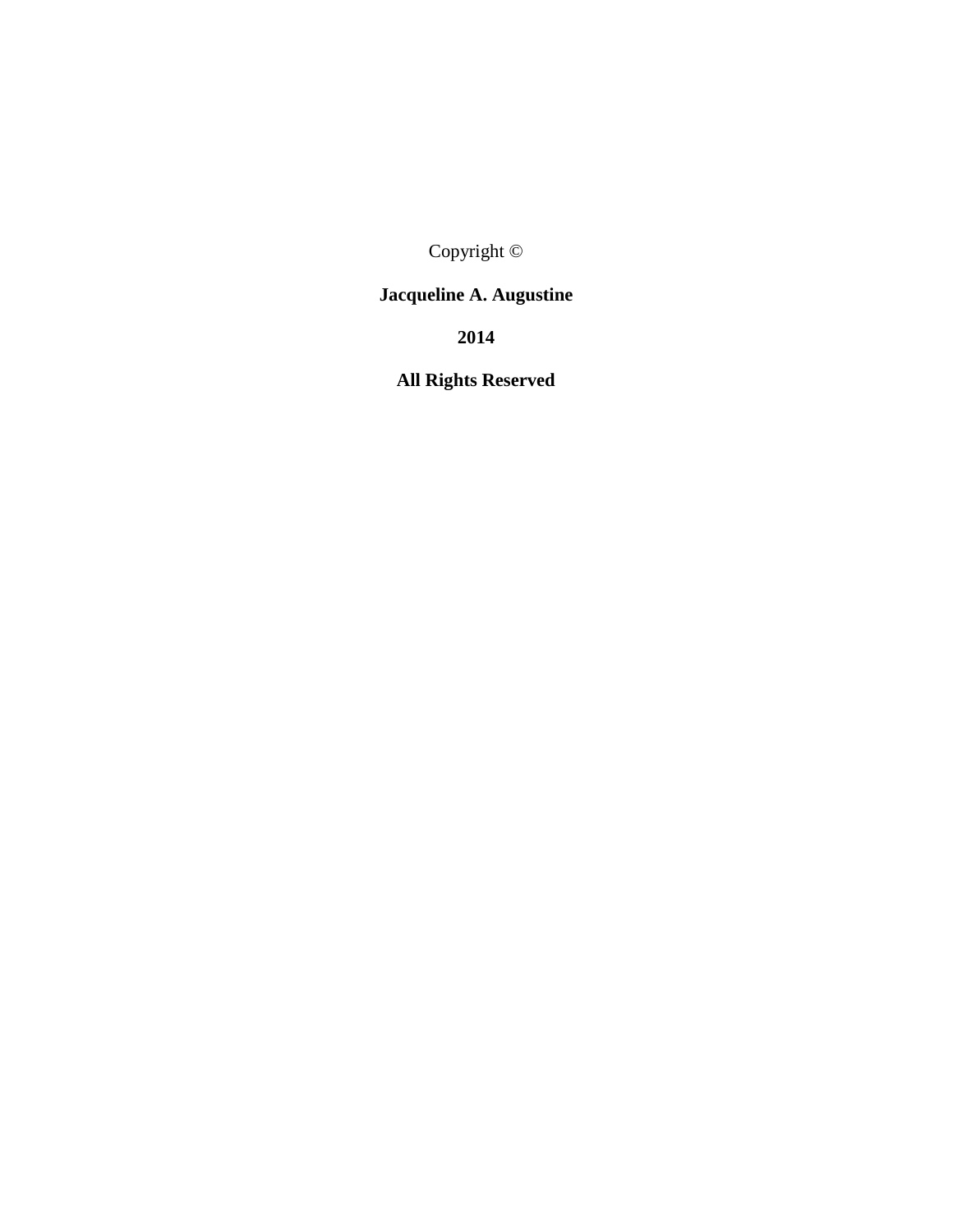### **Acknowledgements**

I would like to extend my appreciation to my committee members, Kevin Heffernan, PhD., Tom Brutsaert, PhD., Lynn Brann, PhD., and Jodi Dowthwaite, PhD. for their time, effort and feedback in reviewing this manuscript. I would like to especially thank my advisor, Dr. Kevin Heffernan first, for his astute reviewing of this manuscript, and second, for his commitment and support of my work and research interests.

To Dr. Keith Deruisseau for assistance in allowing me to utilize his laboratory and equipment in the Life Science Complex to analyze several salivary estradiol assays.

To other members of my research team in the Human Performance Laboratory, in the Department of Exercise Science, who helped extensively with data collection and arrived to lab on many early mornings. Particularly, Wesley Lefferts and Eileen Martin for ensuring that my data collection process with each participant and study ran smoothly. Without them, this study would not have been completed as efficiently and within the time frame that it was. Also, I would like to extend a special thanks to Dr. Nicole Spartano who helped in the analysis and interpretation of the estradiol assays.

Thank you to my family who supported me throughout the duration of this project and understood the time and effort that was required of me to put into this project. Especially to my Mom, Brother and Dad who always instilled me to 'accept nothing but your best' and offered me much advice. Lastly, to my wonderful, loving husband, Nick, for his unending commitment to me, for his patience during the times that we could not spend together and for understanding the nature of my work and for always believing in me, supporting me no matter what and encouraging me when I needed it the most. I cannot thank you all enough for the ways that you have helped me throughout the completion of this project.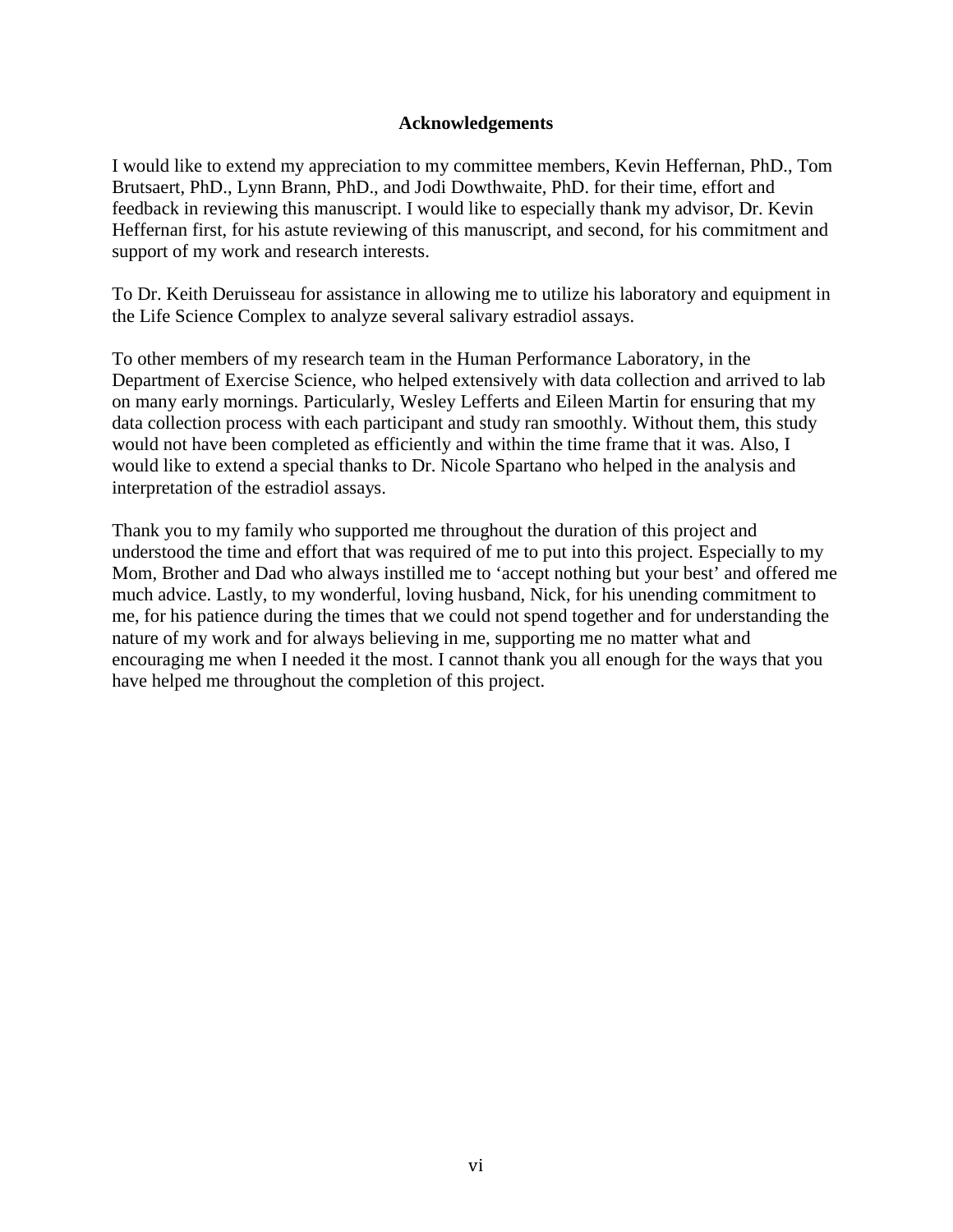|  | <b>TABLE OF CONTENTS</b> |
|--|--------------------------|
|--|--------------------------|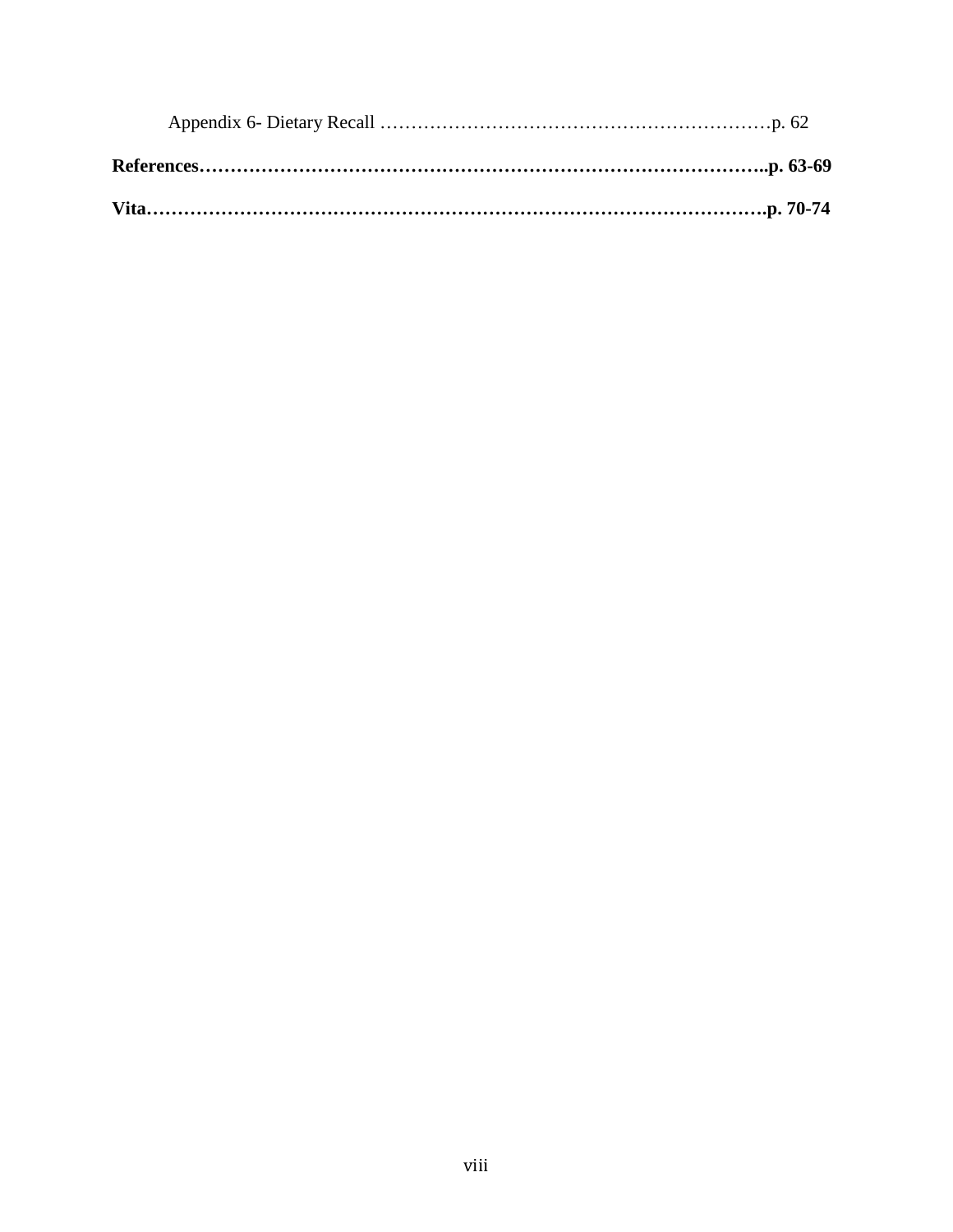## **List of Illustrative Materials**

## **Theoretical Framework:**

- Figure 1: Progression of Subclinical Atherosclerosis
- Figure 2: Amenorrhea, Estrogen, and Subclinical Atherosclerosis
- Figure 3: The Model for the Current Study

## **Tables:**

Table 1: Descriptive Characteristics and Blood Measures

Table 2: Menstrual History Characteristics

- Table 3: Arm Hemodynamics
- Table 4: Leg Hemodynamics

Table 6: Dietary Measures

Table 7: Pearson's Bivariate Correlations

## **Figures:**

Figure 1: Carotid-Femoral PWV

Figure 2: FMD<sub>AUC</sub>

Figure 3: SFA Diastolic Diameter

Figure 4: SFA IMT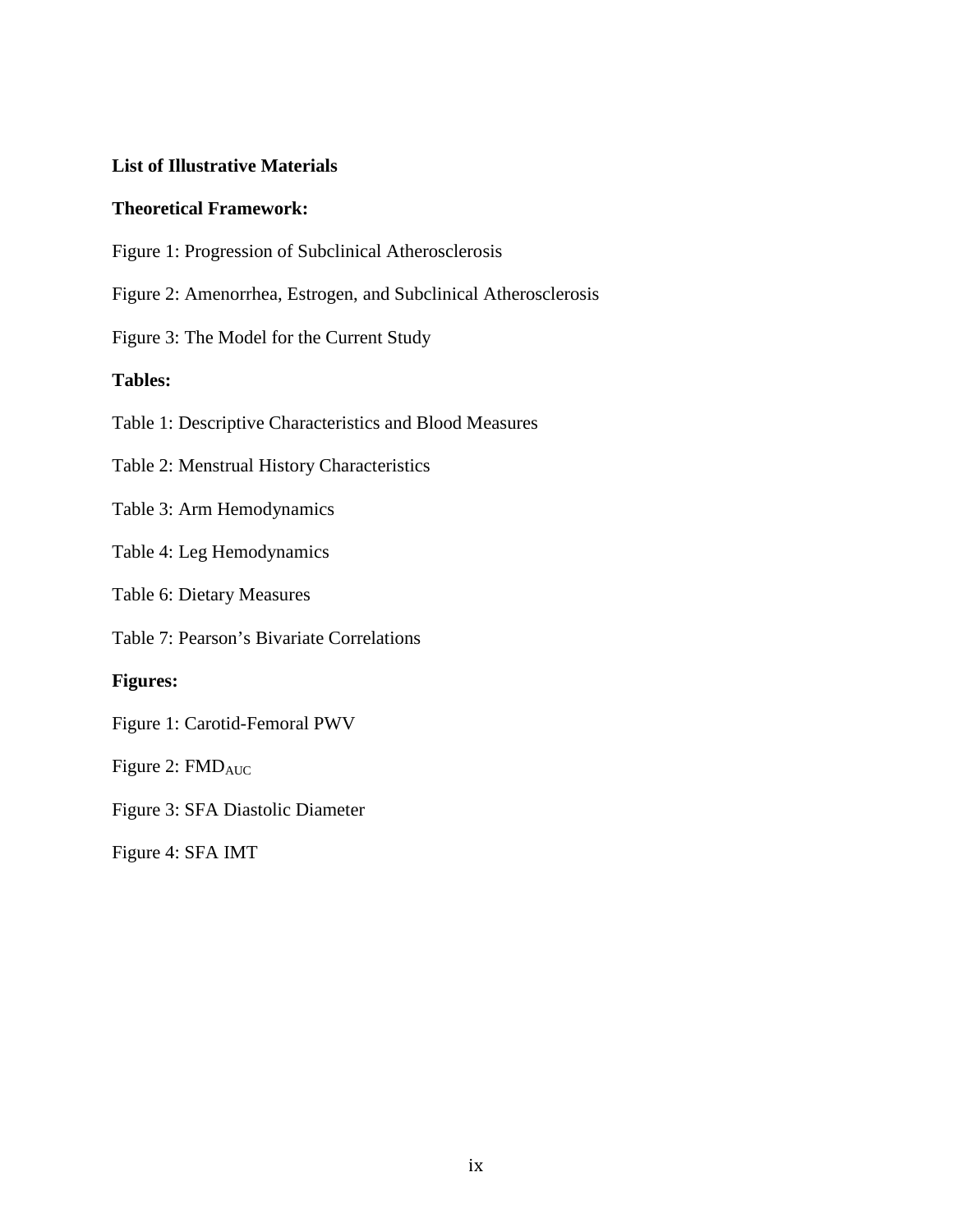**Glossary of Abbreviations:** 

- **CVD = Cardiovascular Disease**
- **FMD = Flow-Mediated Dilation**
- **PWV = Pulse-Wave Velocity**
- **SFA = Superficial Femoral Artery**
- **IMT = Intima Media Thickness**
- **NO = Nitric Oxide**
- **eNOS = Endothelial Nitric Oxide Synthase**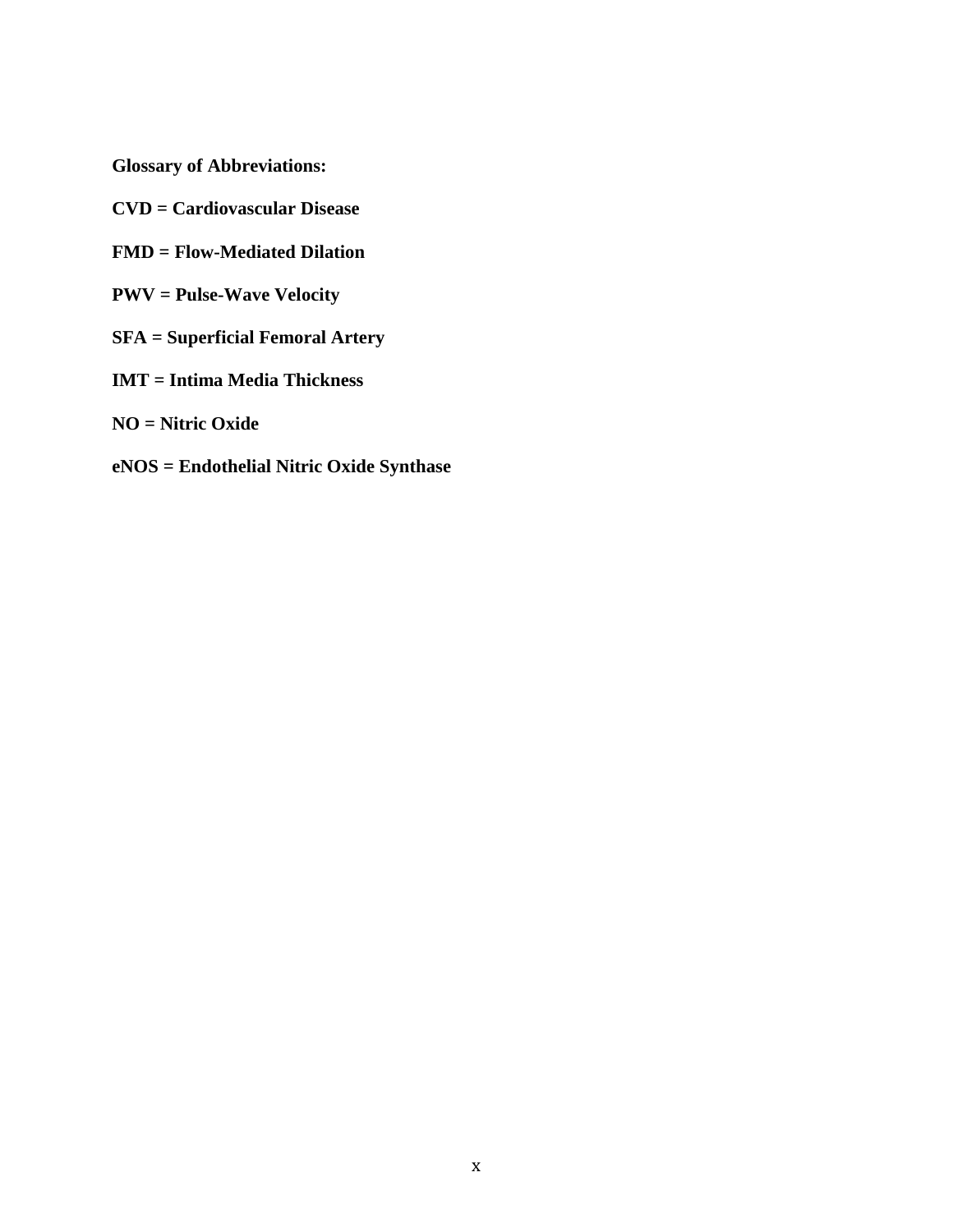#### *Synopsis of the Current Study*

Cardiovascular disease (CVD) is a leading cause of morbidity and mortality among women in the United States [1]. The prevalence of CVD increases as women age and enter menopause [2]. Atherosclerotic CVD results in changes to the vasculature: endothelial dysfunction, arterial stiffness, and vascular remodeling. Each of these changes is associated with future cardiovascular events, such as myocardial infarction and stroke [3, 4]. Aerobic exercise reduces the risk for CVD [5-7] possibly by improving endothelial function and arterial stiffness while preventing negative vascular remodeling [8]. Chronic aerobic exercise is cardio-protective but when coupled with energy deficiency can be detrimental and lead to exercise-associated amenorrhea or lack of a menstrual cycle in exercise-trained women. Previous studies show that exercise-trained amenorrheic women have lower estrogen concentrations, which contribute to endothelial dysfunction [9-12]. Endothelial dysfunction in exercise-trained amenorrheic women is similar to that observed in postmenopausal women [9-11], which is concerning as the prevalence of CVD is higher in postmenopausal women compared to premenopausal women and men [13]. Since endothelial dysfunction is considered to be an essential first step in the development of atherosclerosis, short or long-term impairment of endothelial function in exercise-trained amenorrheic women might predispose them to further vascular dysfunction, detrimental vascular structural changes and ultimately increased cardiovascular risk. However, few studies have examined the magnitude of subclinical atherosclerotic CVD (i.e. vascular dysfunction beyond the endothelium) in this population.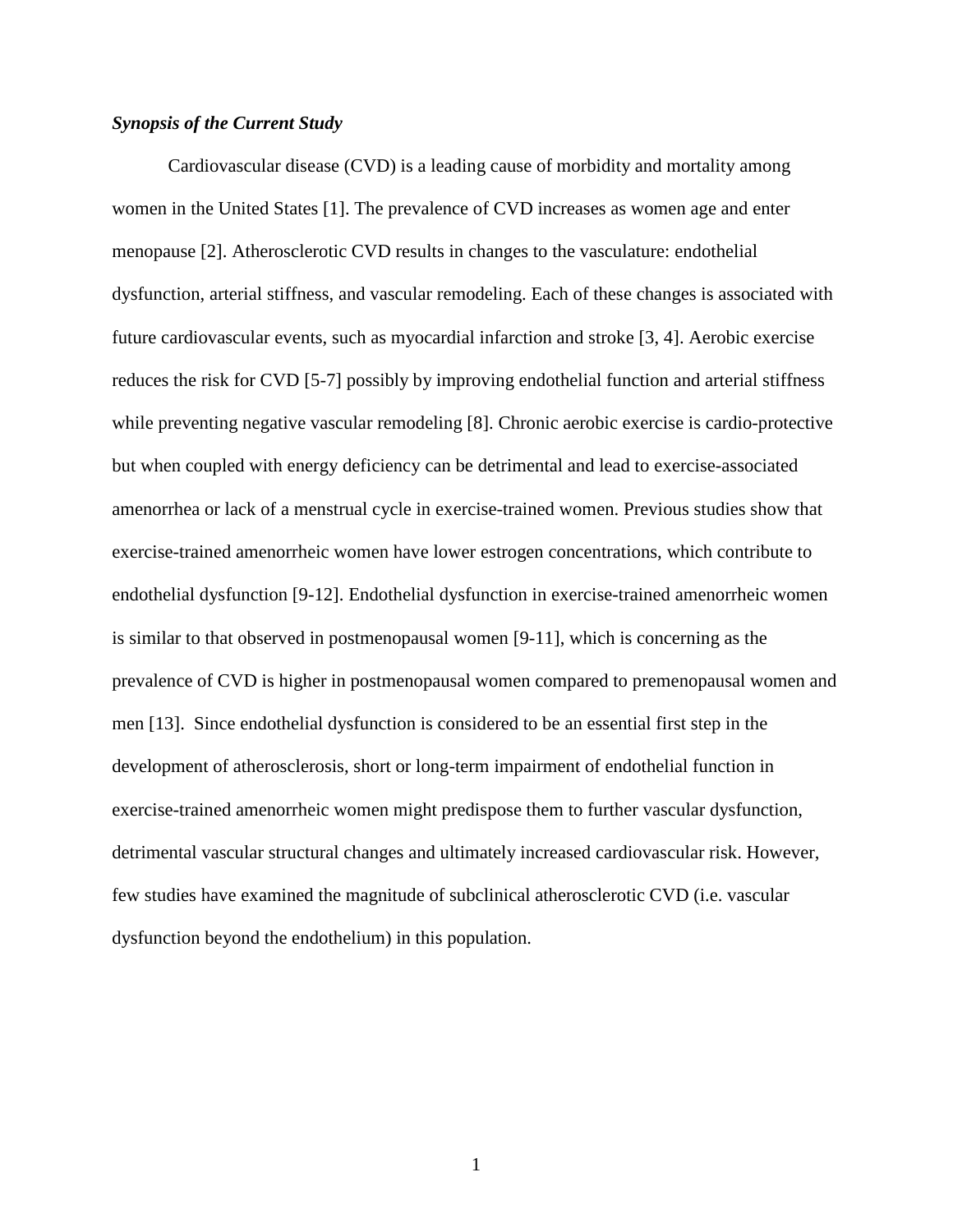#### **Chapter I: Introduction**

Endothelial dysfunction is proposed as the first step in the atherosclerotic CVD process [15]. The endothelium is a single cell layer responsible for the vasodilator capacity of the artery. Nitric oxide (NO), a potent vasodilator, is produced by endothelial nitric oxide synthase (eNOS) in response to shear stress on the blood vessel wall. Endothelial dysfunction is mainly due to reductions in NO bioavailability [14, 15]. It is well known that chronic endothelial dysfunction can lead to increased arterial stiffness and vascular remodeling [14, 15]. Increased arterial stiffness reduces the vasodilator capacity of the artery and increases blood flow pulsatility [16]. Vascular remodeling is a dynamic structural process that occurs due to changes in hemodynamic stimuli such as increased pulsatile blood pressure or increased blood flow. Chronic endothelial dysfunction and increases in arterial stiffness can aggravate these hemodynamic stimuli and lead to vascular damage and further remodeling (i.e. increased lumen diameter and wall thickness) [17]. Vascular remodeling is marked by structural arterial changes that may be irreversible, ultimately leading to a cardiovascular event (i.e. stroke, myocardial infarction) [22]. Thus, interventions that improve endothelial function and arterial stiffness may reduce the progression of atherosclerotic CVD and subsequent risk for a cardiovascular event [18, 19].

Moderate intensity aerobic exercise may reduce the risk for CVD by improving endothelial function, arterial stiffness and vascular remodeling (i.e. increased lumen diameter and decreased Intima media thickness (IMT)) [5-7, 20-26]. Vascular improvements with exercise training are at least partly due to periodic increases in wall shear stress [7, 27-29] and are mediated by NO [21, 22, 30-33]. However, the positive effects of aerobic exercise on endothelial function and arterial stiffness are intensity dependent. Chronic high intensity exercise can actually negatively impact endothelial function and lead to increased arterial stiffness [34-37].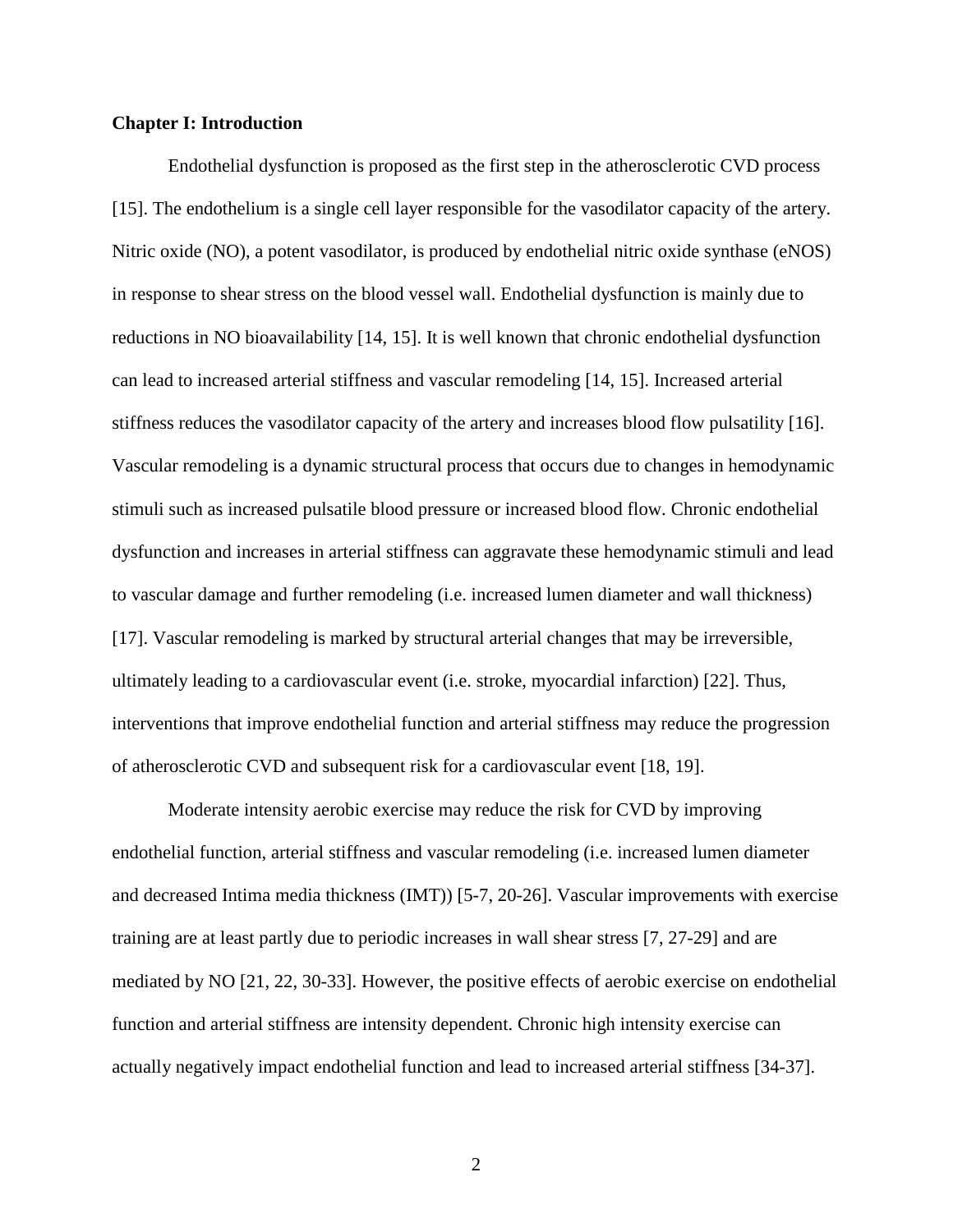Chronic high-intensity exercise training in women increases risk for the development of The Female Athlete Triad. Clinical manifestations of this triad include: low energy availability, amenorrhea and osteoporosis [38, 39]. The triad is currently a prevalent medical concern among competitive female athletes [38]. In fact, about 65% of long distance runners and dancers will develop components of The Female Athlete Triad [40]. The occurrence of the triad is higher amongst athletes who participate in sports that require a lower body mass for athletic success, such as gymnastics, running and/or dancing [41]. Of the triad components, amenorrhea (considered an estrogen deficient state) may have the greatest impact on the development of CVD.

Exercise-trained amenorrheic women might be at premature risk for CVD since endothelial dysfunction is observed in these women. Exercise-trained amenorrheic women have lower estrogen concentrations, which have been shown to contribute to endothelial dysfunction in this population [9-12]. It is currently unknown whether vascular dysfunction in premenopausal exercise-trained amenorrheic women extends beyond the endothelium (i.e. increased arterial stiffness, increased IMT, increased lumen diameter). Therefore the severity of subclinical atherosclerosis in this population is undetermined.

This study will explore whether there may be more progressive/advanced vascular dysfunction in exercise-trained amenorrheic women, beyond endothelial dysfunction, manifesting as increases in arterial stiffness and adverse vascular remodeling. Women that engage in high intensity exercise (to the point of losing their menstrual cycle) may have premature vascular dysfunction (i.e. endothelial dysfunction, increased arterial stiffness and adverse vascular remodeling) increasing subclinical atherosclerotic burden and thus future risk for CVD.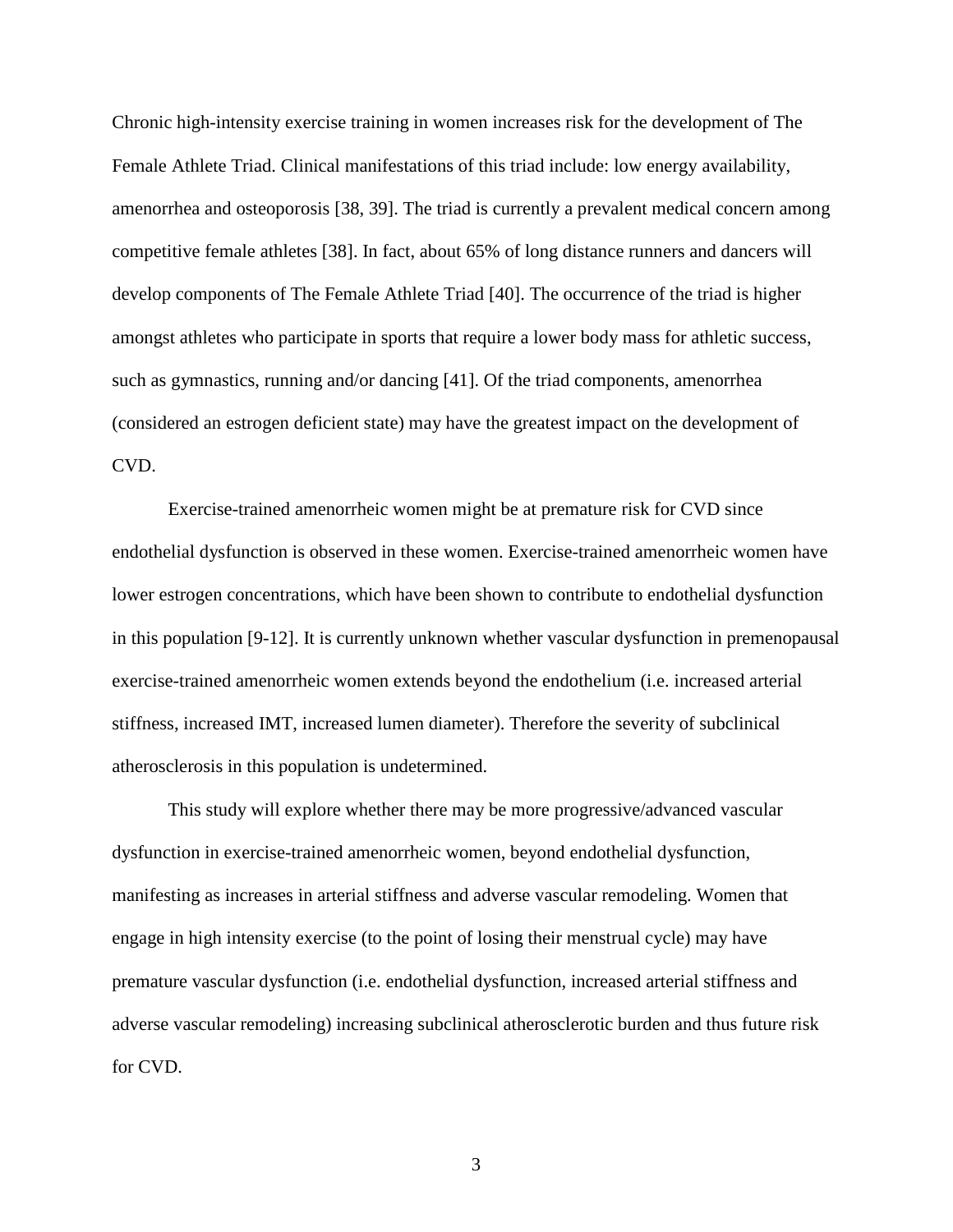#### **Specific Aims and Expected Outcomes of This Thesis**

*Specific Aim 1:* To examine endothelial dysfunction in exercise-trained amenorrheic women.

• *Sub-Aim 1:* To determine whether endothelial dysfunction is related to lower salivary estrogen concentrations in exercise-trained amenorrheics.

*Expected Outcome 1:* Exercise-trained amenorrheic women will have lower endothelial function compared with exercise-trained eumenorrheic women and similar endothelial function compared to sedentary eumenorrheic women. Lower estrogen concentrations in exercise-trained amenorrheic women will be associated with lower endothelial function.

*Specific Aim 2:* To examine arterial stiffness in exercise-trained amenorrheic women.

• *Sub-Aim 2:* To determine whether increased arterial stiffness is related to lower salivary estrogen concentrations in exercise-trained amenorrheics.

*Expected Outcome 2:* Exercise-trained amenorrheic women will have higher arterial stiffness compared with exercise-trained eumenorrheic women and similar arterial stiffness compared to sedentary eumenorrheic women. Lower estrogen concentrations in exercise-trained amenorrheic women will be associated with higher arterial stiffness.

*Specific Aim 3:* To examine vascular remodeling in exercise-trained amenorrheic women.

• *Sub Aim 3:* To determine whether vascular remodeling is related to lower salivary estrogen concentrations in exercise-trained amenorrheics.

*Expected Outcome 3:* Exercise-trained amenorrheic women will have smaller artery diameter and larger IMT, compared with exercise-trained eumenorrheics suggesting unfavorable vascular remodeling in this cohort. Lower estrogen concentrations in exercise-trained amenorrheic women will be associated with larger IMT and smaller superficial femoral diameter (SFA) diameter.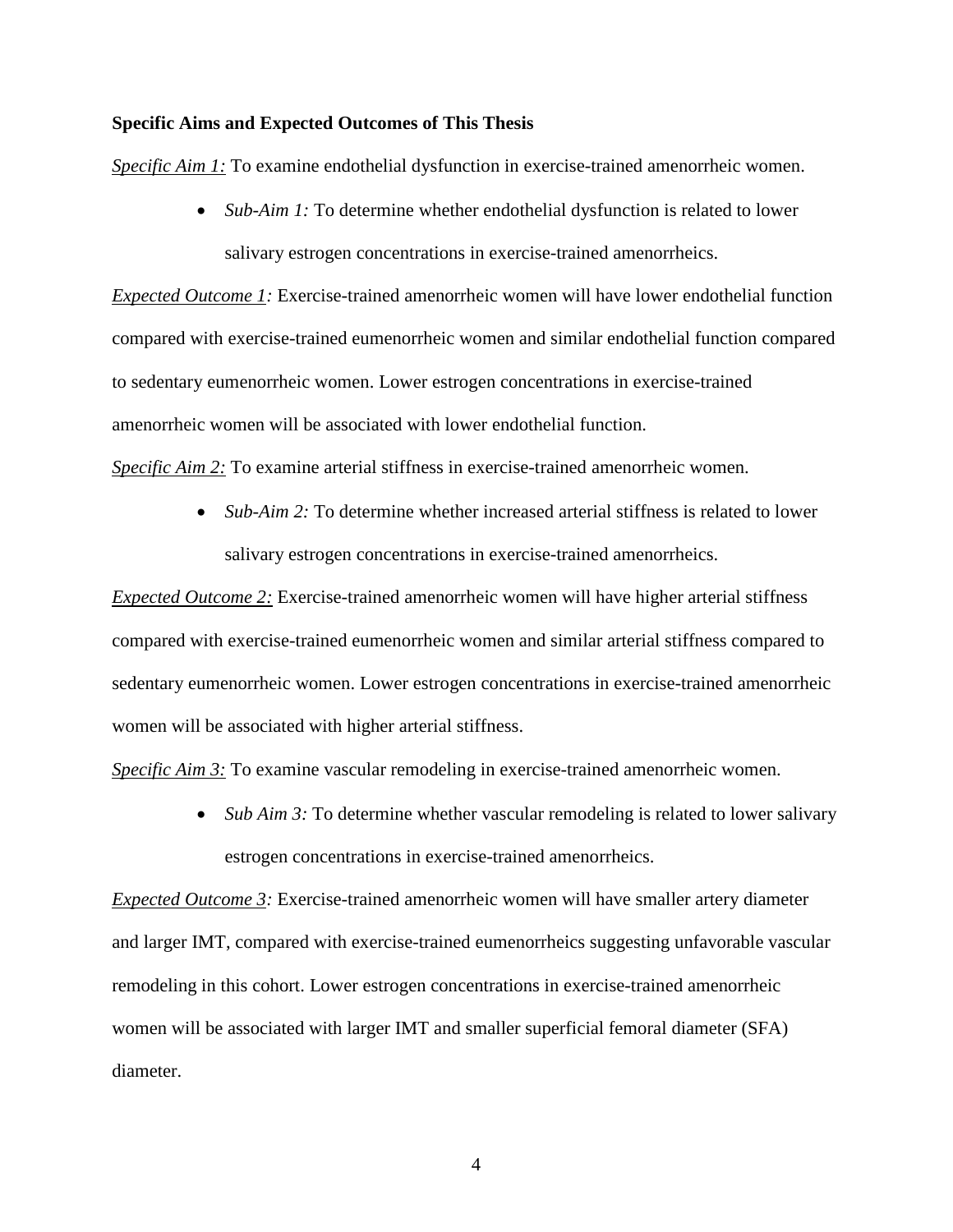#### **Chapter II: Literature Review**

The following literature review will introduce the concepts of: 1) endothelial dysfunction, arterial stiffness and vascular remodeling; 2) the effect of exercise training on vascular function; 3) the effect of estrogen on vascular function; and 4) endothelial dysfunction in exercise-trained amenorrheic women. This review provides the rationale for a study to examine subclinical atherosclerosis in exercise-trained amenorrheics to gain insight into the extent and the severity of subclinical atherosclerosis in this population.

#### *Progression of Subclinical Atherosclerosis*

Cardiovascular disease (CVD) is a leading cause of death among women in the United States [1]. Atherosclerotic CVD is a multistage process characterized by structural and functional changes to the artery. Initial functional changes to the endothelium result in increased arterial stiffness and unfavorable vascular remodeling (*Refer to Figure 1*). With increasing age and reductions in estrogen concentrations after menopause, the risk for CVD becomes higher in women than in men [2]. This disparity in risk for CVD may be partly attributable to sex differences in arterial function and structure [42-45].

Endothelial dysfunction is the first detectable event in the atherosclerotic process of CVD [46]. Endothelial dysfunction is largely due to reductions in nitric oxide (NO) bioavailability [47, 48]. NO, a potent vasodilator is produced by the enzyme endothelial nitric oxide synthase (eNOS). As blood flows through an artery it comes in contact with the arterial wall or the endothelium (inner lining of the blood vessel) and creates shear stress. The dragging force stimulates the phosphorylation of eNOS and subsequently, NO production. If left undetected, endothelial dysfunction can lead to detrimental structural changes to the vessel wall. The stiffness of the artery is influenced both by vascular function (i.e. NO and endothelial function)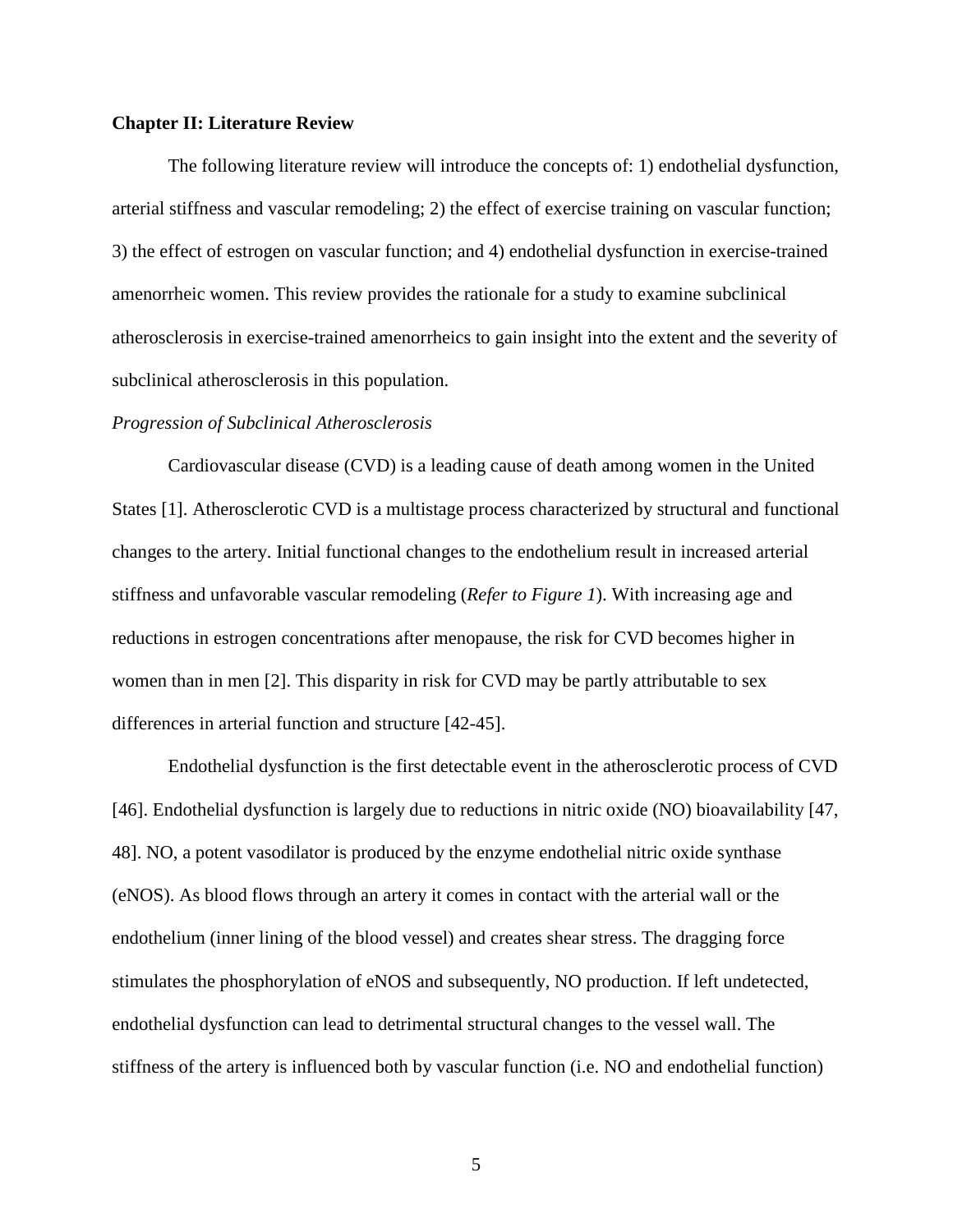and vascular structure (i.e. elastin and collagen composition). Increased arterial stiffness decreases the ability of the artery to vasodilate and increases blood flow pulsatility [16]. This is important because chronic pulsatile blood flow can lead to additional vascular endothelial damage [14] and adverse vascular remodeling [15]. Vascular remodeling is an active process that occurs due to changes in hemodynamic conditions, such as increased blood pressure and/or increased pulsatile blood flow [49, 50]. Remodeling is characterized by changes in arterial lumen diameter and clinically relevant changes in wall thickness or intima media thickness (IMT) aimed at maintaining a stable hemodynamic environment and vessel wall tension [49, 50]. The law of LaPlace defines vessel wall tension as (pressure x radius)/ 2 x wall thickness. Increases in hemodynamic forces on the artery wall increase wall tension [49, 50]. Therefore, in order to restore wall tension, the artery will remodel. For example, hypertension is associated with structural changes manifested as a reduction in lumen diameter and/or increase in IMT [51]. These changes maintain optimal wall tension [51]. If undetected, chronic endothelial dysfunction and increased arterial stiffness can lead to permanent structural vascular remodeling and subsequent cardiovascular events (*See Figure 1*).



## **Figure 1: Chronic endothelial dysfunction can lead to increased arterial stiffness, adverse vascular remodeling and ultimately, risk for a cardiovascular event.**

*Aerobic Exercise Training and Subclinical Atherosclerosis* 

Aerobic exercise improves endothelial function [52] as exercise transiently increases blood flow, shear stress and ultimately NO bioavailability [6, 22-25, 28-33, 53-56]. Indeed the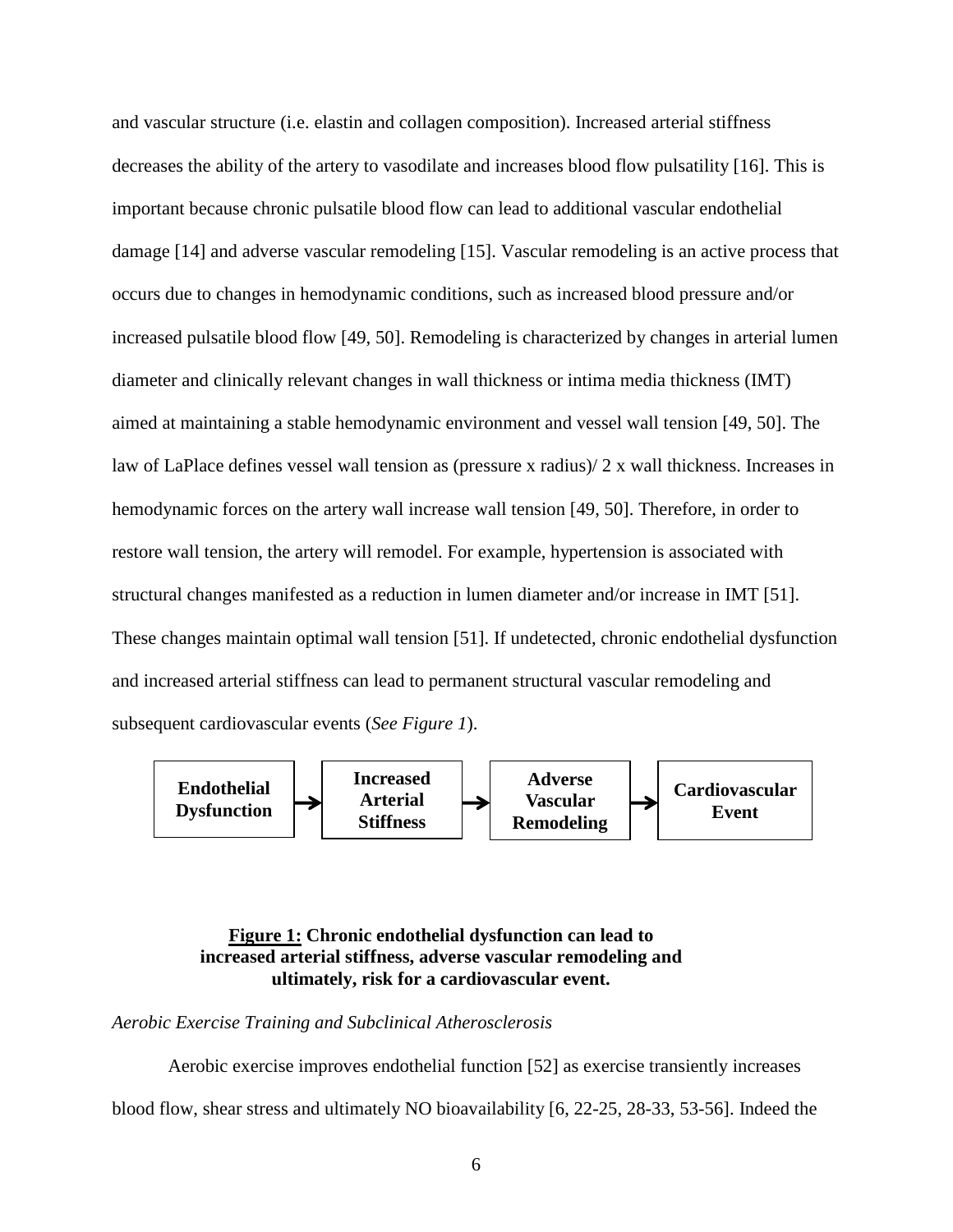shear stress stimulus is necessary for favorable vascular improvements seen with exercise on the endothelium; experimental abolishment of shear with exercise prevents improvements in endothelial function [20, 21, 27]. In addition to endothelial function, aerobic exercise can lead to improvements/reductions in arterial stiffness [37, 57-61]. Aerobic exercise improves arterial stiffness irrespective of training modality (i.e. walking, swimming, running, cycling) [70, 72, 73]. Interestingly, the benefits of exercise on arterial stiffness might be mediated by NO release. It has been shown that after long-term exercise training, plasma NO concentrations are inversely associated with arterial stiffness [62]. Similarly, animal studies support a NO mediated mechanism for improvements in arterial stiffness with aerobic exercise. In a study examining arterial stiffness in rats, aortic stiffness was lower in exercise-trained rats compared to sedentary rats [63]. A microarray DNA technique determined that aerobic exercise training up-regulated eNOS, and subsequently NO production and this was associated with favorable changes in arterial stiffness [63]. These findings suggest that long term exercise training leads to increased NO release and subsequent improvements in central arterial stiffness [57].

In addition to improvements in endothelial function and arterial stiffness, exercise training is believed to lead to favorable vascular remodeling marked by a larger lumen diameter and smaller IMT. Physical activity levels are inversely associated with IMT, and positively associated with lumen diameter [49, 50, 64-66]. Exercise-trained individuals have substantial arterial structural remodeling [49, 67, 68] as a result of localized or systemic vascular stimuli. In a cross-sectional study it was reported that predominantly lower-limb exercise training leads to a larger diameter of the SFA, while predominantly upper-limb exercise training leads to a larger diameter of the brachial artery [65]. In exercise-trained individuals, the IMT is systematically smaller compared to sedentary individuals [64]. Regular aerobic/endurance exercise results in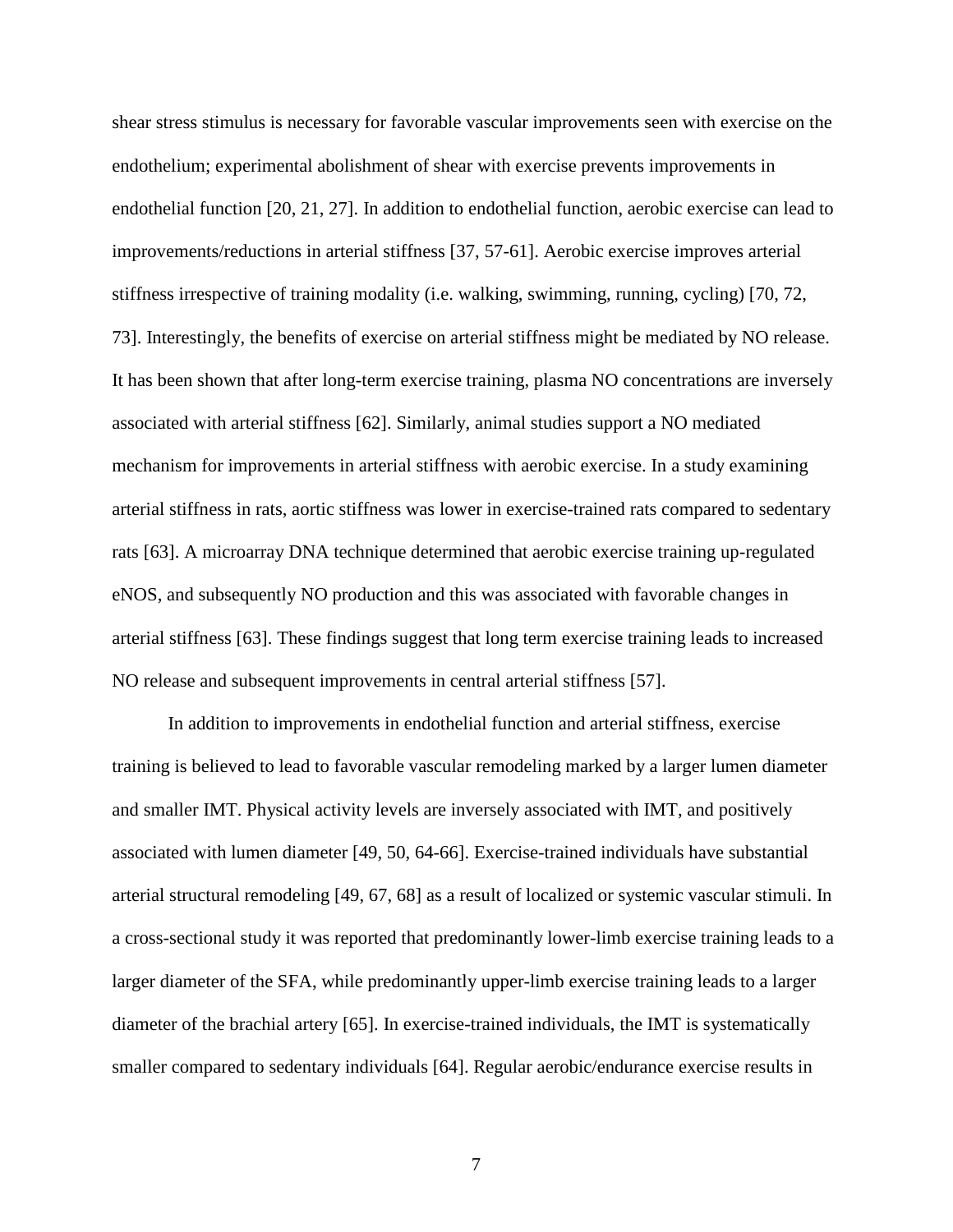regularly sustained elevations in blood flow [34]. Increases in blood flow increase shear stress and vascular NO release, which have been shown to contribute to reductions in IMT and increases in arterial diameters [34]. Vascular remodeling stemming from exercise training might be NO mediated and occur to maintain appropriate levels of shear stress and minimize wall strain that accompanies exercise training [61].

However, the positive effects of aerobic exercise on endothelial function, arterial stiffness and vascular remodeling might be intensity dependent. Previous studies have found that endothelial dysfunction occurs following long distance, repetitive, high intensity exercise sessions such as running a marathon [35, 36, 69]. Also, resting arterial stiffness is elevated in marathon and ultra-marathon runners compared to their sedentary counterparts [61]. Similar mechanisms are proposed for endothelial dysfunction and increased arterial stiffness due to high intensity exercise training: both excessively high shear stress and high levels of oxidative stress that occur with chronic high intensity exercise training reduces NO bioavailability [69-72]. This is supported by previous studies noting similar IMT between exercise-trained individuals and their sedentary counterparts [73, 74]. This suggests that chronic high intensity exercise leads not only to endothelial dysfunction and increased stiffness but might also lead to adverse vascular remodeling.

#### *Exercise-Associated Amenorrhea and Vascular Function*

In women, chronic high intensity exercise, when combined with energy deficiency, can lead to exercise-associated amenorrhea. Due to a hypoestrogenic state, exercise-trained amenorrheic women lack a menstrual cycle as occurs in post-menopausal women. As such, it has been demonstrated that exercise-trained amenorrheic women have comparable levels of vascular dysfunction to that witnessed in post-menopausal women [9-11, 71]. Recent studies show that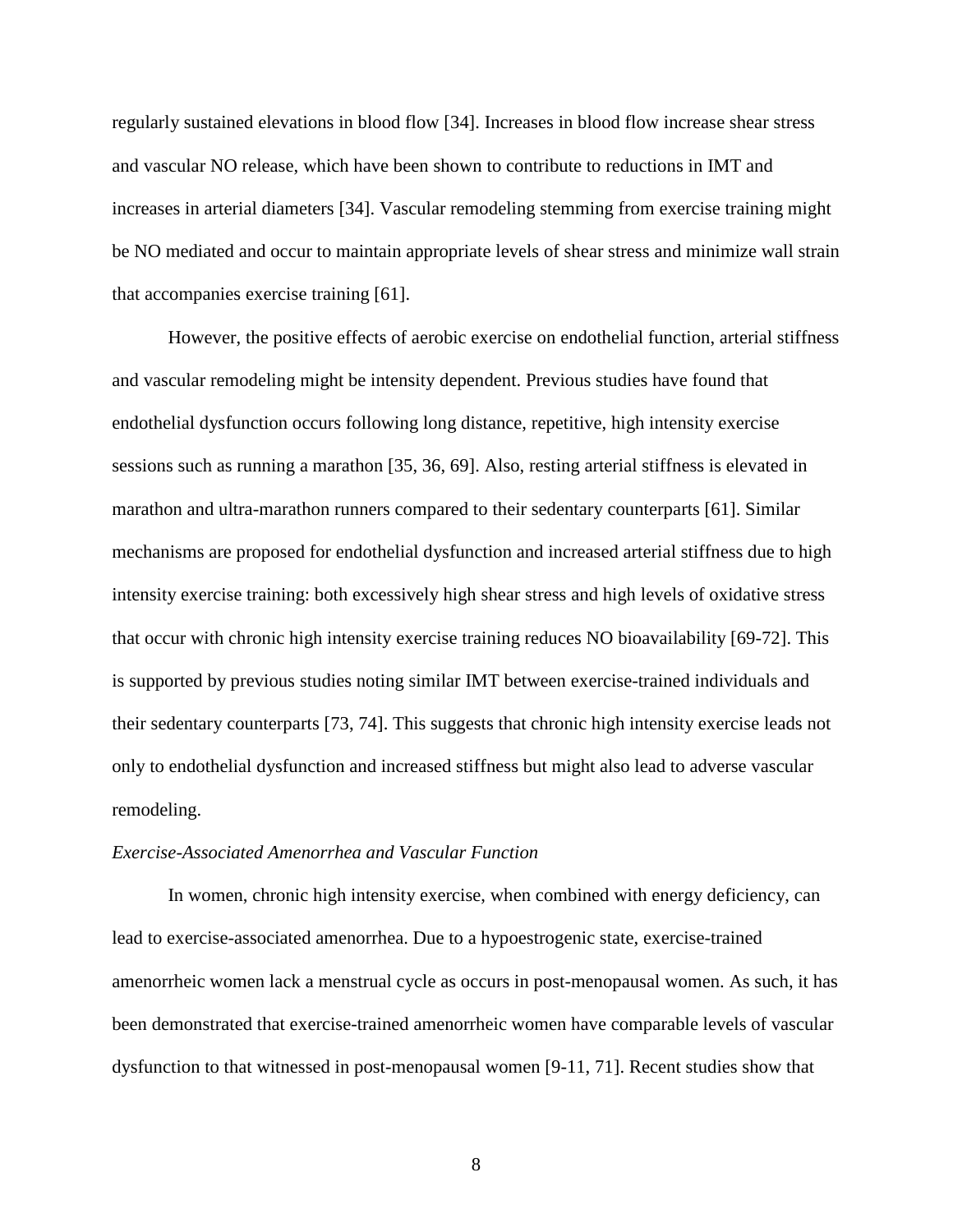exercise-trained amenorrheic women have lower endothelial function compared with exercisetrained eumenorrheics (i.e. regular menstruating women) [9-11, 71]. In these studies, endothelial dysfunction observed in exercise-trained amenorrheic women was directly associated with lower levels of serum estrogen (*See Figure 2*) [10, 29, 71, 75].

#### *Amenorrhea, Estrogen and Vascular Function*

Estrogen receptors are located on the endothelium and stimulate the production of eNOS, leading to increased production of NO that causes vasodilation [76]. Endothelial function fluctuates across the menstrual cycle in conjunction with estrogen concentrations [76, 77]. Recent studies examined endothelial function at 4 time points in the menstrual cycle: early follicular, late follicular, early luteal and late luteal [72, 73]. Endothelial function, NO and estrogen concentrations are all highest in the late follicular phase, and lowest in the early follicular phase [77, 78]. Arterial stiffness does not fluctuate as strongly across the menstrual cycle, however, estrogen concentrations do impact arterial stiffness [77-80]. Decreases in estrogen concentrations, such as occurs in post-menopausal women, increases arterial stiffness [81]. In animal studies, estrogen therapy significantly increased NO bioavailability [82]. Similarly, estrogen infusion transiently reduces arterial stiffness in postmenopausal women [83].

There is also evidence to suggest that low estrogen in postmenopausal women may contribute to larger IMT, a measurement of adverse structural arterial remodeling [78-80]. Supplemental estrogen via hormone replacement therapy, in postmenopausal women, reduces IMT [83-85]. Specifically, estrogen therapy and selective estrogen receptor modulators significantly reduce femoral IMT [86] and carotid IMT [87] in postmenopausal women, leading to values closer to young premenopausal women. Estrogen may regulate NO by increasing the production of eNOS and the release of NO [76], further improving vascular remodeling. While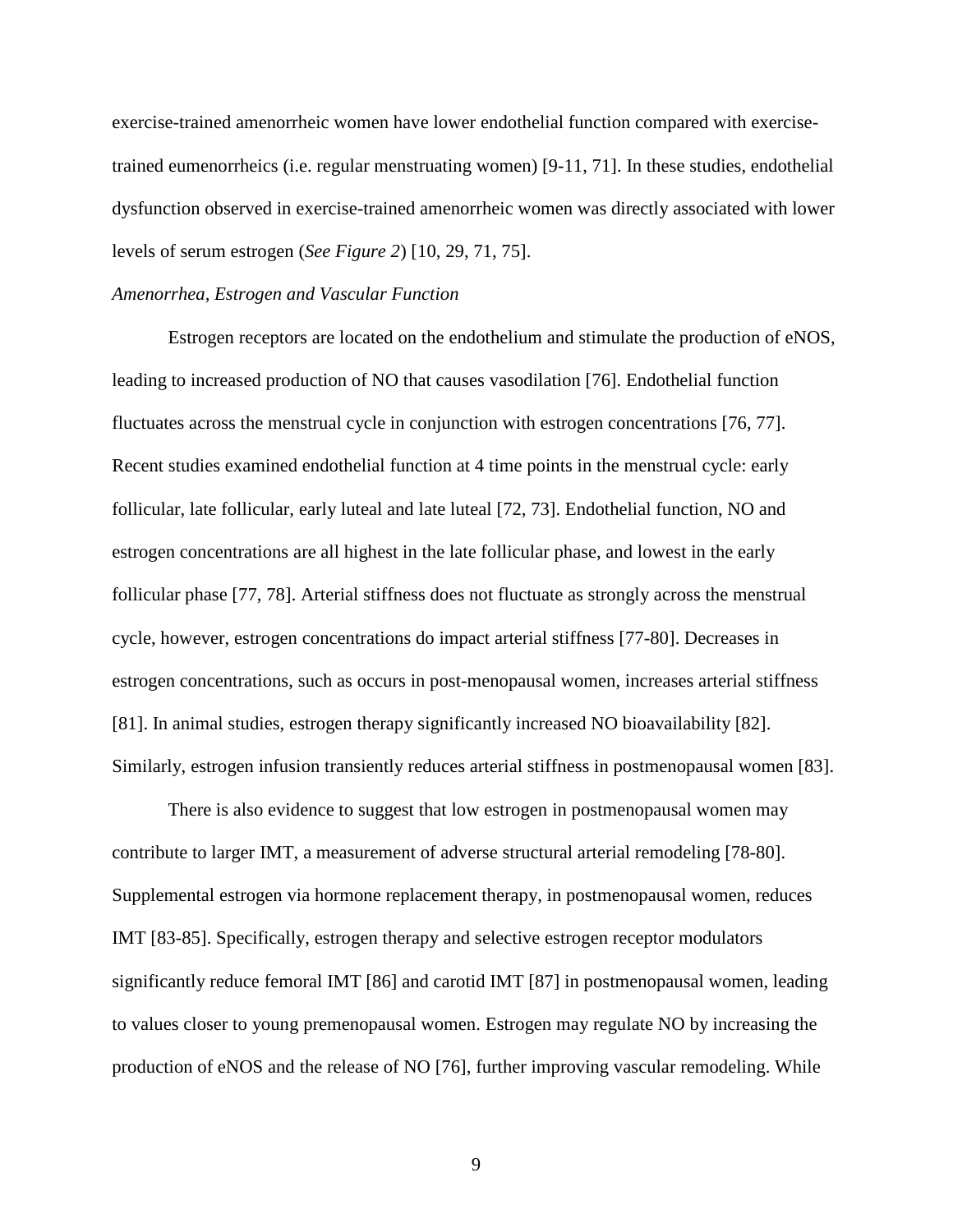estrogen deficiencies and estrogen therapy have been shown to affect indices of remodeling via the IMT, their effect on arterial diameter is largely unknown [88].

Ultimately, female sex hormones may help to explain the disparity in CVD risk between men and women, especially since these differences seem to be only present during reproductive years [89]. Thus, estrogen deficiency may lead to premature endothelial dysfunction, increased arterial stiffness and adverse vascular remodeling (*See Figure 2*) [90].



**Figure 2: Hypoestrogenism observed in exercise-trained amenorrheic women might contribute to endothelial dysfunction, increased arterial stiffness, adverse vascular remodeling and ultimately, risk for a cardiovascular event.** 

#### *Diet and Vascular Function*

In addition to exercise and disease states, dietary intake has an effect on vascular function. Exercise-trained women are more susceptible to inadequate dietary intake or energy deficiency compared to their male counterparts [91]. The female athlete triad not only includes amenorrhea but also includes disordered eating which can lead to low energy availability and may also contribute to the development of amenorrhea [10]. It is suggested that in addition to the contribution of low estrogen concentrations to vascular dysfunction in exercise-trained amenorrheic women, disordered eating and subsequent energy deficiency may also mediate vascular dysfunction observed in exercise-trained amenorrheic women [38]. Some of the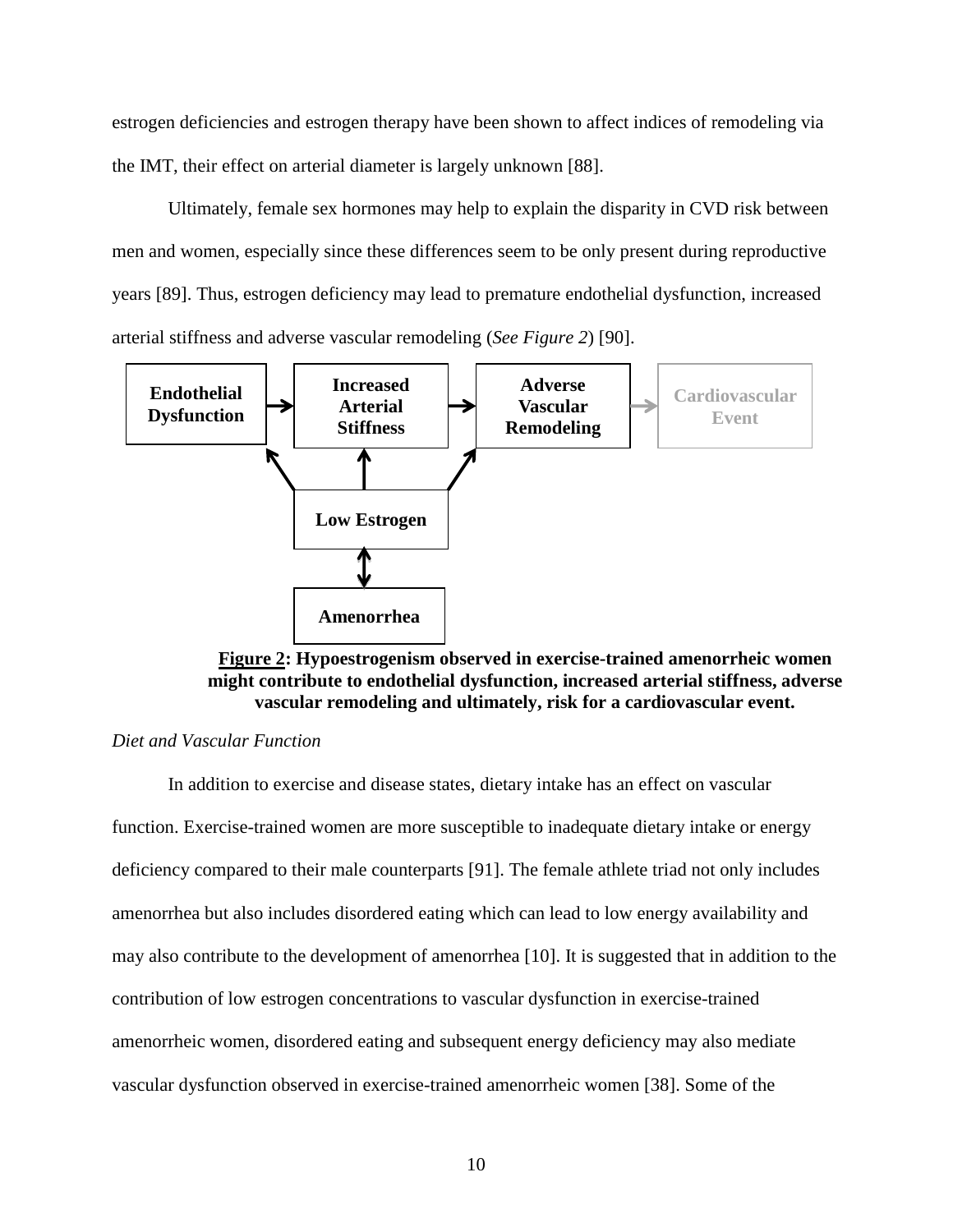vascular dysfunction observed in exercise-trained or sedentary women may be due to the lack of or over-consumption of specific nutrients, minerals and vitamins [86]. Therefore, dietary intake is an influential variable to consider when evaluating vascular function in exercise-trained individuals.

Exercise-trained females are commonly deficient in their dietary fat intake [92]. Although a high fat diet can lead to endothelial dysfunction, increases in arterial stiffness, [93, 94] and a larger IMT [95], deficiencies in dietary fat in female athletes may give greater insight into the causes of menstrual irregularities such as amenorrhea. Normal dietary fat intake has been reported to be necessary to maintain concentrations of sex hormones and may prevent menstrual disturbances in female athletes [91, 96].

Other common nutrient deficiencies in exercise-trained females that may affect endothelial function and arterial stiffness are, antioxidants, B-vitamins, zinc and iron [92]. Antioxidants have a favorable effect on endothelial function and arterial stiffness, as they provide vascular defense against oxidative stress [97]. B-vitamins have antioxidant-like properties and reduce arterial stiffness by inhibiting the breakdown of NO by free radicals [94]. Therefore, antioxidants and B-vitamin deficiencies in female athletes may lead to endothelial dysfunction and increased arterial stiffness. Likewise, zinc deficiencies have been linked to increased blood pressure and impaired NO activity [98] affecting endothelial function and arterial stiffness. Lastly, iron intake can contribute to endothelial dysfunction [99] and arterial stiffness [100]. While maintenance of necessary iron stores is essential for the female athlete, excessive iron stores are linked to increases in oxidative stress and therefore endothelial dysfunction [93]. Iron deficiencies, such as anemia, commonly observed in female athletes, have been shown to affect NO production and therefore, endothelial function [101]. Considering the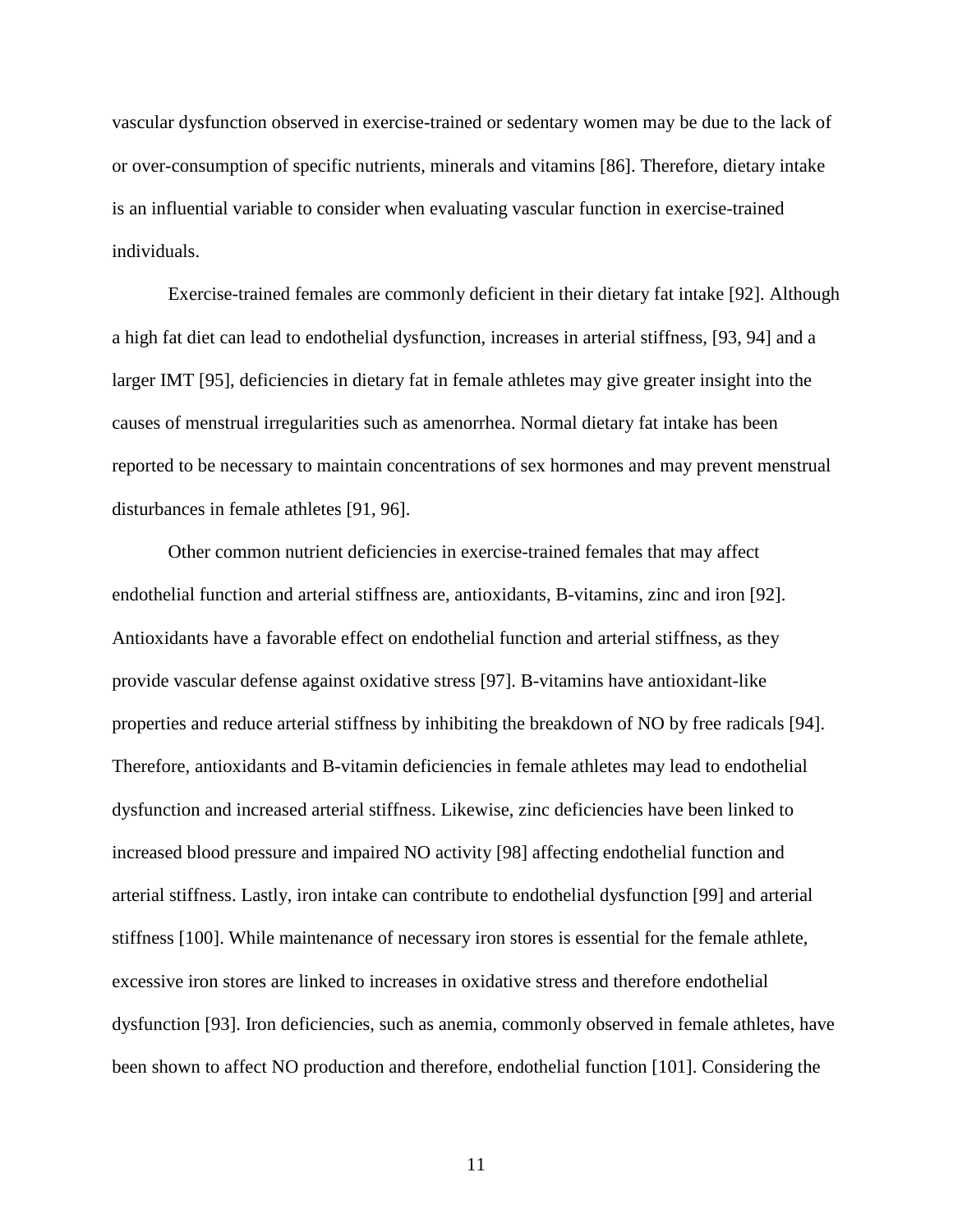effects of specific nutrient intakes and deficiencies on vascular function, dietary intake is an essential component when examining vascular function in exercise-trained women.

#### *Rationale for the Current Study*

Exercise-trained amenorrheic women have endothelial dysfunction. It is currently unknown whether these women have higher arterial stiffness and adverse vascular remodeling; more advanced stages of subclinical atherosclerosis (*See Figure 3, Dashed arrows/boxes represent what is unknown, solid arrows/boxes represent what is known*). There is a strong relationship between estrogen, endothelial dysfunction and increased arterial stiffness. Estrogen has a favorable effect on vascular structure and function. Considering the association between estrogen, endothelial function and arterial stiffness, it seems plausible to hypothesize that chronic estrogen deficiency/endothelial dysfunction will lead to increased arterial stiffening and maladaptive vascular remodeling. This study examined endothelial dysfunction, arterial stiffness and vascular remodeling in highly exercise-trained women to gain insight into the effect of exercise-associated amenorrhea on subclinical atherosclerosis and risk for CVD in this cohort.



**Figure 3: It is currently unknown whether exercise-trained amenorrheic women have increased arterial stiffness (dashed arrow/box) and adverse vascular remodeling (dashed arrow/box). Thus, premature CVD needs to be examined in this population.**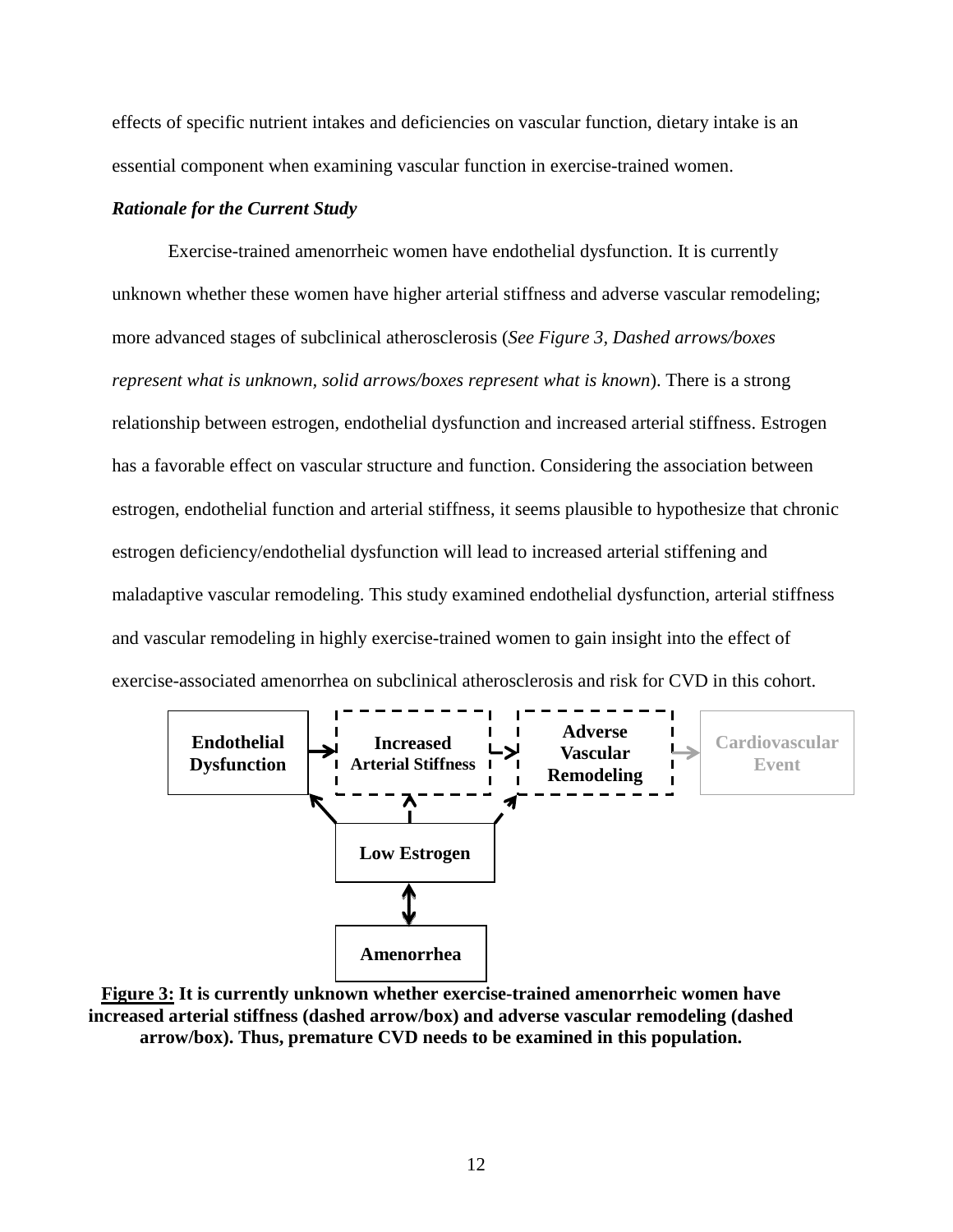#### **Chapter III: Methods**

*Participants:* Forty-three women participated in this cross-sectional study: 10 exercise-trained amenorrheic women, 18 exercise-trained eumenorrheic women, and 15 sedentary/recreationally active eumenorrheic women. Participants were between the ages of 18-30 years, to avoid the influence of age-related vascular dysfunction that has been shown to occur beyond 30-35 years of age. Participants were recruited from Syracuse University, university collegiate sports teams, local colleges (Upstate Medical University, LeMoyne College) and athletic clubs (Syracuse Chargers, Fleet Feet Sports, Central New York Triathlon Team) in the Central New York Area. Recruitment was via flyers, word of mouth, emails and advertisements. Written informed consent was obtained from all participants. The Syracuse University Institutional Review Board approved this study.

*Inclusion Criteria:* Healthy exercise-trained and sedentary/recreationally active female participants with and without amenorrhea were included in this study. Participants were stratified into physical activity groups according to self-report via the Paffenbarger Physical Activity Questionnaire (*Appendix 2*). From this validated questionnaire [102], a Physical Activity Index (PAI) was determined from Intensity, Duration, and Frequency of activity (maximal score is 100). A maximal aerobic capacity test was administered to confirm the participants' fitness grouping determined from questionnaire. The amenorrheic group consisted of both primary amenorrhea (absence of menses by age 15) and secondary amenorrhea (absence of 3 consecutive menstrual cycles after menarche). The eumenorrheic group consisted of women with menstrual bleeding every 26 to 32 days for at least 12 months. Menstrual status was determined via a Health History Questionnaire (*Appendix 4*).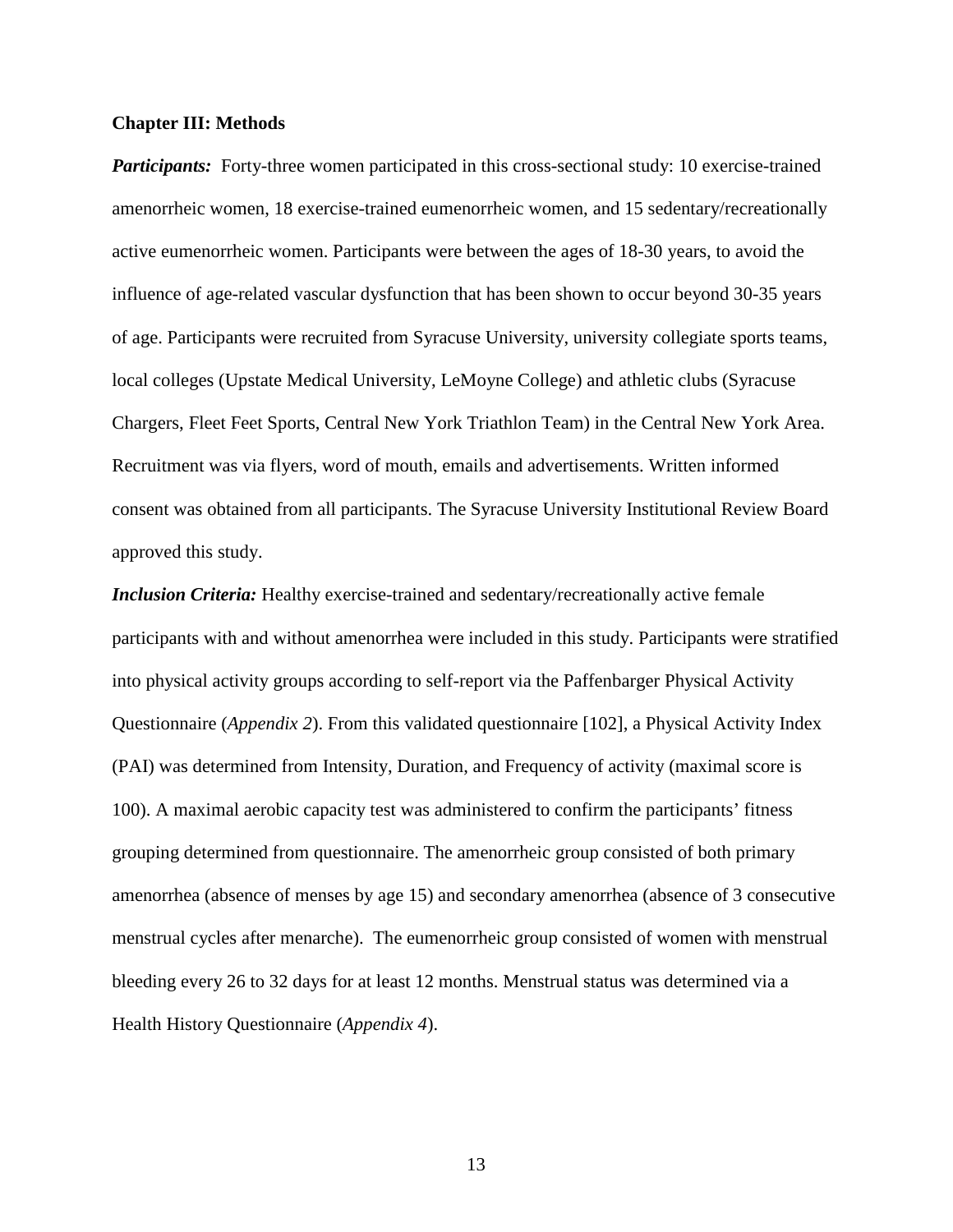*Exclusion Criteria:* Participants were excluded from the study if they were pregnant (determined using a urine pregnancy test), hypertensive (systolic blood pressure greater than or equal to 140 mmHg; diastolic blood pressure greater than or equal to 90 mmHg), cigarette smokers, had a history of thyroid disorders, diabetes mellitus, or CVD (stroke, heart attack or any past cardiac events), as determined by a health history questionnaire.

*Study Design:* This was a cross-sectional study examining vascular function across fitness levels and menstrual status. Subjects visited the Human Performance Laboratory on one occasion. Subjects with eumenorrhea completed the study visit during the early follicular stage (within 1-7 days following the start of the menses) of their menstrual cycle. Amenorrheic subjects completed the study visit at any time, unless they were currently taking oral contraceptives, in which case they were asked to come in during the placebo phase of the contraceptive pill. This was done to control for the potential hormonal effects of oral contraceptives on vascular function.

Measures were performed first thing in the morning with the participant in a fasted state (>12 hours post-prandial, no caffeine, no alcohol). Participants were also asked to consume 16 ounces of water the night before their visit and the morning of the testing to moderately control for hydration. Prior to arriving at the laboratory, subjects were asked to complete a 3-day dietary record (two weekdays, one weekend day) to ensure that the dietary intake was not the underlying reason for potential vascular dysfunction and to examine dietary patterns in exercise-trained amenorrheic women. Subjects signed the informed consent form, filled out the questionnaires: health history, physical activity, and the female athlete triad questionnaire. Participants were required to lie in the supine position on the exam table for at least ten minutes in a dimly lit climate controlled room before all hemodynamic measures. At this time, flow-mediated dilation (FMD), pulse wave velocity (PWV), and vascular ultrasonography were performed as measures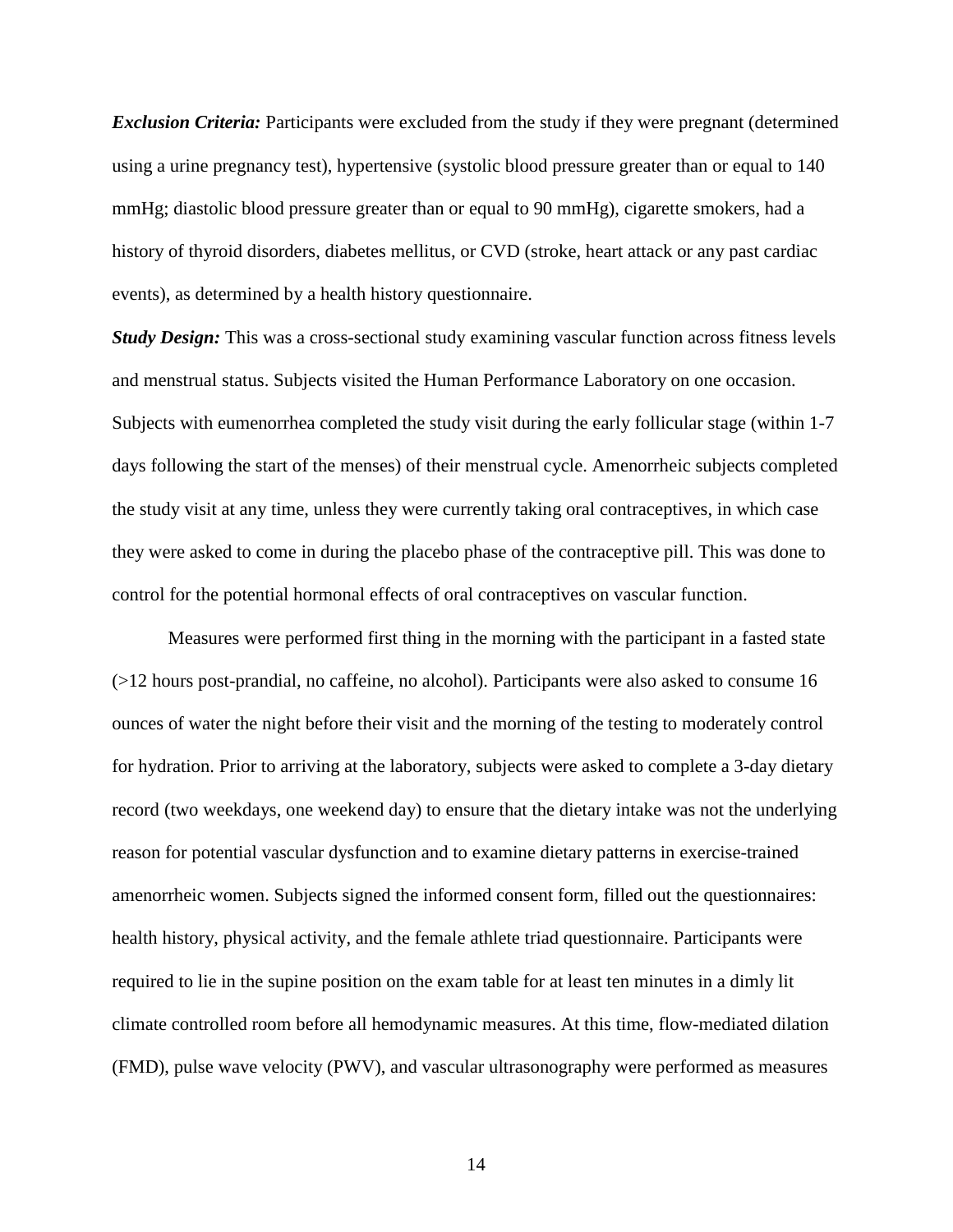of endothelial function, arterial stiffness and remodeling, respectively. Following vascular measurements, blood lipids, hemoglobin, hematocrit and saliva collection for estrogen analysis were performed. Lastly, body fat, using air displacement plethysmography (Bod Pod) was measured and then cardiorespiratory fitness assessed by the maximal oxygen uptake during an exercise test  $(VO<sub>2</sub> max test)$  was measured. All consent and testing procedures took approximately 90 minutes.

*Blood Pressure:* Systolic (SBP) and diastolic (DBP) brachial blood pressure was measured prior to vascular measurements via a validated automated oscillometric cuff (EW3109, Panasonic Electric Works, Secaucus NJ). Pressures were taken in duplicate and averaged. If values were different by more than 5 mmHg a third measure was obtained. Pulse Pressure (PP) was calculated as DBP subtracted from SBP.

*Endothelial-dependent Flow Mediated Dilation (FMD):* A non-invasive method of assessing endothelial dysfunction is FMD, calculated as the percentage change in arterial diameter due to blood ischemia and reactive hyperemia. The FMD protocol induces reactive hyperemia, which occurs after blood flow to a conduit vessel is occluded. After the release of the occlusion, blood flow is increased compared to baseline flow. This results in increases in shear stress, which leads to release of NO and subsequent vasodilation. A larger change in diameter indicates healthier endothelial function while a smaller change in diameter indicates abnormal endothelial function or endothelial dysfunction. In a recent study, FMD predicted cardiac events in 2000 subjects and a significant inverse relationship between cardiovascular events and FMD exists for the prognosis of atherosclerosis [19].

In the current study, endothelium-dependent vasodilation of the brachial artery was assessed using ultrasound (Prosound  $\alpha$ 7, Aloka, Tokyo, Japan). The brachial artery was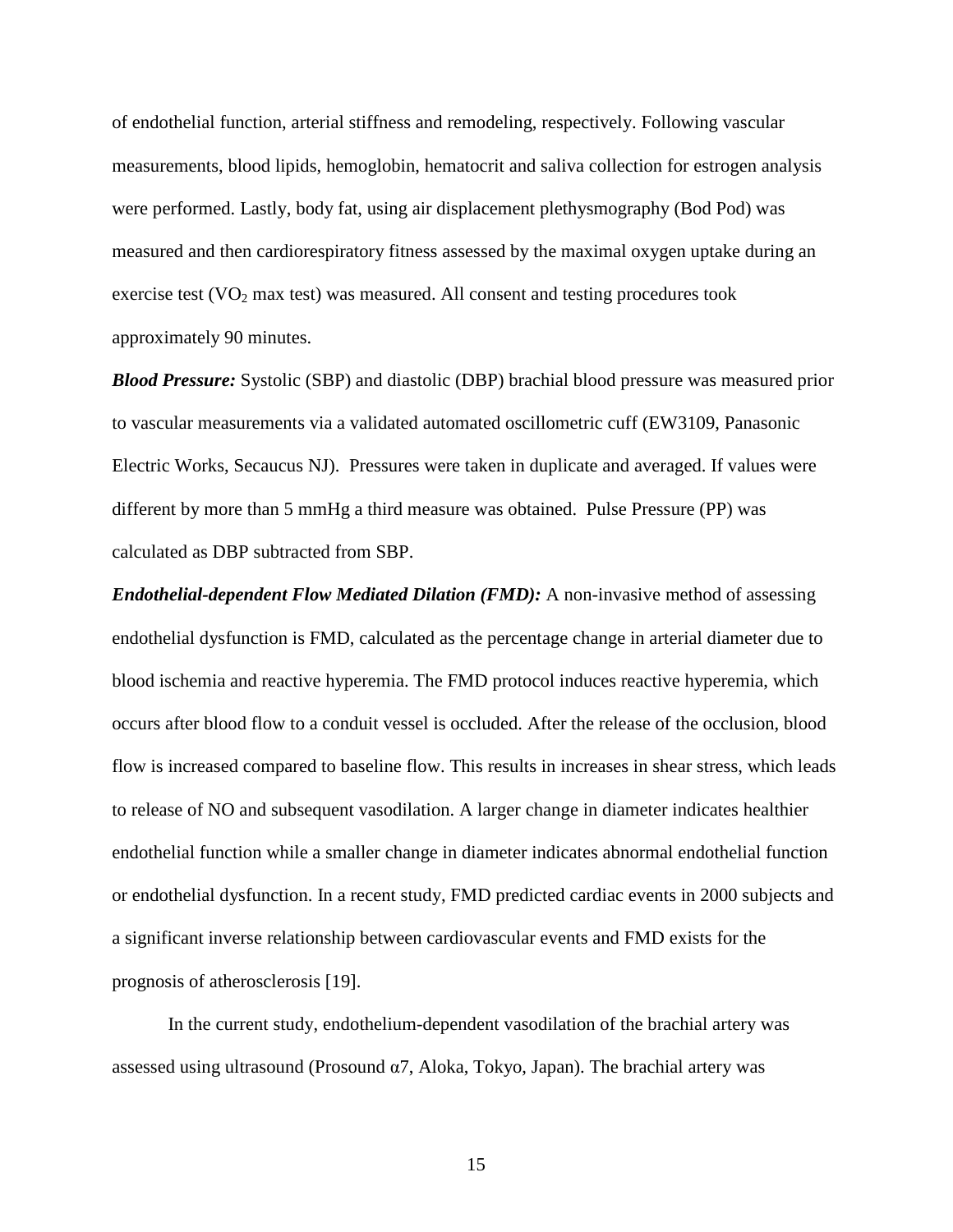longitudinally imaged 2-cm distal to the antecubital fossa using a 5.0-13.0 MHz linear array probe. Baseline diameters were measured during end-diastole (measured by ECG R-waves) and end-systole (measured by the end of the ECG T-wave) using ultrasonic calipers. Average brachial diameter was calculated as 1/3systolic diameter + 2/3diastolic diameter. Following baseline brachial artery diameter measurements, a blood pressure cuff was placed around the lower arm and inflated to a supra-systolic pressure (200 mmHg) for 5 minutes (Hokanson, Bellevue, WA). Following this occlusion period, the cuff was released causing reactive hyperemia. Maximum velocity (Vm) was measured continuously for 25-30 seconds following cuff release (time  $0 - 30s$  post cuff release). Following this initial 30s post cuff release measurement, brachial diameters were continuously measured for an additional 2-minutes (time 30s – 150s post cuff release). FMD was expressed as a percentage and calculated as: the baseline diastolic diameter (determined from ECG gating) subtracted from the peak diastolic diameter, divided by the baseline diastolic diameter and taken as a measure of endothelial function. Beatto-beat mean velocity (MnV) noted during the 25-30 seconds post occlusion were entered into a software program (Graphpad, Prism, 3.0) to calculate the area under the curve (AUC) of the reactive hyperemic response to cuff deflation as an estimate of the shear stress stimulus [103]. The peak Vm within the first 30s immediately following cuff deflation was also recorded as a measure of microvascular reactivity [104].

*Pulse Wave Velocity (PWV):* A pressure wave is created when the left ventricle contracts and then travels throughout the vascular system. PWV is the rate at which the pressure wave travels through the arterial tree (the higher the PWV, the stiffer the arteries). Arterial stiffness is directly related to risk for cardiovascular events [17, 105, 106] A recent study reported that increased PWV is significantly associated with the *first* stroke and when assessed in conjunction with other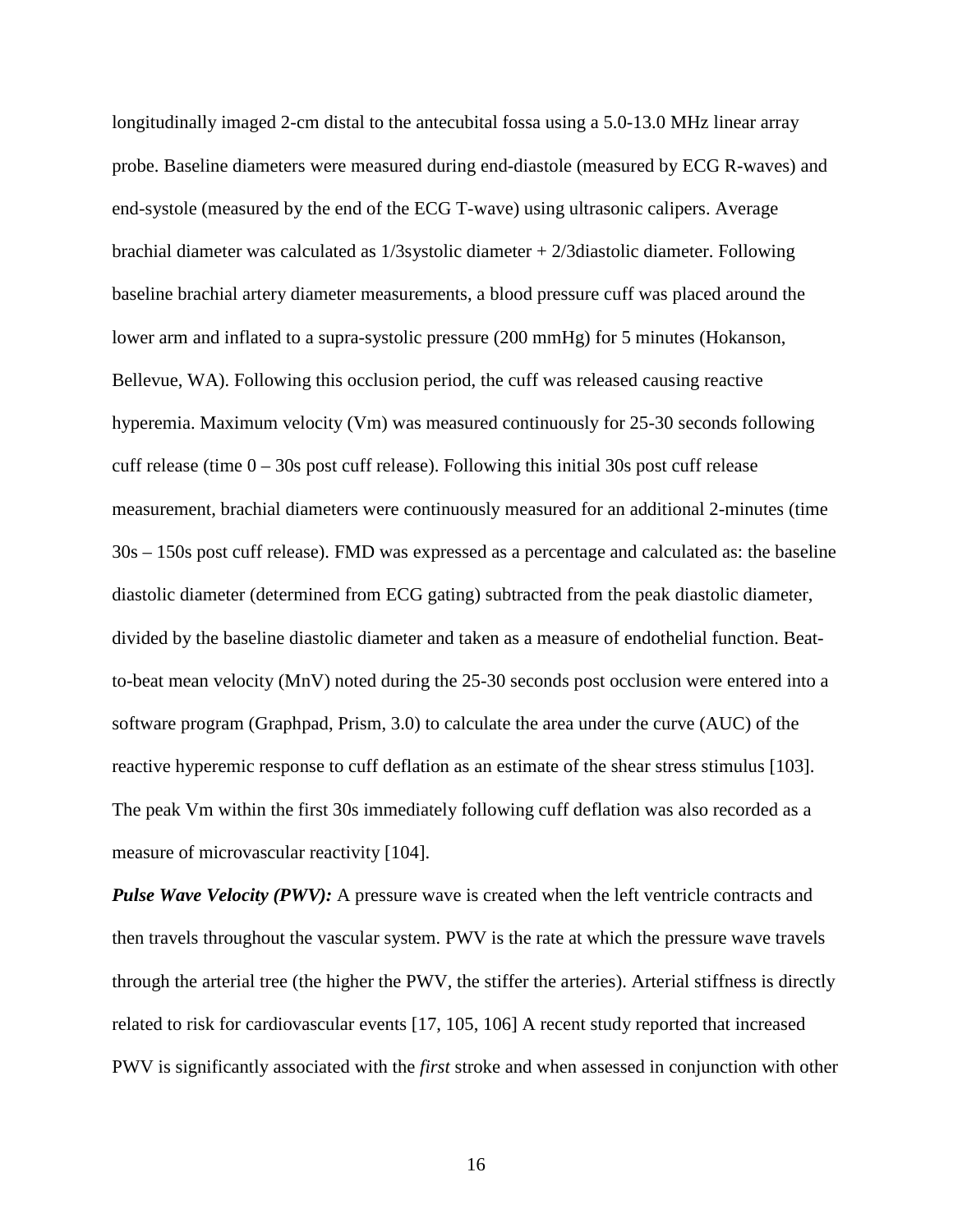risk factors (such as, age, cholesterol. Diabetes, smoking, blood pressure), central PWV improved risk prediction for CVD [16]. Similarly, PWV assessed in a hypertensive population positively correlated with future stroke death [107].

In the current study, blood pressure waveforms were measured in the carotid, radial, ankle (posterior tibial) and femoral arteries using applanation tonometry (AtCor Medical, SpygmoCor Technology). Aortic stiffness was measured using carotid-femoral PWV. The distance between the super-sternal notch and the carotid pulse-site was measured and the distance between the super-sternal notch and the femoral pulse-site was measured. These distances were subtracted to determine the distance between the carotid and femoral pulse sites. Peripheral stiffness was measured using carotid-radial PWV and femoral-ankle PWV. The distance between the super-sternal notch and the carotid was measured and next the distance between the super-sternal notch and the radial pulse-site were measured. These distances were subtracted to determine the distance between the carotid and radial pulse sites. Lastly, the distance between the super-sternal notch and the femoral were measured and the distance between the super-sternal notch and the posterior-tibial were measured. These distances were subtracted to determine the distance between the femoral and ankle pulse sites. The equation used to determine PWV is:  $\Delta$  distance (m) /  $\Delta$  time (s).

*Superficial Femoral Artery (SFA) Structure* One indication of vascular remodeling is an increase in the intima media wall thickness (IMT). Increased IMT, both centrally and peripherally, is linked with future cardiovascular events [108, 109]. Increases in IMT are due to a combination of intimal hyperplasia/diffusive atherosclerosis and medial smooth muscle hypertrophy in response to increased pulsatility [110, 111]. An increase in femoral (peripheral) IMT is a marker of atherosclerosis and vascular remodeling [68, 108, 112]. In the current study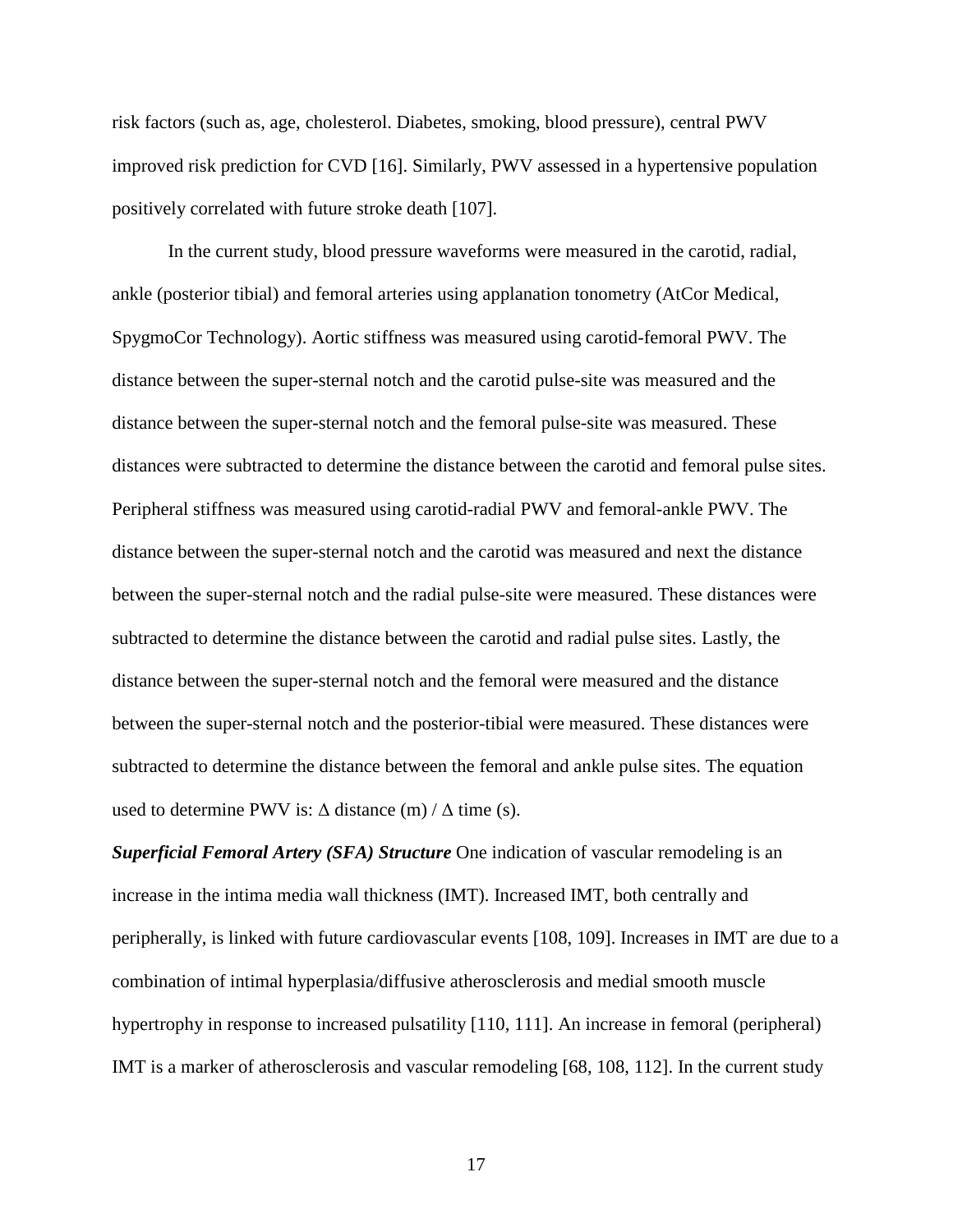we assessed vascular remodeling by examining the IMT and lumen diameter of the superficial femoral artery (SFA). The SFA was imaged using Doppler ultrasound (ProSound α7, Aloka, Tokyo, Japan) attached to a 5.0-13.0 MHz linear-array probe. The artery was imaged approximately 8-10 cm distal to the bifurcation of the common femoral artery (CFA). SFA diameters during diastole (R wave) and during systole (T wave) were recorded using ultrasonic calipers. SFA intima-media thickness (IMT) was assessed as the distance from the near wall to far wall lumen-intima interface using a longitudinal view of the artery with both near wall and far wall lumen-IMT boundaries clearly visible. The average SFA diameter was evaluated as 1/3systolic diameter + 2/3diastolic diameter. Both measures of IMT and SFA diameter were used as indices of vascular remodeling.

*Biochemical Analyses of 17Beta-Estradiol:* 17-Beta estradiol was measured to verify the hormonal status of the women participants. Estradiol was detected in whole saliva samples, using a highly sensitive competitive binding immunoassay (Salimetrics State College, PA). In this particular immunoassay the bound estradiol peroxidase was detected using a spectrophotometer at 450 nm (with a correction of 630nm). The estradiol peroxidase was inversely proportional to the amount of free estradiol present in the saliva samples such that the higher optical density (OD) in the plate represented lower estradiol concentrations, while the lower OD in the plates represented higher estradiol concentrations. All samples were collected in the morning during the early follicular phase of the menstrual cycle.

*Aerobic Capacity:* A graded exercise test using a treadmill (T150 Med) was used to assess each participant's maximal aerobic capacity. Speed and grade were increased until participants reached volitional fatigue. The highly trained endurance participants started the test at a speed of 3.5 mph, and every two minutes the speed was increased until a speed of 8.5 mph was achieved.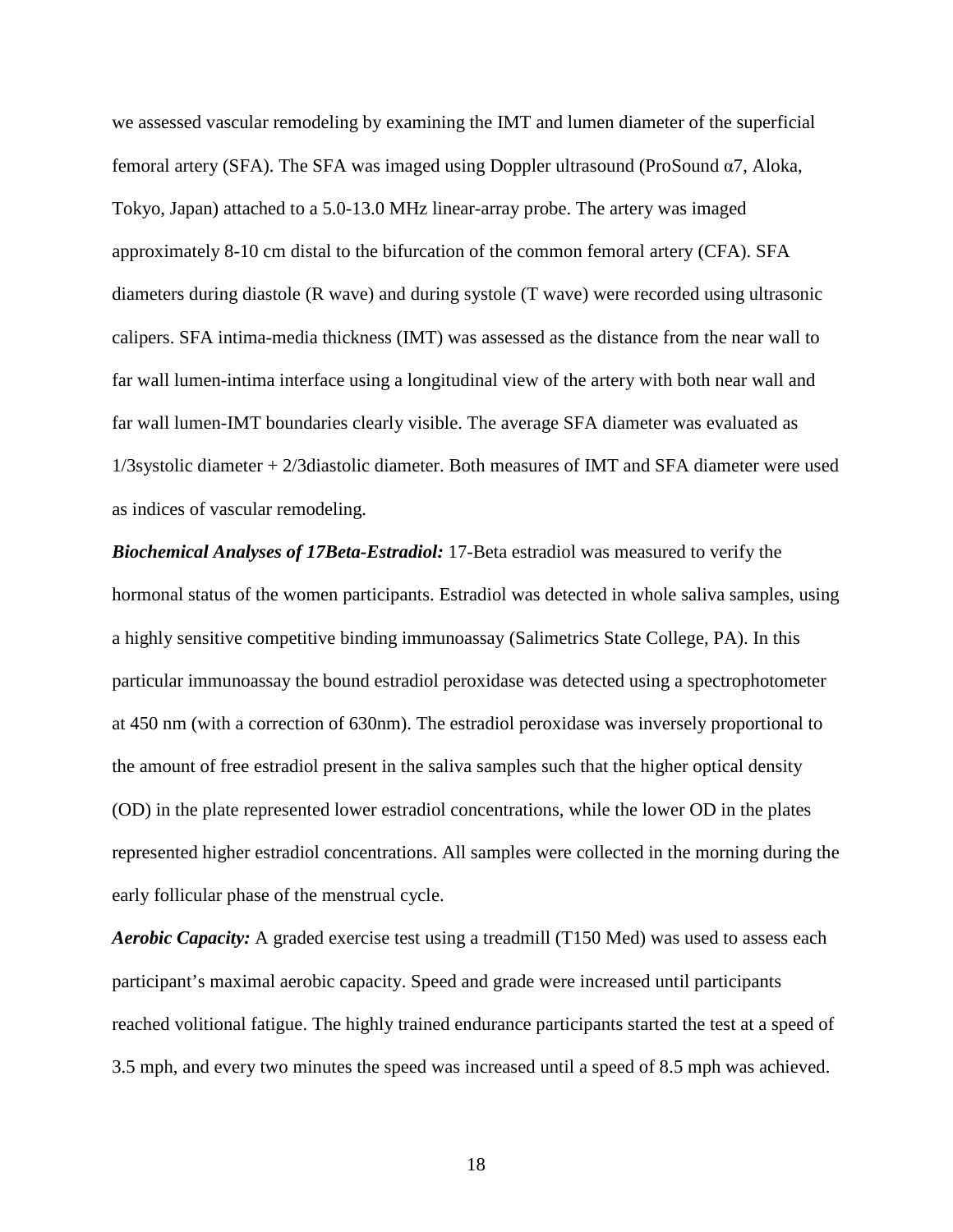After this stage, the grade was increased by 2.5% every two minutes until the participant reached exhaustion. For the recreationally active/sedentary individuals, the speed started at 3.5 mph and was increased every two minutes until a speed of 7.5 mph was achieved, at which point grade was increased by 2.5% every two minutes until exhaustion was achieved. Heart rate and Rated Perceived Exertion (RPE) were assessed during the stages using a Polar Heart Rate Monitor and an RPE chart, respectively. A metabolic cart was used for breath-by-breath gas analysis of oxygen and carbon dioxide (Parvo Medics). The calibration procedure included the flow meter (using a 3L syringe to mimic normal lung volume) calibration and gas calibration in which the ideal values were between .01-.03%. Peak aerobic capacity was taken as the highest  $VO<sub>2</sub>$ obtained. A test was considered valid if: an R-value of 1.15 and a RPE greater than 17 was achieved.

*Menstrual Status***:** A self-administered health history questionnaire was administered to determine the age of menarche (i.e. the age of onset of first menses), gynecological age (i.e. the difference between chronological age and age at menarche), number of menstrual cycles per year, number of days between menses, skipped menses, and use and type of birth control. For the purpose of this study the eumenorrheic women were defined as menstrual bleeding every 26 to 32 days for at least 12 months. Primary amenorrhea was defined as the absence of menarche by the age of 15 and secondary amenorrhea as the cessation of menses for greater than three consecutive cycles after onset of menarche [38].

*Body Composition:* Participants' body composition was assessed using air displacement phlethysmography (BodPod; COSMED, Concord, CA), to estimate lean body mass and fat mass. Participants' height (cm) and weight (kg) were measured using a wall stadiometer and scale, respectively. Participants were instructed to wear minimal tight fitting clothing (i.e. compression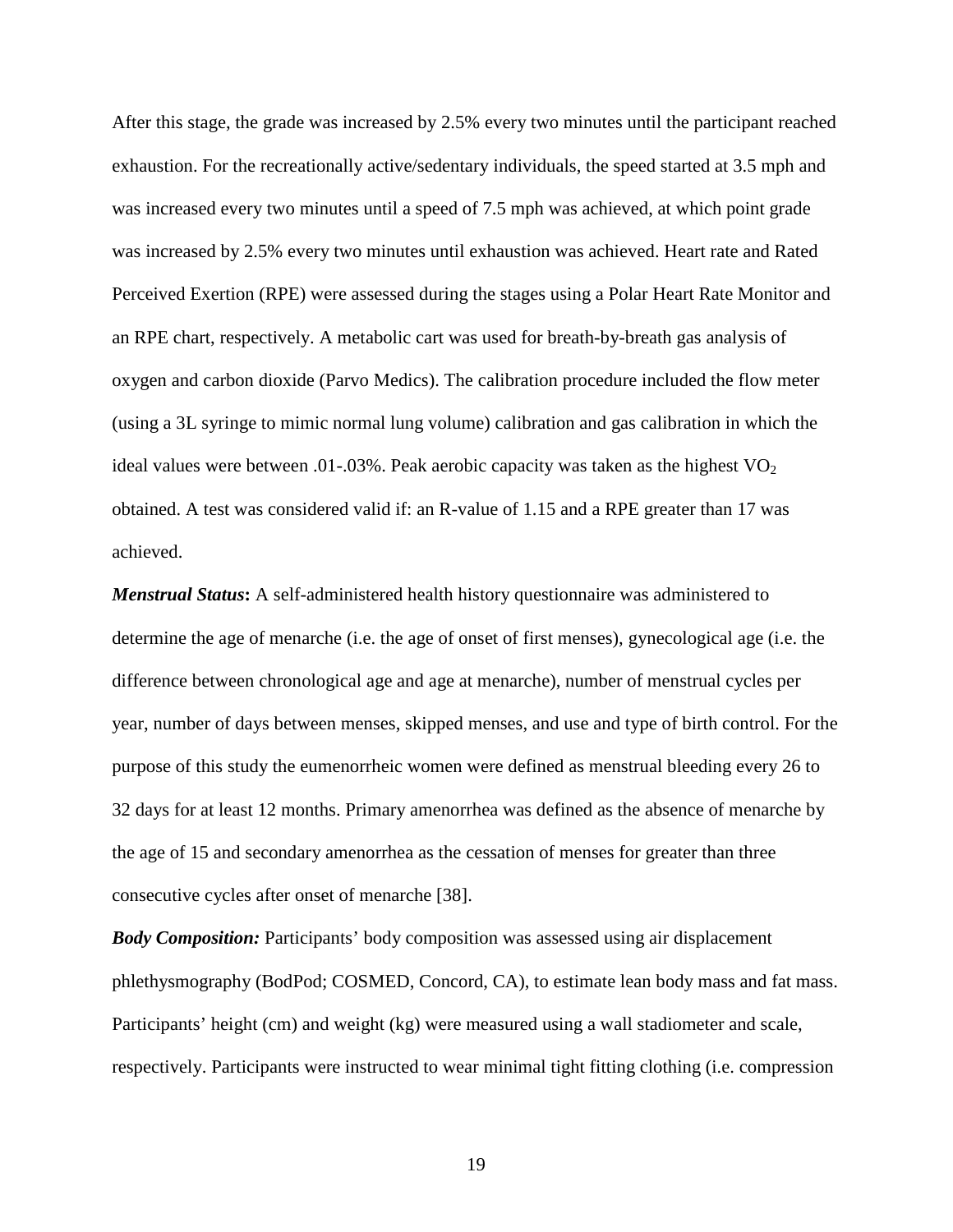shorts, a sports bra or a swimsuit, and swim cap). They were asked to sit quietly in the pressure chamber while the total body volume was measured.

*3-Day Dietary Record:* Participants were instructed to record their dietary intake for two weekdays and one weekend prior to the testing session. The dietary recall was analyzed for percentage of carbohydrate, protein, and fat, kilo-calorie content, and other nutrients, minerals, viatmins using a freely available software (supertracker.usda.gov, My Plate Software).

*Blood Lipids:* Total cholesterol, High Density Lipoprotein (HDL), Low Density Lipoprotein (LDL), triglycerides (TG) and glucose (GLU) levels were measured (Cholestech LDX, Alere). Briefly, a finger lancet was used to obtain a droplet of blood from the index finger of the nondominant hand. The droplet was transferred to a cartridge to be loaded and read by the automated Cholestech device. This technique has previously been established to be valid and reliable (mean r = .97 for total cholesterol, HDL, LDL, TG, GLU, Alere, Medical).

*Hematocrit:* The proportion by volume of red blood cells or hematocrit was analyzed using a finger lancet to obtain a droplet of blood from the index finger of the non-dominant hand, which was centrifuged into plasma and red blood cells using CritSpin Micro-hematocrit centrifuge (StatSpin, Inc, Norwood, Mass).

*Hemoglobin:* Hemoglobin was analyzed using a finger lancet to obtain a droplet of blood from the index finger of the non-dominant hand. With a disposable microcuvette, this droplet was transferred, similar to the blood lipid measurement, to a blood analyzer (The Hemocue Hemoglobin System, Hb201+; Angelholm, Sweden).

*Statistical Analyses:* All variables were tested for non-normality using Shapiro-Wilk test and Kolmogorov-Smirnov test for normality, before statistical hypothesis tests were performed. Data for continuous variables were analyzed using a one-way ANOVA. Categorical variables from the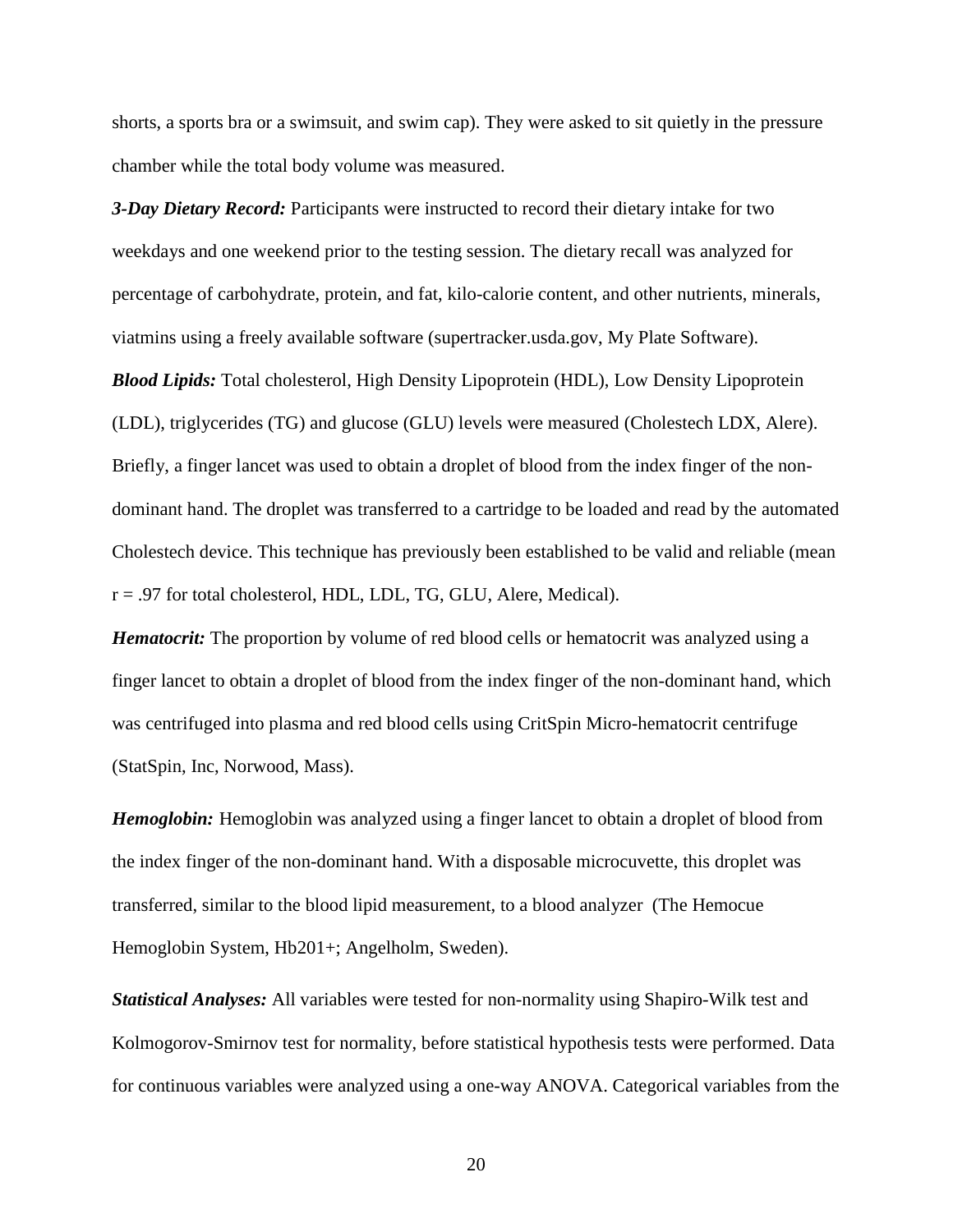Female Athlete Triad Questionnaire were analyzed using chi-square goodness of fit tests. When a significant main effect was detected between groups a Tukey Post Hoc Analysis was performed. Analysis of covariance (ANCOVA) was performed to adjust for the AUC (shear stress stimulus) for FMD responses. Pearson's bivariate correlations were performed between estrogen, body fat, VO<sub>2</sub> max and the following variables: FMD, PWV, IMT and SFA diameter. A significance level was set at  $P \le 0.05$ . All data was presented as means  $\pm$  standard deviation. Statistical Package for the Social Sciences (SPSS 20.0) was used for data analysis.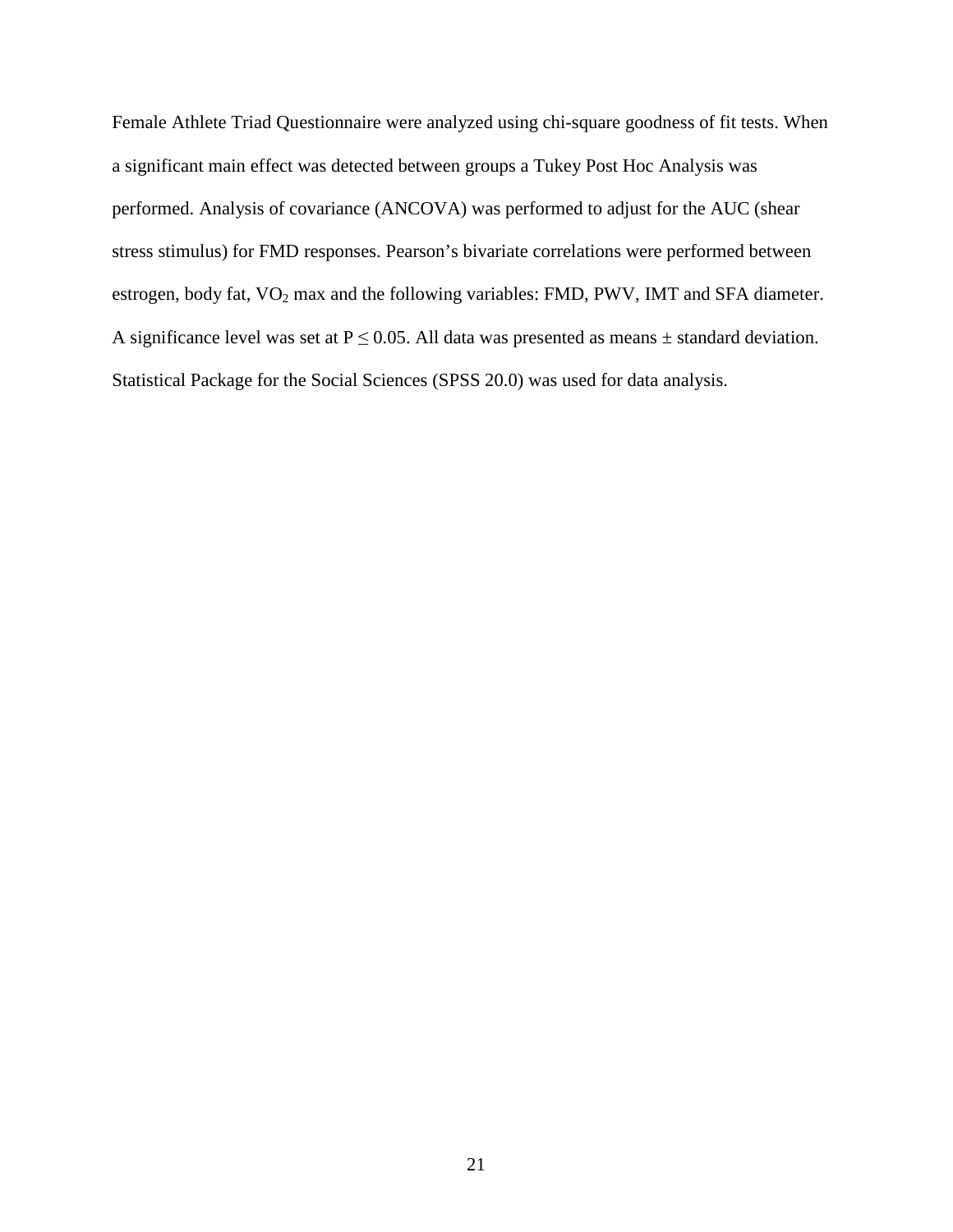#### **Chapter IV: Results**

*Participant Characteristics*. Participant descriptive characteristics are shown in Table 1. Participants were well matched across groups for age, height, and weight (Table 1;  $p<0.05$ ). Body fat percentage  $(\%)$  was significantly different between groups (p<0.05). Body fat percentage was significantly lower in the exercise-trained amenorrheic group compared with both eumenorrheic groups ( $p<0.05$ ), while the exercise-trained eumenorrheic group had significantly lower body fat percentage compared with the sedentary eumenorrheic group (p<0.05; Table 1). The physical activity index (PAI), calculated from the Paffenbarger Physical Activity Questionnaire was significantly different between groups; specifically the exercise trained eumenorrheic and amenorrheic group had a significantly higher PAI than the sedentary group ( $p<0.05$ ). The exercise-trained amenorrheics had a significantly higher  $VO<sub>2</sub>$  Max  $(m\frac{lg}{m})$  than the exercise-trained eumenorrheics and the sedentary group (p<0.05; Table 1). According to The World Health Organization (WHO, 1997) the gender and age specific guidelines for anemia in women are a hemoglobin value below 12 g/dl and a hematocrit below 36%. Ten women fell below the criteria for hemoglobin and hematocrit and thus, had mild to moderate anemia at the time of the study. Six women had hematocrit values of less than 36% (3 exercise-trained amenorrheic women, 1 exercise-trained eumenorrheic woman, 2 sedentary eumenorrheic women), and 5 women had hemoglobin values less than 12 g/dl (1 exercise-trained amenorrheic woman, 1 exercise-trained eumenorrheic woman, 3 sedentary eumenorrheic women).

*Area Under the Curve (AUC) and Peak Velocity.* AUC calculated from the recorded blood velocities 25-30 seconds post release of blood pressure cuff occlusion during the FMD protocol, is presented in Table 3. A significant main effect for AUC was detected between groups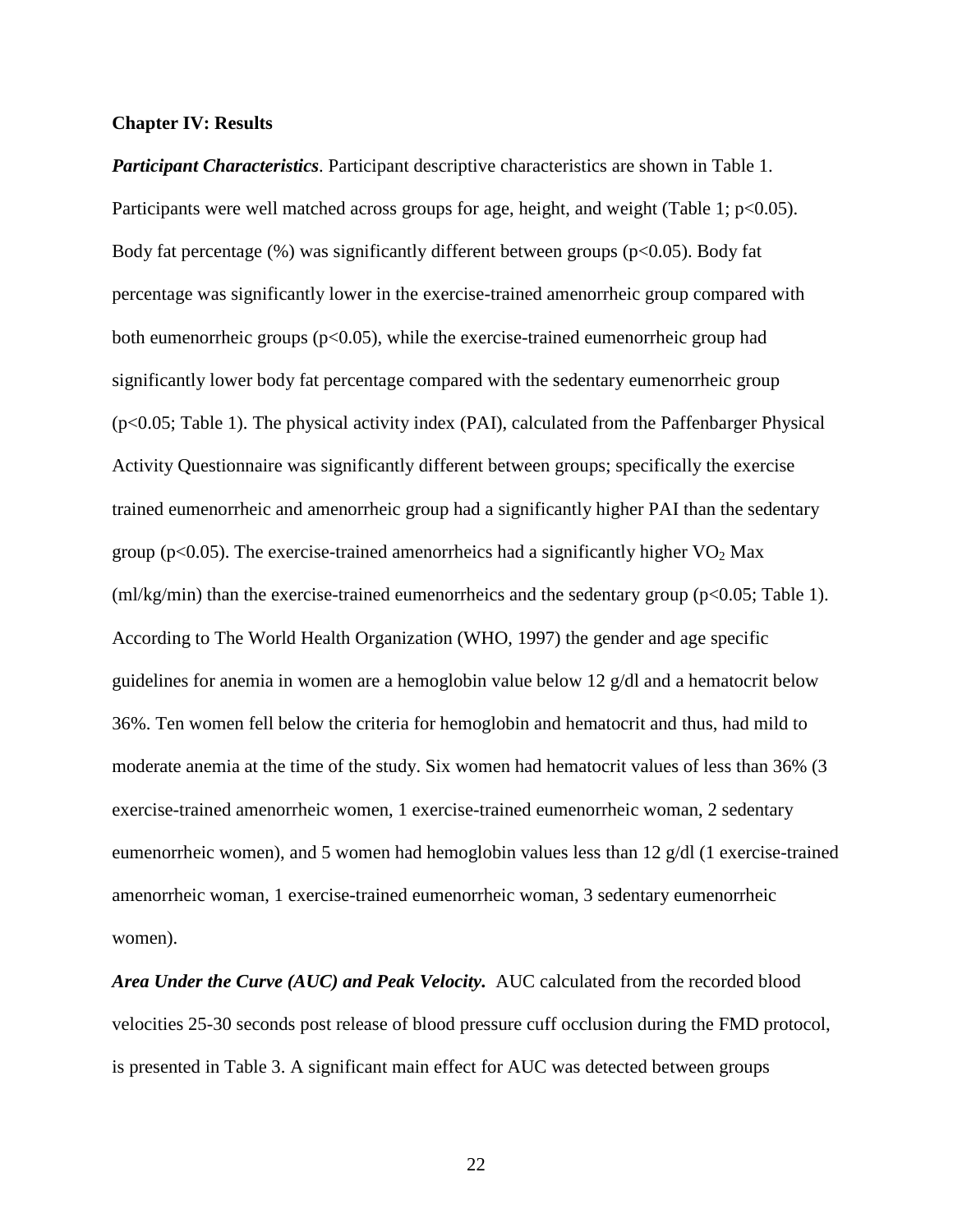$(p<0.05)$ . Post hoc analyses denoted that the exercise-trained amenorrheic group had a significantly lower AUC compared to the sedentary group  $(p<0.05)$ . In contrast, the peak velocity during the reactive hyperemic response was not significantly different between the three groups  $(p>0.05)$ .

*Endothelial-dependent Flow Mediated Dilation (FMD).* FMD of the brachial artery data are presented in Table 3. No significant main effect was detected for FMD between groups (p=0.07). An analysis of covariance (ANCOVA) was performed between FMD to properly adjust for AUC (a measure of the shear stress stimulus), as is customary with this measure [113]. When FMD was adjusted for AUC, the exercise-trained amenorrheics had significantly lower FMD compared to the exercise trained and sedentary eumenorrheics ( $p<0.05$ ; Figure 1).

*Pulse-Wave Velocity (PWV).* In this cross sectional design, PWV was measured at the carotidfemoral, carotid-radial, and the carotid-ankle pulse sites and is presented in Table 3. Carotid femoral PWV was significantly different between groups. Post-hoc analyses indicated that carotid-femoral PWV was significantly higher in the sedentary group compared to the exercisetrained eumenorrheic group  $(p<0.05)$  but not significantly different from the exercise-trained amenorrheic group (p> 0.05; Figure 2). No significant differences were found in carotid-radial and femoral-ankle PWV (p>0.05).

*Superficial Femoral Artery (SFA) Structure.* Resting SFA diameters and IMT are presented in Table 4. For SFA diastolic diameter and SFA IMT, a significant main effect was detected (p<0.05; Figure 3, and Figure 4, respectively). Post hoc analyses determined that the exercisetrained amenorrheics and eumenorrheics had a significantly higher SFA diastolic diameter when compared to the sedentary eumenorrheics  $(p<0.05)$ . However, the exercise-trained amenorrheic women had significantly smaller IMT compared to the sedentary group  $(p<0.05)$ .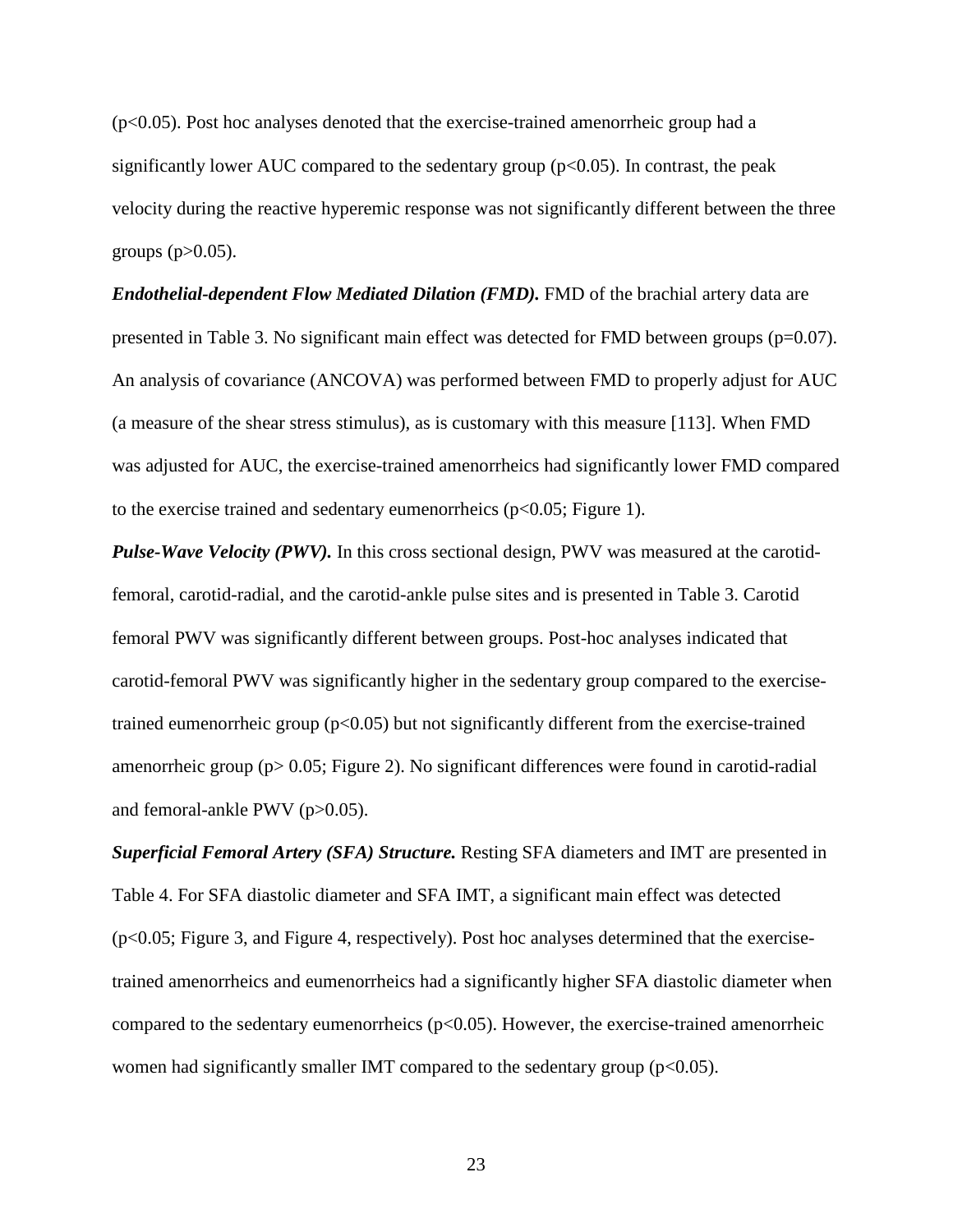*Menstrual Status and Biochemical Analyses of 17B-estradiol.* Menstrual history/characteristics are presented in Table 2. Age at menarche was significantly different, with the exercise-trained amenorrheics having a significantly higher age of menarche compared to exercise-trained and sedentary eumenorrheics ( $p < 0.05$ ). Likewise, gynecological age was significantly lower in the amenorrheic group compared to the sedentary group ( $p \le 0.05$ ). In the sedentary group one estradiol concentration had to be excluded due to measurement error ( $n = 14$  from  $n = 15$ ). 17Bestradiol was not significantly different between groups ( $p > 0.05$ ). 55.8% of the women were on oral contraceptives (50% of exercise-trained amenorrheic women, 61% of exercise-trained eumenorrheic women, 60% of sedentary eumenorrheic women) and the proportion did not differ across groups  $(p>0.05)$ . According to the female athlete triad questionnaire, the average number of responses, on an 8 point scale on body composition issues across groups was not significantly different (Average of 2.3 responses for exercise-trained amenorrheic women, 3.0 for exercisetrained eumenorrheic women, 2.07 for sedentary eumenorrheic women, p>0.05). Also the proportion of women across the three groups that reported a previous stress fracture was not significantly different, 20% of exercise-trained amenorrheic women, 33.3% of exercise-trained eumenorrheic women, 26.7% or sedentary eumenorrheic women (p>0.05).

*3-Day Dietary Record Characteristics.* Based on a three-day dietary record (two weekdays and two weekends), means of dietary information, nutrients, minerals, vitamins are presented in Table 5. *Nutrients.* A significant difference in the protein consumption was detected between groups, in which the exercise-trained amenorrheic women consumed significantly more protein than sedentary eumenorrheic group ( $p<0.05$ ; Table 5). All other nutrients presented in Table 5 were not significantly different when compared across groups (p>0.05). *Minerals.* Significant differences were found in potassium, magnesium, phosphorous, and zinc levels  $(p<0.05;$  Table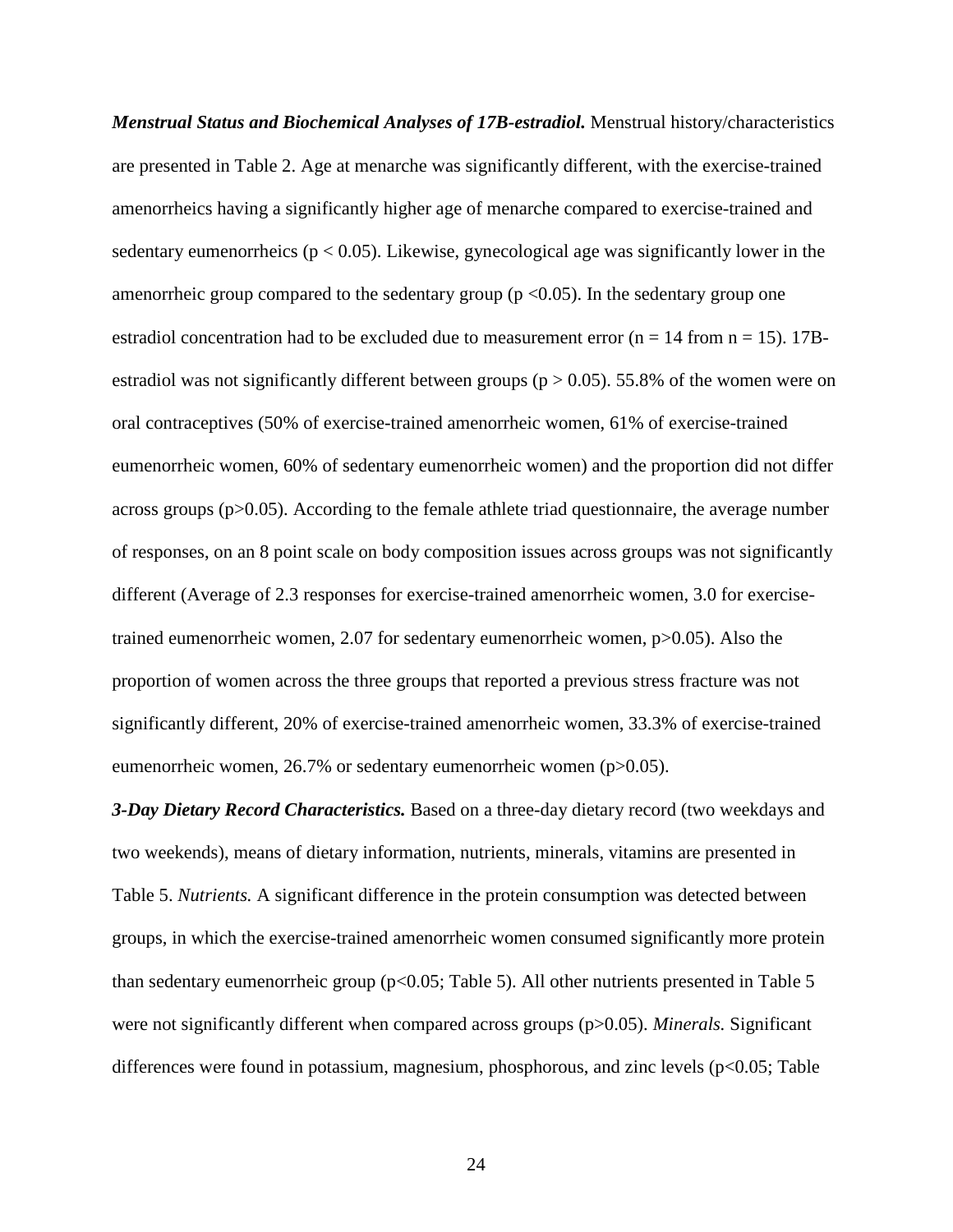5). Post hoc tests revealed that the exercise-trained amenorrheic group consumed a significantly higher level of these minerals than the sedentary group (p<0.05). *Vitamins*. Significant differences were found in vitamin B6, Riboflavin, Niacin, and Choline (p<0.05; Table 5). Specifically, the exercise-trained amenorrheics consumed significantly more Vitamin B6, and Choline than the sedentary group, and consumed significantly more riboflavin and niacin than both sedentary and exercise-trained eumenorrheic groups (p<0.05).

## *Correlations:*

Pearson's bivariate correlations between estrogen and FMD, PWV, SFA IMT, SFA diameter, values were performed to determine associations between vascular dysfunction and estrogen concentrations. No significant correlation was found between estrogen and any vascular parameters assessed (Table 6, p>0.05).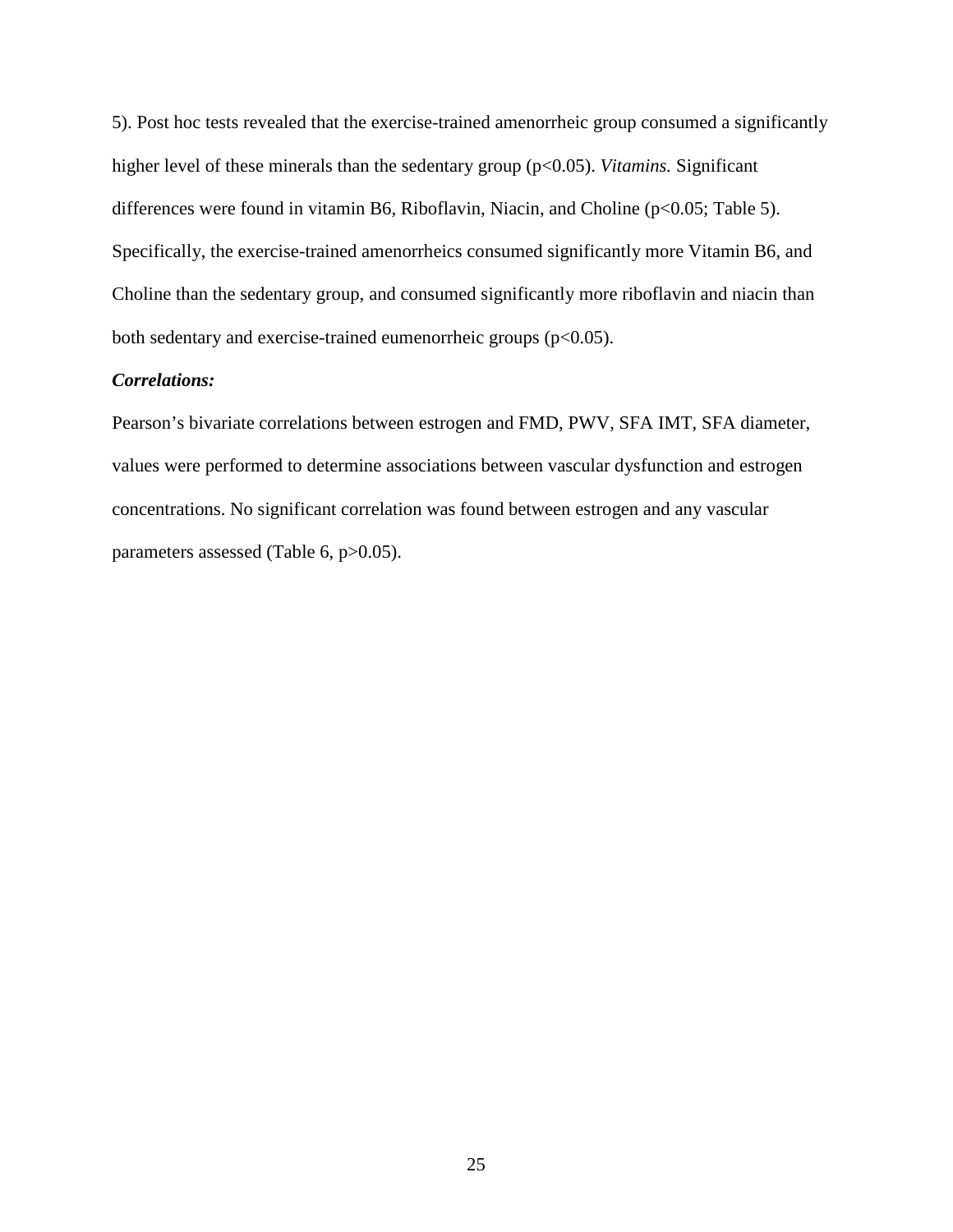#### **Chapter V: Discussion**

Using a cross-sectional study design we examined subclinical atherosclerotic cardiovascular disease (CVD) risk in exercise-trained amenorrheic women. Endothelial function was significantly lower in exercise-trained amenorrheic women compared with both exercisetrained eumenorrheic and sedentary eumenorrheic women. However, arterial stiffness in exercise-trained amenorrheic women was not different from their eumenorrheic counterparts, irrespective of training status. Also, exercise-trained amenorrheic women had similar favorable vascular remodeling compared to exercise-trained eumenorrheic women (i.e. larger SFA diameter and smaller IMT compared to sedentary eumenorrheic women). The main findings of this study indicate that exercise-trained amenorrheic women have endothelial dysfunction but may not have increased arterial stiffness and negative vascular remodeling. Thus, vascular dysfunction in exercise-trained amenorrheic women may not extend beyond the endothelium.

Moderate intensity exercise improves vascular function, which has been suggested to reduce risk for CVD [5, 24-27, 30-36, 46-48] but chronic high intensity exercise can lead to vascular dysfunction [54, 67]. In women low energy availability combined with chronic high intensity exercise may lead to exercise-associated amenorrhea. The amenorrheic state has been associated with endothelial dysfunction [9-11, 71, 114]. In support of previous literature we found that exercise-trained amenorrheic women had significant endothelial dysfunction compared to their eumenorrheic counterparts.

It has been suggested that chronic endothelial dysfunction may lead to progressive structural changes to the vessel wall such as increases in arterial stiffness [16]. This is important because increased arterial stiffness is associated with increased risk for CVD and future cardiovascular events [3, 18]. However, we found that arterial stiffness in amenorrheic women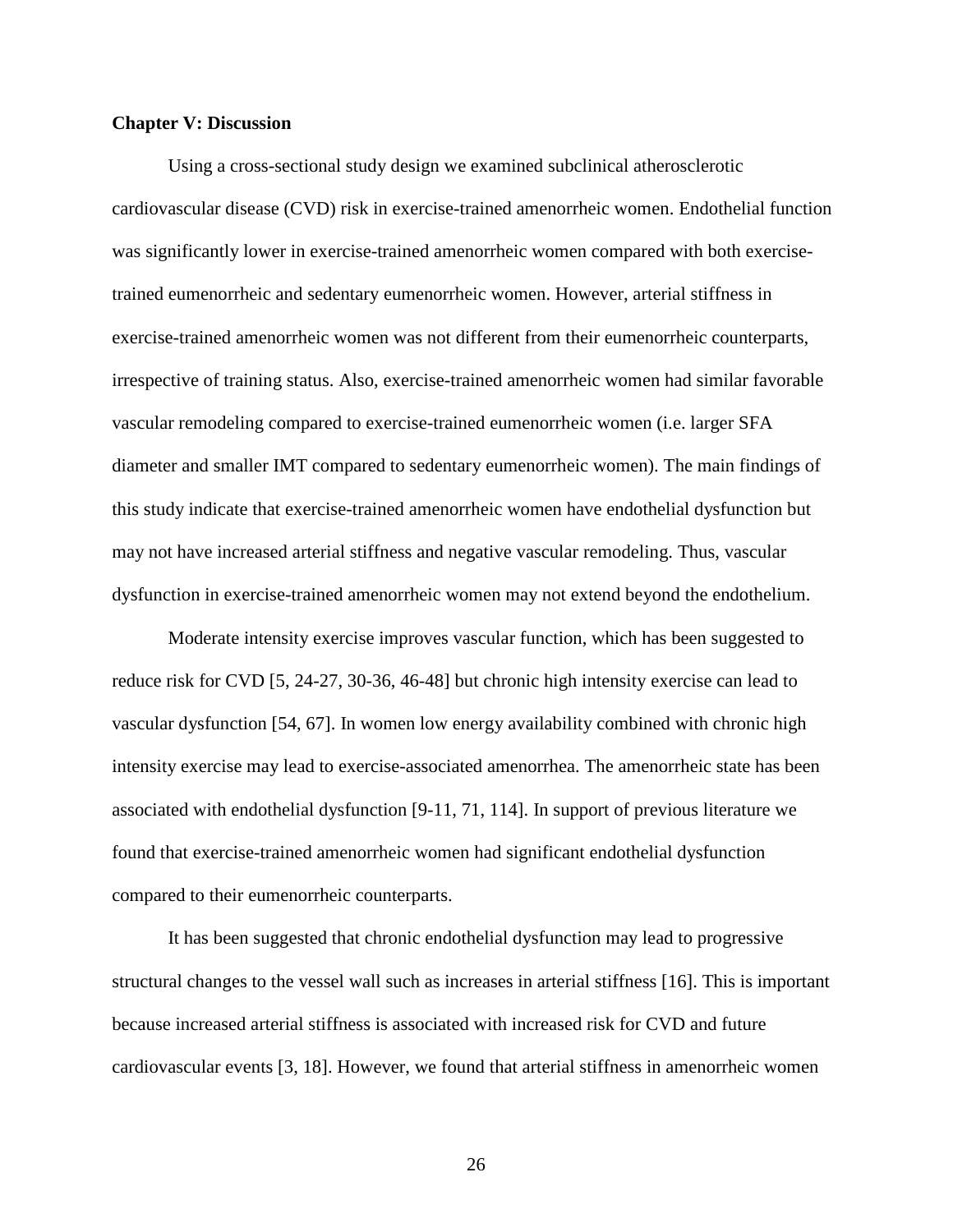was similar to eumenorrheic women, irrespective of training status. Our finding is novel in that no previous studies have examined arterial stiffness in exercise-trained amenorrheic women. Previous studies have reported increased arterial stiffness in athletes that engage in high intensity aerobic/endurance exercise training (i.e. marathon runners) [61] but this finding is not universal [57]. Our study expands these findings to suggest that chronic high intensity exercise may not increase arterial stiffness in amenorrheic women.

In general, exercise training leads to favorable vascular remodeling marked by larger arterial diameters and smaller IMT, which helps to increase blood flow to the active skeletal muscle while maintaining appropriate vessel wall tension and shear stress [49, 50, 115]. Previous cross sectional studies have found larger conduit artery diameters and smaller IMT in exercisetrained individuals [116-118]. It was hypothesized herein that chronic detrimental, functional changes to the endothelium might ultimately lead to unfavorable vascular remodeling [22]. We found that the exercise-trained amenorrheic and eumenorrheic women both had significantly larger SFA diameters and the amenorrheic group significantly smaller IMT than the sedentary women. This present study is novel in its examination of vascular remodeling of the SFA in exercise-trained amenorrheic women and suggests that amenorrhea does not negatively affect favorable vascular remodeling in response to chronic aerobic/endurance exercise training.

 Similar to postmenopausal women, exercise-trained amenorrheic women lack a menstrual cycle and have lower levels of estrogen compared to premenopausal eumenorrheic women. As previously discussed, estrogen plays an important role in vascular function, particularly in the activation of eNOS and the production of NO [119]. Hypoestrogenism contributes to endothelial dysfunction [120-122], and increased arterial stiffness [77-78]. Estrogen therapy is also shown to decrease IMT in postmenopausal women [79-81]. Lower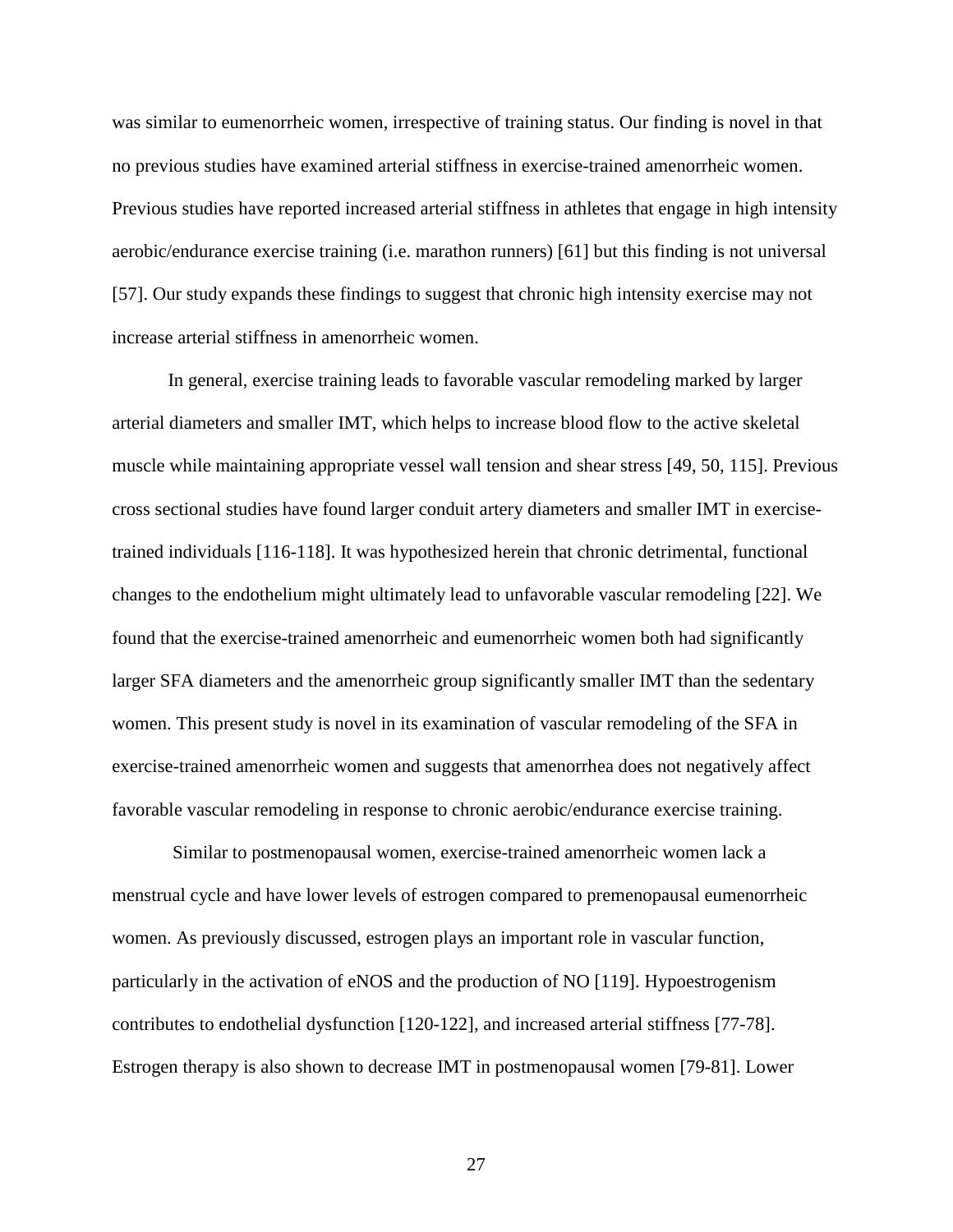estrogen concentrations have been linked to endothelial dysfunction in young premenopausal exercise-trained amenorrheic women [9, 11]. Contrary to our hypothesis, we did not find differences between the groups of women in salivary estrogen concentrations. Moreover, there were no associations between vascular parameters and estrogen concentrations.

A potential explanation for similarities in estrogen concentrations between groups might be due to the time of estrogen measurement in the current study. By study design, we measured salivary estrogen concentrations at one time point during the early follicular phase of the eumenorrheic menstrual cycle (i.e. 1-7 days after the onset of the menses phase). During this phase estrogen concentrations and FMD responses have been found to be at their lowest [72, 73]. However, we still hypothesized that there would be differences in estrogen concentrations. It is interesting to note that even at the time point in the eumenorrheic menstrual cycle when FMD and estrogen concentrations are at their lowest, exercise-trained amenorrheic women still had significantly lower FMD (i.e. endothelial function) compared to eumenorrheic women, irrespective of training status [114]. This points to a chronic hypoestrogenic effect rather than an acute response to decreases in estrogen.

An alternative mechanism for endothelial dysfunction in the exercise-trained amenorrheic women might be oxidative stress. Aerobic exercise is beneficial to vascular health but chronic high intensity exercise can lead to increased oxidative stress [72]. It is well known that increased free radical concentrations, which accompany oxidative stress, decrease NO bioavailability, the primary cause for endothelial dysfunction [14, 123]. This could theoretically affect endothelial function without affecting arterial stiffness. Therefore, future studies should examine levels of oxidative stress as a potential mechanism of endothelial dysfunction in exercise-trained amenorrheic women.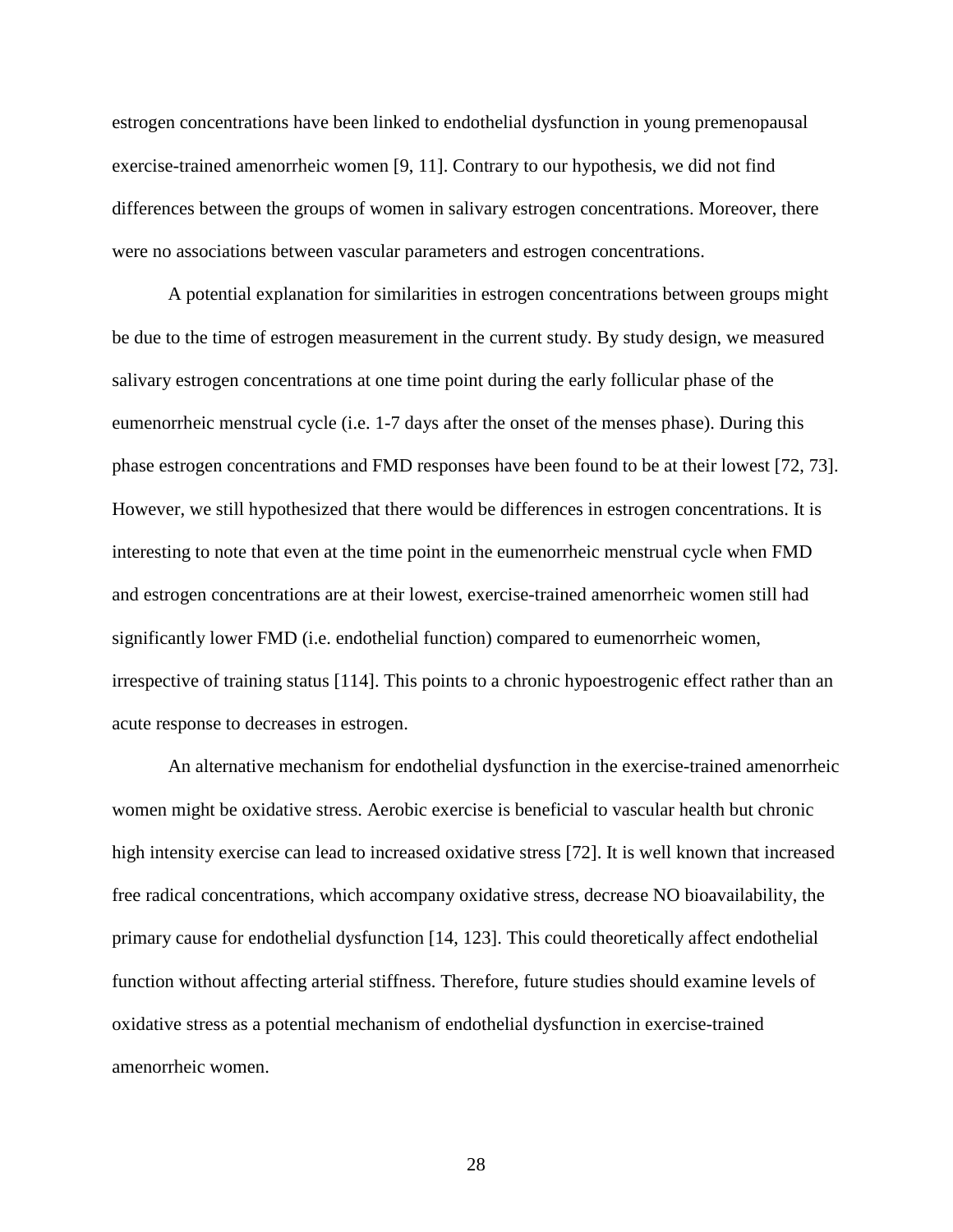Lastly, the female athlete triad not only incorporates amenorrhea but also includes low energy availability [7]. In addition to low estrogen concentrations, low energy availability may contribute to vascular dysfunction in exercise-trained amenorrheic women. Several nutrients deficiencies in exercise-trained women are established to influence vascular function [87]. After examination of the dietary patterns of our participants' nutrient intake was significantly higher in the exercise-trained amenorrheics as compared to the eumenorrheic women. This study suggests that endothelial dysfunction may not be due to nutrient deficiencies in exercise-trained amenorrheic women.

#### *Limitations*

 Despite our novel findings there are limitations to the current study. The cross sectional nature of the study design does not allow us to adequately explore the mechanism for endothelial dysfunction in exercise-trained amenorrheic women or explain casual relationships. Thus, a longitudinal study design might provide insight into cyclic hormonal fluctuations, chronic estrogen load and endothelial dysfunction in exercise-trained amenorrheic women. Additionally, nutritional intake might be inaccurate due to self-report and motivation of subjects to record their diet. This may contribute to the inability to accurately address the potential of disordered eating and/or specific nutrients/minerals/vitamins in amenorrhea. A 24-hour diet recall and/or food frequency questionnaire could be administered in future studies to improve the accuracy of these measures. Although none of the women self-reported disordered eating in our study, The Female Athlete Triad Questionnaire used to assess and screen for eating disorders was not an ideal measurement of eating disorders and body image. There are other questionnaires such as the Eating Disorder Examination Questionnaire (EDE-Q) that more accurately project whether an individual is at risk or suffers from an eating disorder.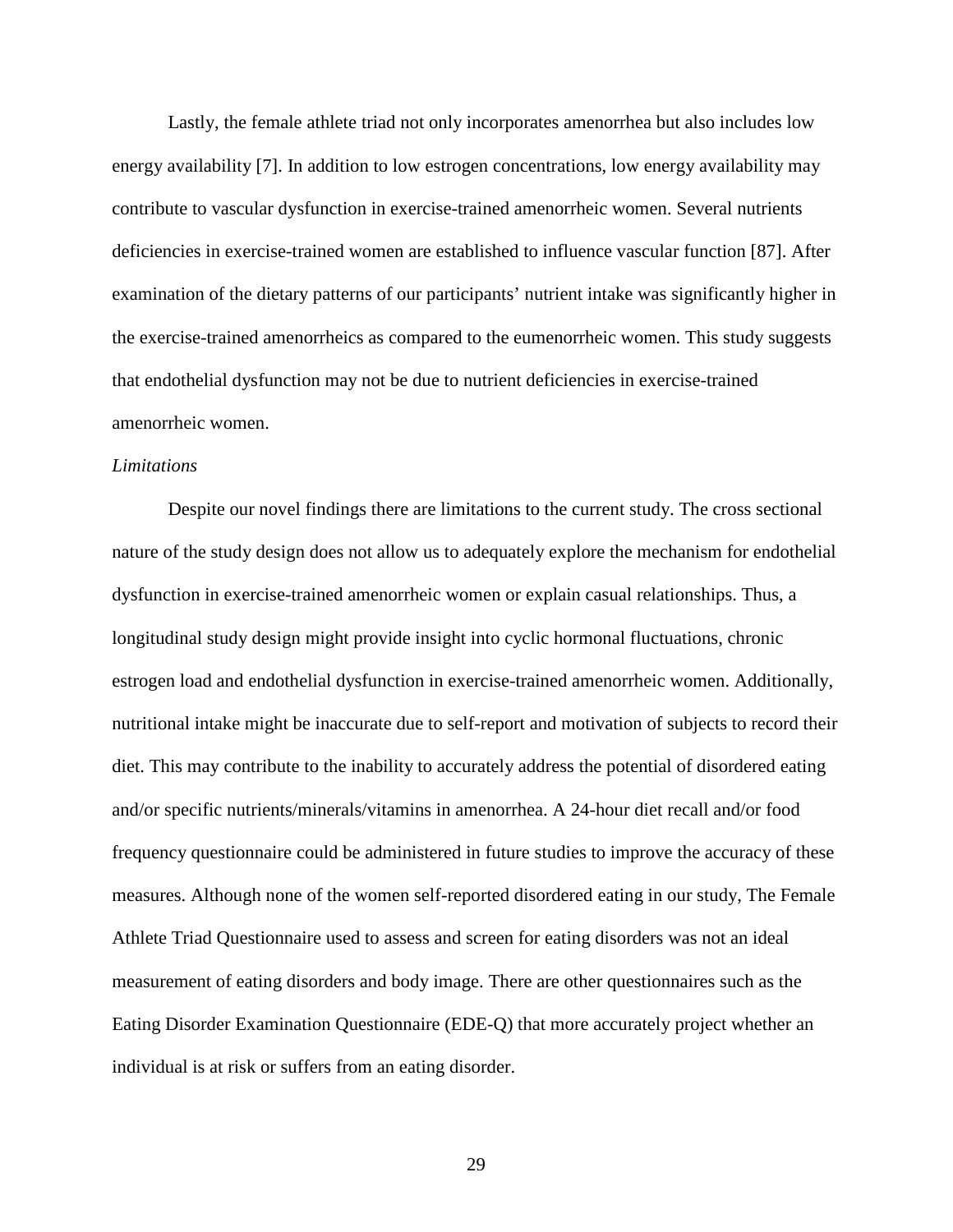In the current study we did not exclude for anemia. It was reported in our study that approximately a quarter of the participants had mild anemia, defined as lower than normal hemoglobin concentrations or hematocrit values. Anemia is common among young women, thus it is not unexpected to find anemic women in this study population [124, 125]. Anemia may reduce NO bioavailability as low hemoglobin concentrations may impair NO release and therefore, reduce endothelial function [101, 126-129]. Also, anemia can limit oxygen transport and negatively affect aerobic performance (i.e.  $VO<sub>2</sub> Max$ ) [125, 130]. When we compared anemic women to non-anemic women (when matched for training status and menstrual status) both endothelial function and VO<sub>2</sub> max were not different. Moreover, there were no associations between anemic markers (e.g. low hemoglobin and low hematocrit) and FMD ( $r = .312$ ,  $r = -$ .027) or  $VO_2$  Max (r = -.163, r = .053). Thus, the presence of anemia may not have affected our findings on endothelial function and aerobic capacity. Future studies that examine female athletes should consider screening for anemia due to its potential effect on NO bioavailability, endothelial function and aerobic performance.

In the current study we did not exclude for oral contraceptive use. Oral contraceptives may positively affect endothelial function in exercise-trained amenorrheic women [12]. The effects of oral contraceptives on arterial stiffness in exercise-trained amenorrheic women are unknown, however, oral contraceptive use might increase arterial stiffness in young women [131]. In an attempt to minimize the effects of and group differences in oral contraceptive use, menstrual cycle and oral contraceptive use were tightly controlled. Groups were well matched for oral contraceptive use, and women were consistently measured during the placebo phase of their oral contraceptive and during the early follicular phase of the menstrual cycle. When we compared vascular function between women who used contraception and those who did not use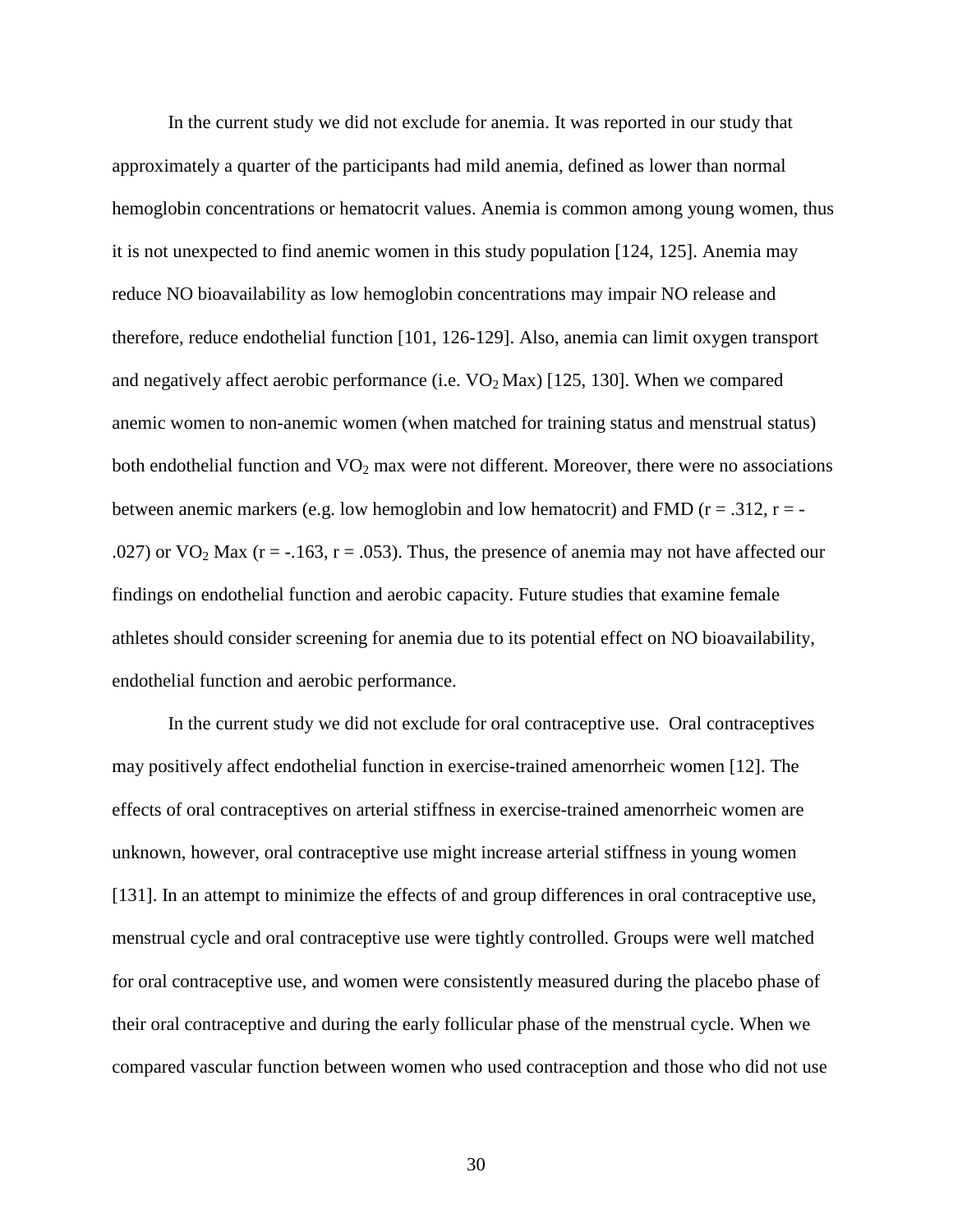oral contraceptives (in the group as a whole and within each group) we found that FMD, PWV, IMT and arterial diameter did not differ.

#### *Future Directions*

Our findings suggest that vascular dysfunction in exercise-trained amenorrheic women may not extend beyond the endothelium. It is necessary to discern potential reasons for endothelial dysfunction in amenorrheic women since endothelial dysfunction is not only associated with subclinical atherosclerosis but it is also associated with other essential physiological responses that are of importance to the female athlete [108-110]. For instance, endothelial dysfunction might lead to reductions in exercise capacity [132] because reductions in NO can lead to decreased perfusion to the working skeletal muscle [133]. Also reductions in endothelial function might reduce muscle force and peak power output [134]. Finally, endothelial dysfunction has also recently been linked to repetitive stress/strain injuries, which may be common in runners [135].

Future investigations should measure estradiol concentrations at different time points of the menstrual cycle in order to truly capture the hormonal profile of amenorrhea. Moreover, estrogen at the receptor level should be examined. Studies show that estrogen receptor alpha expressed in endothelial cells might influence endothelial function via eNOS activation [136]. If circulating estrogen levels cannot explain the decrease in FMD in amenorrhea, it could be that estrogen receptors are dysfunctional.

Additionally, future studies should look into impaired NO cofactors that might be responsible for endothelial dysfunction in exercise-trained amenorrheic women. Moreau et al suggest that reduced tetrahydrobiopterin (BH4) plays a role in vascular dysfunction in postmenopausal women based on the examination that postmenopausal women exhibit reduced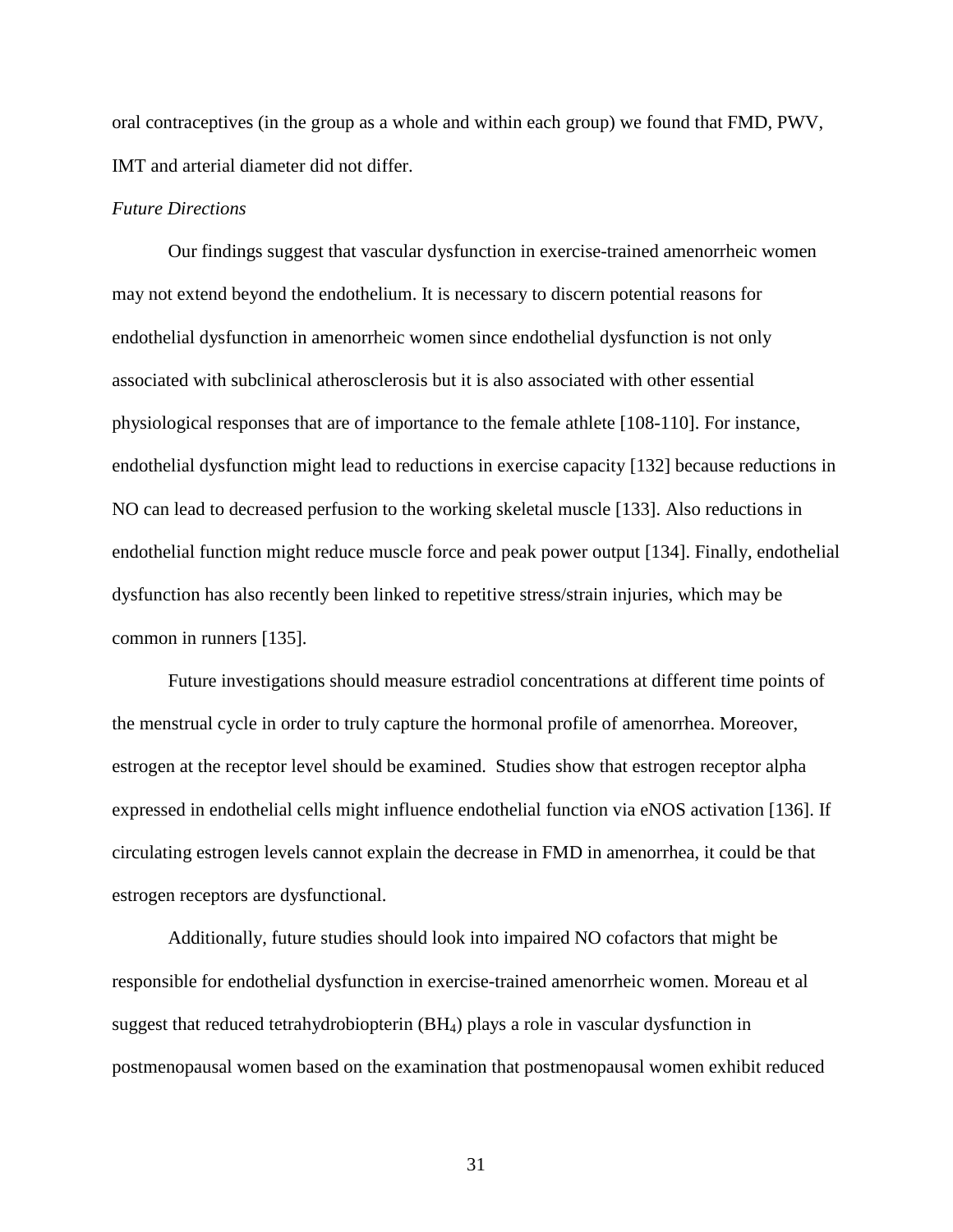FMD [137]. BH<sub>4</sub> is an eNOS cofactor that synthesizes NO. A decrease in BH<sub>4</sub> can lead to increases in oxidative stress and subsequently stiffening of the arteries. There may be potential in this mechanism for amenorrheics who exhibit a similar vascular profile to postmenopausal women.

#### *Conclusion*

In the current study we examined subclinical atherosclerotic CVD in exercise-trained amenorrheic women. We found that exercise-trained amenorrheic women had significant endothelial dysfunction when compared to their exercise-trained and untrained eumenorrheic counterparts. The novel findings of this study are: (1) aortic stiffness is similar in exercisetrained amenorrheic women and eumenorrheic women, irrespective of training status and (2) exercise-trained amenorrheic women had similar favorable vascular remodeling compared to exercise-trained eumenorrheic women, manifesting as a larger SFA diameter and smaller IMT compared to sedentary eumenorrheic women. The main findings of this study imply that vascular dysfunction is not systemic and is restricted to the endothelium. Exercise-associated amenorrhea may not alter arterial structure/remodeling in response to chronic/habitual exercise training. It should be underscored that amenorrhea and endothelial dysfunction are associated with other medical concerns (i.e. decreased bone health, increased risk for stress fractures). In the current study the women were young and otherwise healthy individuals so we do not currently know the long-term effects of endothelial dysfunction in exercise-trained amenorrheic. Future investigations are necessary to examine the mechanisms of endothelial dysfunction in this population and long-term clinical consequences with advancing age.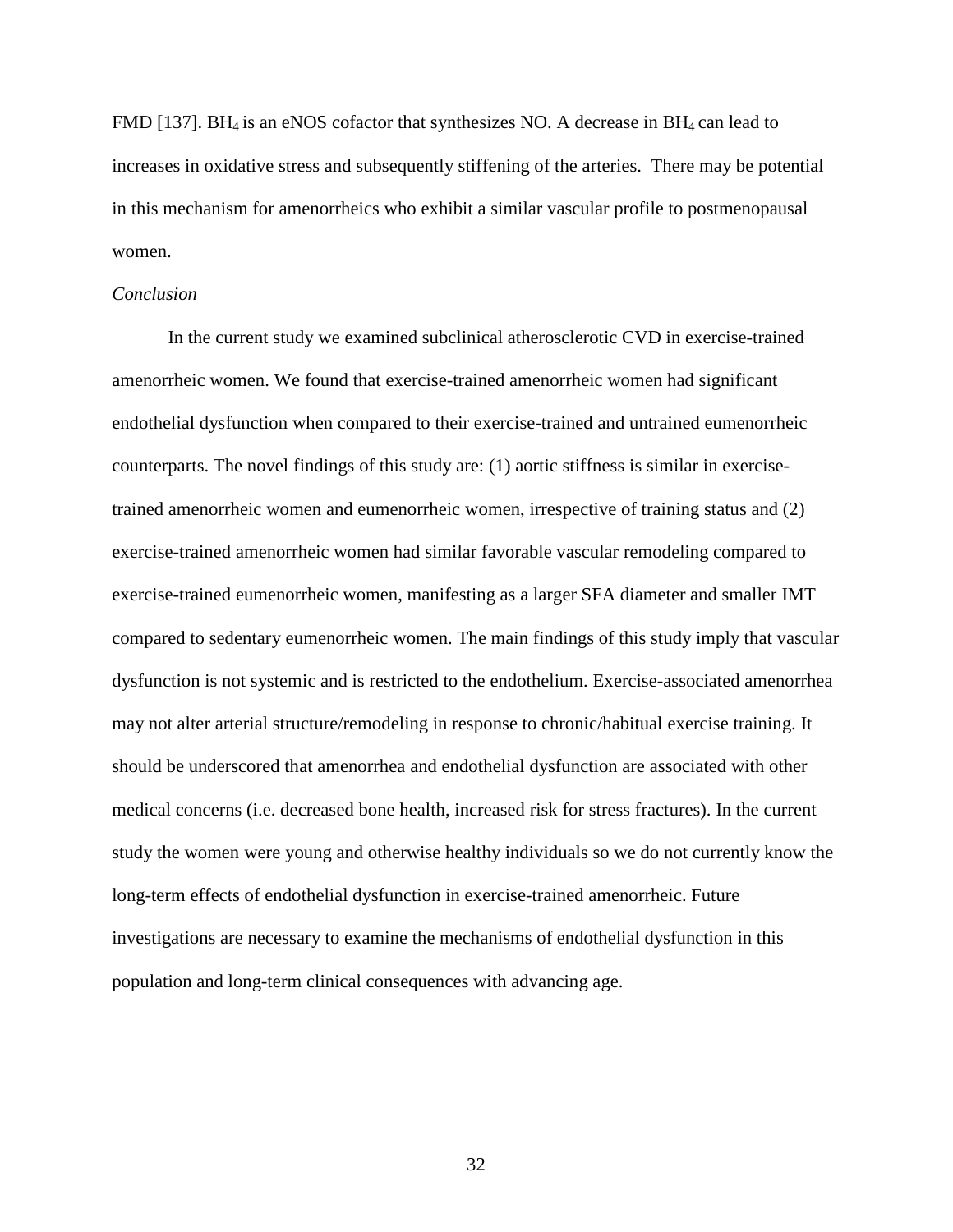# **Figure and Table Abbreviations**

- SBP = Systolic Blood Pressure
- DBP = Diastolic Blood Pressure
- FMD = Flow Mediated Dilation
- PWV = Pulse Wave Velocity
- AUC = Area Under the Curve
- IMT = Intima Media Thickness
- SFA = Superficial Femoral Artery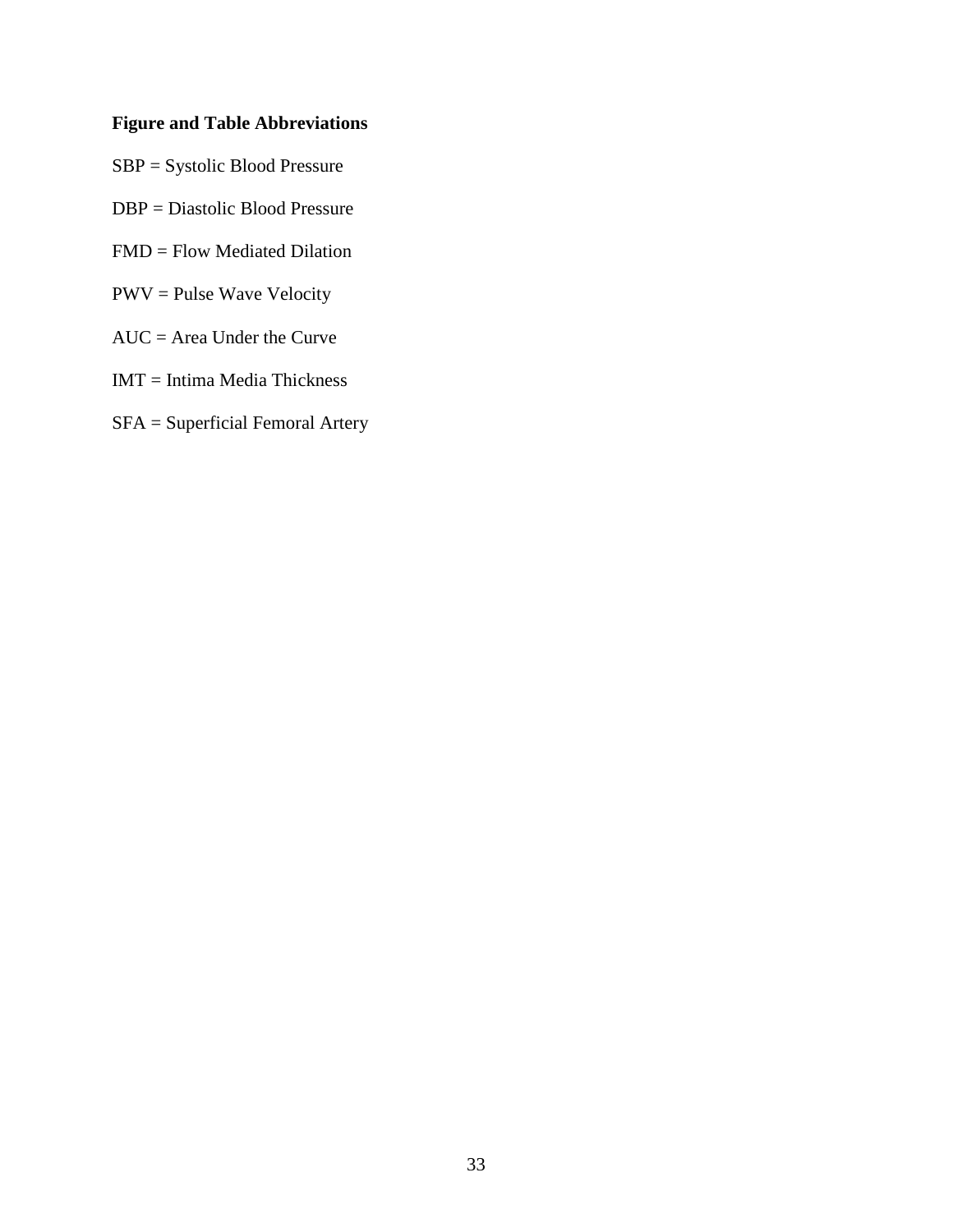|  | <b>Table 1: Descriptive Characteristics and Blood Measures</b> |  |
|--|----------------------------------------------------------------|--|
|--|----------------------------------------------------------------|--|

|                                            | <b>Trained</b>  | <b>Trained</b>   | <b>Sedentary</b>   |                    |
|--------------------------------------------|-----------------|------------------|--------------------|--------------------|
|                                            | Amenorrheic     | Eumenorrheic     | Eumenorrheic       | <b>Probability</b> |
|                                            | $(n = 10)$      | $(n = 18)$       | $(n = 15)$         | (Main Effect)      |
| Age $(yrs)$                                | $21 \pm 3.0$    | $22 \pm 3.0$     | $23 \pm 4.0$       | 0.26               |
| <b>Total Cholesterol (mg/dL)</b>           | $161 \pm 19.0$  | $166 \pm 27.0$   | $175 \pm 36.0$     | 0.50               |
| Triglycerides (mg/dL)                      | $64 \pm 17.0$   | $69 \pm 29.0$    | $77 \pm 40.0$      | 0.57               |
| Low Density Lipoprotein (mg/dL)            | $89 \pm 18.0$   | $89 \pm 22.0$    | $99 \pm 30.0$      | 0.52               |
| <b>High Density Lipoprotein (mg/dL)</b>    | $66 \pm 10.0$   | $64 \pm 10.0$    | $65 \pm 18.0$      | 0.96               |
| Glucose $(mg/dL)$                          | $82 \pm 4.0$    | $82 \pm 10.0$    | $82 \pm 5.0$       | 0.97               |
| Hematocrit (%)                             | $36 \pm 7.0$    | $40 \pm 3.0$     | $39 \pm 5.0$       | 0.06               |
| Hemoglobin $(g/dL)$                        | $13.3 \pm 1.0$  | $13.3 \pm 0.7$   | $12.7 \pm 1.5$     | 0.32               |
| <b>Brachial SBP</b> (mmHg)                 | $112 \pm 6.0$   | $112 \pm 8.0$    | $112 \pm 4.0$      | 0.99               |
| <b>Brachial DBP</b> (mmHg)                 | $69 \pm 8.0$    | $72 \pm 8.0$     | $72 \pm 4.0$       | 0.45               |
| <b>Resting HR (bpm)</b>                    | $51 \pm 11.0$   | $56 \pm 9.0$     | $66 \pm 9.0$ *^    | 0.00               |
| Body Fat $(\% )$                           | $18.8 \pm 3.9$  | $21.3 \pm 4.8^*$ | $29.2 \pm 4.9$ *^  | 0.00               |
| Height (cm)                                | $168 \pm 6.0$   | $165 \pm 6.0$    | $166 \pm 9.0$      | 0.39               |
| Weight (kg)                                | $61.0 \pm 7.6$  | $62.2 \pm 8.7$   | $65.9 \pm 9.6$     | 0.32               |
| Body Mass Index (BMI) (kg/m <sup>2</sup> ) | $21.5 \pm 2.0$  | $22.9 \pm 2.4$   | $23.9 \pm 3.2$     | 0.10               |
| Lung Volume (L)                            | $3.3 \pm 0.2$   | $3.2 \pm 0.2$    | $3.2 \pm 0.4$      | 0.45               |
| Lean Body Mass (kg)                        | $49.5 \pm 6.1$  | $48.7 \pm 5.1$   | $46.4 \pm 5.4$     | 0.32               |
| $\rm{VO}_2$ Max (ml/kg/min)                | $50.3 \pm 6.7$  | $49.8 \pm 3.4*$  | $37.8 \pm 5.30$ *^ | 0.00               |
| <b>Physical Activity Index (PAI)</b>       | $88.8 \pm 17.8$ | $84.7 \pm 18.4*$ | $27.9 \pm 13.9$ *^ | 0.00               |

Table 1: A one way ANOVA indicates significant differences between groups on: resting HR, body fat percentage,  $VO<sub>2</sub>$  max test and PAI. Mean  $\pm$  standard deviations, \*^ p < 0.05 significance. \*Versus exercise-trained women, ^Versus exercise-trained eumenorrheic women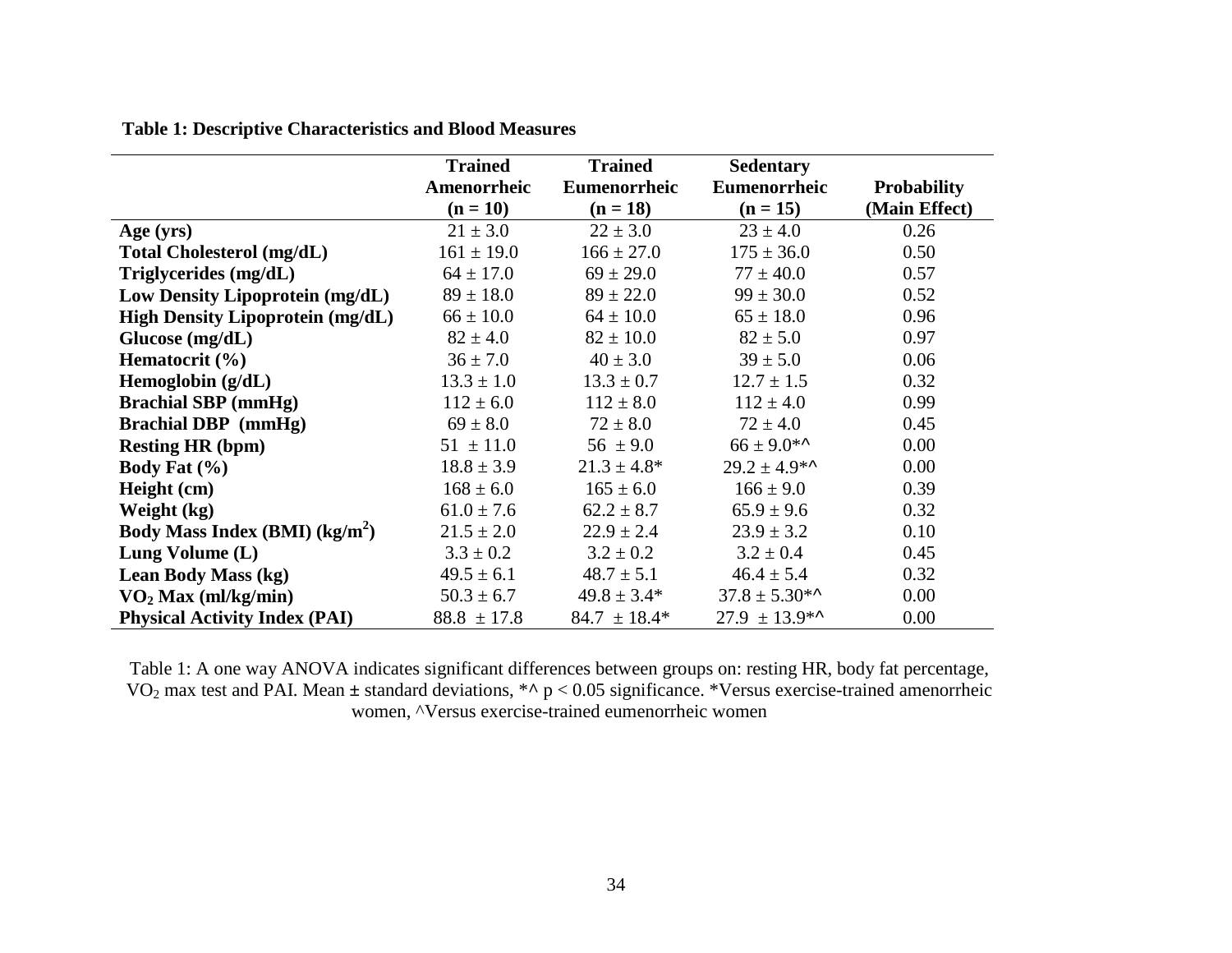|                                | <b>Trained</b><br><b>Amenorrheics</b><br>$(n=10)$ | <b>Trained</b><br><b>Eumenorrheics</b><br>$(n = 18)$ | <b>Sedentary</b><br><b>Eumenorrheics</b><br>$(n=15)$ | <b>Probability</b><br>(Main<br><b>Effect</b> ) |
|--------------------------------|---------------------------------------------------|------------------------------------------------------|------------------------------------------------------|------------------------------------------------|
| Age of Menarche (yrs)          | $13 \pm 2.00$                                     | $12 \pm 1.00^*$                                      | $12 \pm 1.00*$                                       | 0.04                                           |
| $17\beta$ -Estradiol (pg/ml)   | $1.66 \pm .84$                                    | $2.22 \pm 1.20$                                      | $2.00 \pm .81$                                       | 0.34                                           |
| <b>Gynecological Age (yrs)</b> | $7 \pm 3.00$                                      | $9 \pm 3.00$                                         | $11 \pm 4.00*$                                       | 0.05                                           |

# **Table 2: Menstrual History**

Table 2: A one-way ANOVA indicated significance in the three groups in age of menarche and gynecological age. Mean ± standard deviation, \*p < 0.05 significance. \*Versus exercisetrained amenorrheic women.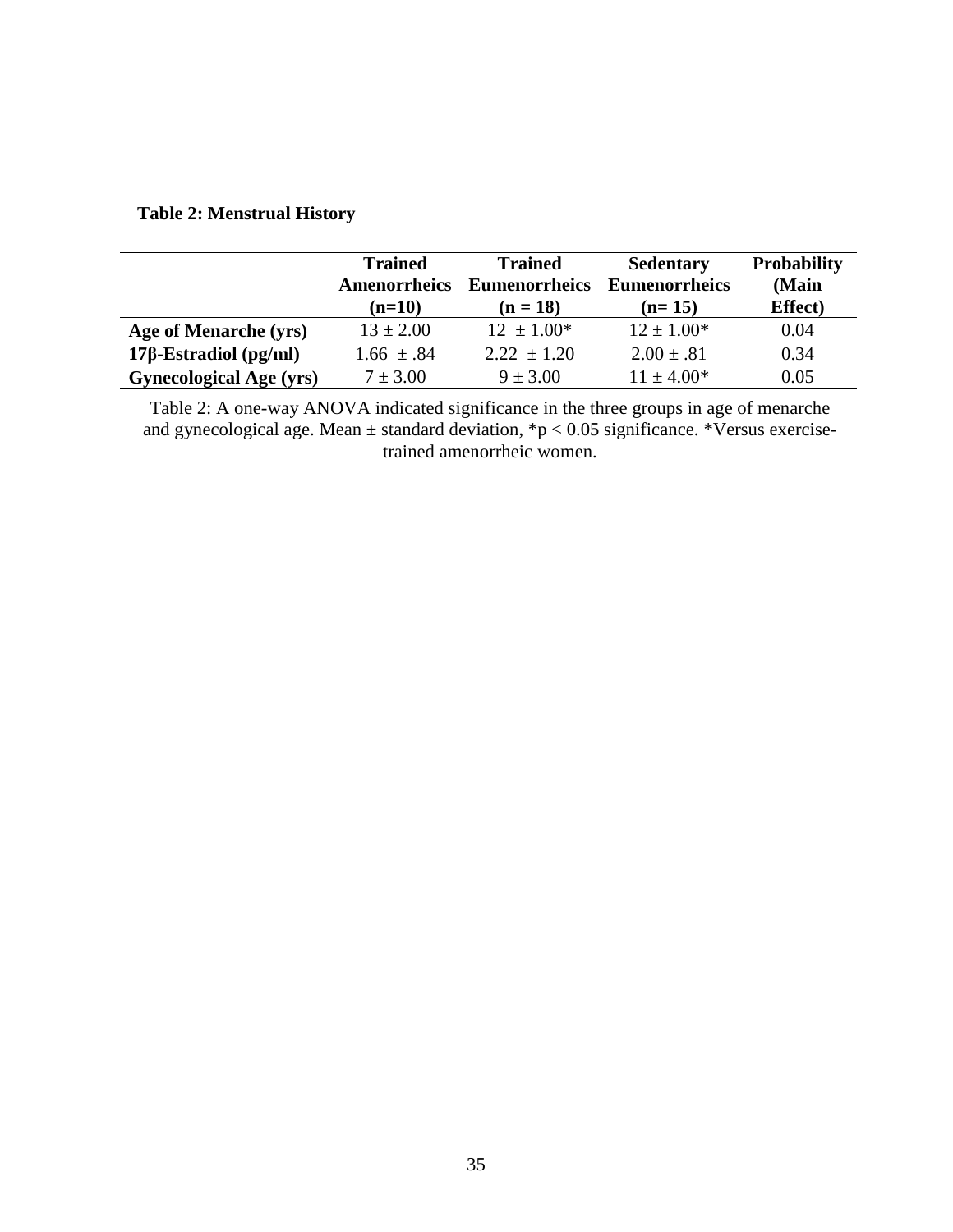## **Table 3: Arm Hemodynamics**

|                                    | <b>Trained</b><br>Amenorrheic<br>$(n = 10)$ | <b>Trained</b><br><b>Eumenorrheic</b><br>$(n = 18)$ | <b>Sedentary</b><br>Eumenorrheic<br>$(n = 15)$ | <b>Probability</b><br>(Main Effect) |
|------------------------------------|---------------------------------------------|-----------------------------------------------------|------------------------------------------------|-------------------------------------|
| FMD(%)                             | $7.15 \pm 4.21$                             | $11.10 \pm 4.29$                                    | $10.25 \pm 3.86$                               | 0.07                                |
| <b>PWV-Carotid-Radial (m/s)</b>    | $7.2 \pm 1.18$                              | $7.6 \pm .76$                                       | $7.9 \pm 1.23$                                 | 0.20                                |
| <b>PWV-Carotid-Femoral (m/s)</b>   | $5.0 \pm 1.00$                              | $4.6 \pm .51$                                       | $5.4 \pm .76$ <sup>^</sup>                     | 0.03                                |
| <b>PWV-Femoral-Ankle (m/s)</b>     | $9.1 \pm 1.60$                              | $9.1 \pm 1.50$                                      | $8.4 \pm 1.30$                                 | 0.36                                |
| Area Under the Curve (aU)          | $808 \pm 350.10$                            | $862 \pm 311.00$                                    | $1096 \pm 311.30*$                             | 0.05                                |
| $FMD_{AUC}$                        | $6.91 \pm 1.33$                             | $10.97 \pm .98^*$                                   | $10.57 \pm 1.11^*$                             | 0.05                                |
| <b>Mean Brachial Diameter (mm)</b> | $3.27 \pm .33$                              | $3.20 \pm .37$                                      | $3.02 \pm .29$                                 | 0.15                                |

Table 3: A one-way ANOVA indicated that groups were significantly different on carotid-femoral-PWV,  $FMD_{AUC}$ , Brachial Shear Rate. Mean ± standard deviations, \*^p < 0.05 significance. \*Versus exercise-trained amenorrheic women, ^versus exercise-trained eumenorrheic women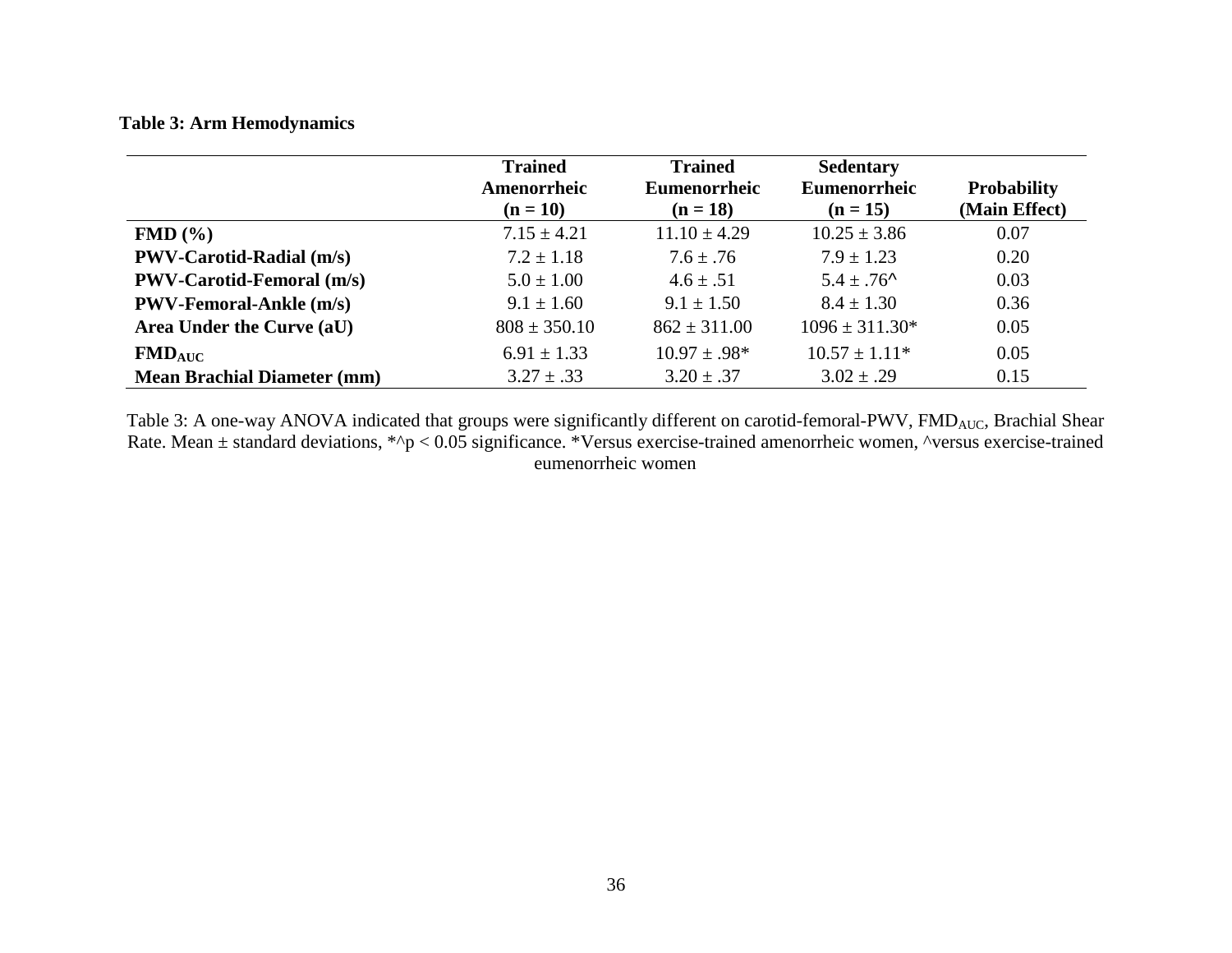## **Table 4: Leg Hemodynamics**

|                                    | <b>Trained</b><br>Amenorrheic<br>$(n = 10)$ | <b>Trained</b><br>Eumenorrheic<br>$(n = 18)$ | <b>Sedentary</b><br>Eumenorrheic<br>$(n = 15)$ | <b>Probability</b><br>(Main Effect) |
|------------------------------------|---------------------------------------------|----------------------------------------------|------------------------------------------------|-------------------------------------|
| <b>Systolic SFA Diameter (mm)</b>  | $5.46 \pm .74$                              | $5.33 \pm .76$                               | $4.90 \pm .59$                                 | 0.08                                |
| <b>Diastolic SFA Diameter (mm)</b> | $5.70 \pm .72$                              | $5.68 \pm .70$                               | $5.10 \pm .63$ <sup>**</sup>                   | 0.03                                |
| <b>SFA Diameter (mm)</b>           | $5.61 \pm .71$                              | $5.60 \pm .70$                               | $5.03 \pm .61$ <sup>**</sup>                   | 0.04                                |
| Diastolic SFA IMT (mm)             | $.31 \pm .03$                               | $.35 \pm .06$                                | $.38 \pm .07*$                                 | 0.01                                |

Table 4: A one-way ANOVA indicated that groups were significantly different in SFA diameter, average SFA diameter, and diastolic SFA IMT. Mean  $\pm$  standard deviations, \*^p < 0.05 significance, \*Versus exercise-trained am trained eumenorrheic women.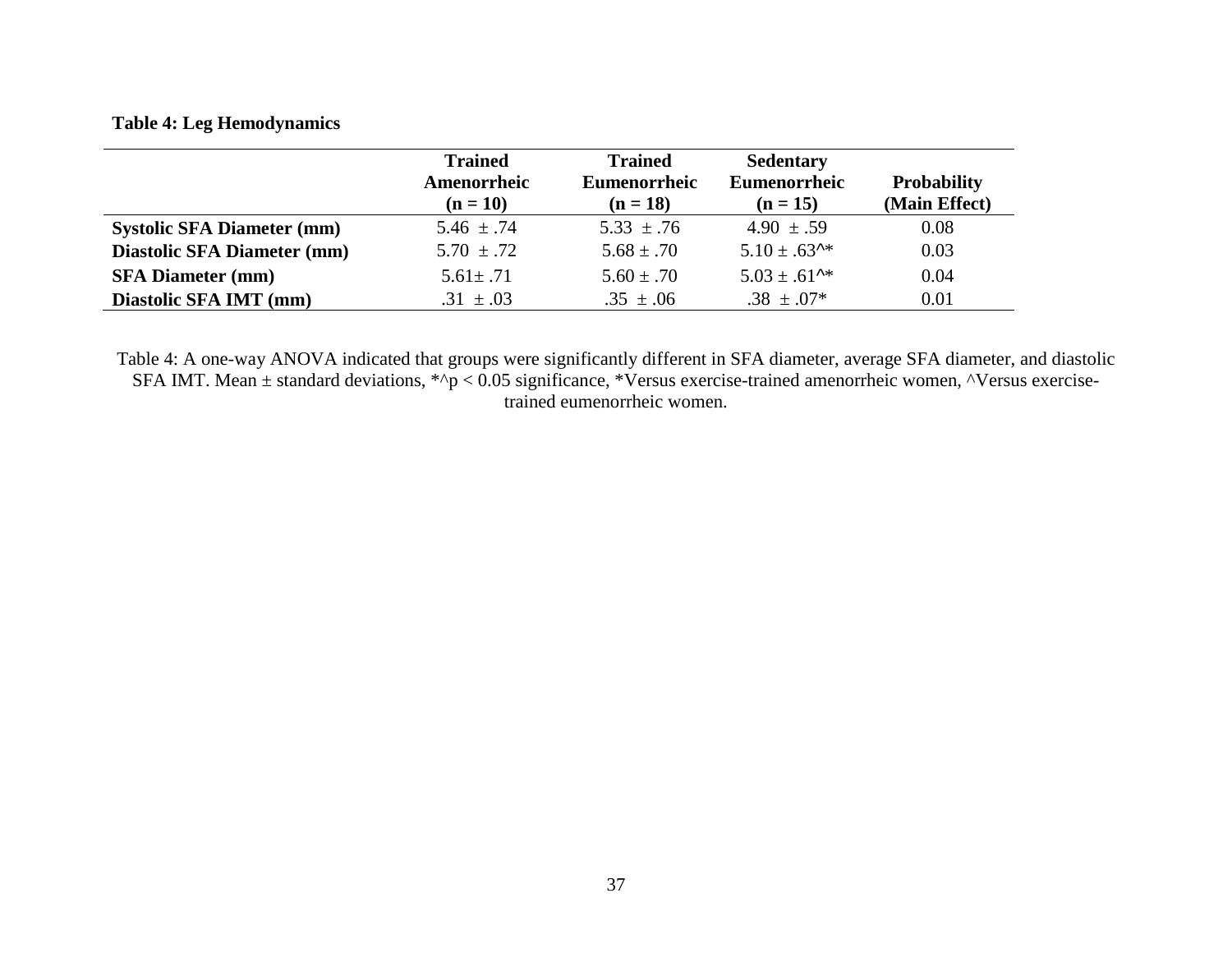# **Table 5: Dietary Record Information**

|                                          |                                 |                                 |                                 | $P-$            |
|------------------------------------------|---------------------------------|---------------------------------|---------------------------------|-----------------|
|                                          | <b>Trained</b>                  | <b>Trained</b>                  | <b>Sedentary</b>                | <b>Value</b>    |
|                                          | Amenorrheic                     | Eumenorrheic                    | Eumenorrheic                    | (Main           |
|                                          | $(n=10)$                        | $(n=18)$                        | $(n=15)$                        | <b>Effect</b> ) |
| <b>Total Calories</b>                    | $1900.40 \pm 497.81$            | $1596.67 \pm 411.74$            | $1483.13 \pm 452.74$            | 0.08            |
| Protein $(g/d)$                          | $87.50 \pm 22.61$               | $72.33 \pm 16.54$               | $62.13 \pm 13.99*$              | 0.00            |
| Carbohydrate (g/d)                       | $239.00 \pm 75.22$              | $203.22 \pm 70.68$              | $176.20 \pm 71.72$              | 0.10            |
| Dietary Fiber $(g/d)$                    | $23.80 \pm 8.15^{\text{*}}$     | $21.17 \pm 9.61^{\text{\#}}$    | $18.67 \pm 7.62^{\text{\#}}$    | 0.35            |
| Total Fat $(g/d)$                        | $34.00 \pm 3.62$                | $32.89 \pm 5.99$                | $35.93 \pm 5.82$                | 0.29            |
| Saturated fat $(g/d)$                    | $11.00 \pm 2.31$                | $11.00 \pm 3.91$                | $11.20 \pm 2.68$                | 0.98            |
| Monounsaturated Fat (g/d)                | $13.00 \pm 2.49$                | $12.28 \pm 2.80$                | $13.73 \pm 2.79$                | 0.32            |
| Polyunsaturated Fat (g/d)                | $7.50 \pm 1.51$                 | $6.67 \pm 2.22$                 | $8.00 \pm 2.33$                 | 0.20            |
| Linoleic Acid $(g/d)$                    | $14.40 \pm 5.27$                | $10.83 \pm 5.04^{\#}$           | $11.93 \pm 5.12^{\text{\#}}$    | 0.21            |
| Alpha Linoleic Acid (g/d)                | $1.21 \pm .57$                  | $1.03 \pm .63^{\#}$             | $1.25 \pm .45$                  | 0.50            |
| Omega-3 EPA (mg/d)                       | $36.60 \pm 75.71$               | $11.06 \pm 11.64$               | $12.07 \pm 10.93$               | 0.19            |
| Omega-3 DHA (mg/d)                       | $83.70 \pm 131.52$              | $32.94 \pm 28.51$               | $36.33 \pm 31.86$               | 0.14            |
| Cholesterol (mg/d)                       | $249.70 \pm 110.21$             | $260.28 \pm 154.14$             | $195.00 \pm 81.363$             | 0.30            |
| Calcium (mg/d)                           | $913.30 \pm 234.48^{\#}$        | $787.78 \pm 373.25^{\text{\#}}$ | $687.93 \pm 217.49^{\text{\#}}$ | 0.19            |
| Potassium (mg/d)                         | $2891.40 \pm 688.42^{\text{*}}$ | $2298.83 \pm 785.63^{\text{*}}$ | $2149.80 \pm 739.33**$          | 0.05            |
| Sodium (mg/d)                            | $2471.90 \pm 495.45$            | $2365.17 \pm 689.21$            | $2313.07 \pm 836.95$            | 0.86            |
| Copper $(ug/d)$                          | $1555.20 \pm 591.80$            | $1373.56 \pm 851.96$            | $1053.20 \pm 406.97$            | 0.17            |
| Iron $(mg/d)$                            | $15.10 \pm 4.41^{\#}$           | $14.22 \pm 5.43^{\text{\#}}$    | $12.00 \pm 2.85^{\text{*}}$     | 0.19            |
| Magnesium (mg/d)                         | $373.20 \pm 140.75$             | $291.17 \pm 102.51^{\#}$        | $255.73 \pm 100.74**$           | 0.04            |
| Phosphorous (mg/d)                       | $1410.20 \pm 320.88$            | $1132.72 \pm 281.31*$           | $1020.40 \pm 240.20*$           | 0.01            |
| Selenium $(ug/d)$                        | $112.50 \pm 28.87$              | $96.06 \pm 26.81$               | $92.2 \pm 26.73$                | 0.18            |
| $\text{Zinc} \left( \text{mg/d} \right)$ | $11.20 \pm 3.68$                | $9.78 \pm 2.51$                 | $8.00 \pm 2.42*$                | 0.02            |
| Vitamin A (ug RAE)                       | $822.30 \pm 378.17$             | $894.89 \pm 899.46$             | $585.60 \pm 242.33^{\text{\#}}$ | 0.37            |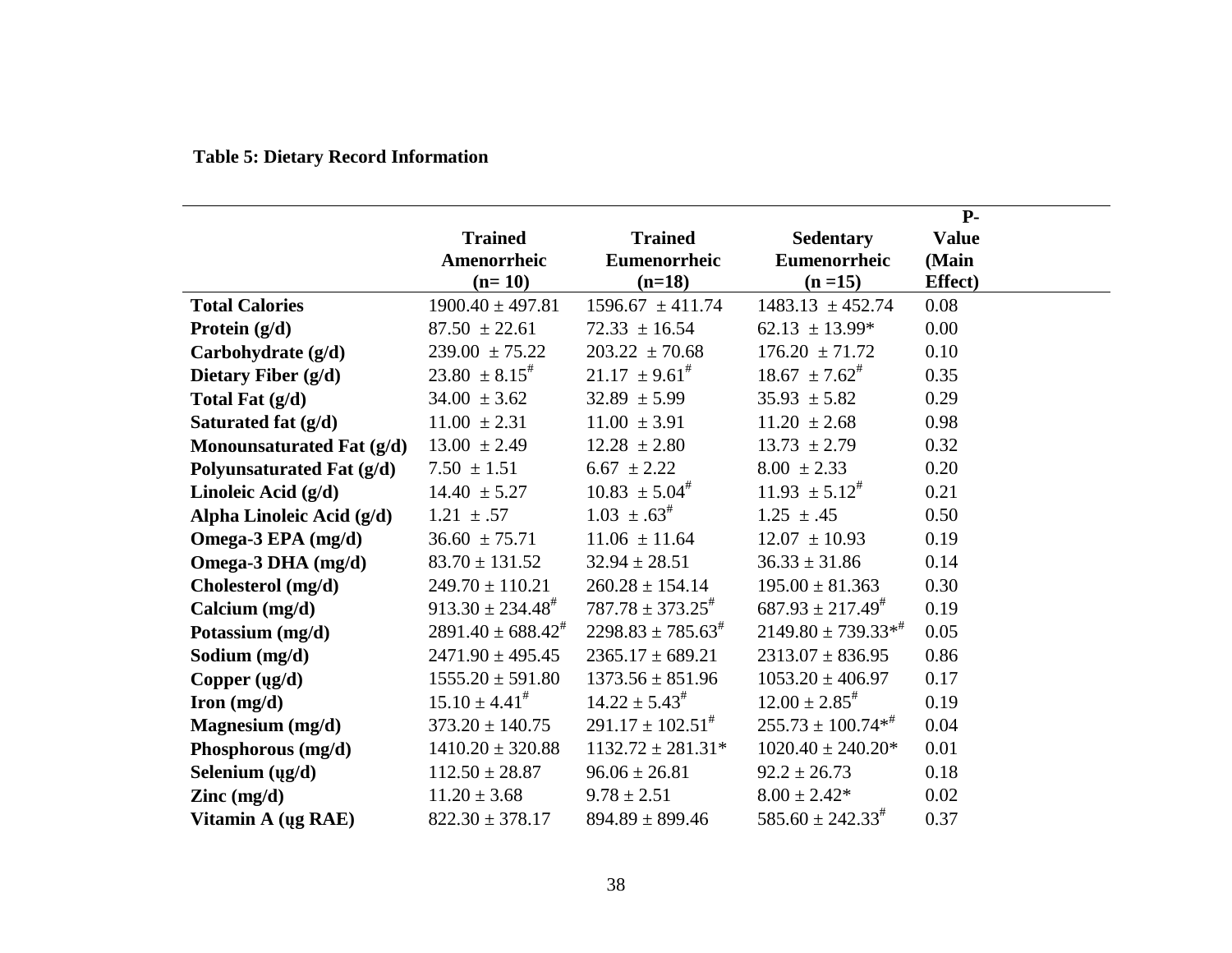| Vitamin B6 $(mg/d)$                    | $3.06 \pm 1.92$         | $2.09 \pm .92$                | $1.77 \pm .62*$              | 0.03 |
|----------------------------------------|-------------------------|-------------------------------|------------------------------|------|
| Vitamin B12 $(\mu g/d)$                | $4.48 \pm 3.11$         | $3.89 \pm 1.88$               | $3.14 \pm 2.33$              | 0.37 |
| Vitamin $C$ (mg/d)                     | $99.80 \pm 41.10$       | $103.67 \pm 74.41$            | $89.53 \pm 58.53$            | 0.81 |
| Vitamin $D (ug/d)$                     | $3.80 \pm 3.16^{\#}$    | $2.39 \pm 1.85$ <sup>#</sup>  | $2.47 \pm 1.64^{\#}$         | 0.22 |
| Vitamin $E$ (mg AT)                    | $12.30 \pm 8.50^{\#}$   | $9.17 \pm 6.11^{\#}$          | $8.60 \pm 4.95$ <sup>#</sup> | 0.34 |
| Vitamin K $\left(\frac{u g}{d}\right)$ | $113.80 \pm 64.91$      | $285.44 \pm 720.04$           | $149.60 \pm 138.64$          | 0.59 |
| Folate (ug DFE)                        | $556.40 \pm 263.86$     | $504.22 \pm 222.66$           | $510.00 \pm 192.68$          | 0.83 |
| Thiamin $(mg/d)$                       | $1.50 \pm .31$          | $1.35 \pm .50$                | $1.28 \pm .34$               | 0.42 |
| Riboflavin $(mg/d)$                    | $2.34 \pm .79$          | $1.75 \pm .51*$               | $1.49 \pm .36^*$             | 0.00 |
| Niacin $(mg/d)$                        | $27.00 \pm 7.45$        | $20.50 \pm 6.62*$             | $19.07 \pm 4.25^*$           | 0.01 |
| Choline $(mg/d)$                       | $316.30 \pm 84.55^{\#}$ | $273.61 \pm 78.08^{\text{*}}$ | $250.16 \pm 55.85^{*}$       | 0.01 |

Table 6: A one-way ANOVA indicated that protein, potassium, magnesium, phosphorous, zinc, vitamin B6, Riboflavin, Niacin, Choline were significantly different between groups. Mean  $\pm$  standard deviation, \*p < 0.05 significance; \*versus exercise-trained amenorrheic women, \*Nutrient, mineral or vitamin deficiency based on Dietary Guideline for Americans, 2010.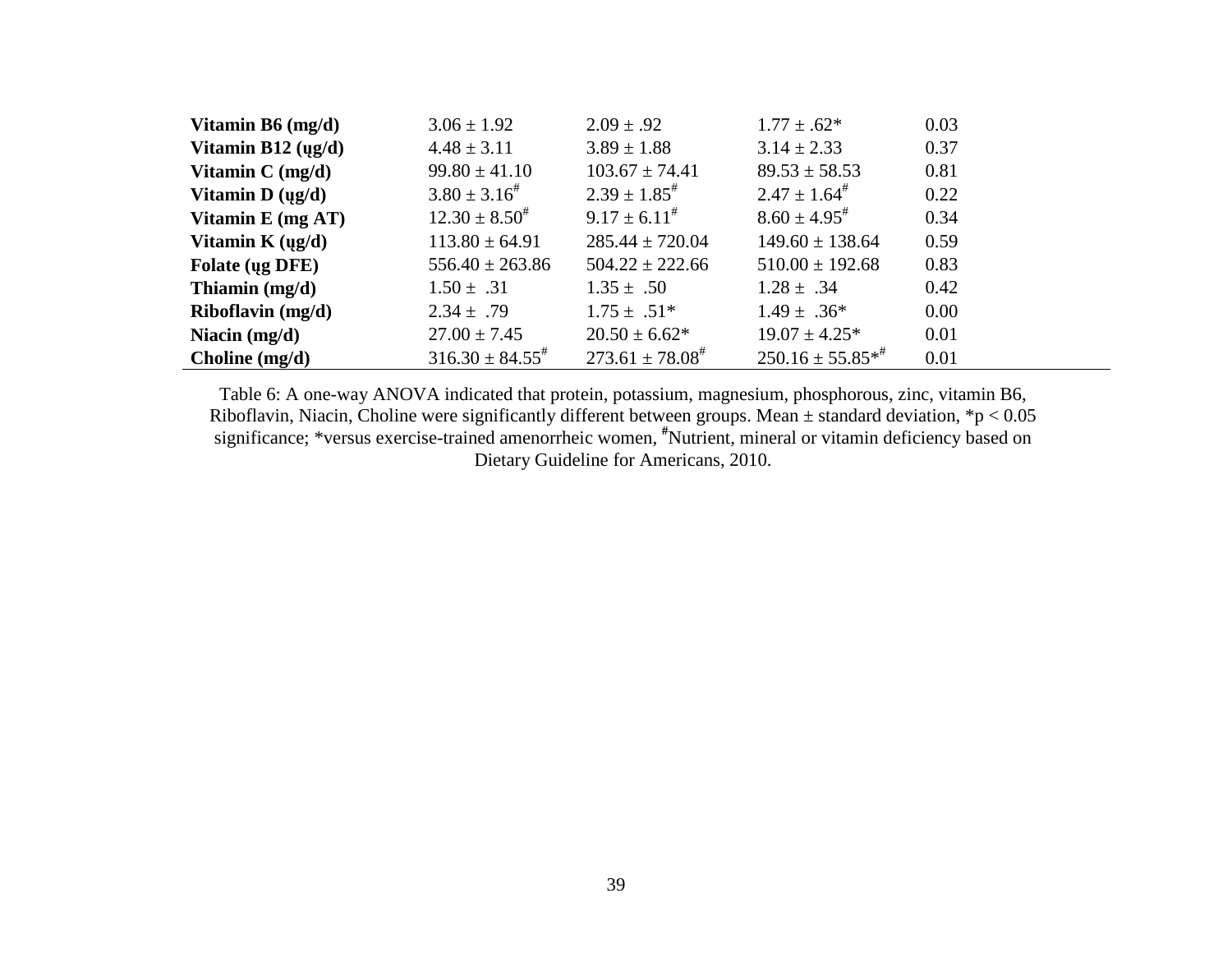|                             |                 |            |             | <b>SFA</b>      | <b>SFA</b> | <b>Body</b> |
|-----------------------------|-----------------|------------|-------------|-----------------|------------|-------------|
|                             | <b>Estrogen</b> | <b>FMD</b> | <b>PWV</b>  | <b>Diameter</b> | <b>IMT</b> | Fat         |
| <b>FMD</b>                  | $-.001$         |            |             |                 |            |             |
| <b>PWV</b>                  | $-.109$         | .025       |             |                 |            |             |
| <b>SFA Diameter</b>         | .013            | $-.127$    | $-.203$     |                 |            |             |
| <b>SFA IMT</b>              | ∗<br>.034       | .283       | .186        | $-.113$         |            |             |
| <b>Body Fat</b>             | $-.264$         | .242       | $-281$<br>∗ | $-.205$         | $-.264$    | *           |
| $\mathbf{VO}_2\mathbf{Max}$ | .228            | $-.208$    | $-.417$     | $-.303$         | .228       | $-.779$     |

**Table 7: Pearson's Bivariate Correlations**

Table 7: Pearson's Bivariate Correlations between Estrogen, FMD, PWV, Mean SFA Diameter, SFA IMT, Body Fat,  $VO<sub>2</sub>$  Max.  $*p < 0.05$  significance.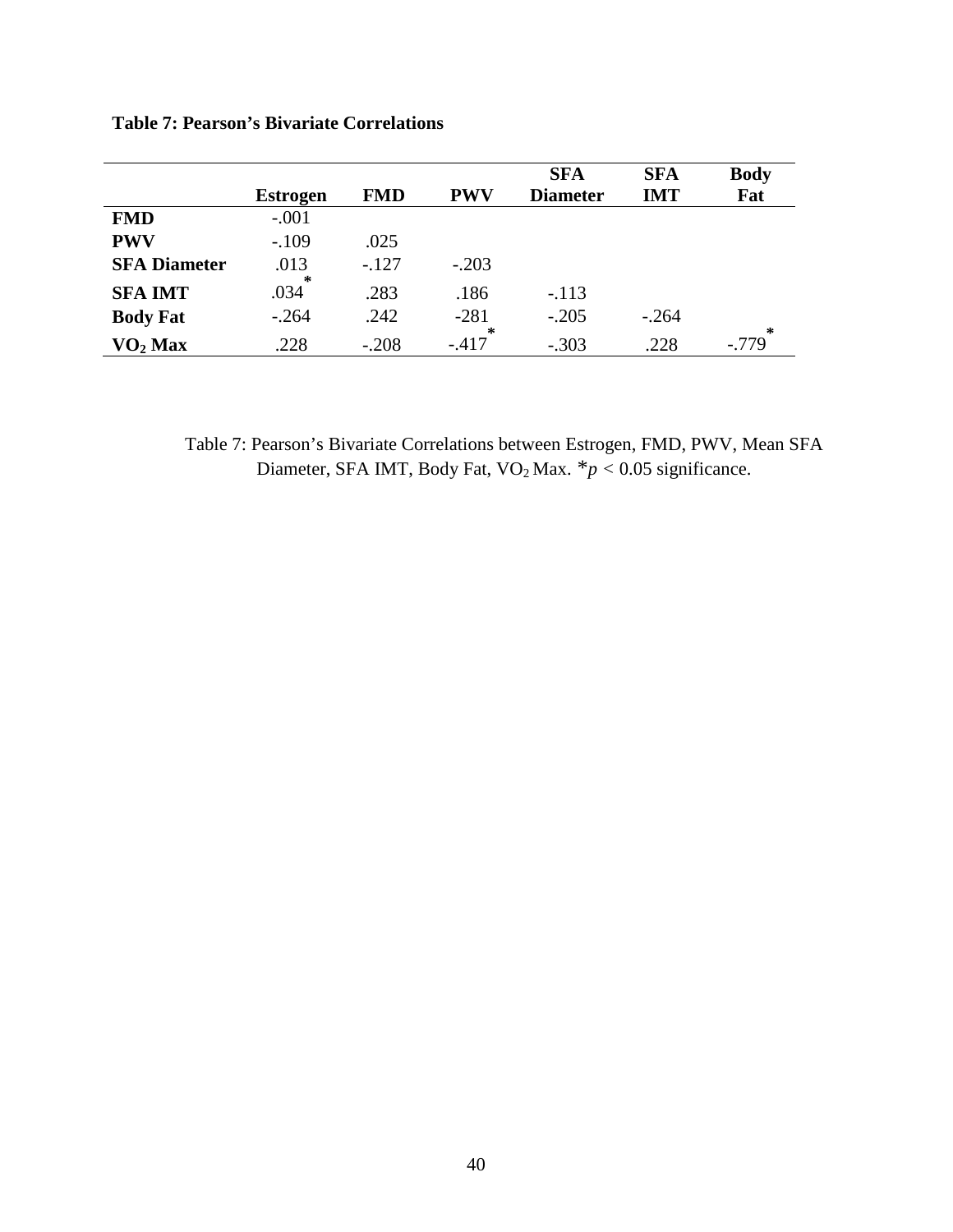

Figure 1: A one way ANOVA indicated that  $FMD_{AUC}$  (mm) was significantly lower in exercisetrained amenorrheic women compared with the eumenorrheic counterparts, Mean  $\pm$  standard deviations, \*p < 0.05 significance. \*Versus exercise-trained amenorrheic.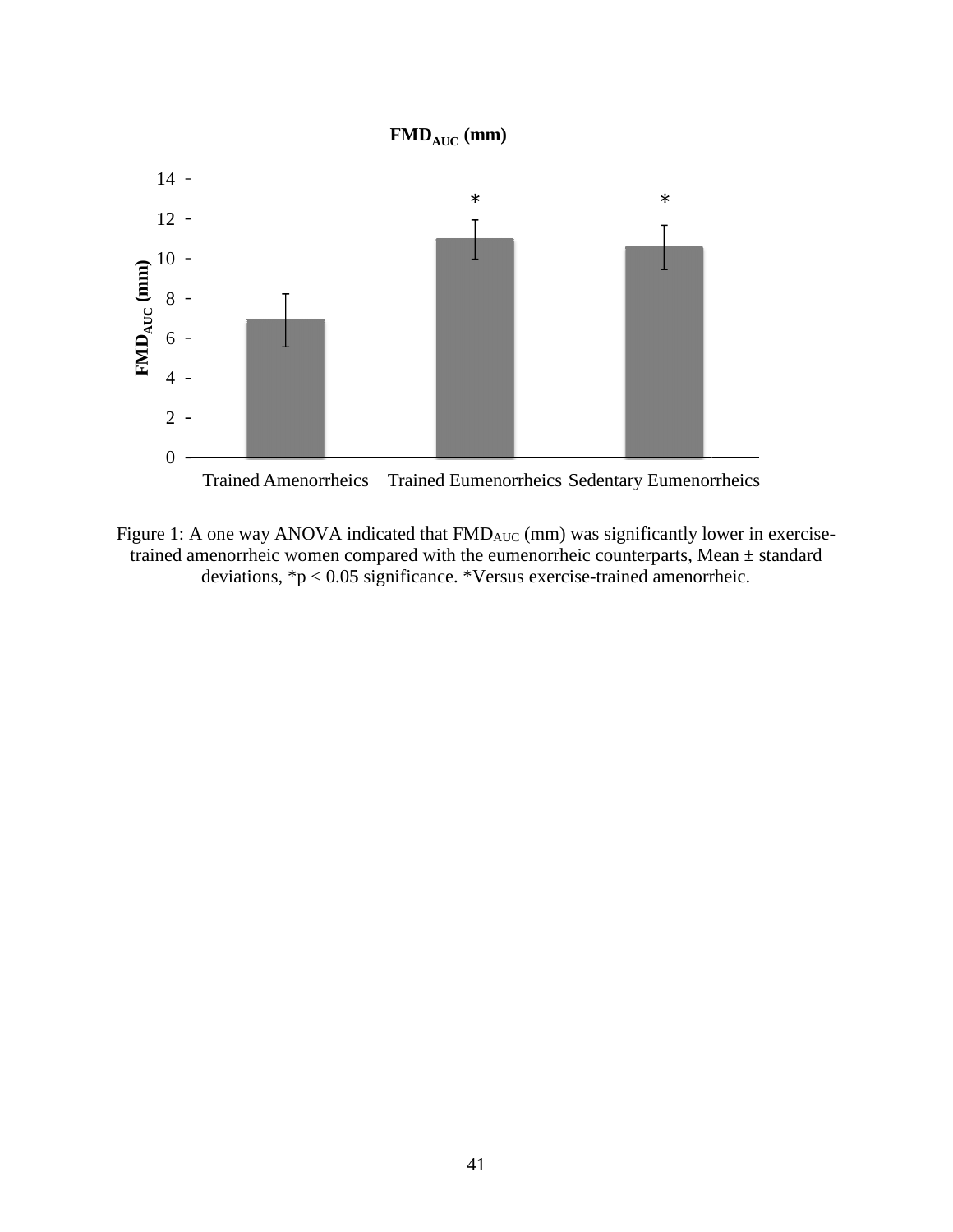#### **Carotid-Femoral PWV**



Figure 2: A one way ANOVA indicated that PWV-Carotid Femoral was significantly lower in exercise-trained eumenorrheic women compared with sedentary eumenorrheic women across groups, Mean  $\pm$  Standard Deviations,  $\gamma$  < 0.05 significance.  $\gamma$ Versus exercise-trained Eumenorrheic.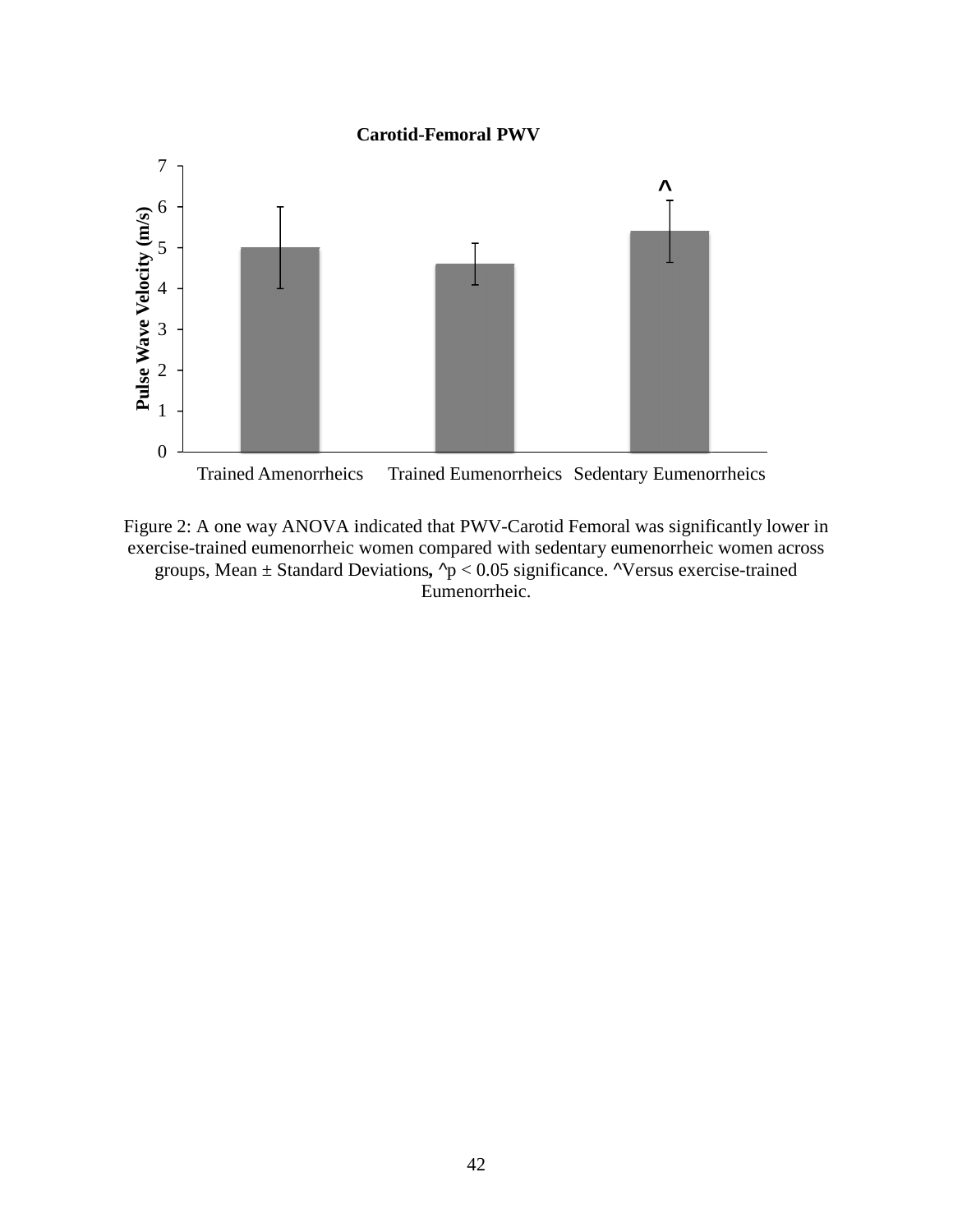# **SFA Diastolic Diameter (mm)**



Figure 3: A one-way ANOVA indicated that exercise-trained amenorrheic and eumenorrheic women had a significantly larger diastolic diameter (mm) compared with sedentary Figure 3: A one-way ANOVA indicated that exercise-trained amenorrheic and eumenorrheic women had a significantly larger diastolic diameter (mm) compared with sedentary eumenorrheic women. Mean  $\pm$  Standard Deviations,  $*\$ trained Amenorrheic; Versus exercise-trained Eumenorrheic.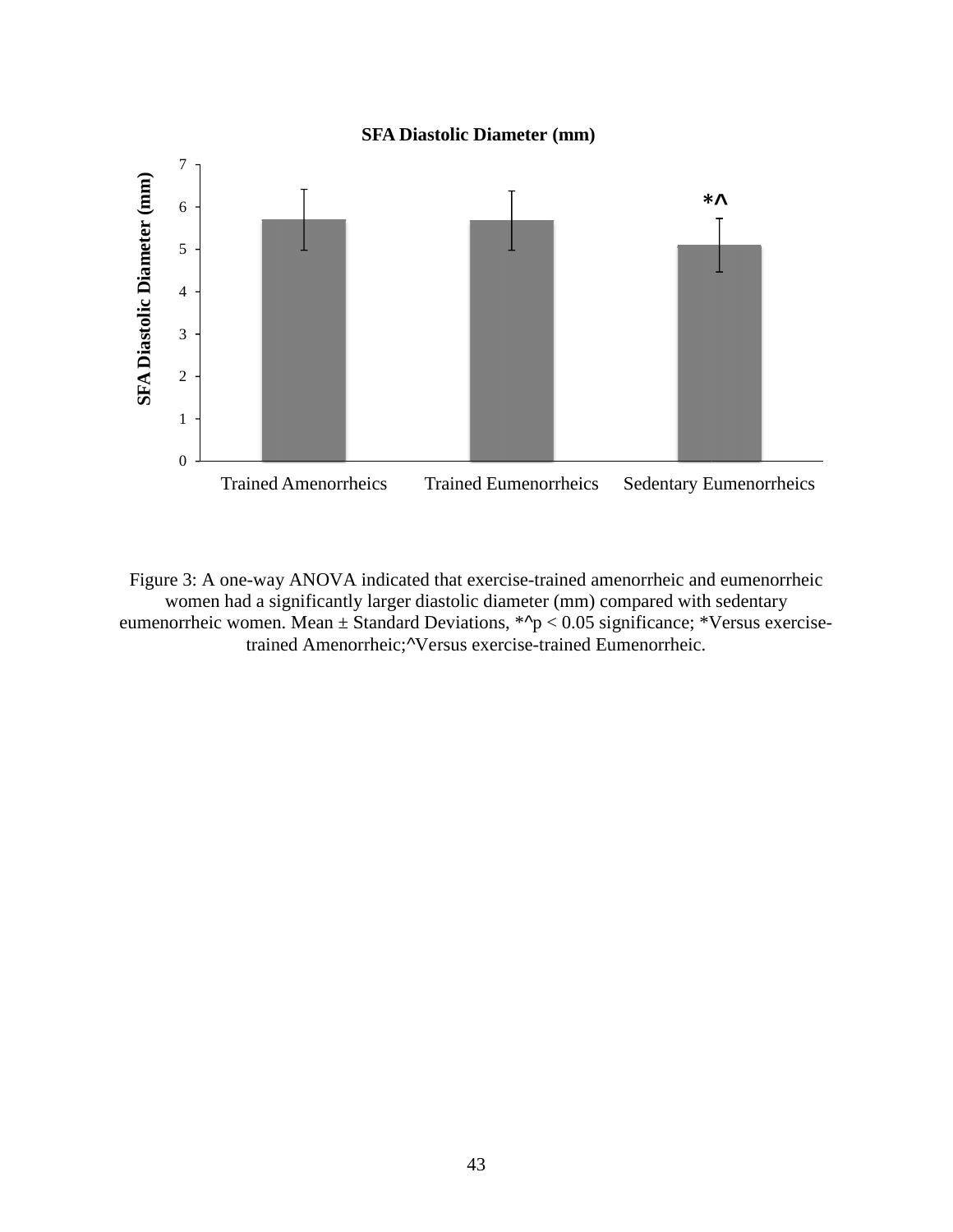



Figure 4: A one-way ANOVA indicated that the SFA IMT was significantly smaller in exercisetrained amenorrheic women compared with sedentary eumenorrheics, Mean  $\pm$  Standard Deviations, \*p < 0.05 significance. \*Versus exercise-trained Amenorrheic.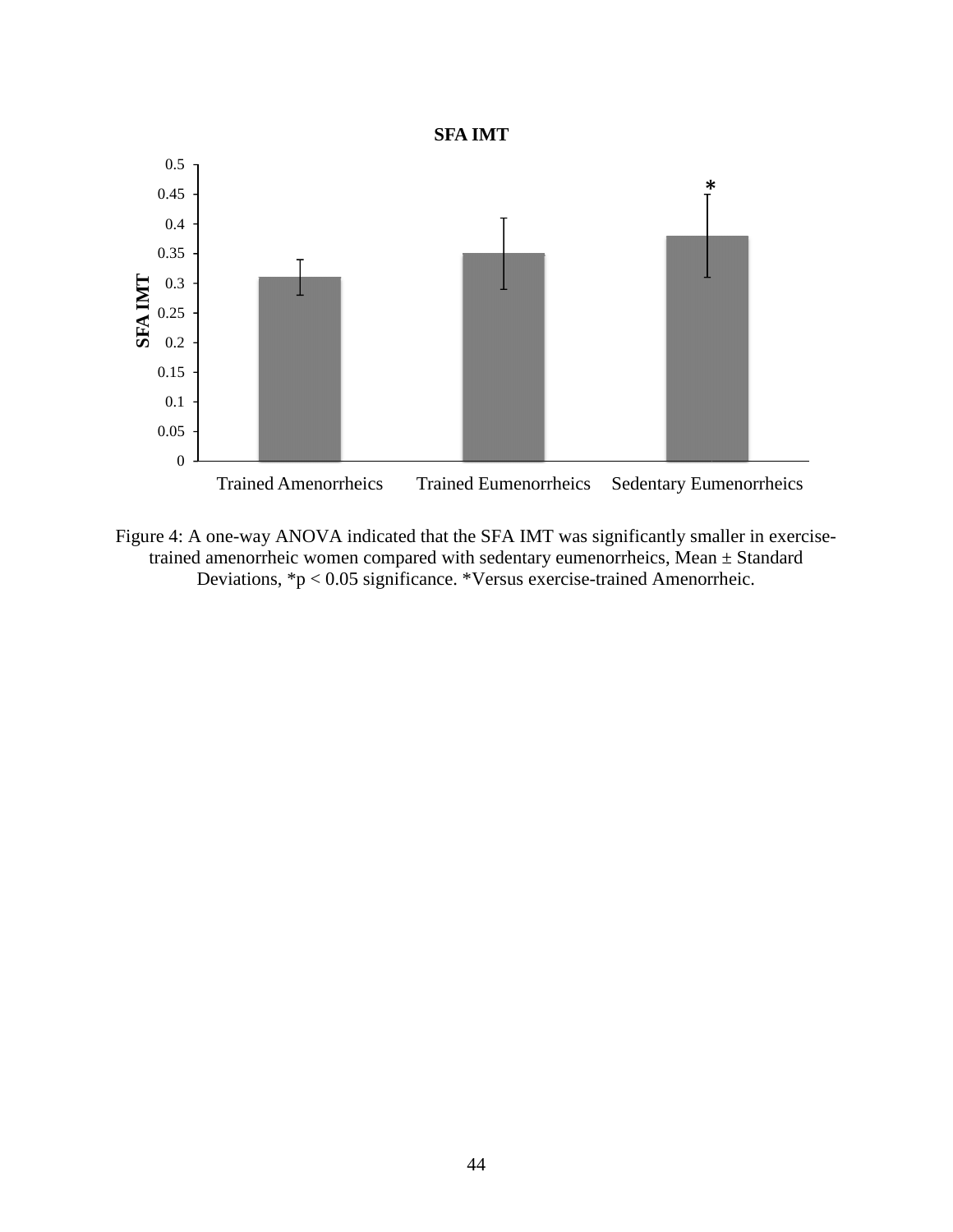# APPENDIX 1



EXERCISE SCIENCE 820 COMSTOCK AVENUE 201 WOMEN'S BUILDING SYRACUSE, NY 13210 (315)-443-2114

## **EXERCISE ASSOCIATED AMENORRHEA AND ARTERIAL STIFFNESS IN ENDURANCE-TRAINED FEMALES**

**Principal Investigator:** Kevin Heffernan, Ph.D. **Telephone:** 315-443-9801 **Email:** ksheffer@syr.edu **IRB Protocol #: 12-316** 

My name is Jacqueline Augustine and I am a Graduate Student at Syracuse University working with Dr. Kevin Heffernan. We are inviting you to participate in a research study. Involvement in the study is voluntary, so you may choose to participate or not to participate. This sheet will explain the study to you and please feel free to ask questions about the research if you have any. I will be happy to explain anything in detail if you wish.

# **Purpose**

We are interested in learning more about the artery health in females across fitness levels and menstrual statuses. Exercise is widely beneficial to the arteries and has been shown to prevent the risk of cardiovascular disease. Many women who regularly exercise experience menstrual cycle irregularities and therefore it is of interest to us if this affects their risk for cardiovascular disease. Therefore, we are also interested in how the menstrual cycle influences arterial health. Amenorrhea is defined as a lack of menstrual cycle and often occurs in women who regularly exercise and/or are endurance trained. We wish to examine if endurance trained amenorrheic and eumenorrheic females have altered vascular function.

#### **Who can participate?**

• Women between the ages of 18-30 without a history of high blood pressure, thyroid disorder, heart disease, diabetes, are not pregnant and currently do not smoke.

# **Do I have to participate?**

• Your participation in this study is voluntary, which means you get to decide whether or not you want to participate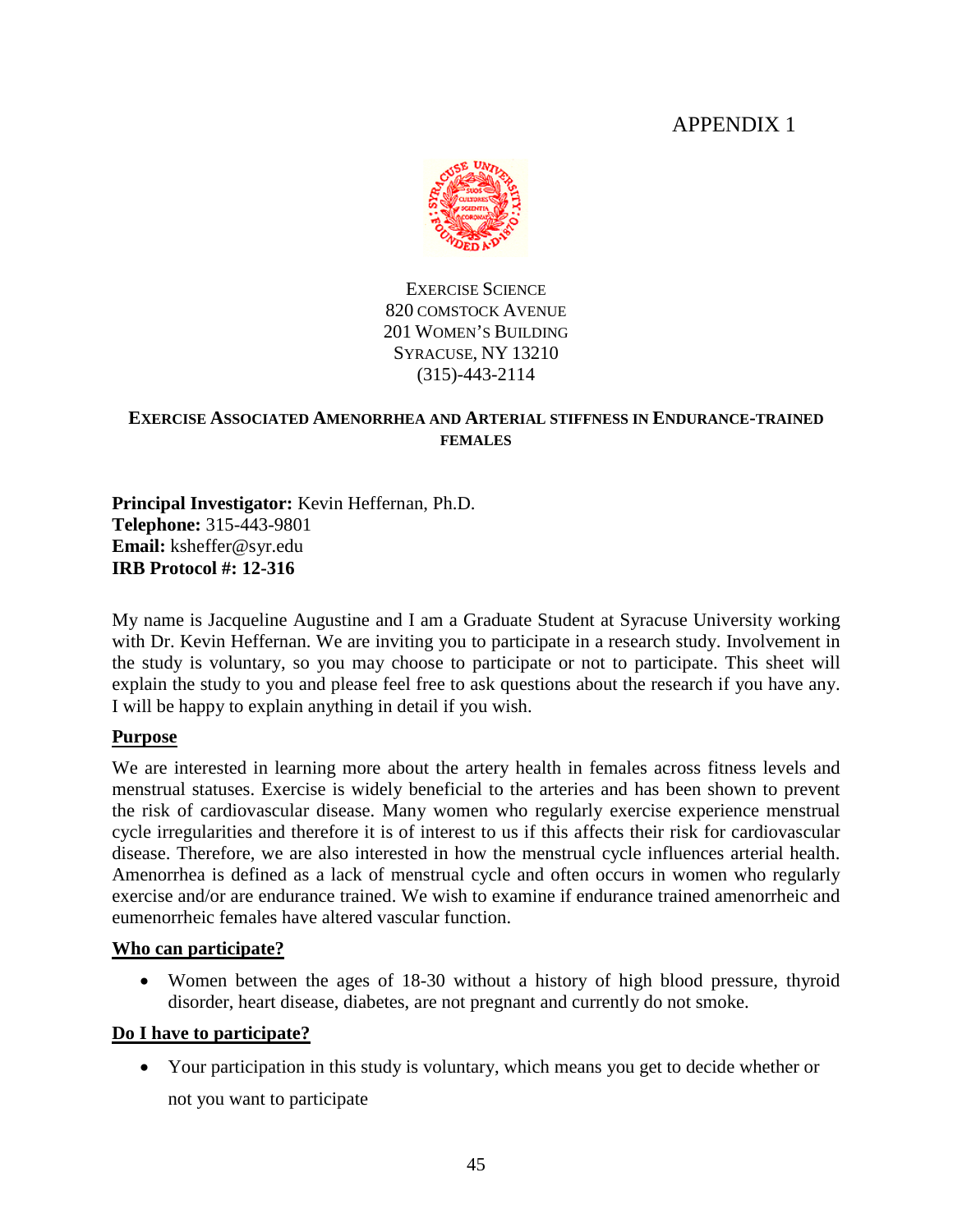- Make sure that you read this entire form before making a decision and take as much time as you need.
- Feel free to ask as many questions about the study as you want. If you do not understand a term in the form, ask, and a researcher will explain it for you.
- If you decide to participate in the study you will be asked to sign a consent form.
- Do not sign the consent form until all of your questions have been answered and you understand what will happen in the study.
- Your signature means that you agree to participate in this study.
- You can ask for a copy of this form whether or not you agree to take part in the study.
- Your decision not to be in this research study will not result in any loss of benefits to which you are otherwise entitled.

# **Can I Withdraw From The Study Once It Has Started?**

- At any time you may remove yourself from the study without giving any reason.
- If you are a student, withdrawing from the study will not affect your grade in courses in any way.

# **What Can I Expect From Participating?**

For this study, you will need to visit the Human Performance Laboratory located in the Women's Building at Syracuse University once. When you visit the lab, we will ask you to come first thing in the morning on an empty stomach (so no eating since the previous night). You will be asked to fill out and sign this consent form, Health History Questionnaire, Female Athlete Triad Questionnaire. You may be asked to perform a pregnancy test (over the counter urine test). You will bring with you your dietary 3-day diary and we will discuss this and do a 24 hour recall in which you will recall all you have had to eat in the last 24 hours. You will then be asked to lie down and rest for 10 minutes. Following rest, we will check your cholesterol and blood sugar, hemoglobin and hematocrit by obtaining a very small drop of blood from your fingertip. We will measure your blood pressure using a machine that inflates/deflates a small cuff around your wrist. Following this we will check your artery stiffness. To do this, we will use a very sensitive blood pressure machine that looks like a pen with a little watch battery at the end. We will place this pen on top of your skin over your wrist, neck and upper leg. From these measurements, we can determine how stiff your arteries are. This measurement is non-invasive (no needles/no blood) and will only take a few minutes. We will then use the ultrasound to look at your brachial arm artery and femoral/upper leg artery. The arm artery will be examined before and after a blood pressure cuff is inflated for 5 minutes on your forearm (non-invasive, no needles/no blood). This might be uncomfortable, as it will feel tight, like when the doctor takes your blood pressure at the doctor's office, but does not pose any risk and will not be done on your leg artery. This is meant to examine how well your arteries respond to the stress of increased blood flow (endothelial function). The ultrasound probe placed on your leg artery will feel cold and the measurement itself will be very quick. This will give us important information on how your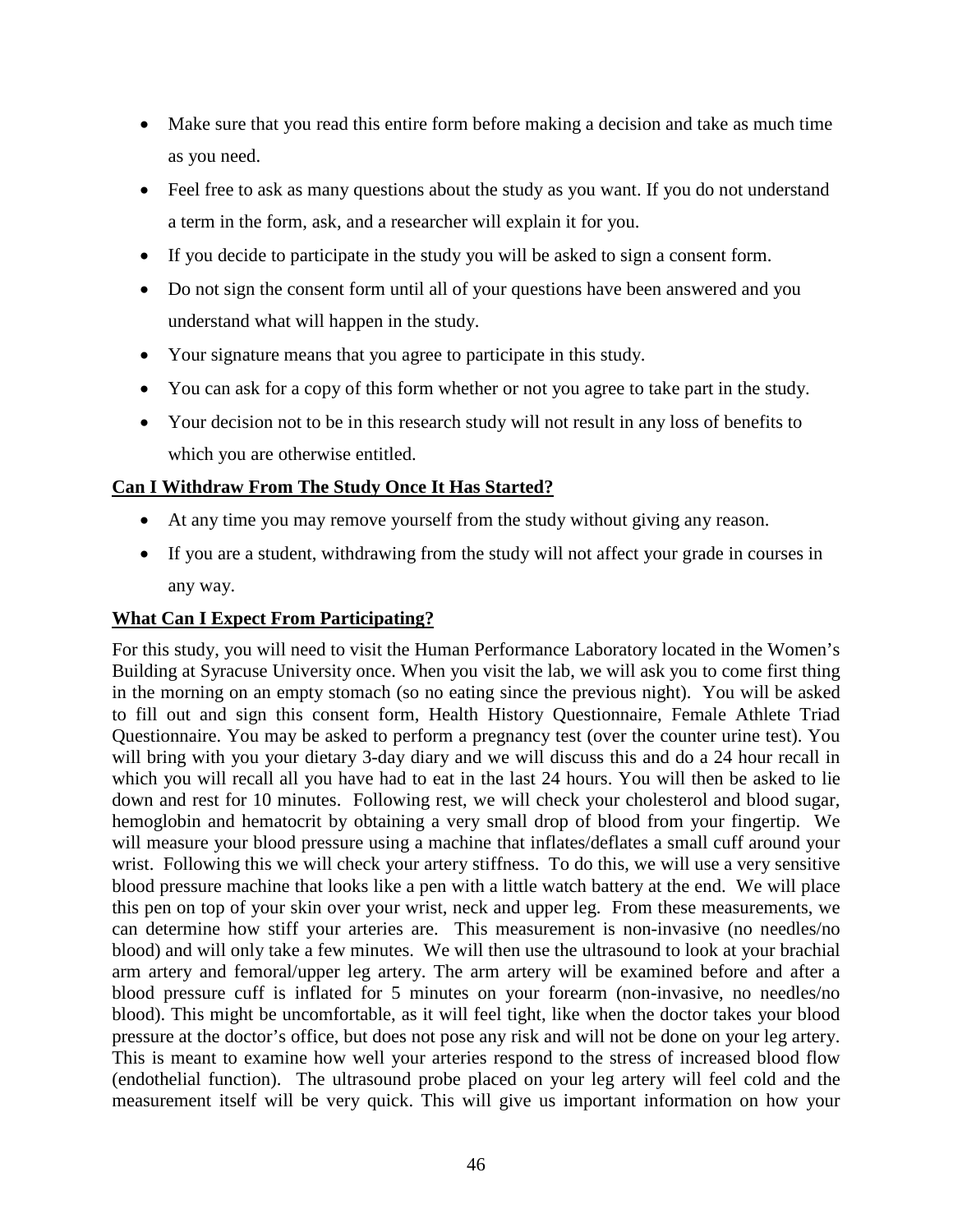arteries may also change in a trained or not trained state. You will then give us a salivary sample to measure hormones (used only for research purpose not for clinical purposes), have your body fat percentage measured in the BodPod and perform a Maximal fitness level test, also known as a VO2Max testing protocol on the treadmill. In which you will run until exhaustion to determine your fitness level.

Visit 1 Outline:

- You will be asked to sign a consent form
- You will fill out a health history, physical activity questionnaire, female athlete triad questionnaire
- Prior to this visit upon scheduling you will be sent ample information regarding a 3-day dietary analysis in which you will fill out your diet over the course of 3 days. You will be asked to bring this with you and this will be discussed at the time of your visit, with a 24 hour recall. You will be given interesting information regarding your diet.
- Female participants will be asked the following questions (which will be asked and detailed on the health history questionnaire): When was your last menstrual cycle? Are you asexually active? If so, do you use a method of birth control? Which type and how do you use this type of birth control? [i.e. hormonal form (Depo-Provera) and method (continuous birth control)]. If you take the oral contraceptive pill do you skip the placebo/withdrawal pills? (All detailed on the health history questionnaire). If their last menstrual cycle was greater than 28 days then a pregnancy test will be administered. In addition to these questions all female subjects will be asked to provide a urine sample to be tested via an over the counter pregnancy test. Any subjects with a positive result will also be disqualified and deemed ineligible from study participation. If present a positive pregnancy result participants will also be suggested to see their health care provider
- Your arterial stiffness and endothelial function will be measured.
- Blood Lipids, Hematocrit, Hemoglobin will be measured via a finger stick.
- We will measure your hormones (estrogen) via a salivary drool sample. This will take approximately 10 minutes at the most. This measurement of estrogen levels is only for research purposes not for clinical and/or diagnostic purposes.
- You will have your body fat measured using the Bod Pod. For this measurement, you will be required to wear a bathing suit (but don't worry, there's no water involved; you will not get wet). You will be asked to sit in a chamber that resembles a giant egg for 10 minutes. This machine measures your volume to calculate body fat.
- Aerobic capacity (Maximal Fitness Level)  $VO<sub>2Max</sub>$  test. You will be supervised during all exercise testing.
- This session will take approximately 2-3 hours

# **What Benefits Can I Expect From Participating?**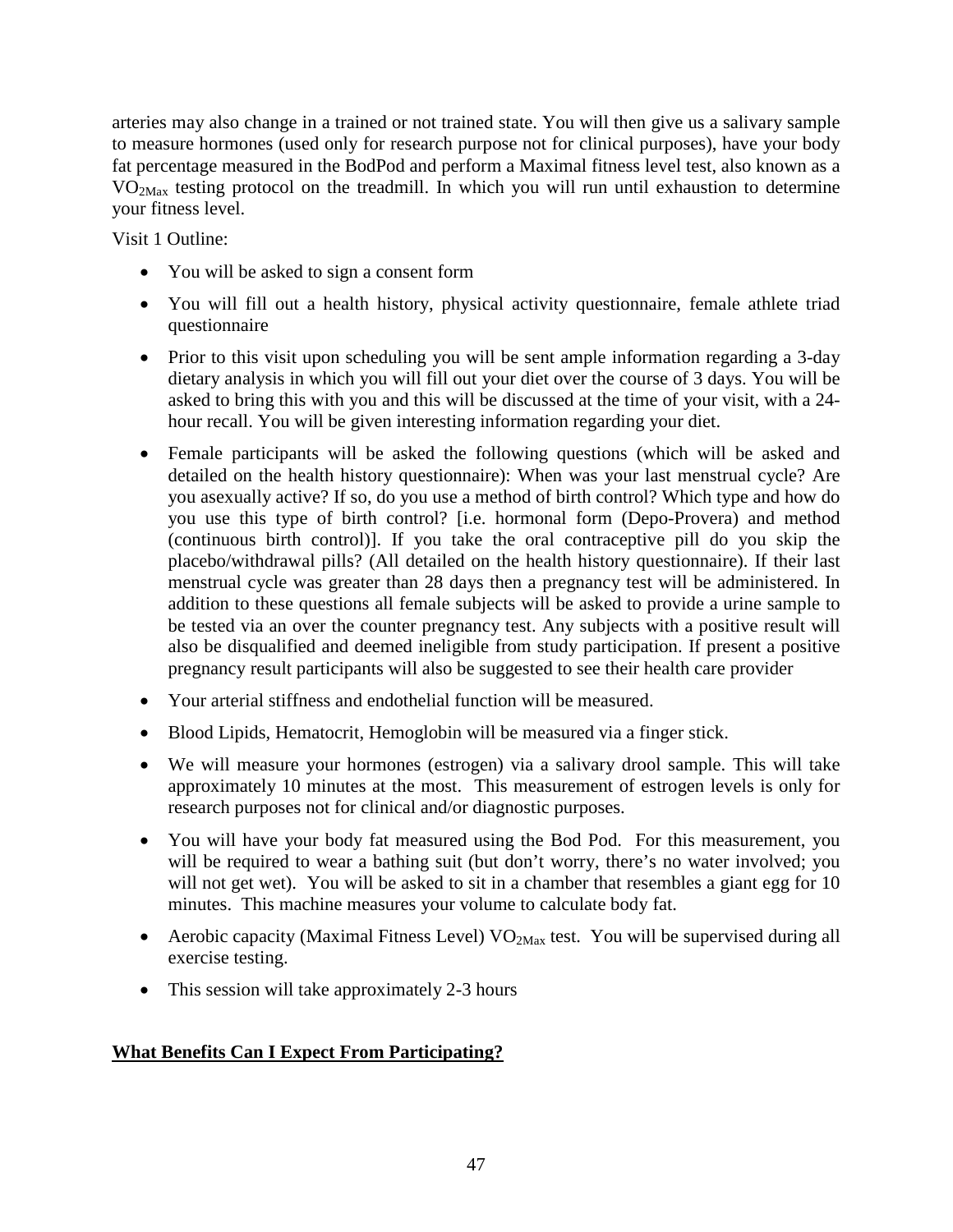- A benefit from this study is helping us understand the potential health benefits of endurance exercise to improve artery health
- You may feel good about helping others by participating
- You will receive information on your body fat, cholesterol, blood pressure, hematocrit, hemoglobin, fitness level  $(VO<sub>2Max</sub>)$  and diet.
- These tests are not being used to diagnose a problem. But if you do have high blood pressure, high cholesterol or are close to anemia values in hemoglobin content we will inform you to go the university health center or go see your family physician.

## **Are There Any Potential Risks From Participating In This Study?**

- There are no more than minimal risks (risks encountered in everyday life) associated with this study.
- There is possible discomfort with the 5-minute inflation of the blood pressure cuff to measure endothelial function.
- You may experience discomfort from the finger stick to test your blood lipids, hematocrit, and hemoglobin. This will only be done twice or three times and no more than that and we will use different fingers each time to reduce discomfort. If desired, we can also place ice on the finger prior to the finger stick to reduce discomfort from the pinch.
- There is a small risk of infection associated with the finger stick. However we will reduce this risk by ensuring that everything we use is clean and sterile.
- There is also discomfort associated with arterial stiffness or leg blood blow measurements. Ultrasound gel may seem cool and tingly on the skin but that is it.
- There may be abnormal changes in heart rate and blood pressure associated with exercise. These abnormal changes are very rare and you will be asked to report any abnormal feelings throughout the exercise sessions. The research team will constantly be monitoring heart rate and blood pressure. We will also instruct you on proper breathing to help reduce this risk.
- There is also risk of injury and muscle soreness from the exercise protocol. All exercise sessions will be directly supervised to reduce risk for injury. Ensuring that you communicate with the researcher throughout the protocol will reduce risks. A proper cool down is also set it place for each participant. If at any point you are uncomfortable or feel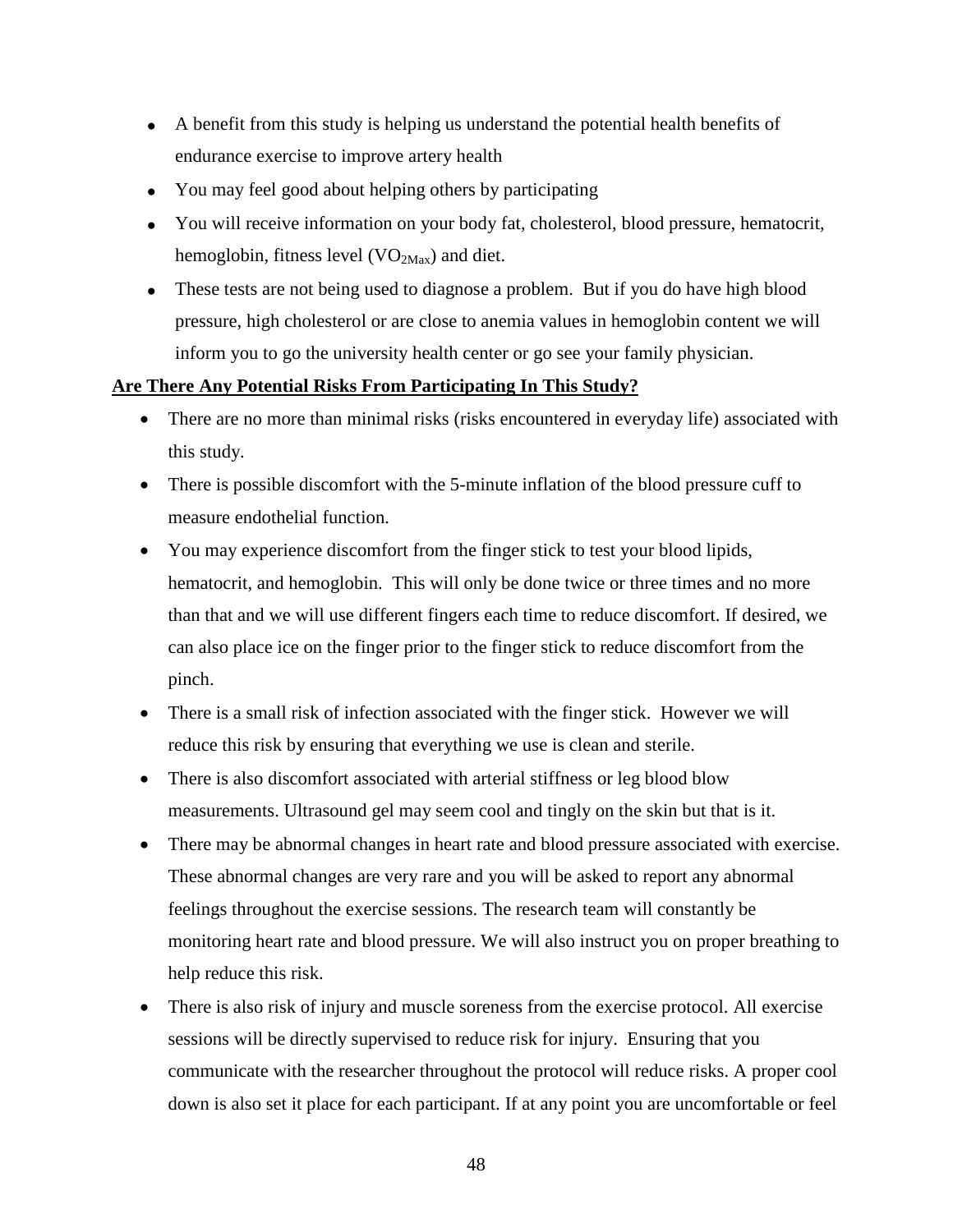pain anywhere, please tell us immediately. If this occurs you will stop the protocol and not have to continue.

• A risk to participation in this study is the uncovering of a potential eating disorder, presence of amenorrhea, and/or the presence of stress. Information about your health may be revealed to you that you were not already aware of. The Health History Questionnaire includes a detailed Menstrual Status Questionnaire that might define you as being amenorrheic. Likewise, the Female Athlete Triad Questionnaire might screen you positive for an eating disorder or stress. In either scenario you will be given ample resources that are provided to you at the end of this consent form. However, we are not diagnosing you and all of our methods are only being used for research purposes.

# **Are There Any Costs?**

• There will be no costs to you for participating in this study.

# **Who Can See Information About This Study?**

- The research records from this study will be confidential. Confidentiality means that it is our responsibility to keep any information you provide private and safe.
- Only members of the trained research staff for this study may look over your research records.
- The paperwork, results and records will be kept in a locked filing cabinet that only the researchers will have access to.
- All information stored on computers requires a password access it. Only members of the research team will have this password.
- The data and research record will be stored for up to 10 years.
- Your individual results will not be used in any way (we will average all results and display group averages only when presenting findings in papers and presentations)

#### **What Are My Rights In This Study?**

- Your participation in this study is voluntary.
- If at any point you wish to withdraw yourself from the study you may.
- You do not give up any of your legal rights by participating in this study.

#### **In Case Of Injury:**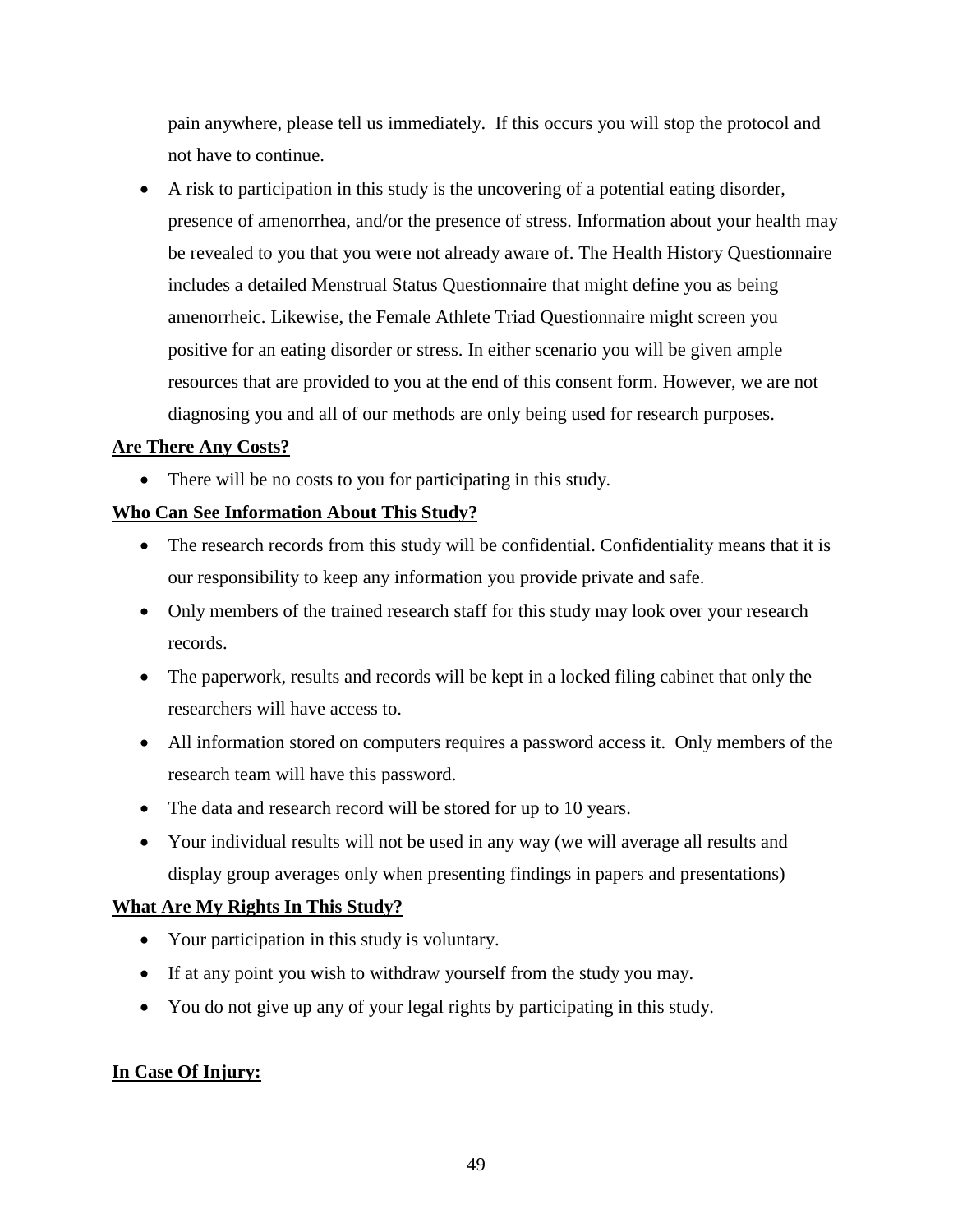• In the event of illness or physical injury resulting from taking part in this research study, medical treatment will not be compensated for and you will be responsible for any costs not paid by your insurance company. No other compensation is offered by Syracuse University. However, treatment can be sought at Syracuse University or University Hospital. Syracuse University has no plans to give you money if you are injured. You have not waived any of your legal rights by signing this form.

## **Resources:**

• For Syracuse University students, employees and faculty, these resources will be: Syracuse University Health Services (315-443-9005), Syracuse University Academic Services (315-443-2506), Syracuse University Counseling Services (315-443-4715) and their Health Care Provider. For those participants that may not be Syracuse students, faculty or employees and are not comfortable with these resources provided will be referred to see their Health Care Provider if they are not already seeing them.

# **Who Can I Contact For Questions Or More Information?**

- If you have any questions, concerns, exercise related injuries or complaints about this study at any time, please feel free to contact:
- Jacqueline Augustine at Jaimse@syr.edu or call her cell-phone at 860-508-8996.
- Dr. Kevin Heffernan at  $\frac{k \text{sheffer} @ \text{syr.edu}}{k \cdot \text{b} \cdot \text{c}}$  or call his office at 315-443-9801.
- If you cannot reach Dr. Heffernan or Jacqueline or you would like to speak to someone else about any questions, concerns, complaints, or your rights as a participant in this study, you can call the Syracuse University Institutional Review Board (IRB) at 315-443- 3013

If you do not want to take part in the protocol, you have the right to refuse to take part, without penalty. If you decide to take part and later no longer wish to continue, you have the right to withdraw from the study at any time, without penalty.

By signing below you indicate that you have read and fully understood this informed consent form. You are fully aware of the purpose and procedures of this study as well as the risks, discomforts, and benefits associated with the experimental protocol and that you sign this document freely and voluntarily.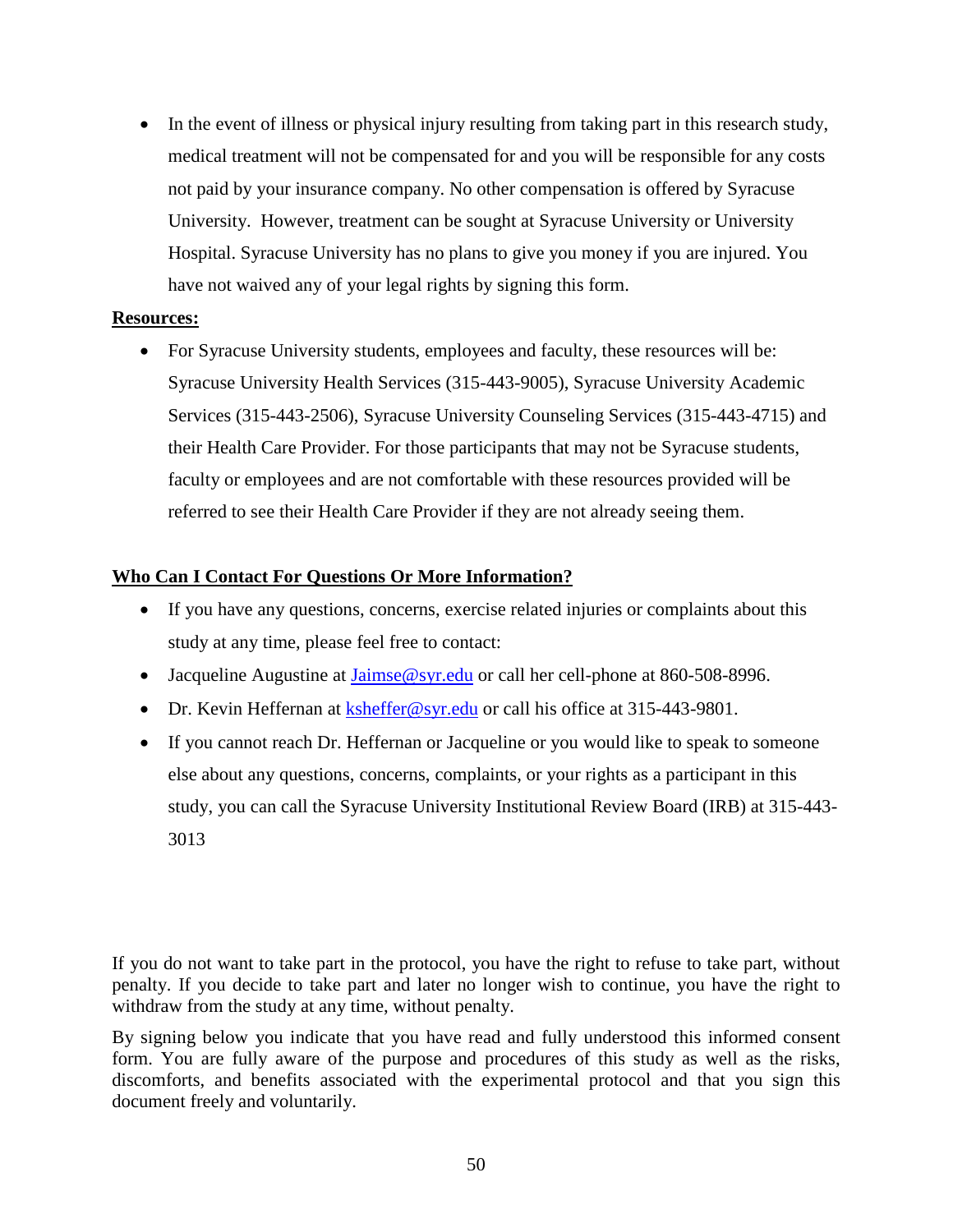All of my questions have been answered, I am 18 years of age or older, and I wish to participate in this research study. I have received a copy of this consent form.

\_\_\_\_\_\_\_\_\_\_\_\_\_\_\_\_\_\_\_\_\_\_\_\_\_\_\_\_\_\_\_\_\_\_\_\_\_\_\_\_\_ \_\_\_\_\_\_\_\_\_\_\_\_\_\_\_\_\_\_\_\_\_\_\_\_\_

\_\_\_\_\_\_\_\_\_\_\_\_\_\_\_\_\_\_\_\_\_\_\_\_\_\_\_\_\_\_\_\_\_\_\_\_\_\_\_\_\_ \_\_\_\_\_\_\_\_\_\_\_\_\_\_\_\_\_\_\_\_\_\_\_\_\_ Signature of participant Date

Printed name of participant

\_\_\_\_\_\_\_\_\_\_\_\_\_\_\_\_\_\_\_\_\_\_\_\_\_\_\_\_\_\_\_\_\_\_\_\_\_\_\_

\_\_\_\_\_\_\_\_\_\_\_\_\_\_\_\_\_\_\_\_\_\_\_\_\_\_\_\_\_\_\_\_\_\_\_\_\_\_\_\_\_

Signature of researcher Date

Printed name of researcher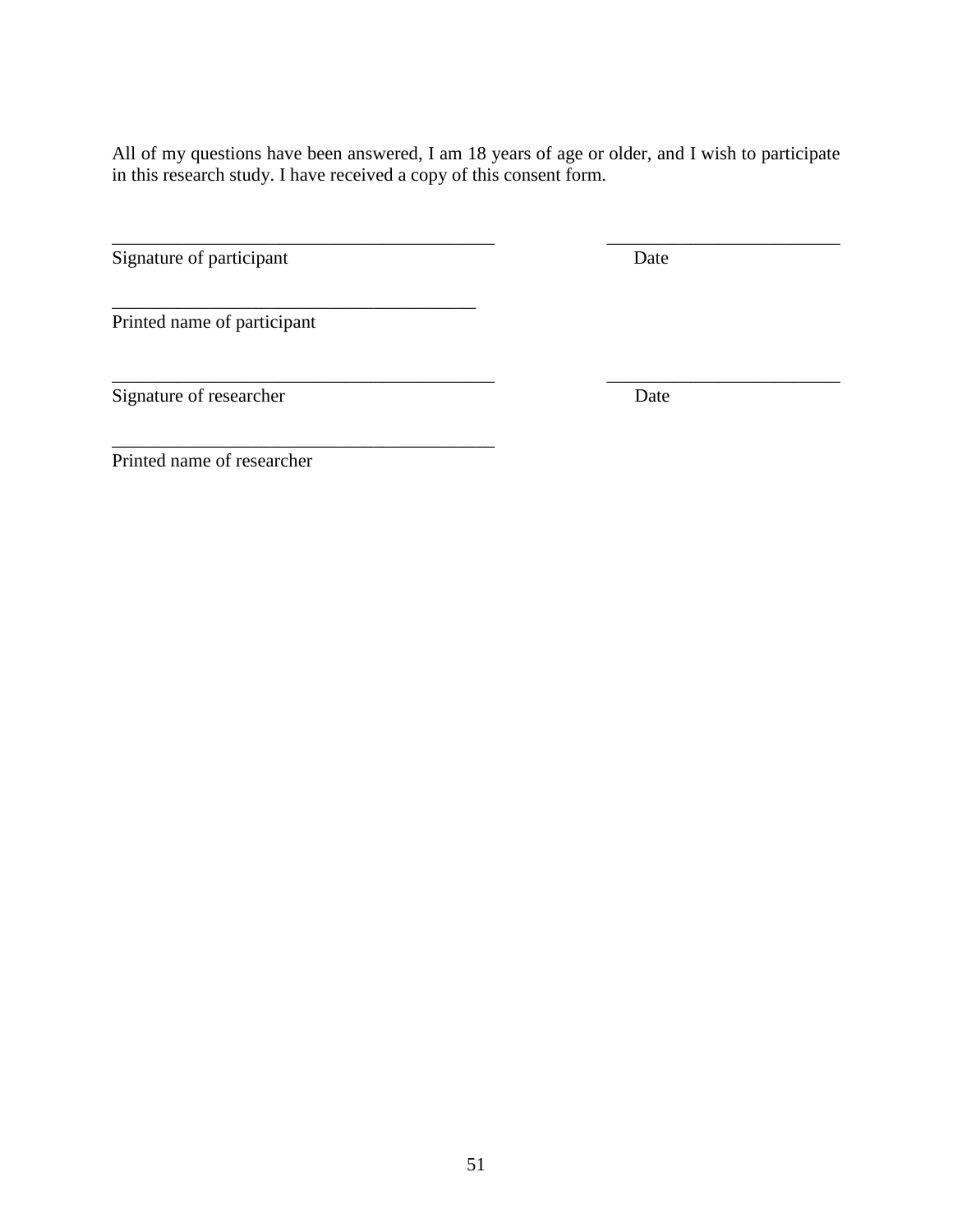#### APPENDIX 2

# **Paffenbarger Physical Activity Questionnaire**

SUBJECT ID: Date:

Birth date: Male/Female Age: \_\_\_\_\_\_

## **PLEASE ANSWER THE FOLLOWING QUESTIONS BASED ON YOUR AVERAGE DAILY PHYSICAL ACTIVITY HABITS FOR THE PAST YEAR**

1. How many stairs did you climb up on an average day during the past year? stairs per day (1 flight or floor=10 stairs)

2. How many city blocks or their equivalent did you walk on an average day during the past year?

 $\frac{1}{2}$  blocks per day (12 blocks = 1 mile)

3. Do you run or cycle? (circle one). If so how many miles a week ?

4. List any sports, leisure, or recreational activities you have participated in on a regular basis during the past year. Enter the average number of times per week you took part in these activities and the average duration of these sessions. Include only time you were physically active (that is, actual playing or activity time).

| Sport or Recreation | Times per<br>Week | Hours per<br>day | Minutes per<br>day |
|---------------------|-------------------|------------------|--------------------|
|                     |                   |                  |                    |
|                     |                   |                  |                    |
|                     |                   |                  |                    |
|                     |                   |                  |                    |
|                     |                   |                  |                    |
|                     |                   |                  |                    |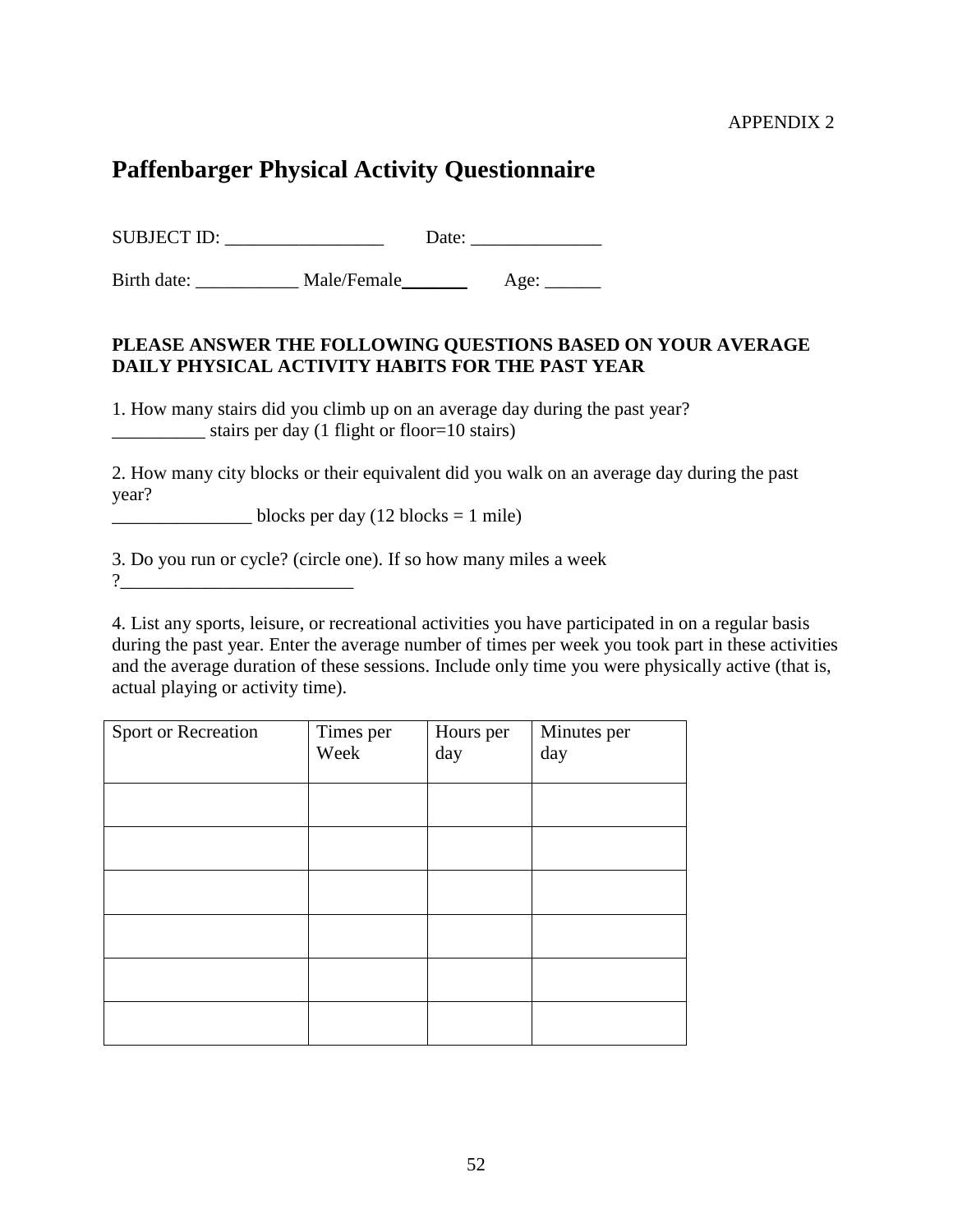5. On a usual weekday and a weekend day, how much time do you spend on the following activities?

| Sport or Recreation                                                                                                                                                                                       | Usual weekday<br>Hours/Day | Usual weekend<br>Hours/Day |
|-----------------------------------------------------------------------------------------------------------------------------------------------------------------------------------------------------------|----------------------------|----------------------------|
| a. Vigorous activity (digging in the garden,<br>strenuous sports, jogging, aerobic dancing,<br>sustained swimming, brisk walking, heavy<br>carpentry, bicycling on hills, etc.)                           |                            |                            |
| <b>b. Moderate activity</b> (housework, light<br>sports, regular walking, golf, yard work,<br>lawn mowing, painting, repairing, light<br>carpentry, ballroom dancing, bicycling on<br>level ground. Etc.) |                            |                            |
| c. Light activity (office work, driving car,<br>strolling, personal care, standing with little<br>motion, etc.)                                                                                           |                            |                            |
| d. Sitting activity (eating, reading, desk<br>work, watching TV, listening to radio, etc.)                                                                                                                |                            |                            |
| e. Sleeping or reclining                                                                                                                                                                                  |                            |                            |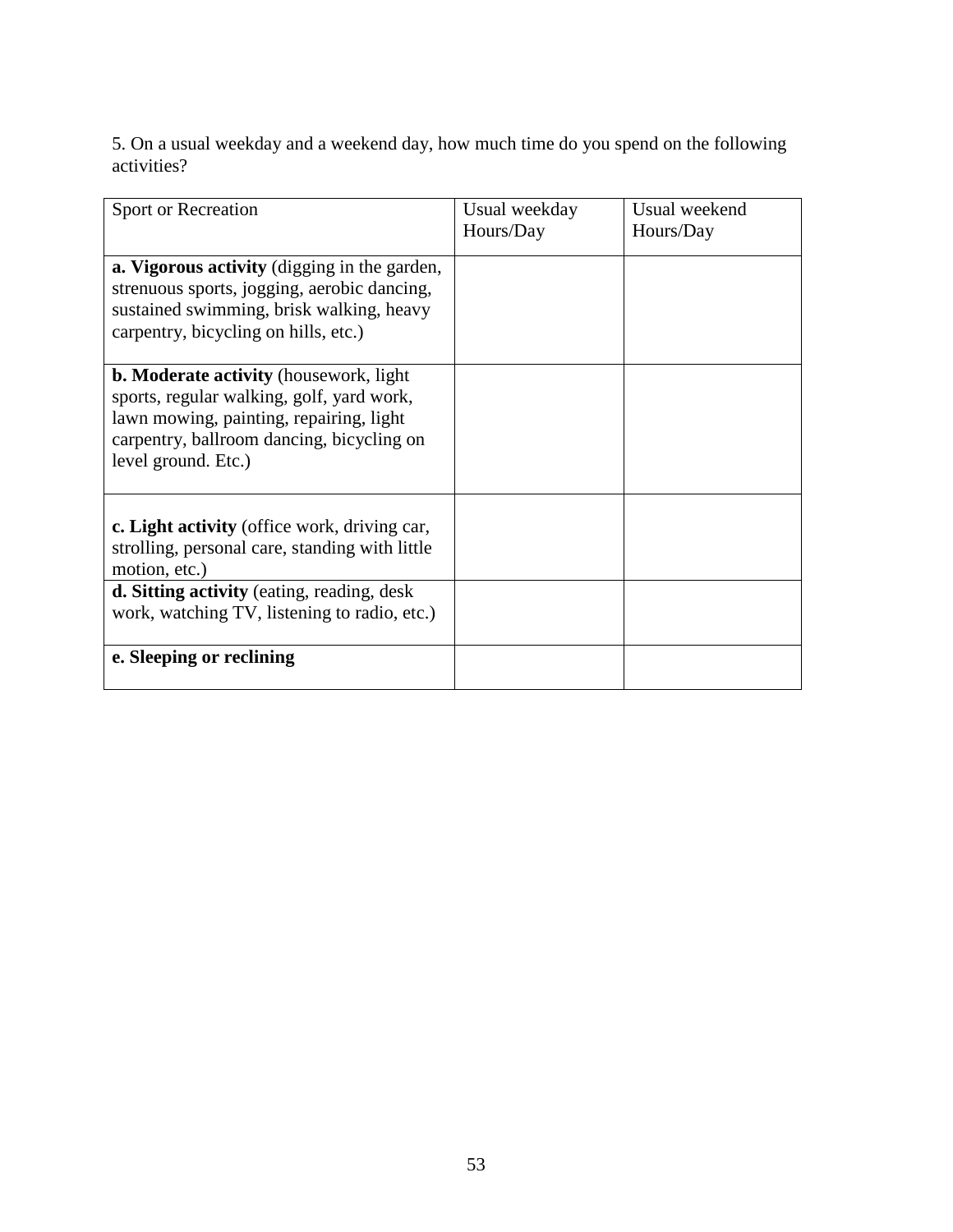# **PHYSICAL ACTIVITY INDEX**

Evaluate your current exercise program by selecting your score for each category.

|                  | <b>Score</b>   | <b>Activity</b>                                                  |
|------------------|----------------|------------------------------------------------------------------|
| <b>Intensity</b> |                |                                                                  |
|                  | 5              | Sustained heavy breathing and perspiration                       |
|                  | $\overline{4}$ | Intermittent heavy breathing and perspiration,<br>as in tennis   |
|                  | 3              | Moderately heavy, as in cycling and other<br>recreational sports |
|                  | $\overline{2}$ | Moderate, as in volleyball, softball                             |
|                  | 1              | Light, as in fishing                                             |
| <b>Duration</b>  |                |                                                                  |
|                  | $\overline{4}$ | Over 30 minutes                                                  |
|                  | 3              | 20 to 30 minutes                                                 |
|                  | $\overline{2}$ | 10 to 20 minutes                                                 |
|                  | 1              | Less than 10 minutes                                             |
| <b>Frequency</b> |                |                                                                  |
|                  | 5              | 6 to 7 times per week                                            |
|                  | 4              | 3 to 5 times per week                                            |
|                  | 3              | 1 to 2 times per week                                            |
|                  | $\overline{2}$ | A few times per month                                            |
|                  | 1              | Less than once a month                                           |

## Intensity X Duration X Frequency = Score Total

Your Score: \_\_\_\_\_\_\_\_\_\_\_\_\_\_\_ x \_\_\_\_\_\_\_\_\_\_\_\_\_\_\_ x \_\_\_\_\_\_\_\_\_\_\_ = \_\_\_\_\_\_\_\_\_\_\_\_\_\_\_

| <b>Evaluation of Activity Score</b> |                                |                          |  |
|-------------------------------------|--------------------------------|--------------------------|--|
| <b>Score</b>                        | <b>Evaluation</b>              | <b>Activity Category</b> |  |
| 81 to 100                           | Very active lifestyle          | High                     |  |
| 60 to 80                            | Active and healthy             | Very good                |  |
| 40 to 59                            | Acceptable but could be better | Fair                     |  |
| 20 to 39                            | Not good enough                | Poor                     |  |
| Under 20                            | Sedentary                      |                          |  |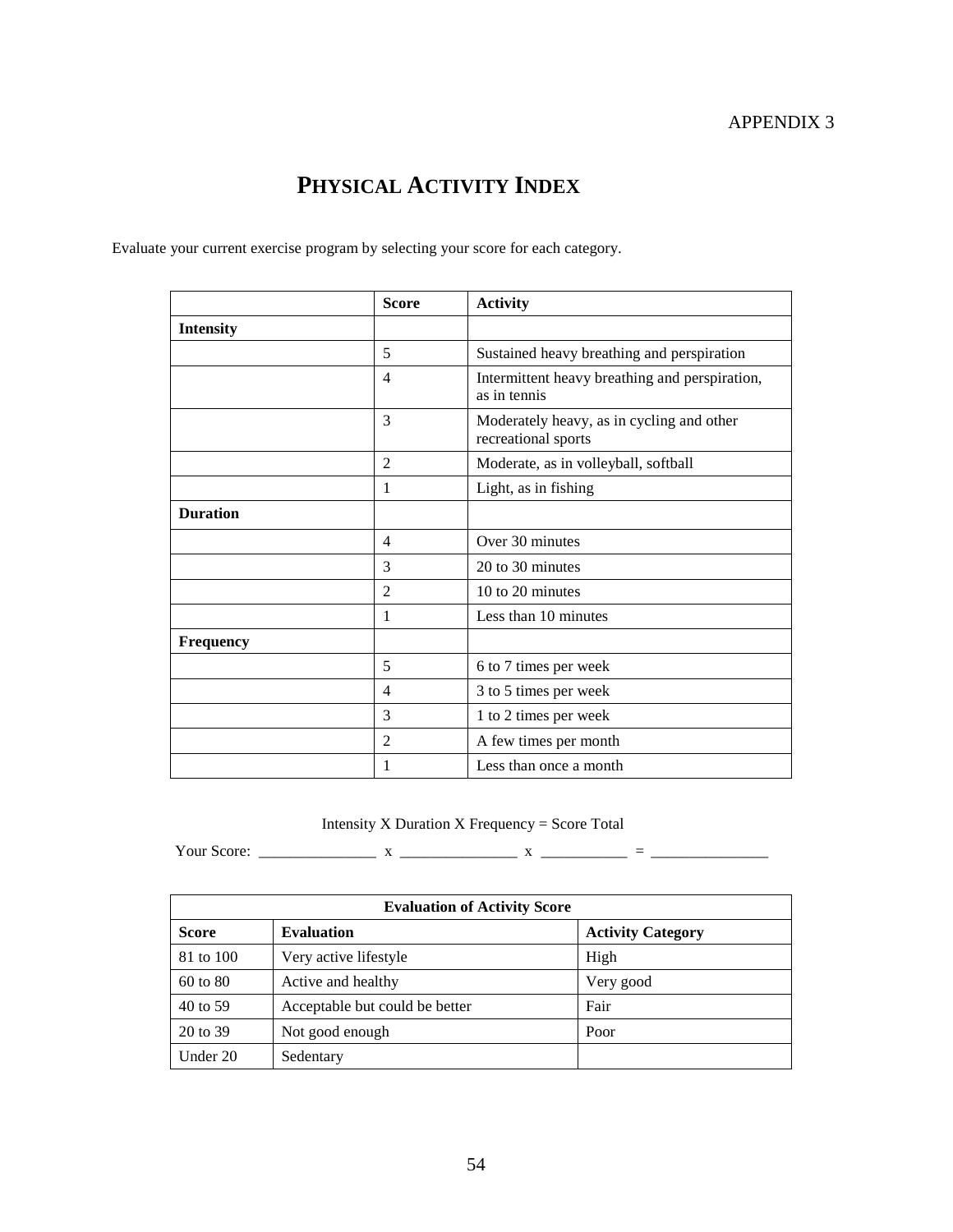#### **SELF-ADMINISTRATED PRE-EXERCISE MEDICAL HISTORY FORM**

*All information given is confidential. It will enable us to better understand you and your health and fitness habits. To ensure that you do not meet any of the exclusion criteria, you must answer all the questions included here.* 

SUBJECT ID.

Birth date:\_\_\_\_\_\_\_\_\_\_\_\_\_\_\_

Male/Female \_\_\_\_\_\_\_ Age: \_\_\_\_\_

| <b>Health History Questionnaire</b> |                                                                                                                                     |     |                |
|-------------------------------------|-------------------------------------------------------------------------------------------------------------------------------------|-----|----------------|
|                                     | 1. Do you ever get chest pains while at rest and / or during exertion?                                                              | Yes | N <sub>o</sub> |
|                                     | 2. If the answer to question 1 is "yes", has a physician diagnosed these pains?                                                     |     |                |
|                                     | 3. Have you ever had a heart attack or been told of any problems with your heart?                                                   |     |                |
|                                     | 4. If the answer to question 3 is "yes", was your heart attack within the last year?                                                |     |                |
|                                     | 5. Have you ever had an echocardiogram? If yes, when?                                                                               |     |                |
|                                     | 6. Do you have high blood pressure (i.e., a reading of more than $140/90$ )?                                                        |     |                |
|                                     | 7. If the answer to question 4 is "yes" is your high blood pressure currently<br>being treated by medication (e.g., "water pills")? |     |                |
|                                     | 8. Have you ever been diagnosed with high cholesterol?                                                                              |     |                |
|                                     | 9. Do you lose your balance because of dizziness or do you ever lose<br>consciousness?                                              |     |                |
|                                     | 10. Has your physician ever specifically told you not to do "heavy" or "hard"<br>exercise?                                          |     |                |
|                                     | 11. Have you been diagnosed with any of the following:                                                                              |     |                |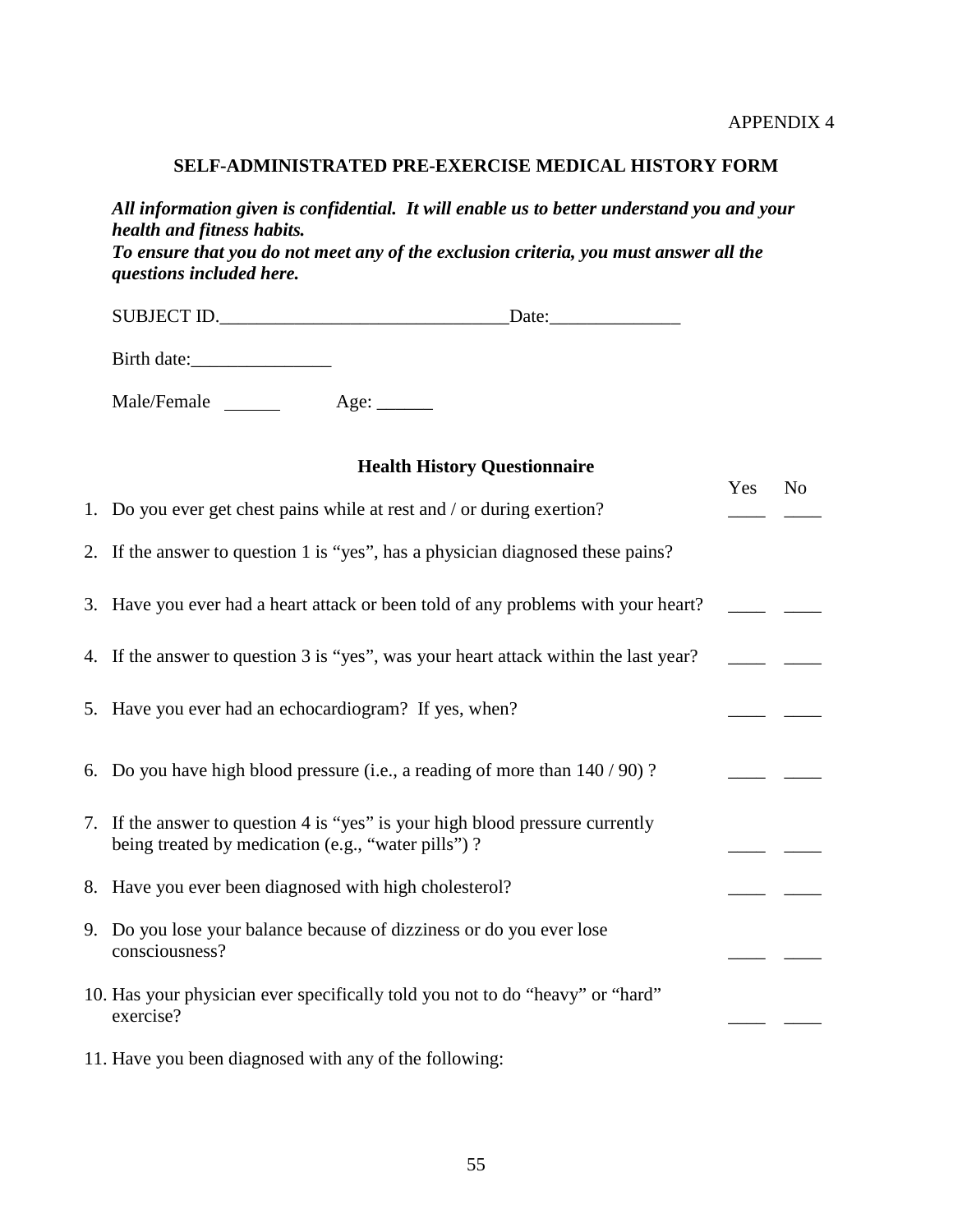- o Diabetes Mellitus **Diabetes Mellitus Diabetes Mellitus Diabetes Mellitus Diabetes**  $\frac{1}{\sqrt{1-\frac{1}{2}}}$
- o Rheumatoid Arthritis \_\_\_\_ \_\_\_\_
- o Bleeding disorder the contract of the contract of the contract of the contract of the contract of the contract of the contract of the contract of the contract of the contract of the contract of the contract of the contra

#### **Medical History**

#### *Do you have or have you ever had: (check if yes)*

| heart murmur              | arthritis  |
|---------------------------|------------|
| extra/skipped heart beats | asthma     |
| chest pain or pressure    | bronchitis |
| high blood pressure       | cancer     |
| heart attack              | diabetes   |
| stroke                    | emphysema  |

## **Medical History** *(continued)*

#### *Do you have or have you ever had: (check if yes)*

| leg cramps                      | epilepsy        |
|---------------------------------|-----------------|
| varicose veins                  | pneumonia       |
| dizziness/fainting              | rheumatic fever |
| back pain                       | scarlet fever   |
| shortness of breath             | surgery         |
| injuries to back, knees, ankles |                 |

Explanations/Commments/Descriptions:\_\_\_\_\_\_\_\_\_\_\_\_\_\_\_\_\_\_\_\_\_\_\_\_\_\_\_\_\_\_\_\_\_

Other diseases/injuries/medical problems: \_\_\_\_\_\_\_\_\_\_\_\_\_\_\_\_\_\_\_\_\_\_\_\_\_\_\_\_\_\_\_\_

Medicines/Drugs you are now taking(please list dosages):

\_\_\_\_\_\_\_\_\_\_\_\_\_\_\_\_\_\_\_\_\_\_\_\_\_\_\_\_\_\_\_\_\_\_\_\_\_\_\_\_\_\_\_\_\_\_\_\_\_\_\_\_\_\_\_\_\_\_\_\_\_\_\_\_\_

\_\_\_\_\_\_\_\_\_\_\_\_\_\_\_\_\_\_\_\_\_\_\_\_\_\_\_\_\_\_\_\_\_\_\_\_\_\_\_\_\_\_\_\_\_\_\_\_\_\_\_\_\_\_\_\_\_\_\_\_\_\_\_\_\_

#### **Family History**

 $\overline{\phantom{a}}$  ,  $\overline{\phantom{a}}$  ,  $\overline{\phantom{a}}$  ,  $\overline{\phantom{a}}$  ,  $\overline{\phantom{a}}$  ,  $\overline{\phantom{a}}$  ,  $\overline{\phantom{a}}$  ,  $\overline{\phantom{a}}$  ,  $\overline{\phantom{a}}$  ,  $\overline{\phantom{a}}$  ,  $\overline{\phantom{a}}$  ,  $\overline{\phantom{a}}$  ,  $\overline{\phantom{a}}$  ,  $\overline{\phantom{a}}$  ,  $\overline{\phantom{a}}$  ,  $\overline{\phantom{a}}$ 

*Please indicate the number of blood relative (mother, father, grandparents, siblings who have or have had the following:*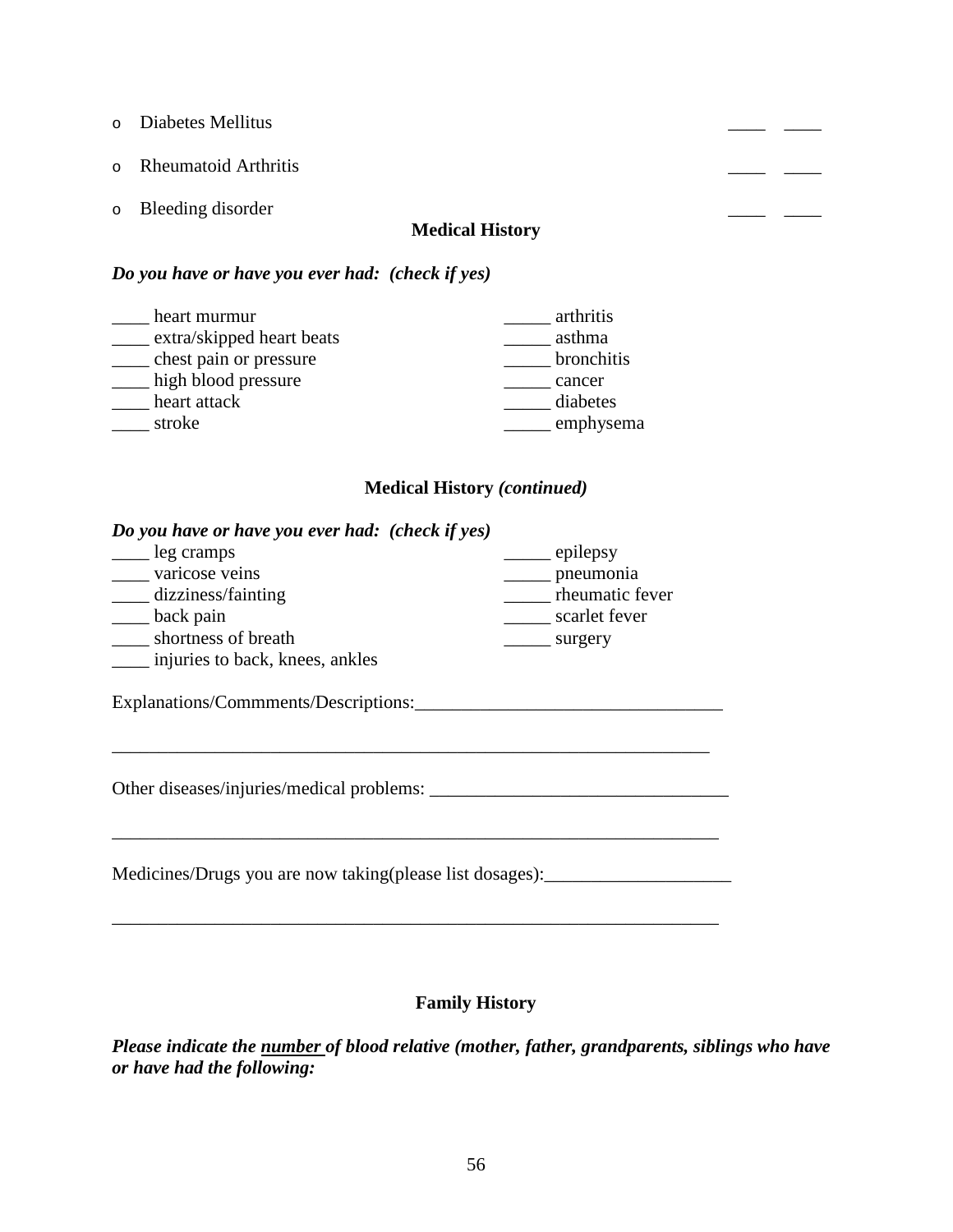| Heart attack or stroke before age 50 |  |
|--------------------------------------|--|
| Heart attack or stoke after age 50   |  |
| Congenital heart disease             |  |
| Heart operations                     |  |
| High blood pressure                  |  |
| <b>Diabetes</b>                      |  |
| Substantially overweight             |  |
| High cholesterol levels              |  |
|                                      |  |

Remarks:\_\_\_\_\_\_\_\_\_\_\_\_\_\_\_\_\_\_\_\_\_\_\_\_\_\_\_\_\_\_\_\_\_\_\_\_\_\_\_\_\_\_\_\_\_\_\_\_\_\_\_\_\_\_\_\_\_\_\_

## **Present Symptoms Review**

#### *Do you ever experience any of the following during exercise?*

\_\_\_\_\_\_ Chest pain \_\_\_\_\_\_\_\_ Shortness of breath \_\_\_\_\_\_ Heart palpitations \_\_\_\_\_\_ Cough on exertion

#### **Health Inventory**

#### *Smoking Habits*

| Do you smoke cigarettes at present?                                               | $Yes \_$                               |  |  |  |  |
|-----------------------------------------------------------------------------------|----------------------------------------|--|--|--|--|
| If yes, how many per day?                                                         | $\langle 1/2 \text{ pack }$            |  |  |  |  |
|                                                                                   | $1 - 2$ packs $\overline{\phantom{a}}$ |  |  |  |  |
| Did you smoke cigarettes in the past and quit permanently? Yes _______ No _______ |                                        |  |  |  |  |
| How may years has it been since you quit?                                         |                                        |  |  |  |  |
| How many packs per day were you smoking before you quit?                          |                                        |  |  |  |  |
| How many years did you smoke before you quit?                                     |                                        |  |  |  |  |

#### **Menstrual Status**

At what age did you have your first menstrual period? \_\_\_\_\_\_\_\_\_\_\_\_

What was the date of your last menstrual period?\_\_\_\_\_\_\_\_\_\_\_\_\_\_\_\_\_\_\_\_\_\_\_\_\_\_\_\_\_\_\_\_\_

Have you ever been amenorrheic (only 1-2 periods in a year)? \_\_\_\_\_\_\_\_\_\_\_\_\_\_\_\_\_\_\_ If yes, for how long? \_\_\_\_\_\_\_\_\_\_\_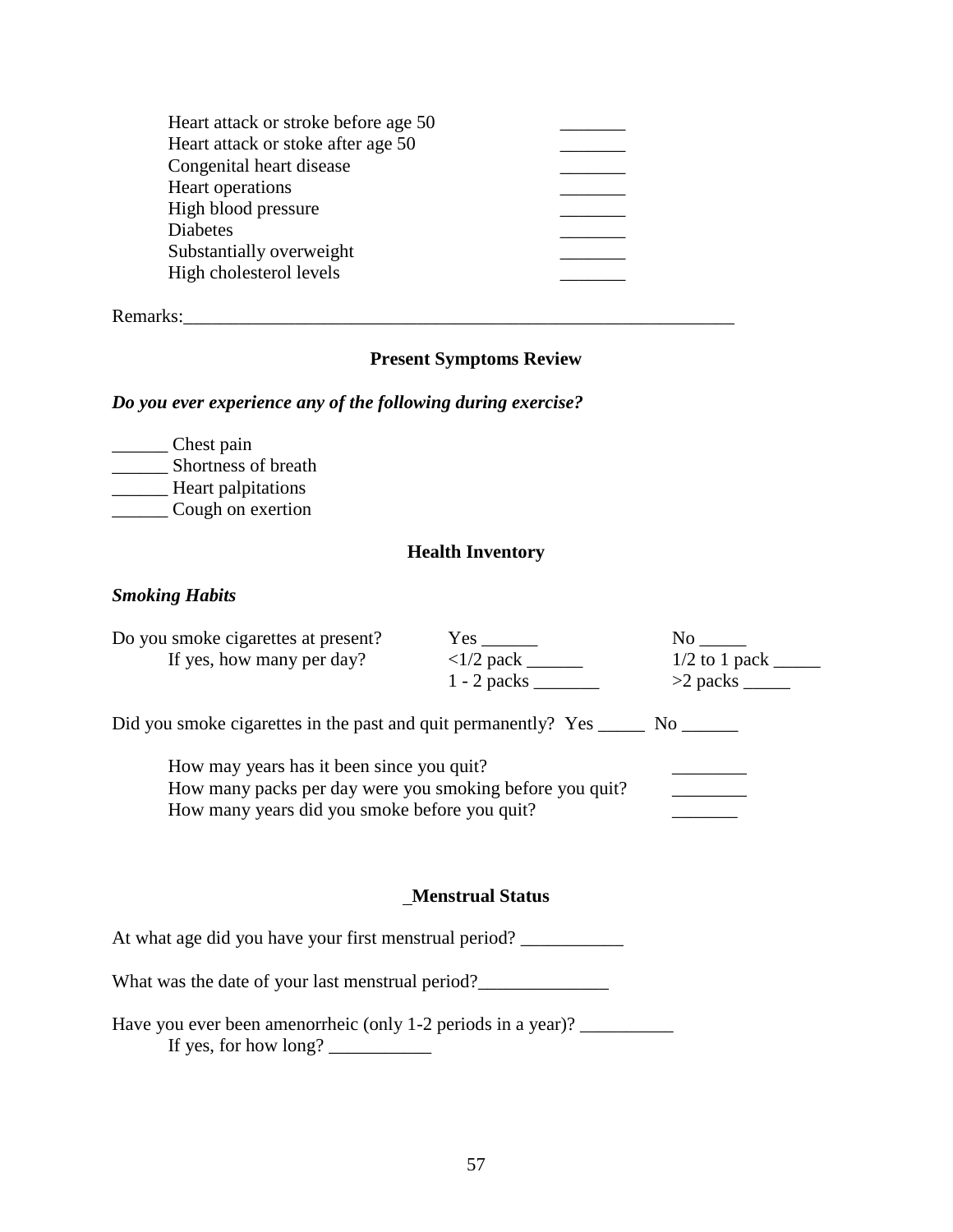If your last menstrual cycle was greater than 28 days ago and/or you have a history of amenorrhea are you currently under the care of a health care provider? \_\_\_\_\_\_\_\_\_\_

Do you currently experience a menstrual cycle? \_\_\_\_\_\_\_\_\_\_\_\_\_\_\_\_\_\_\_\_\_\_\_\_\_\_\_\_\_\_\_\_\_\_

Have you ever had any skipped menses, if yes how many? \_\_\_\_\_\_\_\_\_\_\_\_\_\_\_\_\_\_\_\_\_\_\_\_\_

Do you use oral contraceptives? \_\_\_\_\_\_\_Which kind? \_\_\_\_\_\_\_\_\_\_\_\_\_\_\_\_\_\_\_\_\_What dose?\_\_\_\_\_\_ If yes, for how long? \_\_\_\_\_\_\_\_\_\_\_\_ Do you take the withdrawal/Placebo pills?\_\_\_\_\_\_\_\_\_\_\_

Do you use Depo-Provera for birth control? \_\_\_\_\_\_\_\_\_If yes, for how long have you used this?

How many periods in a year do you have? \_\_\_\_\_\_\_\_\_\_

About how many days are there between periods? \_\_\_\_\_\_\_\_\_\_\_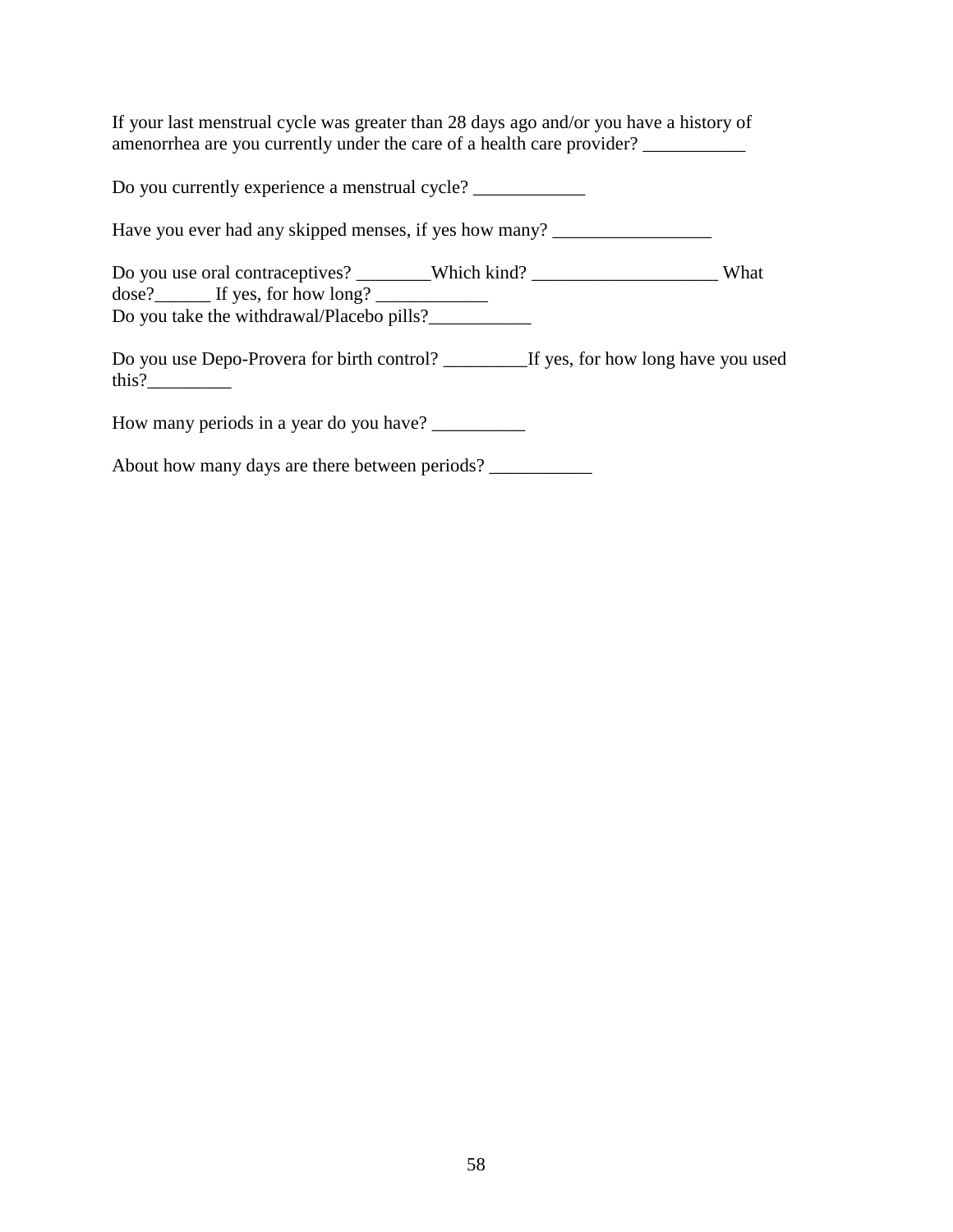#### APPENDIX 5

#### **The Female Athlete Triad Questionnaire Circle Yes or No**

1. Do you worry about your weight or body composition?

Yes No

2. Do you limit or carefully control the foods that you eat?

Yes No

3. Do you try to lose weight to meet weight or image/appearance requirements in

your sport?

Yes No

4. Does your weight affect the way you feel about yourself?

Yes No

5. Do you worry that you have lost control over how much you eat? Yes No

6. Do you make yourself vomit, use diuretics or laxatives after you eat?

Yes No

7. Do you currently or have you ever suffered from an eating disorder?

Yes No

8. Do you ever eat in secret?

Yes No

9. What age was your first menstrual period?

Yes No

10.Do you have monthly menstrual cycles?

Yes No

11.How many menstrual cycles have you had in the last year?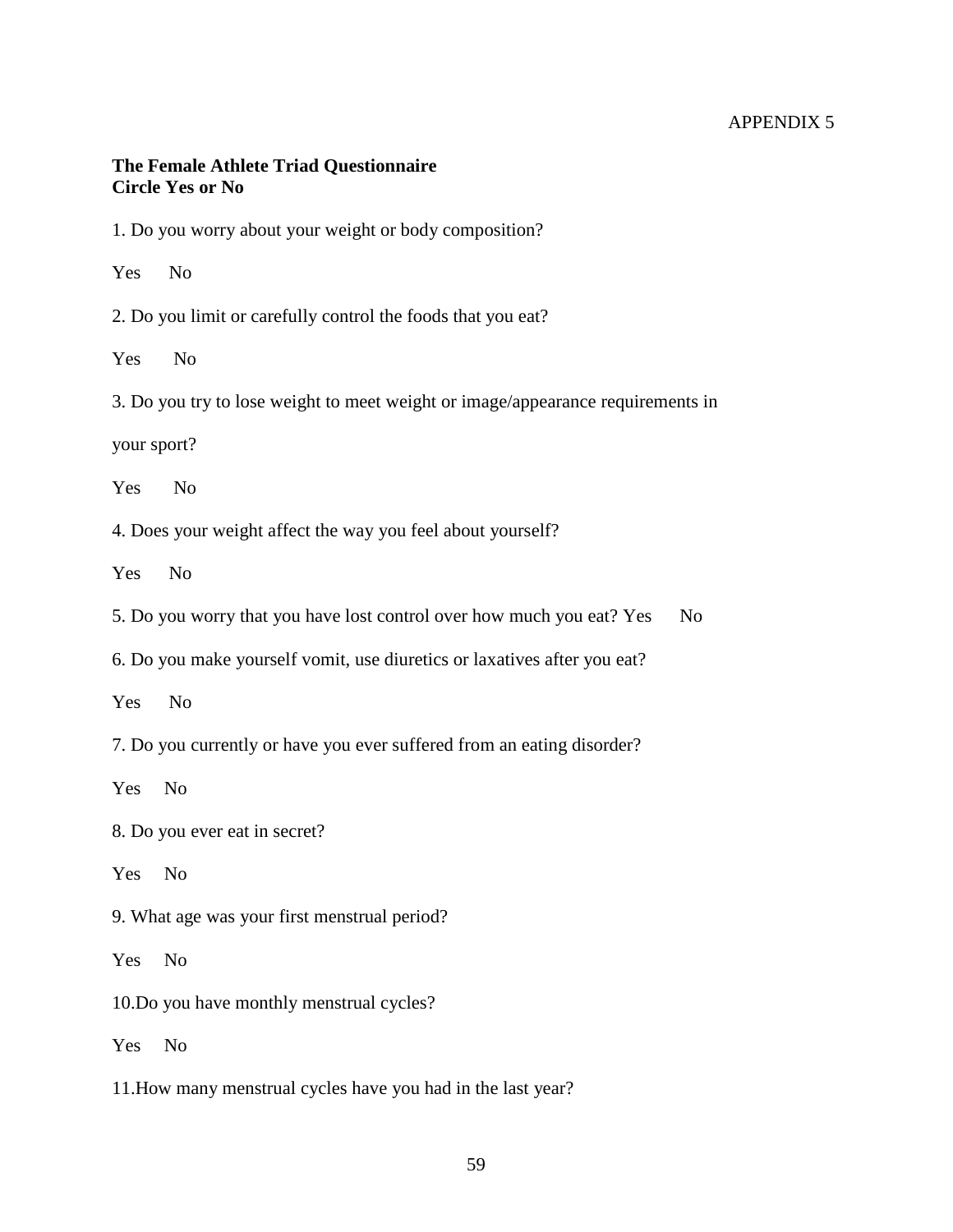Yes No

12.Have you ever had a stress fracture?

Yes No

## **Please circle the response that best matches your situation. Never= 1 Rarely=2 Occasionally=3 More often than not=4 Regularly= 5 Always=6**

| 1. Do you want to weigh more or less than you do?                                                                                                   | $1\ 2\ 3\ 4\ 5\ 6$      |  |  |  |
|-----------------------------------------------------------------------------------------------------------------------------------------------------|-------------------------|--|--|--|
| 2. Do you lose weight regularly to meet weight requirements for your sport? 1 2 3 4 5<br>6                                                          |                         |  |  |  |
|                                                                                                                                                     |                         |  |  |  |
| 3. Is weight/body composition an issue for you?                                                                                                     | $1\ 2\ 3\ 4\ 5\ 6$      |  |  |  |
| 4. Are you satisfied with your eating habits?                                                                                                       | $1\ 2\ 3\ 4\ 5\ 6$      |  |  |  |
| 5. Do you think your performance is directly affected by your weight? 1 2 3 4 5 6                                                                   |                         |  |  |  |
|                                                                                                                                                     |                         |  |  |  |
| 6. Do you have forbidden foods?                                                                                                                     | $1 \t2 \t3 \t4 \t5 \t6$ |  |  |  |
| 7. Are you a vegetarian?                                                                                                                            | $1 \t2 \t3 \t4 \t5 \t6$ |  |  |  |
|                                                                                                                                                     |                         |  |  |  |
| 8. Do you miss meals?                                                                                                                               | $1 \t2 \t3 \t4 \t5 \t6$ |  |  |  |
| If so, how often? For what reason?                                                                                                                  |                         |  |  |  |
| 9. Do you have rapid increases of decreases in your body weight? 1 2 3 4 5 6 10. What<br>do you consider your ideal competitive weight? 1 2 3 4 5 6 |                         |  |  |  |
| 11. Has anyone ever suggested you lose weight or change your eating habits?<br>$1 \t2 \t3 \t4 \t5 \t6$                                              |                         |  |  |  |
| 12. Has a coach, judge, or family member ever called you fat? 1 2 3 4 5 6                                                                           |                         |  |  |  |
|                                                                                                                                                     |                         |  |  |  |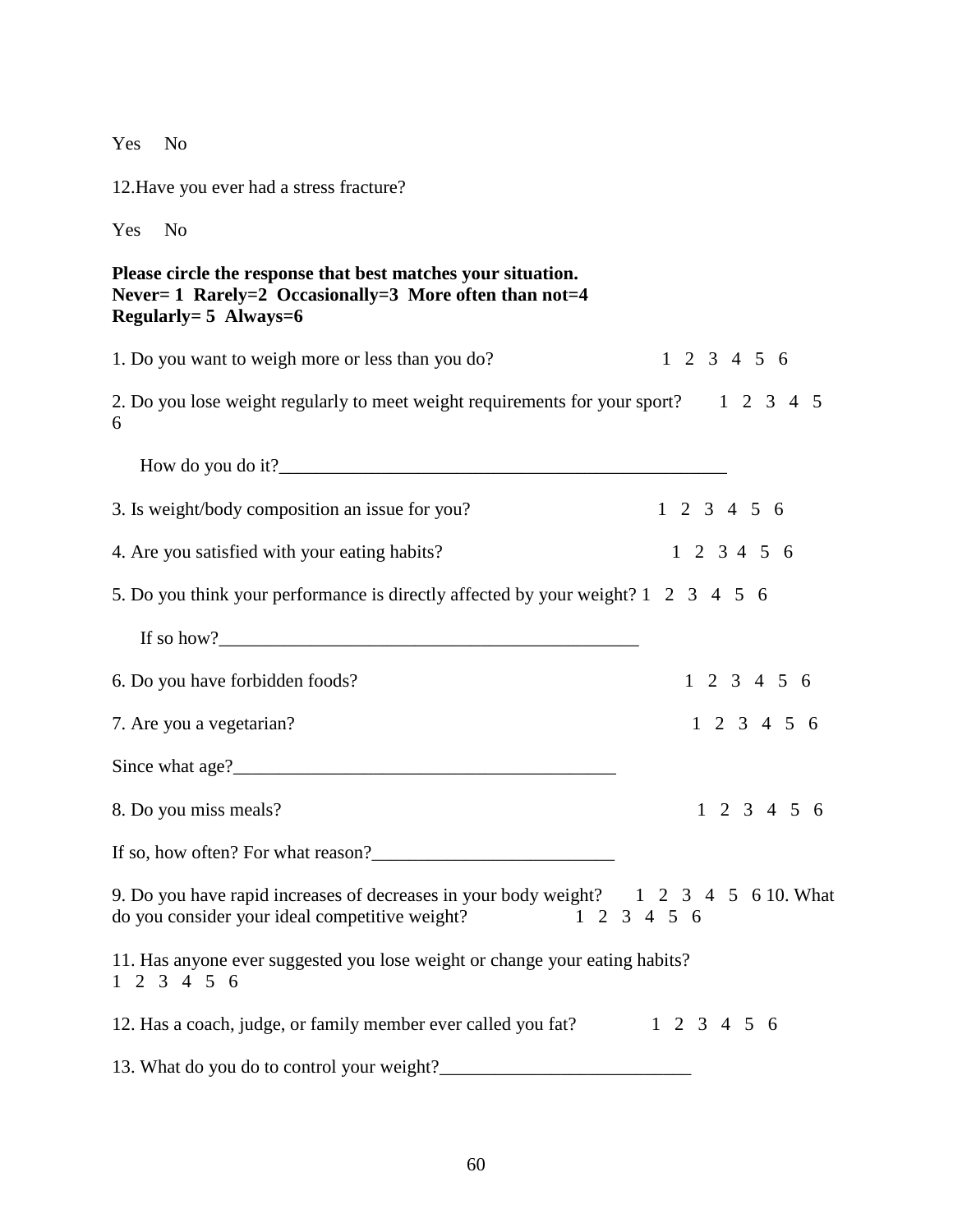| 14. Do you worry if you have missed a workout?                                                                  |  | $1 \t2 \t3 \t4 \t5 \t6$ |                         |  |  |  |                         |  |
|-----------------------------------------------------------------------------------------------------------------|--|-------------------------|-------------------------|--|--|--|-------------------------|--|
| 15. Do you exercise or are you physically active as well as training for your sport?<br>$1 \t2 \t3 \t4 \t5 \t6$ |  |                         |                         |  |  |  |                         |  |
| 16. Do you have stress in your life outside of sport?                                                           |  |                         | $1\ 2\ 3\ 4\ 5\ 6$      |  |  |  |                         |  |
|                                                                                                                 |  |                         |                         |  |  |  |                         |  |
| 17. Are you able to cope with stress?                                                                           |  |                         | $1\ 2\ 3\ 4\ 5\ 6$      |  |  |  |                         |  |
|                                                                                                                 |  |                         |                         |  |  |  |                         |  |
| 18. What is your family structure?<br><u> </u>                                                                  |  |                         |                         |  |  |  |                         |  |
| 19. Do you use or have you use(d) these ways to lose weight?                                                    |  |                         |                         |  |  |  |                         |  |
| a. laxatives                                                                                                    |  |                         | $1\ 2\ 3\ 4\ 5\ 6$      |  |  |  |                         |  |
| b. diuretics                                                                                                    |  |                         |                         |  |  |  | $1 \t2 \t3 \t4 \t5 \t6$ |  |
| c. vomiting                                                                                                     |  |                         | $1 \t2 \t3 \t4 \t5 \t6$ |  |  |  |                         |  |
| d. diet pills                                                                                                   |  |                         | $1 \t2 \t3 \t4 \t5 \t6$ |  |  |  |                         |  |
| e. saunas                                                                                                       |  |                         | $1 \t2 \t3 \t4 \t5 \t6$ |  |  |  |                         |  |
| f. plastic bags or wrap during training                                                                         |  |                         | $1 \t2 \t3 \t4 \t5 \t6$ |  |  |  |                         |  |
|                                                                                                                 |  |                         | $1\ 2\ 3\ 4\ 5\ 6$      |  |  |  |                         |  |

\_\_\_\_\_\_\_\_\_\_\_\_\_\_\_\_\_\_\_\_\_\_\_\_\_\_\_\_\_\_\_\_\_\_\_\_\_\_\_\_\_\_\_\_\_\_\_\_\_\_\_\_\_\_\_\_\_\_\_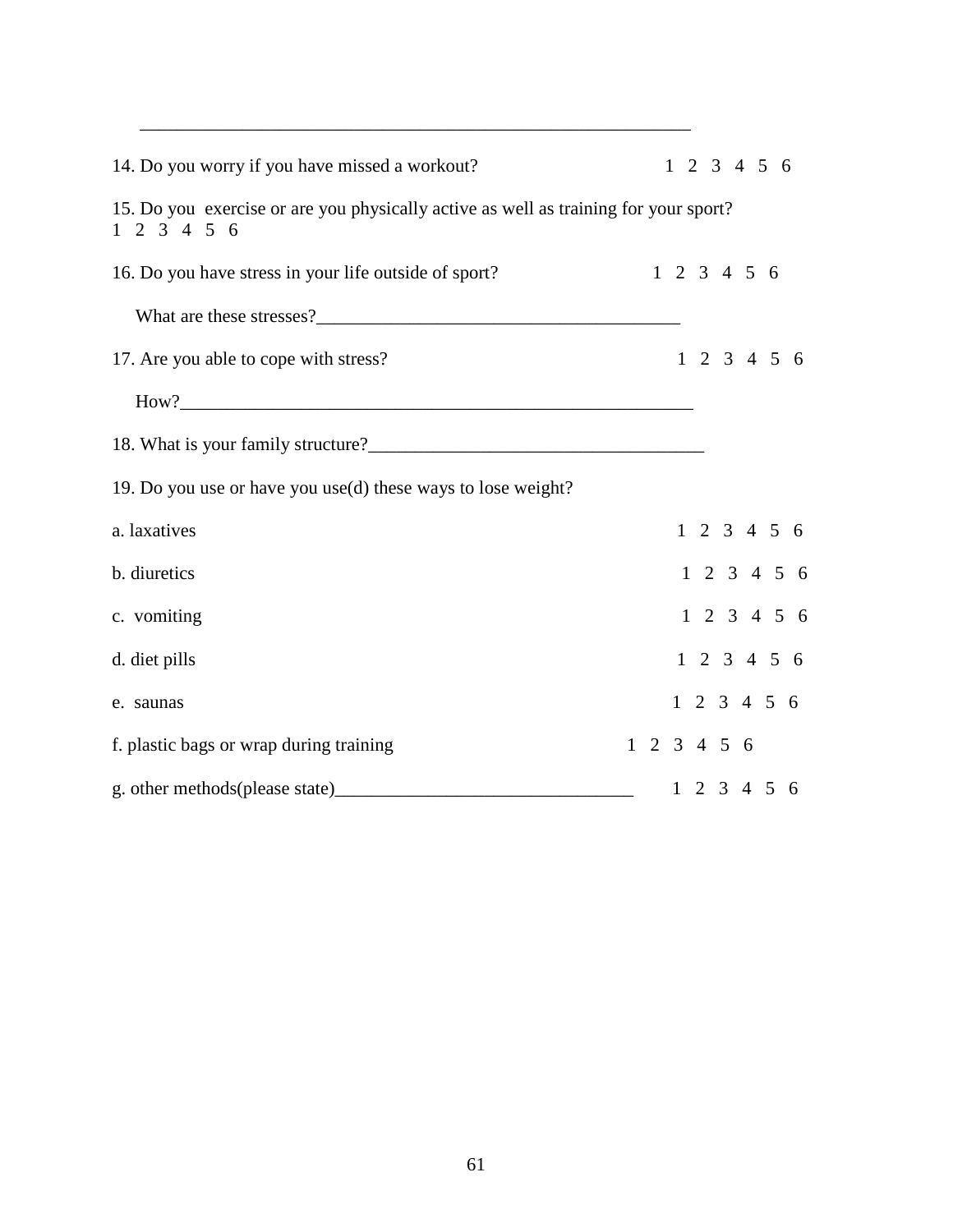#### APPENDIX 6

#### **Three Day Food Log**

1. Please write down everything you eat and drink for 3 typical days. Try to include at least one weekend day - Saturday or Sunday.

2. Record this in the column marked FOOD and BEVERAGES.

3. Record only amounts EATEN, not amount served.

4. Record the brand name and method of cooking in the "METHOD OF PREPARATION / BRAND NAME" column.

5. Under 'AMOUNT', record in 'teaspoons', 'cups', or fractions of these. You may use 'slices' or 'pieces' when necessary. If something eaten has a specific measurement on the label, record that amount. For example: Coke - 12 ounce can, Hershey bar 1.45 ounces.

6. It is important to remember the following while recording different types of food:

 $\Box$  Milk: State if whole, skim, fortified, powdered, liquid, evaporated, or chocolate

□ Liquids: Record amount of milk and all beverages in 'cups' or 'ounces'.

 $\Box$  Bread: Specify white, rye, whole wheat, raisin, etc.

 $\Box$  Meats: Give the length, width and thickness of the portion, or its weight in 'ounces' after cooking.

 $\Box$  Cereals, rice, and pasta: Record amount of cereals, rice, and pasta in 'cups' or fractions of cup. Do not record in 'BOWLS'. List anything added e.g. fruit, sugar

Fruits and Vegetables: Specify, fresh, frozen, canned, dried, or freeze dried.

 $\Box$  Condiments: Record any jelly, butter, ketchup, mayonnaise or seasonings added.

 $\Box$  Canned foods: Record what food is packed in – oil, water, syrup, etc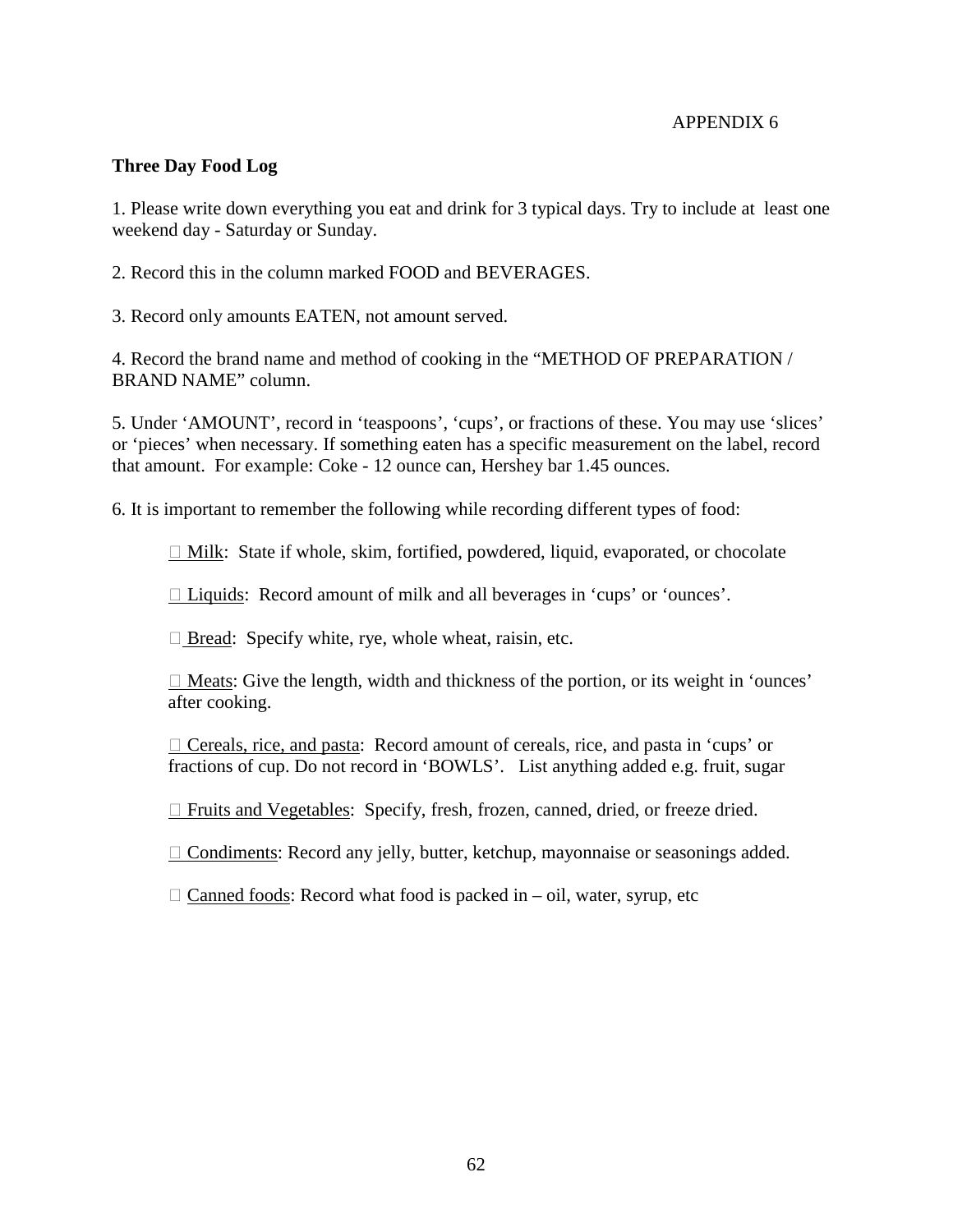References

- 1. Heidenreich, P.A., et al., *Forecasting the future of cardiovascular disease in the United States: a policy statement from the American Heart Association.* Circulation, 2011. **123**(8): p. 933-44.
- 2. Rosamond, W.D., et al., *Twenty-two-year trends in incidence of myocardial infarction, coronary heart disease mortality, and case fatality in 4 US communities, 1987-2008.* Circulation, 2012. **125**(15): p. 1848-57.
- 3. Shechter, M., et al., *Usefulness of brachial artery flow-mediated dilation to predict longterm cardiovascular events in subjects without heart disease.* Am J Cardiol, 2014. **113**(1): p. 162-7.
- 4. Baumann, M., et al., *Aortic pulse wave velocity predicts mortality in chronic kidney disease stages 2-4.* J Hypertens, 2014.
- 5. Thompson, P.D., et al., *Exercise and physical activity in the prevention and treatment of atherosclerotic cardiovascular disease: a statement from the Council on Clinical Cardiology (Subcommittee on Exercise, Rehabilitation, and Prevention) and the Council on Nutrition, Physical Activity, and Metabolism (Subcommittee on Physical Activity).* Circulation, 2003. **107**(24): p. 3109-16.
- 6. Sharman, J.E., et al., *The effect of exercise on large artery haemodynamics in healthy young men.* Eur J Clin Invest, 2005. **35**(12): p. 738-44.
- 7. Green, D.J., et al., *Why isn't flow-mediated dilation enhanced in athletes?* Med Sci Sports Exerc, 2013. **45**(1): p. 75-82.
- 8. Joyner, M.J. and D.J. Green, *Exercise protects the cardiovascular system: effects beyond traditional risk factors.* J Physiol, 2009. **587**(Pt 23): p. 5551-8.
- 9. Hoch, A.Z., et al., *Athletic amenorrhea and endothelial dysfunction.* Wmj, 2007. **106**(6): p. 301-6.
- 10. Hoch, A.Z., et al., *Folic acid supplementation improves vascular function in professional dancers with endothelial dysfunction.* Pm r, 2011. **3**(11): p. 1005-12.
- 11. Rickenlund, A., et al., *Amenorrhea in female athletes is associated with endothelial dysfunction and unfavorable lipid profile.* J Clin Endocrinol Metab, 2005. **90**(3): p. 1354- 9.
- 12. Rickenlund, A., et al., *Oral contraceptives improve endothelial function in amenorrheic athletes.* J Clin Endocrinol Metab, 2005. **90**(6): p. 3162-7.
- 13. Kannel, W.B., *Cardiovascular disease preventive measures for the older patient: an epidemiologic perspective.* Am J Geriatr Cardiol, 2006. **15**(6): p. 382-8.
- 14. Cai, H. and D.G. Harrison, *Endothelial dysfunction in cardiovascular diseases: the role of oxidant stress.* Circ Res, 2000. **87**(10): p. 840-4.
- 15. Langille, B.L. and F. O'Donnell, *Reductions in arterial diameter produced by chronic decreases in blood flow are endothelium-dependent.* Science, 1986. **231**(4736): p. 405-7.
- 16. Mitchell, G.F., et al., *Changes in arterial stiffness and wave reflection with advancing age in healthy men and women: the Framingham Heart Study.* Hypertension, 2004. **43**(6): p. 1239-45.
- 17. Thijssen, D.H., et al., *Time course of arterial remodelling in diameter and wall thickness above and below the lesion after a spinal cord injury.* Eur J Appl Physiol, 2012. **112**(12): p. 4103-9.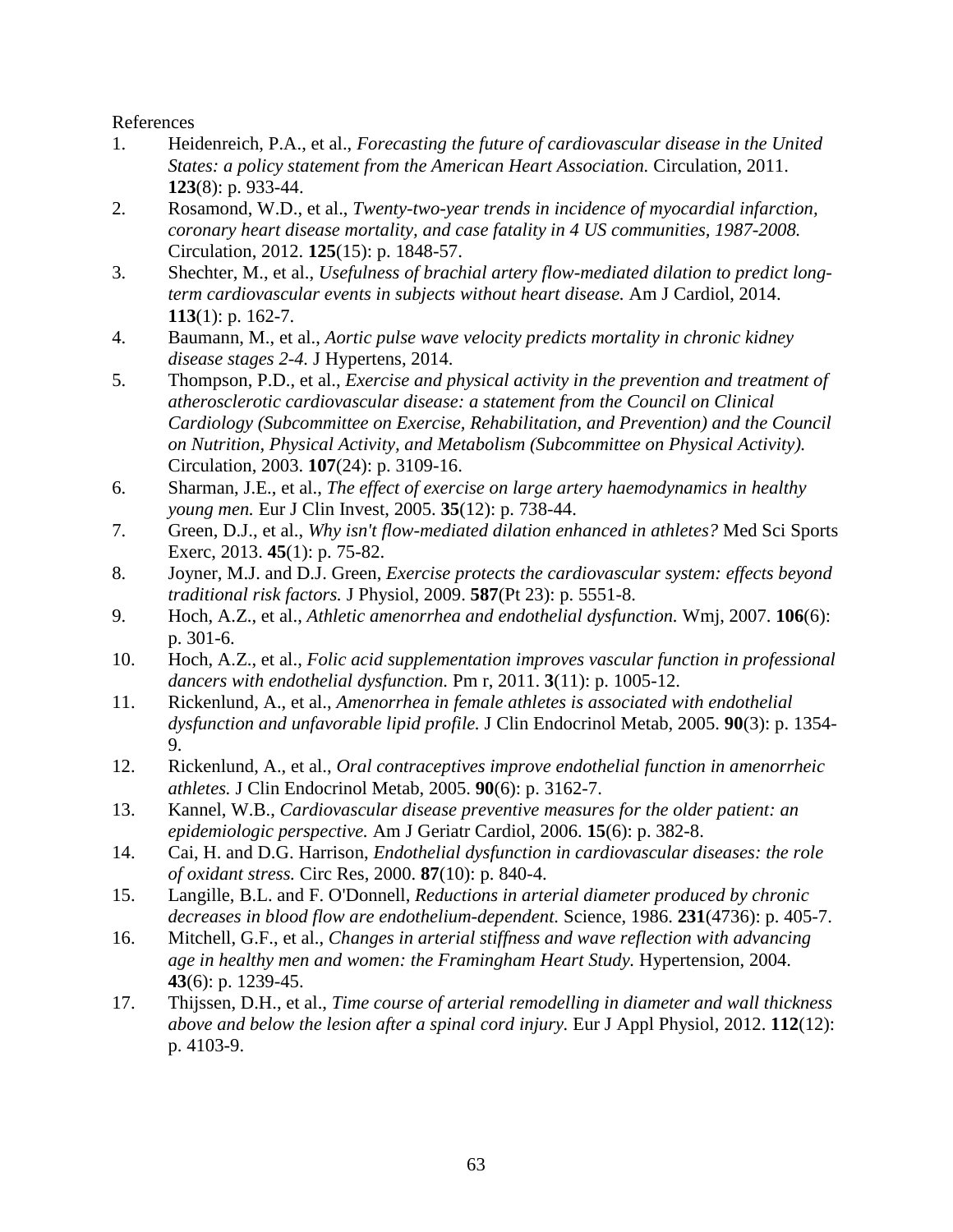- 18. Kitta, Y., et al., *Persistent impairment of endothelial vasomotor function has a negative impact on outcome in patients with coronary artery disease.* J Am Coll Cardiol, 2009. **53**(4): p. 323-30.
- 19. Green, D.J., et al., *Flow-mediated dilation and cardiovascular event prediction: does nitric oxide matter?* Hypertension, 2011. **57**(3): p. 363-9.
- 20. Clarkson, P., et al., *Exercise training enhances endothelial function in young men.* J Am Coll Cardiol, 1999. **33**(5): p. 1379-85.
- 21. Goto, C., et al., *Effect of different intensities of exercise on endothelium-dependent vasodilation in humans: role of endothelium-dependent nitric oxide and oxidative stress.* Circulation, 2003. **108**(5): p. 530-5.
- 22. Higashi, Y., et al., *Regular aerobic exercise augments endothelium-dependent vascular relaxation in normotensive as well as hypertensive subjects: role of endothelium-derived nitric oxide.* Circulation, 1999. **100**(11): p. 1194-202.
- 23. Woodman, C.R., et al., *Exercise attenuates the effects of hypercholesterolemia on endothelium-dependent relaxation in coronary arteries from adult female pigs.* J Appl Physiol (1985), 2004. **96**(3): p. 1105-13.
- 24. Woodman, C.R., et al., *Endurance exercise training improves endothelium-dependent relaxation in brachial arteries from hypercholesterolemic male pigs.* J Appl Physiol (1985), 2005. **99**(4): p. 1412-21.
- 25. Sesso, H.D., R.S. Paffenbarger, Jr., and I.M. Lee, *Physical activity and coronary heart disease in men: The Harvard Alumni Health Study.* Circulation, 2000. **102**(9): p. 975-80.
- 26. Fletcher, G.F., et al., *Exercise standards for testing and training: a statement for healthcare professionals from the American Heart Association.* Circulation, 2001. **104**(14): p. 1694-740.
- 27. Tinken, T.M., et al., *Shear stress mediates endothelial adaptations to exercise training in humans.* Hypertension, 2010. **55**(2): p. 312-8.
- 28. Laughlin, M.H., *Endothelium-mediated control of coronary vascular tone after chronic exercise training.* Med Sci Sports Exerc, 1995. **27**(8): p. 1135-44.
- 29. Tuttle, J.L., et al., *Shear level influences resistance artery remodeling: wall dimensions, cell density, and eNOS expression.* Am J Physiol Heart Circ Physiol, 2001. **281**(3): p. H1380-9.
- 30. Muller, J.M., P.R. Myers, and M.H. Laughlin, *Vasodilator responses of coronary resistance arteries of exercise-trained pigs.* Circulation, 1994. **89**(5): p. 2308-14.
- 31. Spier, S.A., et al., *Effects of ageing and exercise training on endothelium-dependent vasodilatation and structure of rat skeletal muscle arterioles.* J Physiol, 2004. **556**(Pt 3): p. 947-58.
- 32. Sun, D., et al., *Short-term daily exercise activity enhances endothelial NO synthesis in skeletal muscle arterioles of rats.* J Appl Physiol (1985), 1994. **76**(5): p. 2241-7.
- 33. Wang, J., M.S. Wolin, and T.H. Hintze, *Chronic exercise enhances endotheliummediated dilation of epicardial coronary artery in conscious dogs.* Circ Res, 1993. **73**(5): p. 829-38.
- 34. Huonker, M., M. Halle, and J. Keul, *Structural and functional adaptations of the cardiovascular system by training.* Int J Sports Med, 1996. **17 Suppl 3**: p. S164-72.
- 35. Mohlenkamp, S., et al., *Running: the risk of coronary events : Prevalence and prognostic relevance of coronary atherosclerosis in marathon runners.* Eur Heart J, 2008. **29**(15): p. 1903-10.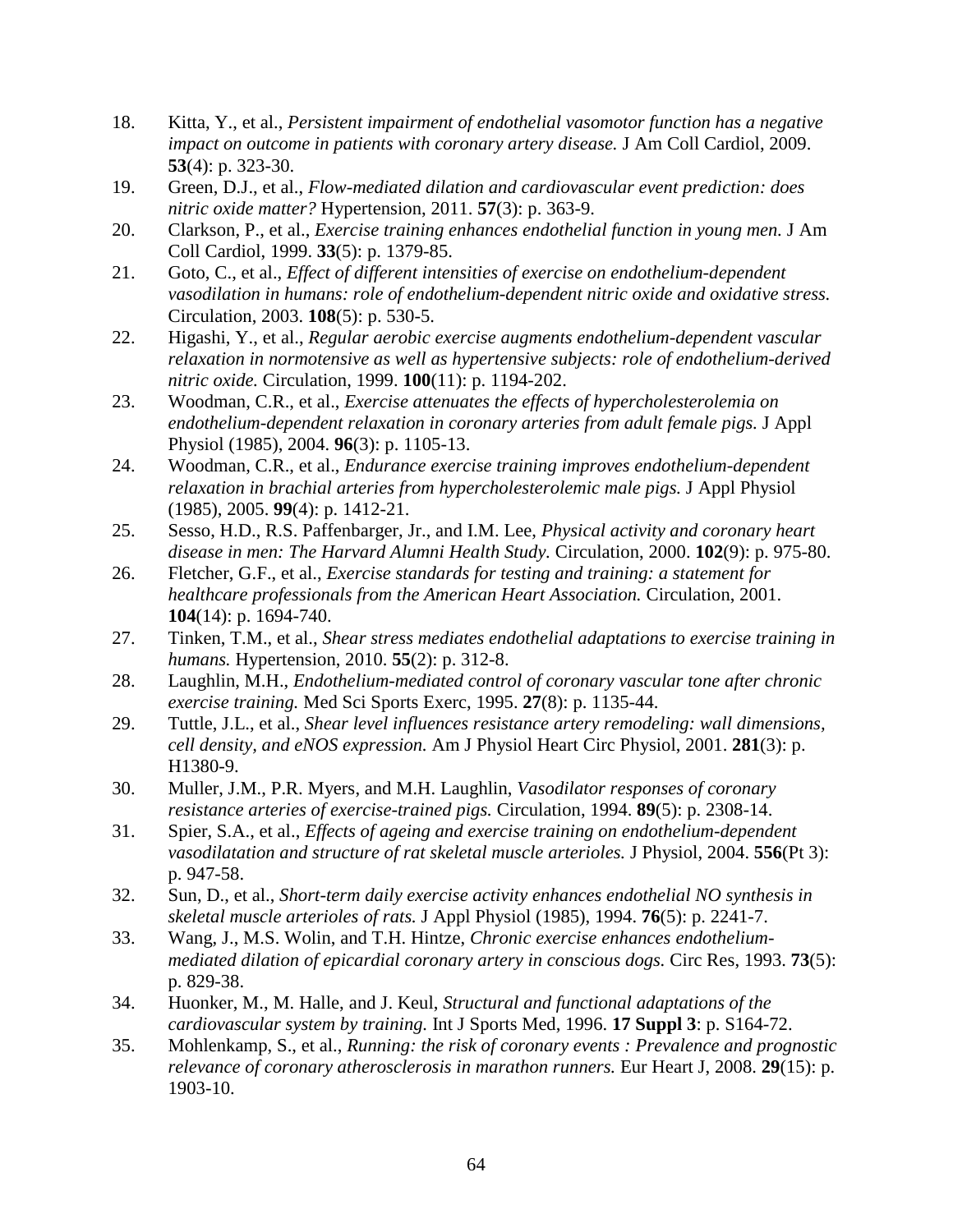- 36. Schmermund, A., T. Voigtlander, and B. Nowak, *The risk of marathon runners-live it up, run fast, die young?* Eur Heart J, 2008. **29**(15): p. 1800-2.
- 37. Kakiyama, T., et al., *Effects of short-term endurance training on aortic distensibility in young males.* Med Sci Sports Exerc, 2005. **37**(2): p. 267-71.
- 38. Nattiv, A., et al., *American College of Sports Medicine position stand. The female athlete triad.* Med Sci Sports Exerc, 2007. **39**(10): p. 1867-82.
- 39. Otis, C.L., et al., *American College of Sports Medicine position stand. The Female Athlete Triad.* Med Sci Sports Exerc, 1997. **29**(5): p. i-ix.
- 40. Abraham, S.F., et al., *Body weight, exercise and menstrual status among ballet dancers in training.* Br J Obstet Gynaecol, 1982. **89**(7): p. 507-10.
- 41. Torstveit, M.K. and J. Sundgot-Borgen, *The female athlete triad: are elite athletes at increased risk?* Med Sci Sports Exerc, 2005. **37**(2): p. 184-93.
- 42. Hayward, C.S. and R.P. Kelly, *Gender-related differences in the central arterial pressure waveform.* J Am Coll Cardiol, 1997. **30**(7): p. 1863-71.
- 43. Coutinho, T., et al., *Sex differences in arterial stiffness and ventricular-arterial interactions.* J Am Coll Cardiol, 2013. **61**(1): p. 96-103.
- 44. Russo, C., et al., *Arterial stiffness and wave reflection: sex differences and relationship with left ventricular diastolic function.* Hypertension, 2012. **60**(2): p. 362-8.
- 45. Shim, C.Y., et al., *Sex differences in central hemodynamics and their relationship to left ventricular diastolic function.* J Am Coll Cardiol, 2011. **57**(10): p. 1226-33.
- 46. Verma, S., M.R. Buchanan, and T.J. Anderson, *Endothelial function testing as a biomarker of vascular disease.* Circulation, 2003. **108**(17): p. 2054-9.
- 47. Celermajer, D.S., et al., *Endothelium-dependent dilation in the systemic arteries of asymptomatic subjects relates to coronary risk factors and their interaction.* J Am Coll Cardiol, 1994. **24**(6): p. 1468-74.
- 48. Neunteufl, T., et al., *Late prognostic value of flow-mediated dilation in the brachial artery of patients with chest pain.* Am J Cardiol, 2000. **86**(2): p. 207-10.
- 49. Schmidt-Trucksass, A., et al., *Arterial properties of the carotid and femoral artery in endurance-trained and paraplegic subjects.* J Appl Physiol (1985), 2000. **89**(5): p. 1956- 63.
- 50. Dinenno, F.A., et al., *Regular endurance exercise induces expansive arterial remodelling in the trained limbs of healthy men.* J Physiol, 2001. **534**(Pt 1): p. 287-95.
- 51. Baumbach, G.L. and D.D. Heistad, *Remodeling of cerebral arterioles in chronic hypertension.* Hypertension, 1989. **13**(6 Pt 2): p. 968-72.
- 52. Jolliffe, J.A., et al., *Exercise-based rehabilitation for coronary heart disease.* Cochrane Database Syst Rev, 2001(1): p. Cd001800.
- 53. Hambrecht, R., et al., *Regular physical activity improves endothelial function in patients with coronary artery disease by increasing phosphorylation of endothelial nitric oxide synthase.* Circulation, 2003. **107**(25): p. 3152-8.
- 54. Tinken, T.M., et al., *Impact of shear rate modulation on vascular function in humans.* Hypertension, 2009. **54**(2): p. 278-85.
- 55. Thijssen, D.H., et al., *Impact of inactivity and exercise on the vasculature in humans.* Eur J Appl Physiol, 2010. **108**(5): p. 845-75.
- 56. Warren, M.P. and N.E. Perlroth, *The effects of intense exercise on the female reproductive system.* J Endocrinol, 2001. **170**(1): p. 3-11.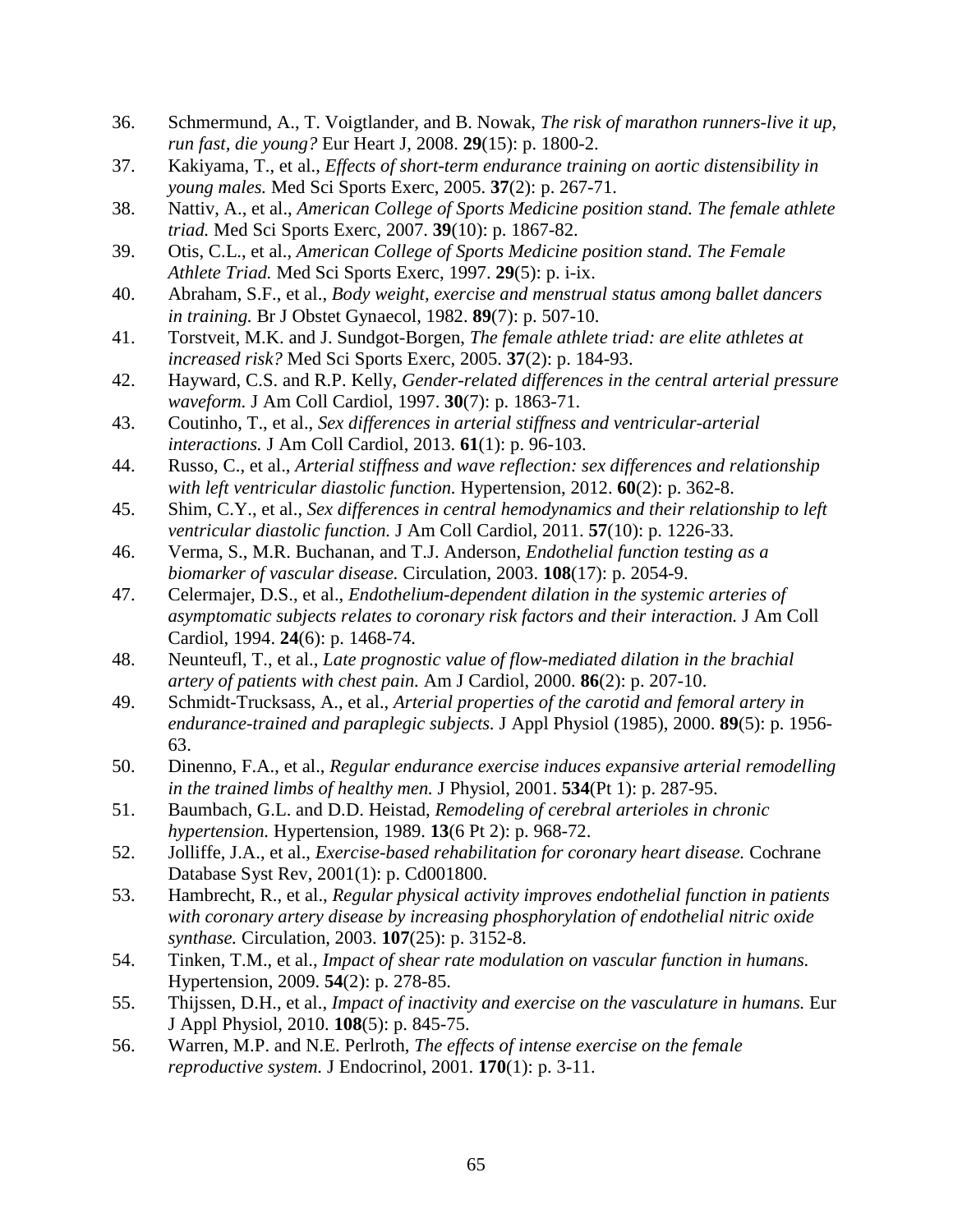- 57. Hayashi, K., et al., *Effects of aerobic exercise training on the stiffness of central and peripheral arteries in middle-aged sedentary men.* Jpn J Physiol, 2005. **55**(4): p. 235-9.
- 58. Nualnim, N., et al., *Comparison of central artery elasticity in swimmers, runners, and the sedentary.* Am J Cardiol, 2011. **107**(5): p. 783-7.
- 59. Ozaki, H., et al., *Effects of 10 weeks walk training with leg blood flow reduction on carotid arterial compliance and muscle size in the elderly adults.* Angiology, 2011. **62**(1): p. 81-6.
- 60. Maldonado, J., et al., *Modulation of arterial stiffness with intensive competitive training.* Rev Port Cardiol, 2006. **25**(7-8): p. 709-14.
- 61. Vlachopoulos, C., et al., *Arterial stiffness and wave reflections in marathon runners.* Am J Hypertens, 2010. **23**(9): p. 974-9.
- 62. Tordi, N., et al., *Effects of resuming endurance training on arterial stiffness and nitric oxide production during exercise in elite cyclists.* Appl Physiol Nutr Metab, 2006. **31**(3): p. 244-9.
- 63. Maeda, S., et al., *Aortic stiffness and aerobic exercise: mechanistic insight from microarray analyses.* Med Sci Sports Exerc, 2005. **37**(10): p. 1710-6.
- 64. Rowley, N.J., et al., *Exercise and arterial adaptation in humans: uncoupling localized and systemic effects.* J Appl Physiol (1985), 2011. **110**(5): p. 1190-5.
- 65. Rowley, N.J., et al., *Conduit diameter and wall remodeling in elite athletes and spinal cord injury.* Med Sci Sports Exerc, 2012. **44**(5): p. 844-9.
- 66. Naylor, L.H., et al., *Effects of training resumption on conduit arterial diameter in elite rowers.* Med Sci Sports Exerc, 2006. **38**(1): p. 86-92.
- 67. Thijssen, D.H., N.T. Cable, and D.J. Green, *Impact of exercise training on arterial wall thickness in humans.* Clin Sci (Lond), 2012. **122**(7): p. 311-22.
- 68. Dinenno, F.A., et al., *Age-associated arterial wall thickening is related to elevations in sympathetic activity in healthy humans.* Am J Physiol Heart Circ Physiol, 2000. **278**(4): p. H1205-10.
- 69. Knez, W.L., J.S. Coombes, and D.G. Jenkins, *Ultra-endurance exercise and oxidative damage : implications for cardiovascular health.* Sports Med, 2006. **36**(5): p. 429-41.
- 70. Dawson, E.A., et al., *Changes in vascular and cardiac function after prolonged strenuous exercise in humans.* J Appl Physiol (1985), 2008. **105**(5): p. 1562-8.
- 71. Yoshida, N., et al., *Impaired endothelium-dependent and -independent vasodilation in young female athletes with exercise-associated amenorrhea.* Arterioscler Thromb Vasc Biol, 2006. **26**(1): p. 231-2.
- 72. Bergholm, R., et al., *Intense physical training decreases circulating antioxidants and endothelium-dependent vasodilatation in vivo.* Atherosclerosis, 1999. **145**(2): p. 341-9.
- 73. Heffernan, K.S., et al., *Influence of arterial wave reflection on carotid blood pressure and intima-media thickness in older endurance trained men and women with prehypertension.* Clin Physiol Funct Imaging, 2009. **29**(3): p. 193-200.
- 74. Taylor, B.A., et al., *Influence of chronic exercise on carotid atherosclerosis in marathon runners.* BMJ Open, 2014. **4**(2): p. e004498.
- 75. Grodstein, F., J.E. Manson, and M.J. Stampfer, *Hormone therapy and coronary heart disease: the role of time since menopause and age at hormone initiation.* J Womens Health (Larchmt), 2006. **15**(1): p. 35-44.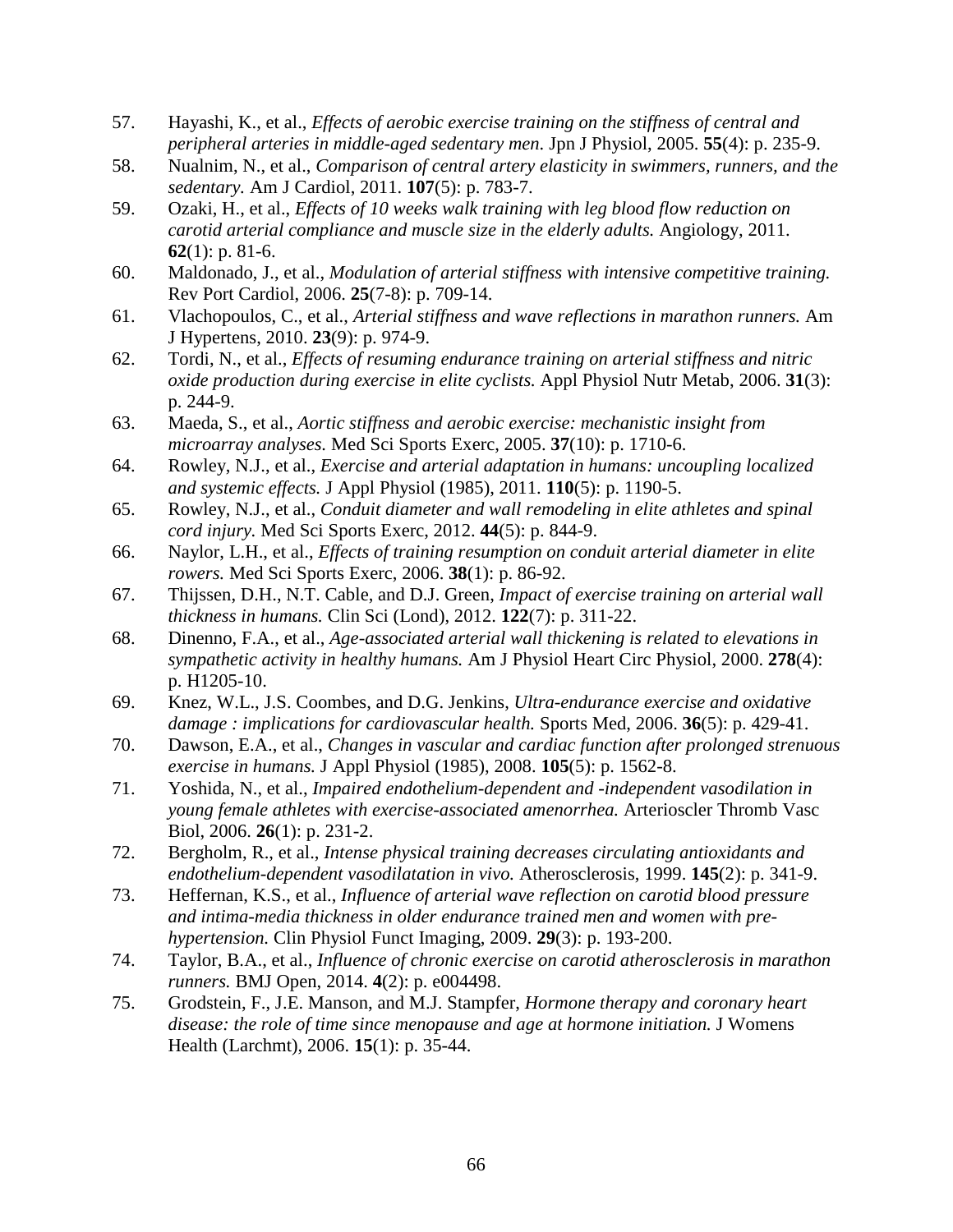- 76. Casey, D.P., D.T. Beck, and R.W. Braith, *Systemic plasma levels of nitrite/nitrate (NOx) reflect brachial flow-mediated dilation responses in young men and women.* Clin Exp Pharmacol Physiol, 2007. **34**(12): p. 1291-3.
- 77. Adkisson, E.J., et al., *Central, peripheral and resistance arterial reactivity: fluctuates during the phases of the menstrual cycle.* Exp Biol Med (Maywood), 2010. **235**(1): p. 111-8.
- 78. Williams, M.R., et al., *Variations in endothelial function and arterial compliance during the menstrual cycle.* J Clin Endocrinol Metab, 2001. **86**(11): p. 5389-95.
- 79. Hayashi, K., et al., *Variations in carotid arterial compliance during the menstrual cycle in young women.* Exp Physiol, 2006. **91**(2): p. 465-72.
- 80. Willekes, C., et al., *Female sex hormones do not influence arterial wall properties during the normal menstrual cycle.* Clin Sci (Lond), 1997. **92**(5): p. 487-91.
- 81. Smulyan, H. and M.E. Safar, *Systolic blood pressure revisited.* J Am Coll Cardiol, 1997. **29**(7): p. 1407-13.
- 82. Lam, K.K., et al., *Estrogen therapy replenishes vascular tetrahydrobiopterin and reduces oxidative stress in ovariectomized rats.* Menopause, 2006. **13**(2): p. 294-302.
- 83. Stefanadis, C., et al., *Effect of estrogen on aortic function in postmenopausal women.* Am J Physiol, 1999. **276**(2 Pt 2): p. H658-62.
- 84. Manolio, T.A., et al., *Associations of postmenopausal estrogen use with cardiovascular disease and its risk factors in older women. The CHS Collaborative Research Group.* Circulation, 1993. **88**(5 Pt 1): p. 2163-71.
- 85. Best, P.J., et al., *The effect of estrogen replacement therapy on plasma nitric oxide and endothelin-1 levels in postmenopausal women.* Ann Intern Med, 1998. **128**(4): p. 285-8.
- 86. Naessen, T. and K. Rodriguez-Macias, *Menopausal estrogen therapy counteracts normal aging effects on intima thickness, media thickness and intima/media ratio in carotid and femoral arteries. An investigation using noninvasive high-frequency ultrasound.* Atherosclerosis, 2006. **189**(2): p. 387-92.
- 87. Sumino, H., et al., *Effects of raloxifene on brachial arterial endothelial function, carotid wall thickness, and arterial stiffness in osteoporotic postmenopausal women.* Int Heart J, 2010. **51**(1): p. 60-7.
- 88. Moreau, K.L., et al., *Basal leg blood flow in healthy women is related to age and hormone replacement therapy status.* J Physiol, 2003. **547**(Pt 1): p. 309-16.
- 89. Lehmann, R., et al., *Velocity of ultrasound at the patella: influence of age, menopause and estrogen replacement therapy.* Osteoporos Int, 1993. **3**(6): p. 308-13.
- 90. O'Donnell, E., et al., *Long-term estrogen deficiency lowers regional blood flow, resting systolic blood pressure, and heart rate in exercising premenopausal women.* Am J Physiol Endocrinol Metab, 2007. **292**(5): p. E1401-9.
- 91. Manore, M.M., *Dietary recommendations and athletic menstrual dysfunction.* Sports Med, 2002. **32**(14): p. 887-901.
- 92. Gabel, K.A., *Special nutritional concerns for the female athlete.* Curr Sports Med Rep, 2006. **5**(4): p. 187-91.
- 93. Cuevas, A.M., et al., *A high-fat diet induces and red wine counteracts endothelial dysfunction in human volunteers.* Lipids, 2000. **35**(2): p. 143-8.
- 94. Mc Clean, C.M., et al., *The effect of acute aerobic exercise on pulse wave velocity and oxidative stress following postprandial hypertriglyceridemia in healthy men.* Eur J Appl Physiol, 2007. **100**(2): p. 225-34.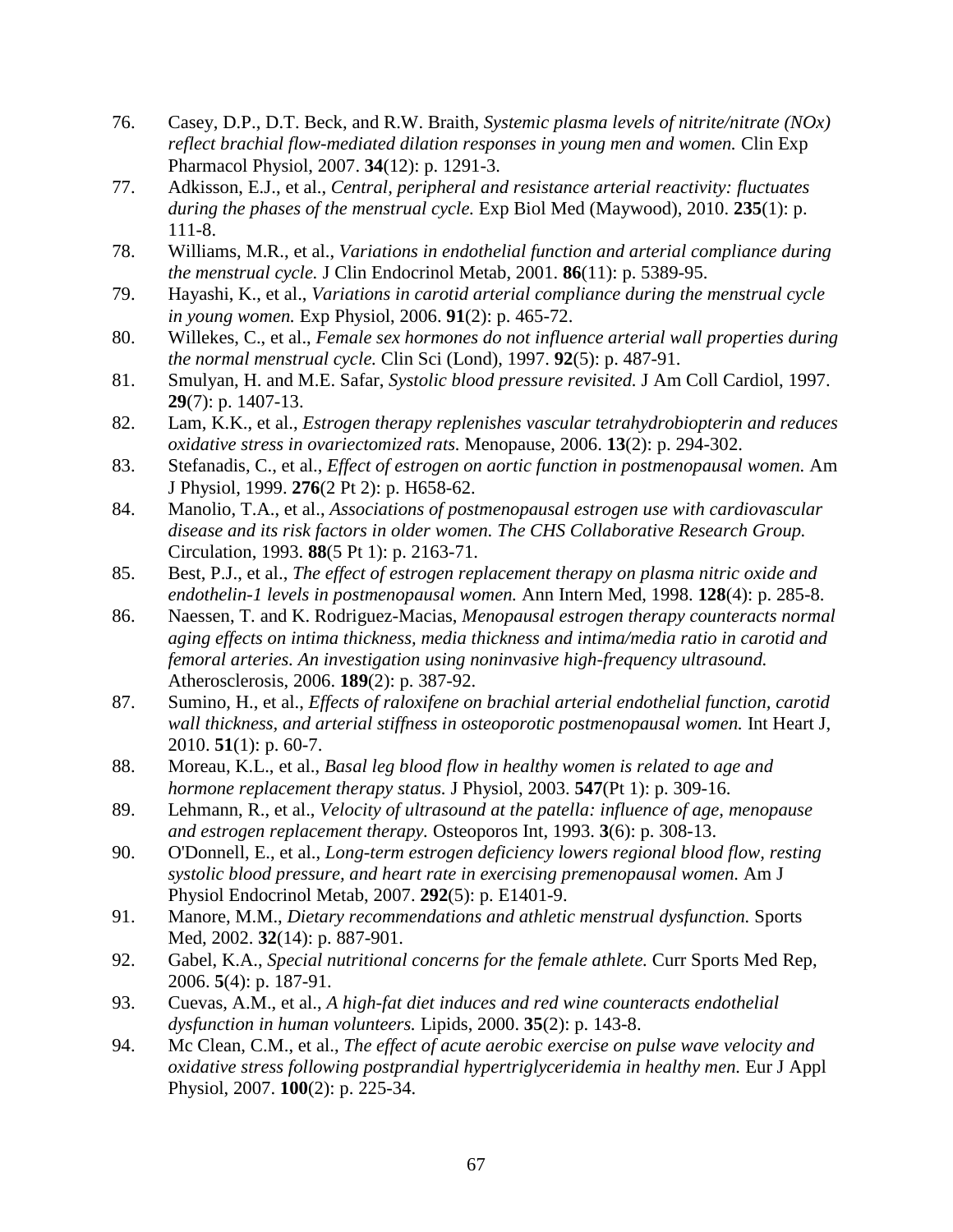- 95. Mikkila, V., et al., *Long-term dietary patterns and carotid artery intima media thickness: the Cardiovascular Risk in Young Finns Study.* Br J Nutr, 2009. **102**(10): p. 1507-12.
- 96. Goodman, L.R. and M.P. Warren, *The female athlete and menstrual function.* Curr Opin Obstet Gynecol, 2005. **17**(5): p. 466-70.
- 97. Plantinga, Y., et al., *Supplementation with vitamins C and E improves arterial stiffness and endothelial function in essential hypertensive patients.* Am J Hypertens, 2007. **20**(4): p. 392-7.
- 98. Tomat, A., et al., *Exposure to zinc deficiency in fetal and postnatal life determines nitric oxide system activity and arterial blood pressure levels in adult rats.* Br J Nutr, 2010. **104**(3): p. 382-9.
- 99. Friedman, J., et al., *Oral contraceptive use, iron stores and vascular endothelial function in healthy women.* Contraception, 2011. **84**(3): p. 285-90.
- 100. Williams, C., et al., *Folic acid supplementation for 3 wk reduces pulse pressure and large artery stiffness independent of MTHFR genotype.* Am J Clin Nutr, 2005. **82**(1): p. 26-31.
- 101. Jia, L., et al., *S-nitrosohaemoglobin: a dynamic activity of blood involved in vascular control.* Nature, 1996. **380**(6571): p. 221-6.
- 102. Ainsworth, B.E., et al., *Accuracy of the College Alumnus Physical Activity Questionnaire.* J Clin Epidemiol, 1993. **46**(12): p. 1403-11.
- 103. Harris, R.A., et al., *Ultrasound assessment of flow-mediated dilation.* Hypertension, 2010. **55**(5): p. 1075-85.
- 104. Mitchell, G.F., et al., *Cross-sectional relations of peripheral microvascular function, cardiovascular disease risk factors, and aortic stiffness: the Framingham Heart Study.* Circulation, 2005. **112**(24): p. 3722-8.
- 105. Laurent, S., et al., *Expert consensus document on arterial stiffness: methodological issues and clinical applications.* Eur Heart J, 2006. **27**(21): p. 2588-605.
- 106. Willum-Hansen, T., et al., *Prognostic value of aortic pulse wave velocity as index of arterial stiffness in the general population.* Circulation, 2006. **113**(5): p. 664-70.
- 107. Laurent, S., et al., *Aortic stiffness is an independent predictor of fatal stroke in essential hypertension.* Stroke, 2003. **34**(5): p. 1203-6.
- 108. Kroger, K., et al., *Carotid and peripheral atherosclerosis in male marathon runners.* Med Sci Sports Exerc, 2011. **43**(7): p. 1142-7.
- 109. Hurst, R.T., et al., *Clinical use of carotid intima-media thickness: review of the literature.* J Am Soc Echocardiogr, 2007. **20**(7): p. 907-14.
- 110. Tanaka, H., et al., *Carotid artery wall hypertrophy with age is related to local systolic blood pressure in healthy men.* Arterioscler Thromb Vasc Biol, 2001. **21**(1): p. 82-7.
- 111. Glagov, S., et al., *Hemodynamics and atherosclerosis. Insights and perspectives gained from studies of human arteries.* Arch Pathol Lab Med, 1988. **112**(10): p. 1018-31.
- 112. Kornet, L., et al., *In the femoral artery bifurcation, differences in mean wall shear stress within subjects are associated with different intima-media thicknesses.* Arterioscler Thromb Vasc Biol, 1999. **19**(12): p. 2933-9.
- 113. Harris, R.A. and J. Padilla, *Proper "normalization" of flow-mediated dilation for shear.* J Appl Physiol (1985), 2007. **103**(3): p. 1108; author reply 1109.
- 114. Hoch, A.Z., et al., *Possible relationship of folic Acid supplementation and improved flowmediated dilation in premenopausal, eumenorrheic athletic women.* J Sports Sci Med, 2009. **8**(1): p. 123-9.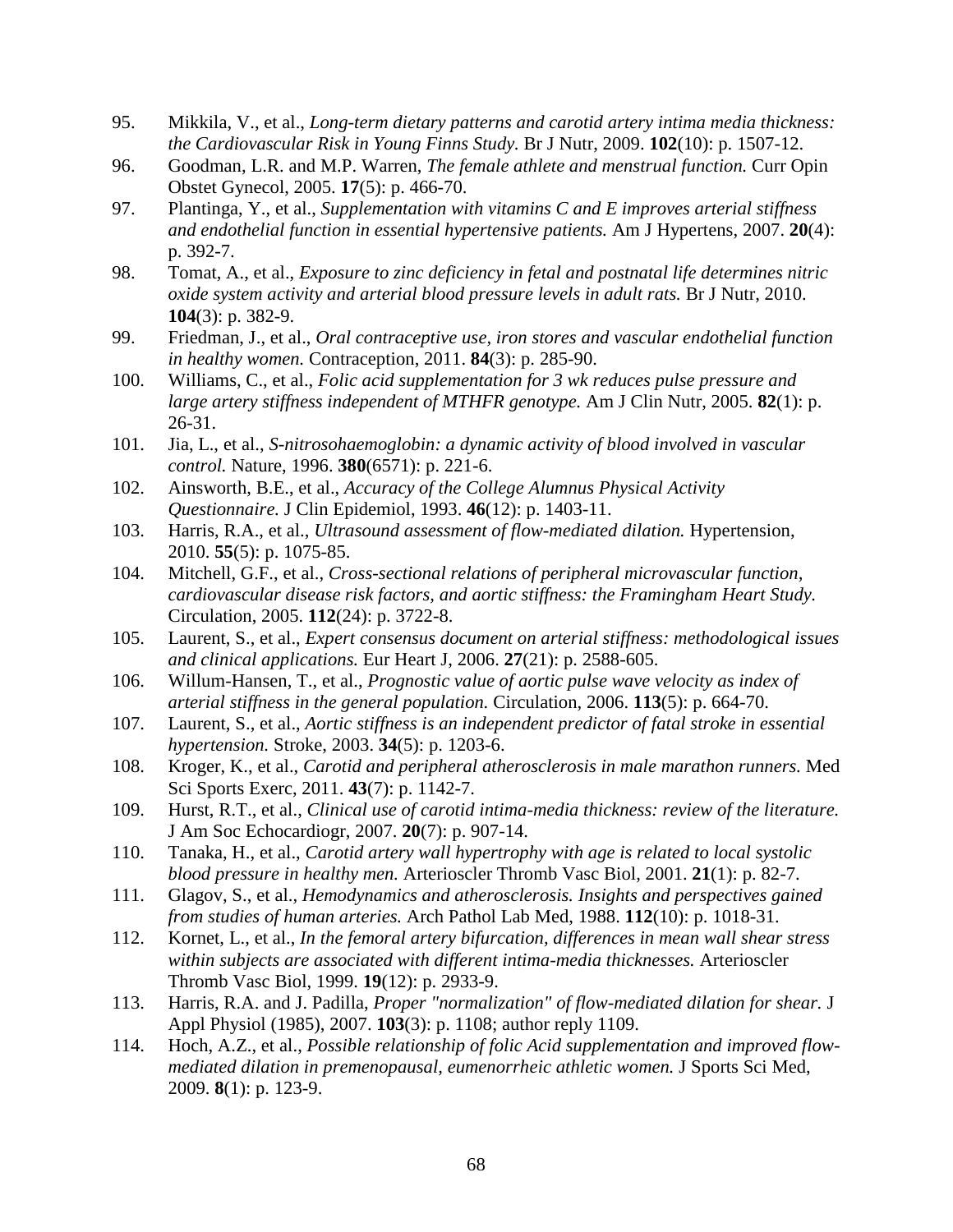- 115. Galetta, F., et al., *Endothelium-dependent vasodilation and carotid artery wall remodeling in athletes and sedentary subjects.* Atherosclerosis, 2006. **186**(1): p. 184-92.
- 116. Wijnen, J.A., et al., *Vessel wall properties of large arteries in trained and sedentary subjects.* Basic Res Cardiol, 1991. **86 Suppl 1**: p. 25-9.
- 117. Kool, M.J., et al., *Effects of diurnal variability and exercise training on properties of large arteries.* J Hypertens Suppl, 1992. **10**(6): p. S49-52.
- 118. Huonker, M., et al., *Size and blood flow of central and peripheral arteries in highly trained able-bodied and disabled athletes.* J Appl Physiol (1985), 2003. **95**(2): p. 685-91.
- 119. Pare, G., et al., *Estrogen receptor-alpha mediates the protective effects of estrogen against vascular injury.* Circ Res, 2002. **90**(10): p. 1087-92.
- 120. Lieberman, E.H., et al., *Estrogen improves endothelium-dependent, flow-mediated vasodilation in postmenopausal women.* Ann Intern Med, 1994. **121**(12): p. 936-41.
- 121. Moreau, K.L., et al., *Endothelial function is impaired across the stages of the menopause transition in healthy women.* J Clin Endocrinol Metab, 2012. **97**(12): p. 4692-700.
- 122. Yen, C.H., et al., *17Beta-estradiol inhibits oxidized low density lipoprotein-induced generation of reactive oxygen species in endothelial cells.* Life Sci, 2001. **70**(4): p. 403- 13.
- 123. Harrison, D.G., *Endothelial function and oxidant stress.* Clin Cardiol, 1997. **20**(11 Suppl 2): p. Ii-11-7.
- 124. Sinclair, L.M. and P.S. Hinton, *Prevalence of iron deficiency with and without anemia in recreationally active men and women.* J Am Diet Assoc, 2005. **105**(6): p. 975-8.
- 125. Dellavalle, D.M. and J.D. Haas, *Iron Supplementation Improves Energetic Efficiency in Iron-Depleted Female Rowers.* Med Sci Sports Exerc, 2013.
- 126. Singel, D.J. and J.S. Stamler, *Chemical physiology of blood flow regulation by red blood cells: the role of nitric oxide and S-nitrosohemoglobin.* Annu Rev Physiol, 2005. **67**: p. 99-145.
- 127. Pawloski, J.R., R.V. Swaminathan, and J.S. Stamler, *Cell-free and erythrocytic Snitrosohemoglobin inhibits human platelet aggregation.* Circulation, 1998. **97**(3): p. 263- 7.
- 128. Pawloski, J.R., *Hemoglobin and nitric oxide.* N Engl J Med, 2003. **349**(4): p. 402-5; author reply 402-5.
- 129. Datta, B., et al., *Red blood cell nitric oxide as an endocrine vasoregulator: a potential role in congestive heart failure.* Circulation, 2004. **109**(11): p. 1339-42.
- 130. Brownlie, T.t., et al., *Marginal iron deficiency without anemia impairs aerobic adaptation among previously untrained women.* Am J Clin Nutr, 2002. **75**(4): p. 734-42.
- 131. Sandoval, Y.H., A. Yu, and S.S. Daskalopoulou, *Use of oral contraceptives and arterial stiffness.* J Hypertens, 2011. **29**(10): p. 2042-4; author reply 2044-5.
- 132. Lanser, E.M., K.N. Zach, and A.Z. Hoch, *The female athlete triad and endothelial dysfunction.* Pm r, 2011. **3**(5): p. 458-65.
- 133. Gilligan, D.M., et al., *Contribution of endothelium-derived nitric oxide to exerciseinduced vasodilation.* Circulation, 1994. **90**(6): p. 2853-8.
- 134. Marechal, G. and P. Gailly, *Effects of nitric oxide on the contraction of skeletal muscle.* Cell Mol Life Sci, 1999. **55**(8-9): p. 1088-102.
- 135. Brunnekreef, J., et al., *Impaired endothelial function and blood flow in repetitive strain injury.* Int J Sports Med, 2012. **33**(10): p. 835-41.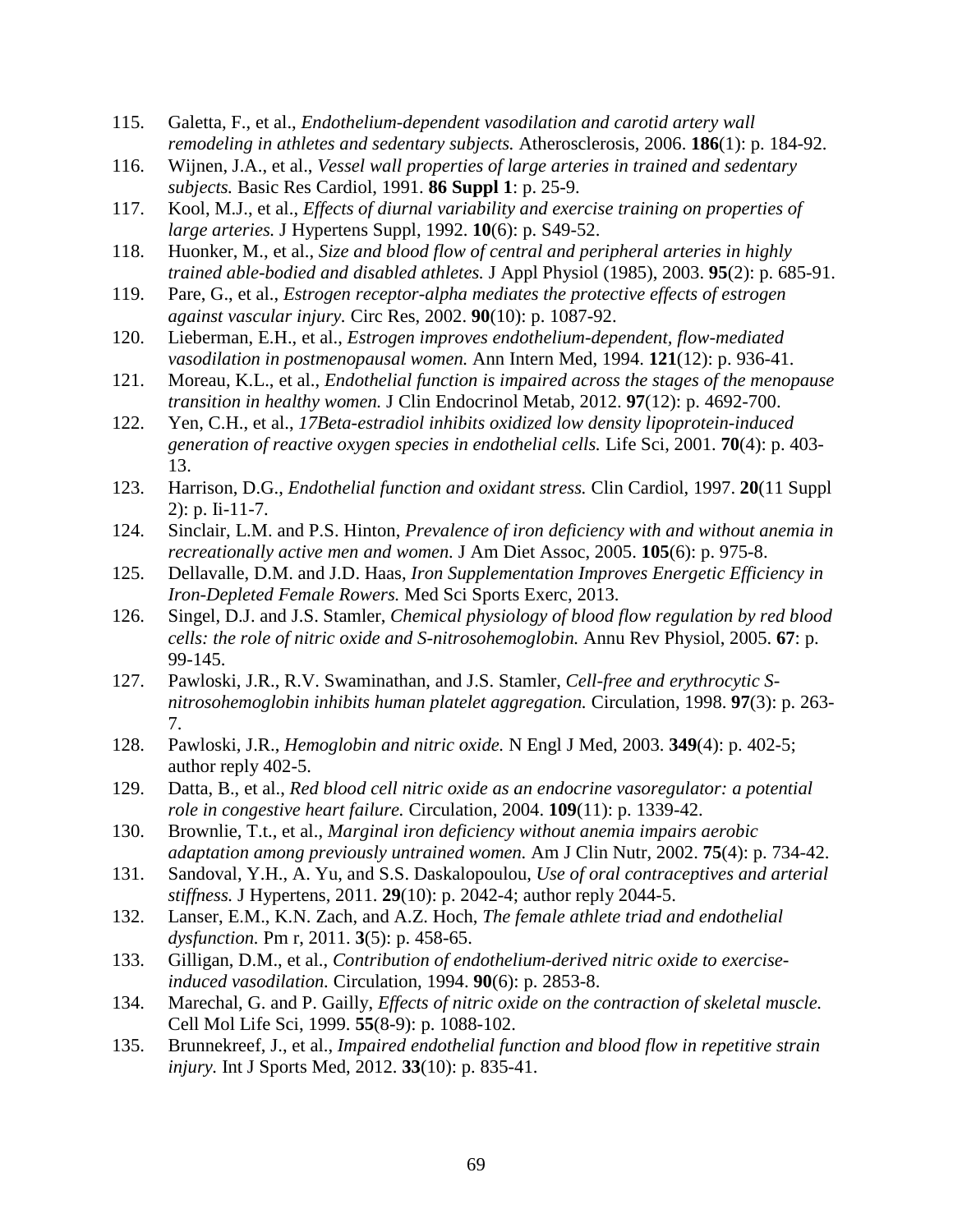- 136. Gavin, K.M., et al., *Vascular endothelial estrogen receptor alpha is modulated by estrogen status and related to endothelial function and endothelial nitric oxide synthase in healthy women.* J Clin Endocrinol Metab, 2009. **94**(9): p. 3513-20.
- 137. Moreau, K.L., et al., *Tetrahydrobiopterin improves endothelial function and decreases arterial stiffness in estrogen-deficient postmenopausal women.* Am J Physiol Heart Circ Physiol, 2012. **302**(5): p. H1211-8.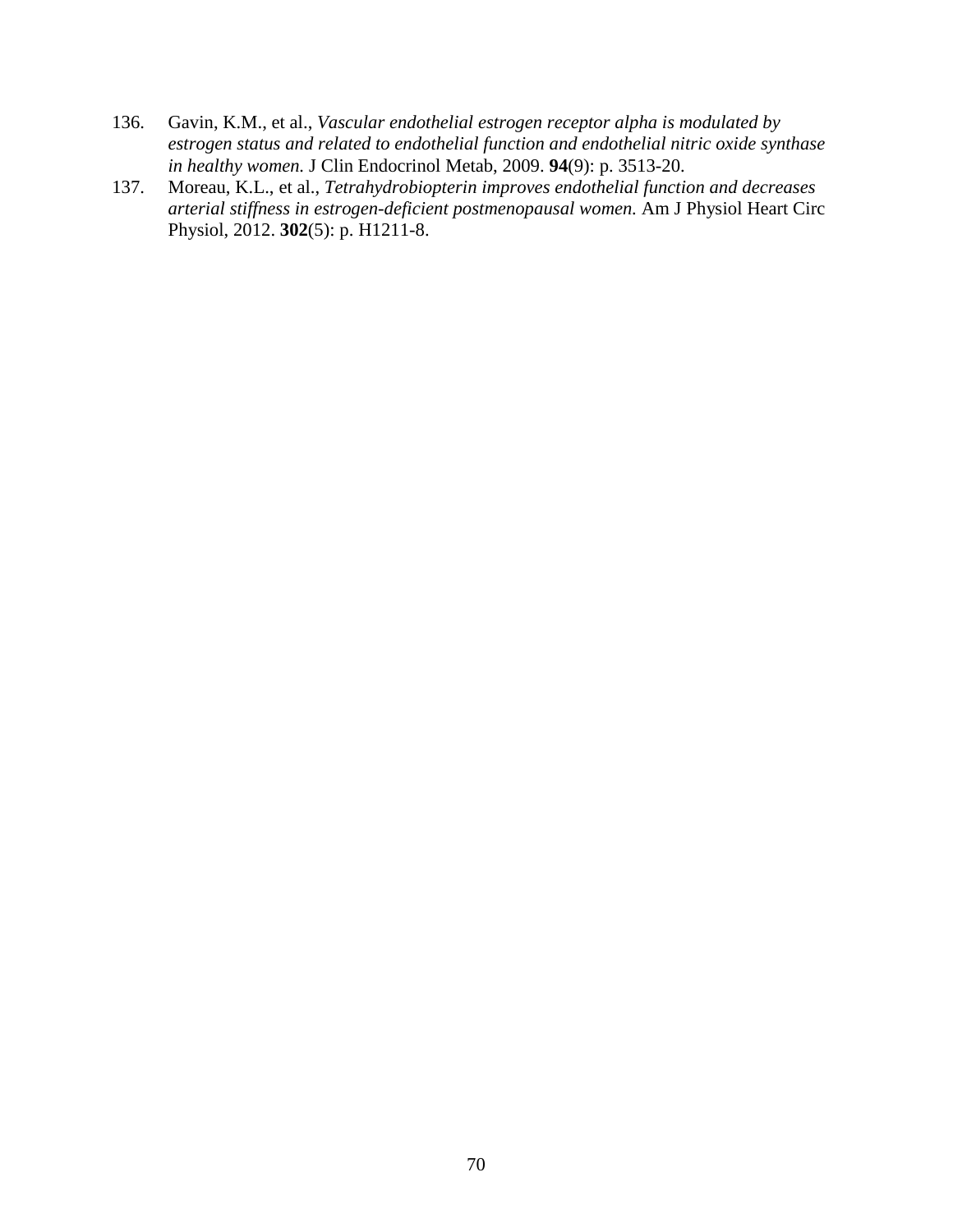# **Jacqueline A. Augustine**

917 Madison Street, #114 Syracuse, NY 13210 (860)-508-8996 Email: Jaimse@syr.edu

#### **EDUCATION**

*Syracuse University*, Syracuse, New York 2011-2014

- M.S. in Exercise Science, May 2014
- Thesis: *Vascular Function in Trained Females*

### *The College of the Holy Cross,* Worcester, Massachusetts 2007-2011

- B.A. in Psychology, Pre-Medicine
- Biology-Psychology Concentration Senior Thesis: *Rate of Carbon Dioxide Production Is Not a Valid Measure of Behavioral Energetics in Species with Poorly Developed Aerobic Metabolism: Spiders as an Example*.

# **TEACHING EXPERIENCE**

Graduate Teaching Assistant 2012-present

- Led and taught laboratory
	- o PPE 497 Exercise Physiology, PPE 295 Introduction to Exercise Science
	- o Guest Lecturer, Topics: Cardiovascular Physiology, Sports Nutrition
	- o Exercise Physiology for Summer High School Students

Future Professoriate Program (FPP) 2012-present

- Certificate of University Teaching
- Attend workshops related to teaching and higher education
- Construct a teaching portfolio

### **WORK EXPERIENCE**

| Teaching Assistant in Syracuse University Exercise Science Department | 2012-2014 |
|-----------------------------------------------------------------------|-----------|
| St. Joseph's Hospital Phlebotomist                                    | 2011-2012 |
| Volunteer at Upstate Medical Hospital                                 | 2011-2012 |
| Hartford Hospital Summer Research Fellowship, Hartford, CT            | 2010      |
| • Clinical Research with The Heart Failure Department                 |           |
| Resident Assistant (RA), The College of the Holy Cross                | 2009-2011 |
| Simsbury Board of Education                                           | 2006-2009 |

# **AWARDS AND GRANTS**

| School of Education (SOE) Travel Grant                                          | 2013-2014 |
|---------------------------------------------------------------------------------|-----------|
| Graduate Student Organization (GSO) Travel Grant                                | 2013-2014 |
| School of Education (SOE) Travel Grant                                          | 2012-2013 |
| Graduate Student Organization (GSO) Travel Grant                                | 2012-2013 |
| Mid-Atlantic Regional American College of Sports Medicine Conference Award 2013 |           |
| • Top 5 abstract out of $100$                                                   |           |
|                                                                                 |           |

| Phi Kappa Phi Honor Society Inductee, Syracuse University | 2013 |
|-----------------------------------------------------------|------|
|-----------------------------------------------------------|------|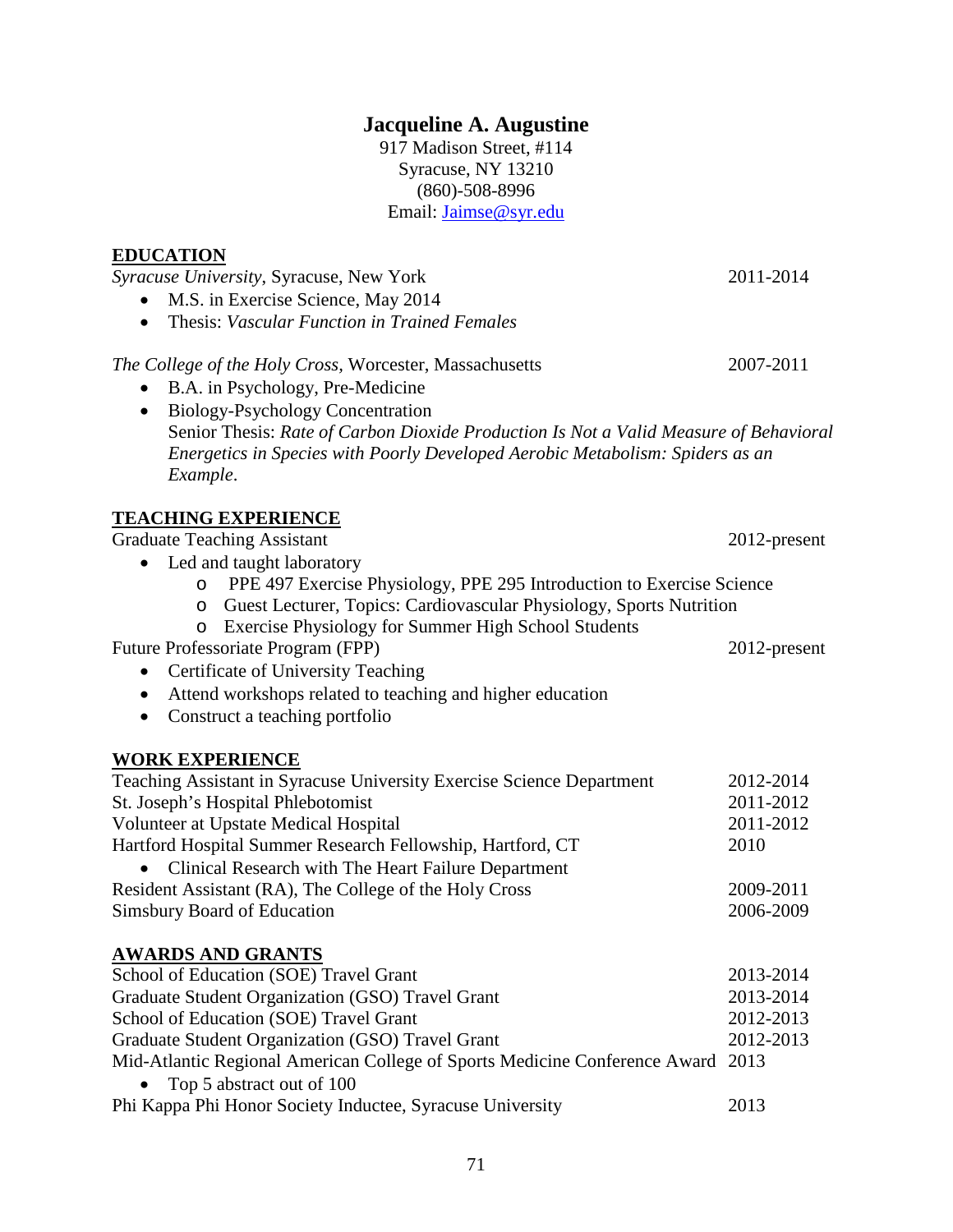| Mid-Atlantic Regional American College of Sports Medicine Conference Award 2012<br>Top 5 abstract out of 100   |               |
|----------------------------------------------------------------------------------------------------------------|---------------|
| Joan N Burstyn Syracuse University, School of Education Grant<br>Grant for collaborative research in education | 2011-2012     |
| Syracuse University School of Education Dean Scholarship                                                       | 2011-2012     |
| Crusader in the News named by the Holy Cross Magazine                                                          | 2009          |
| For outstanding individual achievement during the Cross Country season.<br>$\bullet$                           |               |
| PROFESSIONAL MEMBERSHIPS                                                                                       |               |
| American College of Sports Medicine (ACSM)                                                                     | 2012-present  |
| Mid-Atlantic Regional Chapter of American College of                                                           | 2012-present  |
| Sports Medicine (ACSM)                                                                                         |               |
| National Strength and Conditioning Association (NSCA)                                                          | 2013-present  |
| National Science Teacher's Association (NSTA)                                                                  | 2013-present  |
| Phi Kappa Phi Honor's Society                                                                                  | 2013-present  |
| <b>COURSES</b>                                                                                                 |               |
| Writing in the Sciences, Stanford University (Online course)                                                   | 2013          |
| <b>COMMUNITY INVOLVEMENT</b>                                                                                   |               |
| American Heart Association Walk, Syracuse, NY                                                                  | 2012-present  |
| Regular Consultant for Syracuse University, NCAA Division 1 Women's Soccer Team                                |               |
|                                                                                                                | 2012-present  |
| <b>SERVICE RELATED ACTIVITIES</b>                                                                              |               |
| Syracuse University Physical Education and Exercise Science, Search Committee 2013                             |               |
| Physical Education Urban Inclusive Position, Assistant Professor                                               |               |
| Syracuse University School of Education Board of Visitors Meeting                                              | 2013          |
| PROFESSIONAL CERTIFICATIONS                                                                                    |               |
| American Red Cross, Adult and Pediatric CPR/AED/First Aid                                                      | 2013-present  |
| NSCA Certified Strength and Conditioning Specialist (CSCS) in progress                                         | 2014 Expected |
| <b>INTERCOLLEGIATE ATHLETICS</b>                                                                               |               |
| NCAA Division I Athletics, College of the Holy Cross                                                           | 2007-2011     |
| • Varsity Cross Country, Indoor, Outdoor Track and Field                                                       |               |

### **PUBLICATIONS**

*Augustine, J.* Tarzia, B. Kasprowicz, A. Heffernan, K. Effect of a Single Bout of Resistance Exercise on Arterial Stiffness Following a High Fat Meal, The International Journal of Sport Medicine, 2013, 34; 1-6.

Spartano NL, *Augustine JA*, Lefferts WK, Hughes WE, Redmond JG, Martin ED, Kuvin JT, Gump BB, Heffernan KS. Arterial stiffness as a non-invasive tissue biomarker of cardiac target organ damage. Current Biomarker Findings, 2013, 4, 23-34.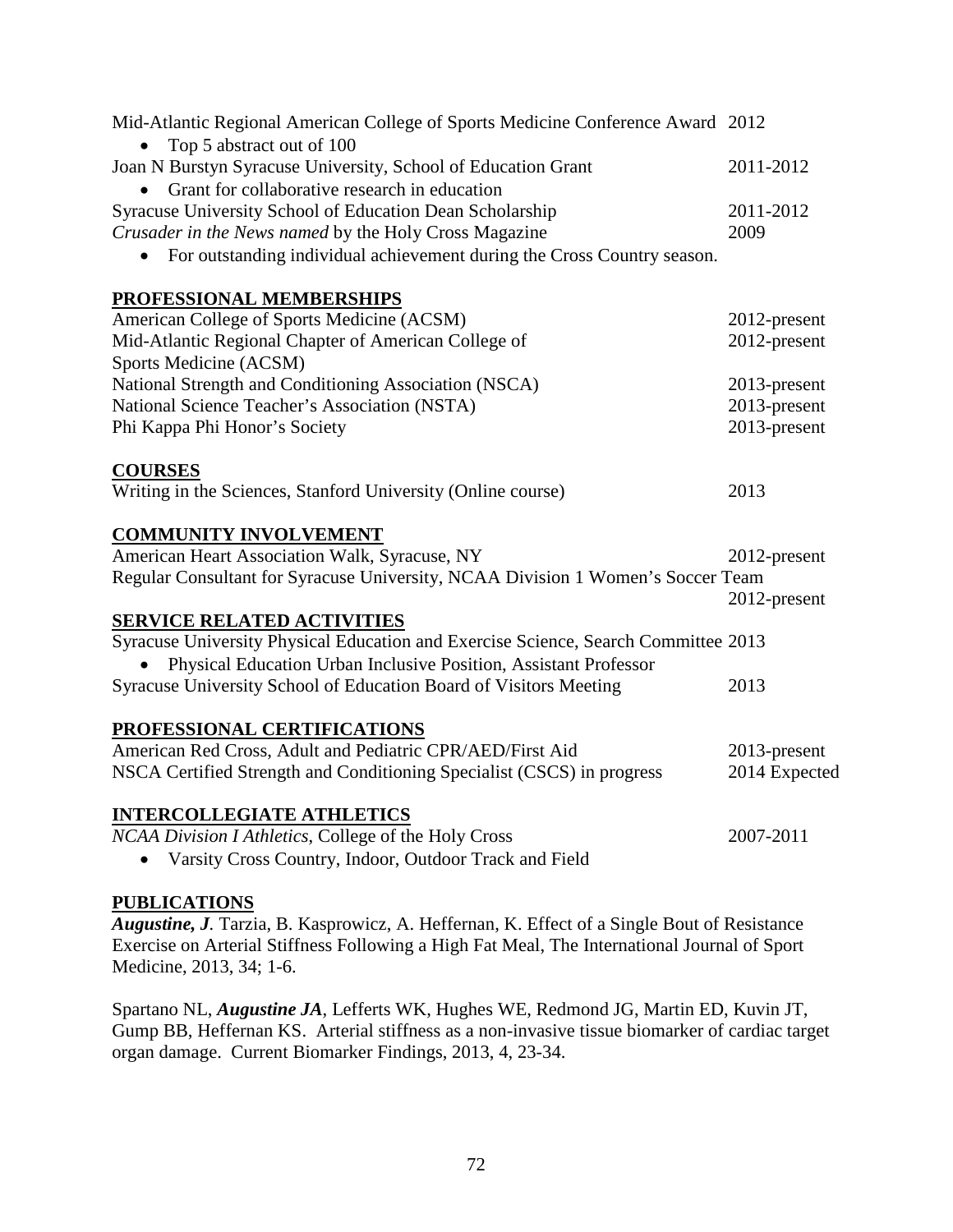Lefferts, WL, *Augustine, JA,* Heffernan, KS. Resistance exercise-mediated increases in carotid artery stiffness do not affect cerebral blood flow pulsatility, Frontiers in Integrative Physiology, 2014, 5:101.

Heffernan KS, Lefferts, WL, *Augustine, JA*. Hemodynamic Correlates of Late Systolic Flow Velocity Augmentation. International Journal of Hypertension, 2013.

## **PUBLICATIONS IN REVIEW**

Nicole L. Spartano, *Jacqueline A. Augustine*, Wesley K. Lefferts' Brooks B. Gump, Kevin S. Heffernan<sup>The relationship between carotid blood pressure reactivity to mental stress and carotid</sup> intima-media thickness, *Atherosclerosis, In Review.* 

### **PRESENTATIONS**

*Augustine, J.,* (2013). Mid-Atlantic Regional American College of Sports Medicine (ACSM), Abstract Graduate Student Finalist and Slide Presentation, Harrisburg, PA. *Vascular Function in Exercise-Trained Females,* Free Communication Slide Session.

*Augustine, J.,* (2013). National American College of Sports Medicine (ACSM), Indianapolis, IN, 2013. *Vascular Function Following a High Fat Meal And Resistance Exercise.*  Thematic Poster Presentation.

*Augustine, J***.,** (2012). Mid-Atlantic Regional Conference (MARC), American College of Sports Medicine (ACSM) Abstract Graduate Student Finalist and Presentation, Harrisburg, PA. *Vascular Function Following a High Fat Meal And Resistance Exercise*, Communication Slide Session.

# **ABSTRACTS**

*Augustine, J.,* Tarzia, B., Kasprowicz, A., Heffernan, K**.** Vascular Function Following a High-Fat Meal with Resistance Exercise, International Journal of Exercise Science: Conference Proceedings, 2012, (Slide Presentation Mid-Atlantic Regional American College of Sports Medicine Conference, November, 2012).

*Augustine, J.,* Lefferts, W., Martin, E., Spartano, N., Heffernan, K. Vascular Function in Exercise-Trained Women, International Journal of Exercise Science: Conference Proceedings, 2013, (Slide Presentation Mid-Atlantic Regional American College of Sports Medicine Conference, November 2013).

Lefferts, W., *Augustine, J.,* Heffernan, K. Resistance Exercise, Carotid Artery Stiffness, and Cerebral Blood Flow Pulsatility, International Journal of Exercise Science: Conference Proceedings, 2013 (Slide presentation Mid-Atlantic Regional American College of Sports Medicine Conference, November 2013).

Martin, E., *Augustine, J.,* Spartano, N., Lefferts, W., Heffernan, K. No Association Between Body Fat and Arterial Stiffness in Non-obese Women, International Journal of Exercise Science: